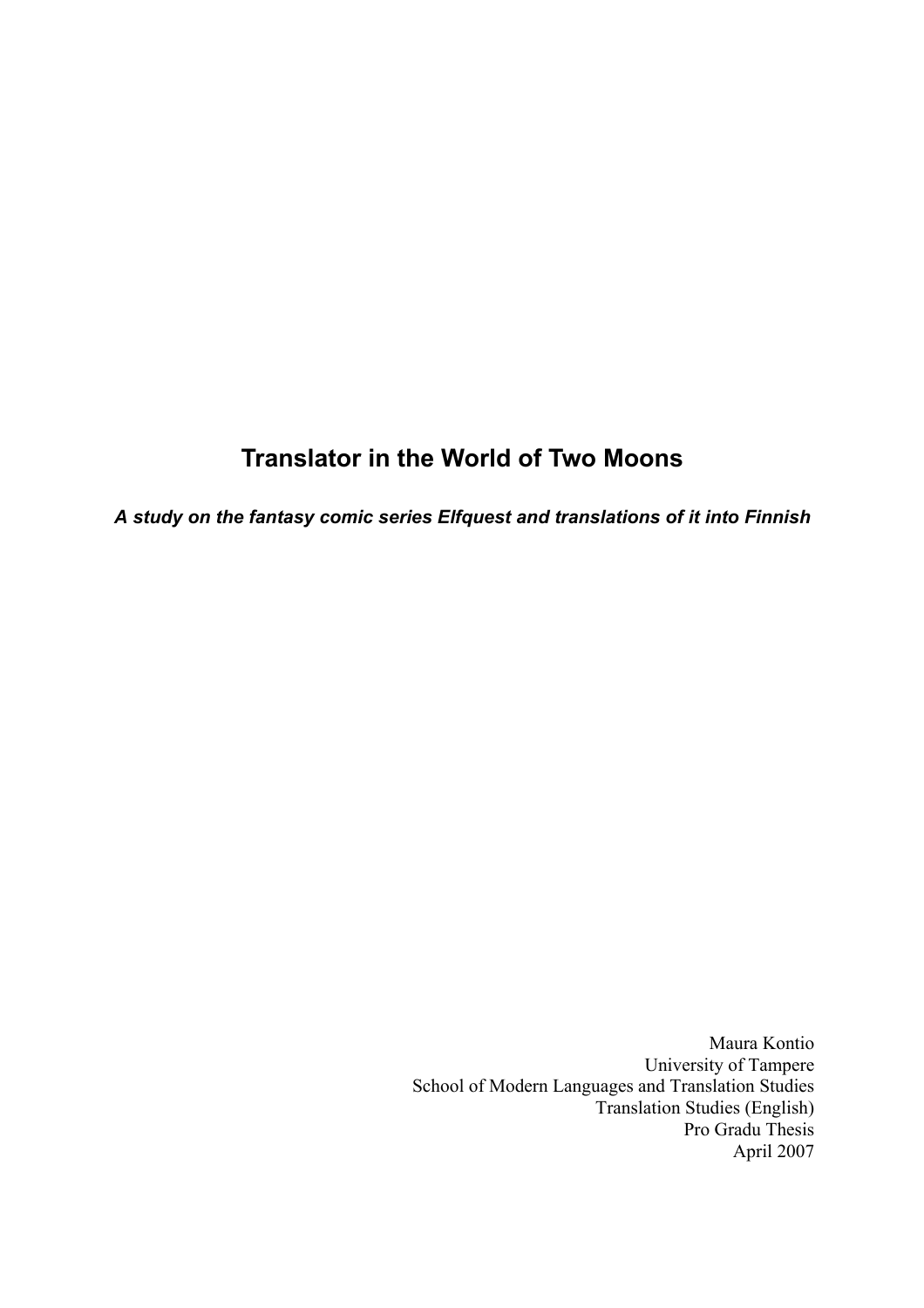### TIIVISTELMÄ

Tampereen yliopisto Käännöstiede (englanti) Kieli- ja käännöstieteiden laitos

KONTIO, MAURA: Translator in the World of Two Moons – a study on the fantasy comic series Elfquest and translations of it into Finnish.

Pro gradu -tutkielma, 67 sivua + suomenkielinen lyhennelmä, 10 sivua Huhtikuu 2007

Tässä työssä tutkin Wendy ja Richard Pinin luomaa amerikkalaista fantasiasarjakuvaa Elfquest sekä Seppo Raudaskosken Egmont Kustannus Oy:lle siitä tekemiä suomennoksia. Keskityn alkuperäiseen Elfquest-saagaan, joka julkaistiin englanniksi ensimmäistä kertaa vuosina 1978–1984. Tutkimani suomennokset on julkaistu vuosina 2005–2006.

 $\mathcal{L}_\mathcal{L} = \{ \mathcal{L}_\mathcal{L} = \{ \mathcal{L}_\mathcal{L} = \{ \mathcal{L}_\mathcal{L} = \{ \mathcal{L}_\mathcal{L} = \{ \mathcal{L}_\mathcal{L} = \{ \mathcal{L}_\mathcal{L} = \{ \mathcal{L}_\mathcal{L} = \{ \mathcal{L}_\mathcal{L} = \{ \mathcal{L}_\mathcal{L} = \{ \mathcal{L}_\mathcal{L} = \{ \mathcal{L}_\mathcal{L} = \{ \mathcal{L}_\mathcal{L} = \{ \mathcal{L}_\mathcal{L} = \{ \mathcal{L}_\mathcal{$ 

Tutkielman alussa tarkastelen fantasiakirjallisuutta, sarjakuvia ja niiden kääntämistä yleisellä tasolla. Tämän jälkeen analysoin lähtötekstiäni kääntäjän näkökulmasta: mitä erityisesti fantasiakirjallisuudelle ja sarjakuvalle tyypillisiä piirteitä siinä on, miten ne vaikuttavat sen kääntämiseen ja onko tekstissä muita mahdollisesti erityishuomiota vaativia tai jopa kääntäjälle ongelmallisia piirteitä? Lopuksi tutkin Raudaskosken käännöksiä kiinnittäen huomiota erityisesti lähtötekstin analyysissä havaitsemiini piirteisiin. Samalla arvioin omaa onnistumistani mahdollisesti haasteellisiksi osoittautuvien piirteiden ennustamisessa. Lisäksi hyödynnän kohdetekstianalyysissäni lukijoiden sarjakuvafoorumilla Kvaak.fi käymää keskustelua Elfquestista ja sen käännöksistä.

Käsittelen Elfquestia ensisijaisesti fantasiakirjallisuutena. Fantasiakirjallisuuden kääntämistä on tutkittu toistaiseksi varsin vähän. Se voidaan myös jakaa eri alalajeihin, jotka saattavat vaatia erilaisten käännösstrategioiden käyttämistä. Työssäni tulen siihen tulokseen, että *high fantasy* -nimellä tunnetun fantasian alalajin kääntämisessä ennen kaikkea fantasiamaailmojen fantastiset piirteet erottavat sen muiden kaunokirjallisuuden lajien kääntämisestä. Näihin piirteisiin kuuluvat usein esimerkiksi kasvi- ja eläinlajit, joita ei tavata todellisessa maailmassa, sekä erikoiset erisnimet. Muita, juuri Elfquestille tyypillisiä piirteitä ovat erilaiset ilmaukset – kuten kirosanat ja siunailut – erityiskäsitteet ja joidenkin hahmojen erikoinen puhetyyli.

Koska Elfquest on sarjakuva, myös sarjakuvan erikoispiirteet vaikuttavat sen kääntämiseen. Näistä piirteistä käsittelen työssäni käännökselle käytettävissä olevan tilan aiheuttamia rajoitteita, tarvetta luoda käännökseen puheen illuusiota, erilaisten "äänitehosteiden" kääntämistä ja kuvan vaikutusta kääntämiseen.

ASIASANAT: fantasia, sarjakuva, kääntäminen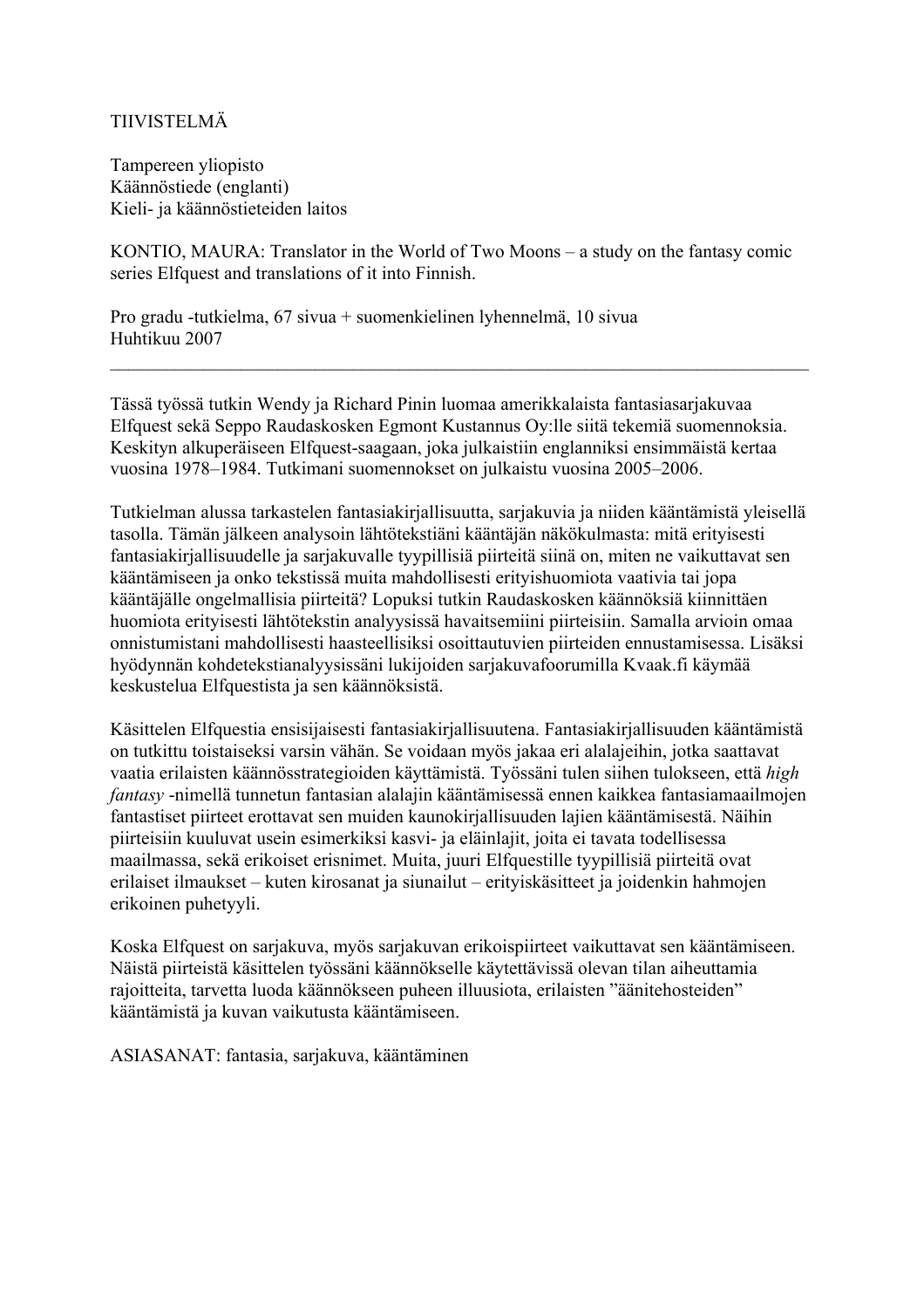# **Table of contents**

| $\mathbf{1}$   | Introduction                                                                  |                |  |
|----------------|-------------------------------------------------------------------------------|----------------|--|
| $\overline{2}$ | About fantasy literature                                                      | $\overline{4}$ |  |
|                | Fantasy literature in general<br>2.1                                          | $\overline{4}$ |  |
|                | $2.2^{\circ}$<br>Translating fantasy literature                               | 6              |  |
| 3              | About comics                                                                  | 9              |  |
|                | Comics in general<br>3.1                                                      | 9              |  |
|                | Translating comics<br>3.2                                                     | 10             |  |
|                | 3.2.1<br>Space                                                                | 10             |  |
|                | 3.2.2<br>The illusion of speech                                               | 10             |  |
|                | 3.2.3<br>Sound effects                                                        | 11             |  |
|                | 3.2.4<br>Relationship between text and pictures                               | 12             |  |
| 4              | About Elfquest                                                                | 14             |  |
|                | History<br>4.1                                                                | 14             |  |
|                | 4.2<br>Story line                                                             | 14             |  |
|                | 4.3<br>Target audience                                                        | 16             |  |
|                | 4.4<br><b>Elfquest</b> in Finland                                             | 16             |  |
| 5              | Source text analysis                                                          | 18             |  |
|                | Elfquest as fantasy<br>5.1                                                    | 18             |  |
|                | Flora and fauna<br>5.1.1                                                      | 19             |  |
|                | 5.1.2<br>Expletives, invectives, and other expressions                        | 20             |  |
|                | 5.1.3<br>Special concepts                                                     | 23             |  |
|                | 5.1.4<br>Proper names                                                         | 26             |  |
|                | Special ways of communication<br>5.1.5                                        | 27             |  |
|                | Preserver speech<br>5.1.5.1                                                   | 28             |  |
|                | Two-Edge's speech<br>5.1.5.2                                                  | 29             |  |
|                | Elfquest as a comic<br>5.2                                                    | 30             |  |
|                | 5.2.1<br>Space-related aspects                                                | 30             |  |
|                | 5.2.2<br>The need for the illusion of speech                                  | 31             |  |
|                | 5.2.3<br>Typical sound effects                                                | 32             |  |
|                | 5.2.4<br>Interpreting the words and pictures                                  | 32             |  |
|                | 5.3<br>Discussion on the source text analysis                                 | 34             |  |
| 6              | Target text analysis                                                          | 35             |  |
|                | 6.1<br>About the target text analysis                                         | 35             |  |
|                | 6.2<br>Fantasy-related aspects of the translation                             | 38             |  |
|                | 6.2.1<br>Flora and fauna in the translation                                   | 38             |  |
|                | 6.2.1.1<br>Replacing an existent species with a similar one                   | 39             |  |
|                | 6.2.1.2<br>Replacing an existent species with a different one                 | 40             |  |
|                | 6.2.1.3<br>Translating an imaginary species using the name of an existent one | 41             |  |
|                | 6.2.1.4<br>Equivalent, literal, and creative translations                     | 41             |  |
|                | 6.2.1.5<br>Summary of flora and fauna in the translation                      | 41             |  |
|                | 6.2.2<br>Expletives, invectives and other expressions in the translation      | 41             |  |
|                | 6.2.3<br>Special concepts in the translation                                  | 43             |  |
|                | 6.2.4<br>Proper names in the translation                                      | 45             |  |
|                | 6.2.5<br>Preserver speech in the translation                                  | 47             |  |
|                | 6.2.6<br>Two-Edge's speech in the translation                                 | 49             |  |
|                | 6.2.7<br>Pronouns in the translation                                          | 50             |  |
|                | 6.3<br>Comic-related aspects of the translation                               | 52             |  |
|                | 6.3.1<br>Use of space in the translation                                      | 52             |  |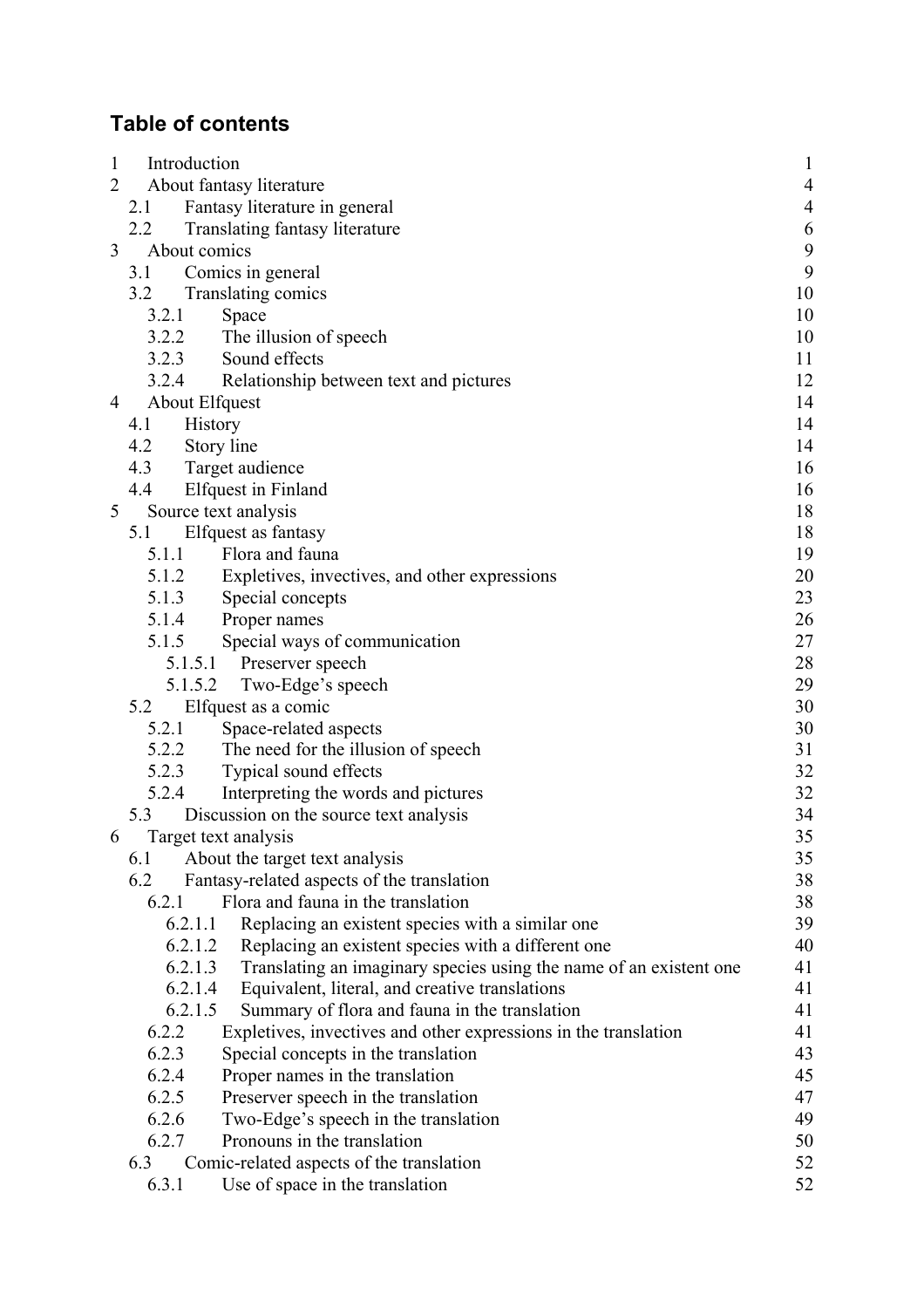| 6.3.2                    | The illusion of speech in the translation                 | 53 |
|--------------------------|-----------------------------------------------------------|----|
| 6.3.3                    | Sound effects in the translation                          | 55 |
| 6.3.4                    | The relationship of words and pictures in the translation | 55 |
| 6.4                      | Discussion on the target text analysis                    | 57 |
| Conclusion               |                                                           | 61 |
| References               |                                                           |    |
| <b>Research Material</b> |                                                           |    |
| <b>Bibliography</b>      |                                                           |    |
| Other sources            |                                                           | 66 |
|                          |                                                           |    |

Suomenkielinen lyhennelmä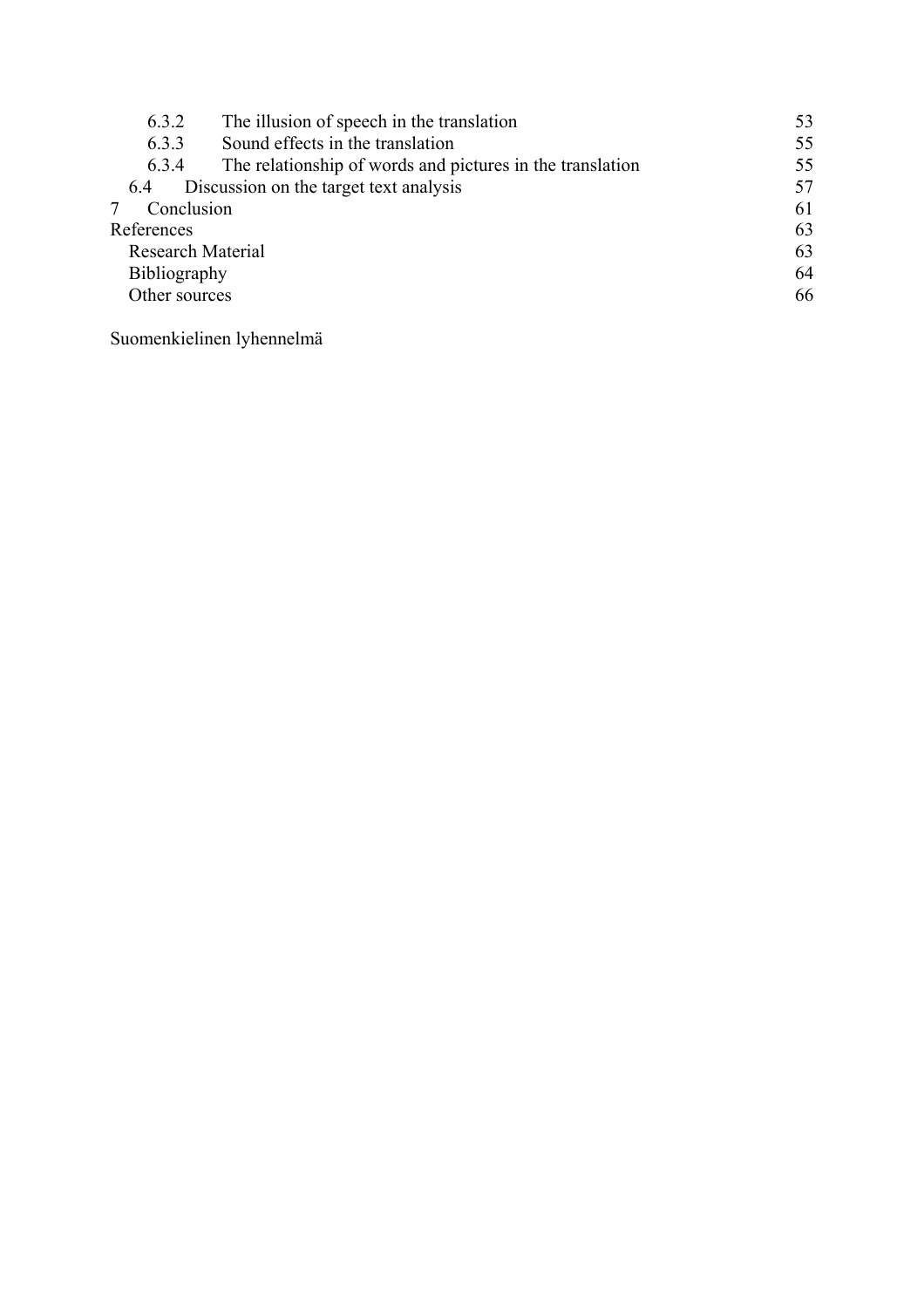# **1 Introduction**

 $\overline{a}$ 

The first time I heard about Elfquest – an American fantasy comic series created by Wendy and Richard Pini – was when I was 12 years old, and suffering of a pest called "I have nothing to read". My father had recently bought a comic album called *Pako tulen alta*, the first in the series of five coloured comic book issues of Elfquest in Finnish, published by Jalava.

As in any normal father–daughter relationship, my taste for literature clashed with that of my father's rather noisily in those days, and thus I had my doubts about the entertainment value of Elfquest. However, after having read only a few pages, I was hooked. Unfortunately, it took Jalava another year or two to publish the rest of this introductory prelude to the actual quest, and several years more until I got my hands on the remaining of the original saga in English, so I spent years hanging in suspense over the elves<sup> $1$ </sup> fate. Today's Elfquest fans have it better: Egmont Kustannus has been publishing Elfquest in Finnish in monthly issues since autumn 2005 (Suominen).

Among the many fantasy works I have read, Elfquest is one of the few that have maintained their fascination throughout the years. I figured that was not a bad basis for writing my Master's Thesis, and that was one reason why I embarked on my own quest of delving deeper into the language of Elfquest and its translations.

In the beginning of this thesis, I will examine fantasy literature and comics, as well as special features in their translation, on a general level. In the second part of the thesis, I will concentrate on the English-language Elfquest, bringing out features that might require special attention or even prove problematic when translating Elfquest into Finnish. Although new

<sup>&</sup>lt;sup>1</sup> According to Wikipedia (*Elf*), in modern fantasy, inflected forms of the word *elf* with a *v*, such as *elves* or *elven*, are conventionally used to refer to human-sized elves (corresponding more closely to the mythology of the Viking Era), whereas forms with an *f*, such as *elfs* or *elfin*, are used for smaller elves (corresponding more closely to the folklore of the Renaissance and Romantic Eras). However, I could not find confirmation for this claim: all dictionaries I checked still give *elves* as the correct plural form for the word *elf*, while *elfin* and sometimes *elvish* are provided as the adjective forms (see e.g. *MOT Collins English Dictionary 1.0a)*. Therefore, I have chosen to use the forms *elves* and *elfin* in this thesis. These are also the forms used by the Pinis in Elfquest (see, for example, *The Forbidden Grove*, 75, 140). Even following the rules provided in Wikipedia, the suitable form for the creatures in Elfquest, small descendants of once human-sized aliens, might be debatable – when should the use of the forms with a *v* be replaced with the use of the forms with an *f* in recounting their history?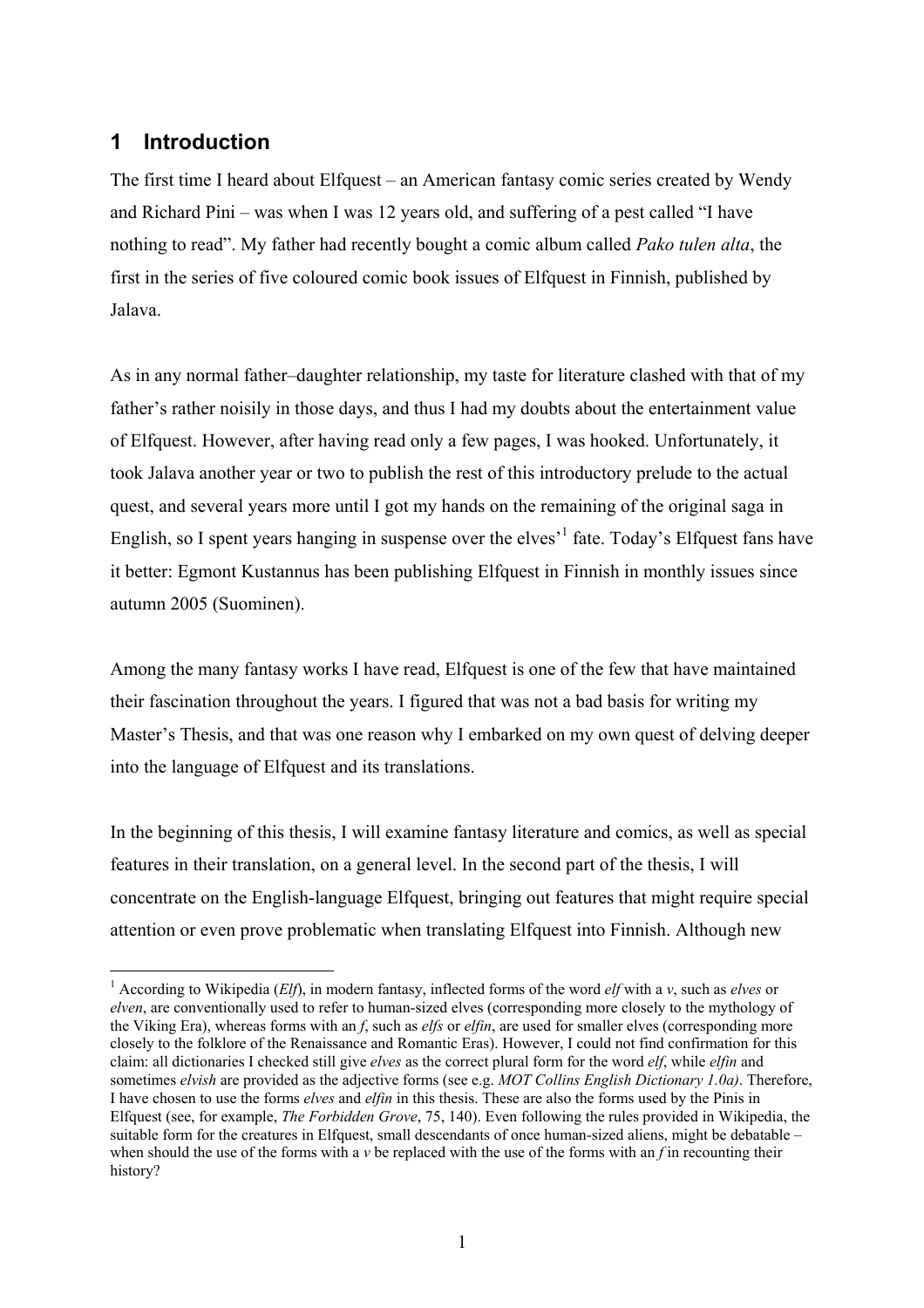Elfquest stories are still being published, I will concentrate on the original saga, published for the first time between 1978 and 1984 (Pini and Pini, Introduction, *Fire and Flight*; Pini and Pini, Introduction, *Quest's End*).

In the third part, I will take a look at Egmont's translations of the original Elfquest saga, examining how, on one hand, the translator has dealt with the features I observe in the previous part, and, on the other, whether the translation indicates that other, unpredicted features of the source text have been challenging or otherwise required special attention.

For an objective approach, I have not read Egmont's translations before writing the body of the first two parts of the thesis, as this might have affected the features perceived. As mentioned, however, I did read Jalava's five issues around the time they were published. Therefore I originally considered leaving this part of the story out of my study. When reading the source text analytically, however, I discovered I do not remember enough of the older translations for them to affect my objectivity; furthermore, the majority of the features I will deal with appear only later in the story. Thus, I decided to include the entire original saga in my study, after all.

This study is topical for at least two reasons. First, little has been written about the translation of fantasy literature: a search in St Jerome Publishing's database *Translation Studies Abstracts* yielded four results for a search with the keyword "fantasy", two of these dealing with *Harry Potter* and two with children's literature.

Second, fairly little has been written about the translation of comics in general: although comics as comics have been examined in several studies (in Finland e.g. by Juha Herkman in his book *Sarjakuvan kieli ja mieli*), their translation has been the topic of fairly few.

Praised by the American Library Association as "one of the most important works in American fantasy" (back cover of *Fire and Flight*), and being one of the first independently published American comic series and the first continuing fantasy/adventure series created, written and illustrated by a woman, as well as the first graphic novel series produced in America that was marketed through mainstream bookstores such as Waldenbooks and B. Dalton's (Weber, 143), Elfquest is also a rather unique combination of fantasy and comics,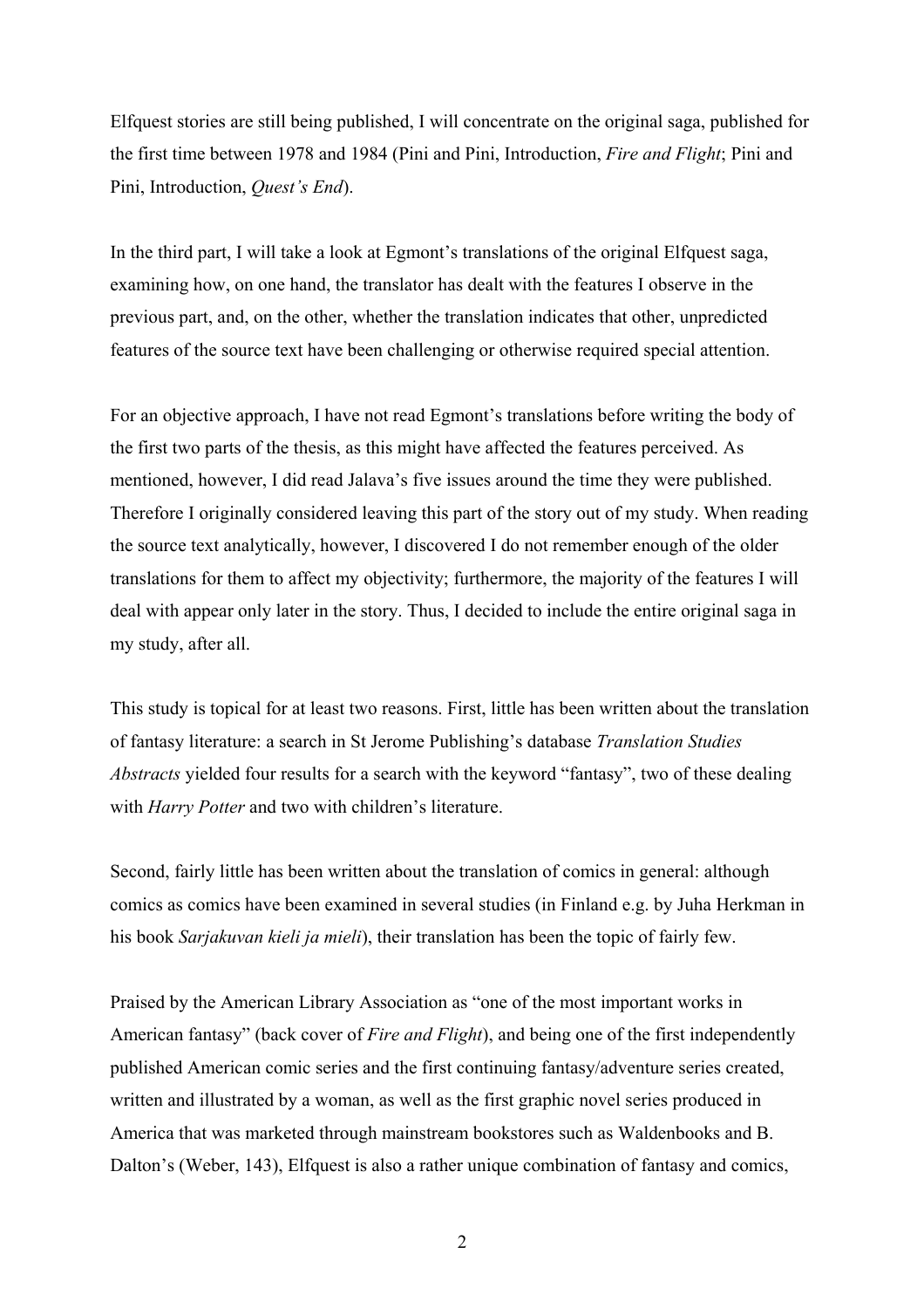making it a fascinating topic of research in its own right. In fact, plenty of articles have been written on the subject from various points of view, varying from the artwork to the roles of the female characters in the series (see e.g. *The Big Elfquest Gatherum*). Nonetheless – to my knowledge – no studies of Elfquest from the translator's point of view exist.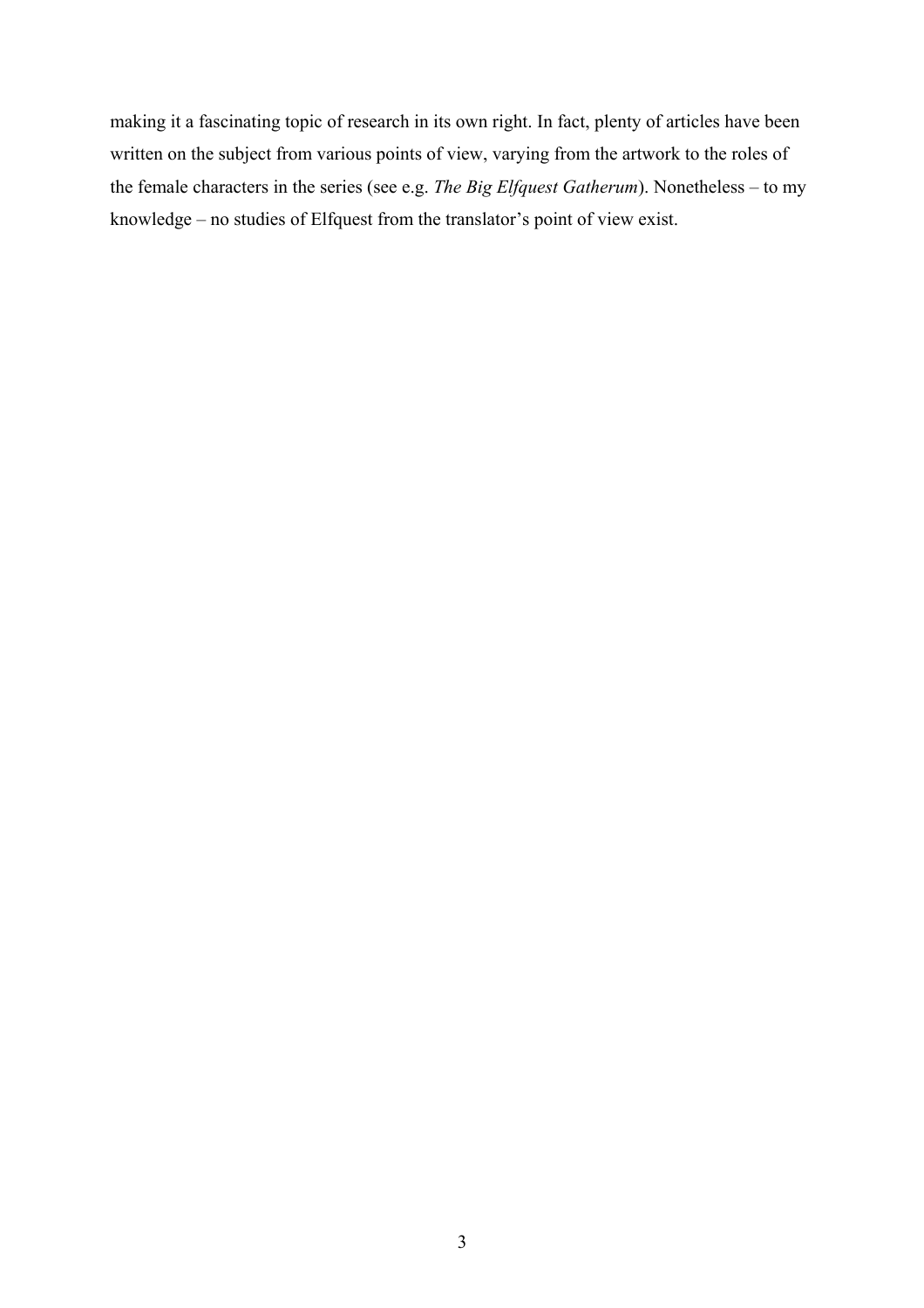# **2 About fantasy literature**

In the following sub-chapters, I first take a look at fantasy literature and its typical characteristics on a general level. After that, I examine what distinguishes translating fantasy literature from translating other fiction.

While some studies have been written on translating, for example, the *Harry Potter* books (see e.g. Kapari 2005a), practically no research material appears to exist on translating fantasy literature in general. This may be partly due to the fact that, as explained below, although ancient myths and legends can also be considered fantasy, modern fantasy literature is a fairly new phenomenon. Another reason could be that fantasy was not until recently considered proper literature and therefore not a respectable topic for research – such is, after all, the case with comics research (see Herkman, 10–11).

The lack of previous studies has naturally restricted the number of relevant source material available, and therefore many of the suggestions and deductions concerning the translation of fantasy literature are my own or derived from research carried out in related fields of study.

# *2.1 Fantasy literature in general*

As Brian Attebery implies in his book *Strategies of Fantasy*, fantasy is not easy to define: "Nearly every critical text in the field has proposed its own definitions for fantasy and the fantastic" (12). In Anglo-Saxon countries, the term *fantasy* is used for all of the literature that in continental Europe is divided into three categories: the marvellous, the fantastic, and the uncanny (Hiilos, 2–3). According to Hannu Hiilos (3), fantasy is defined by the presence of the supernatural, while the marvellous, the fantastic, and the uncanny are defined by the way the supernatural is manifested or dealt with in the story. Of these three continental categories, the marvellous is the closest equivalent for the Anglo-Saxon meaning of *high fantasy*, which is situated in an imaginary world and in which the supernatural is accepted without question (Hiilos, 3–4, 8). Low fantasy, or the uncanny and the fantastic, deal with the supernatural or seemingly supernatural in the real world (Hiilos, 3–4).

The most typical form of high fantasy is probably what is also known as *swords-and-sorcery* (see also Attebery, 9). Attebery sketches the formula for *swords-and-sorcery* as follows (10):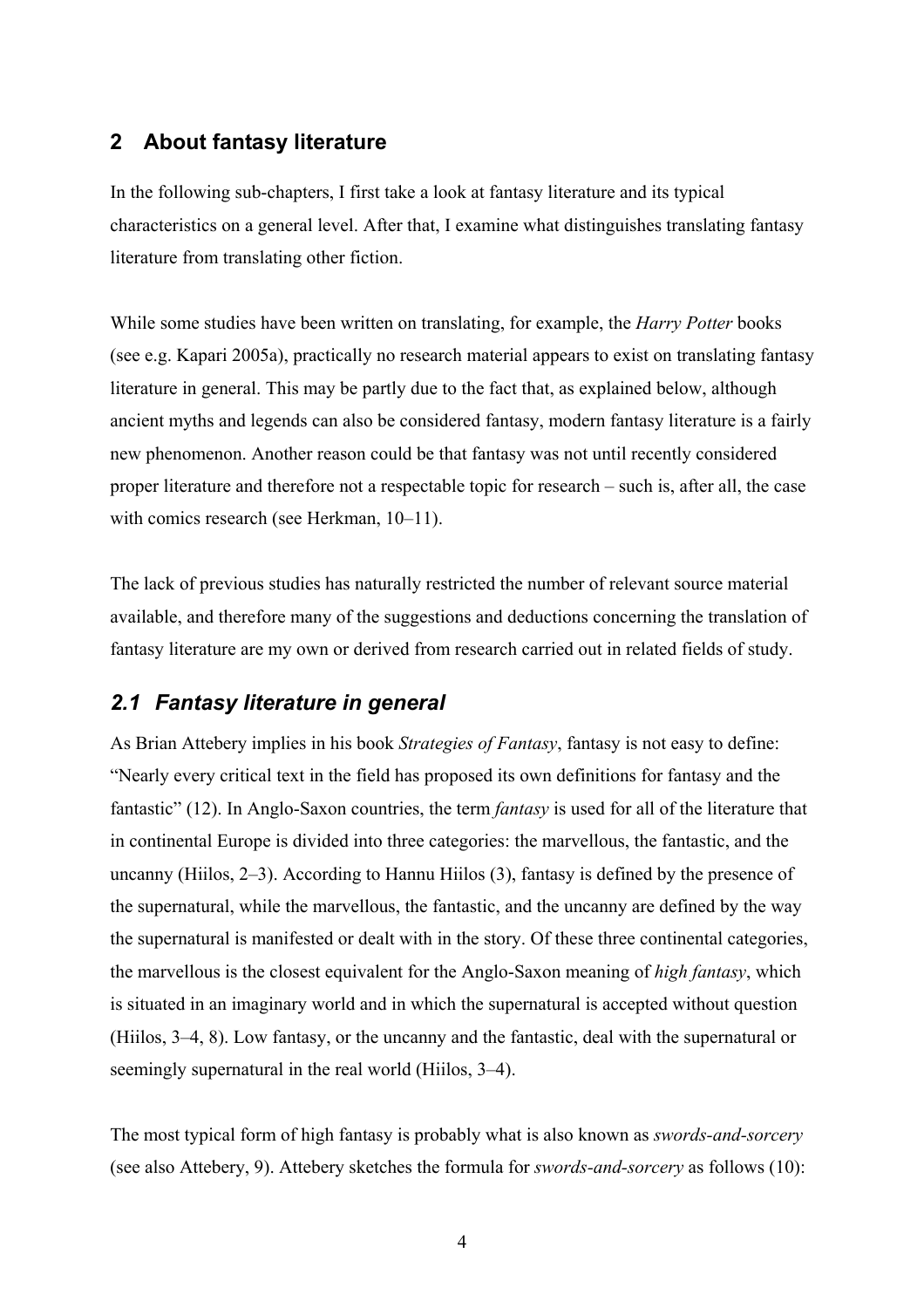Take a vaguely medieval world. Add a problem, something more or less ecological, and a prophecy for solving it.

Introduce one villain with no particular characteristics except a nearly all-powerful badness. Give him or her a convenient blind spot.

Pour in enough mythological creatures and nonhuman races to fill out a number of secondary episodes: fighting a dragon, riding a winged horse, stopping overnight with the elves (who really should organize themselves into a bed-and-breakfast association).

To the above mixture add one naive and ordinary hero who will prove to be the prophesied savior; give him a comic sidekick and a wise old advisor who can rescue him from time to time and explain the plot.

Keep stirring until the whole thing congeals.<sup>2</sup>

According to Johanna Sinisalo (13), fantasy is often considered adults' fairy tales, and fairy tales and fantasy do have obvious similarities. However, while fairy tales are allegories that avoid specificity in terms of time or location, fantasy could be described as exact fairy tales, with their own worlds and specific places and times (Sinisalo 13–14). There is also a fair amount of overlapping between fantasy and science fiction, as well as mainstream fiction and fantasy (Attebery, 13). Sinisalo (18) claims that the function of fairy tales, fantasy, and science fiction alike is to provide "another reality" to enable us to observe our own world critically. Thus, fantasy is always about "us" and the present, even if the story itself is about magical rings, for instance (Sinisalo, 24).

Fantasy is by no means a new invention (Sinisalo, 13). Rather, it is a part of romantic storytelling that also includes the myths of the Antiquity, the medieval romances of chivalry, and folktales, among others (Hiilos, 1). According to Sinisalo (13), modern mainstream fantasy is, however, a fairly recent invention, dating back to the 19th century. Attebery, on the other hand, claims that modern fantasy began as early as at the end of the 18th century (13). Nonetheless, J. R. R. Tolkien's *The Lord of the Rings* gave new coherence to the genre and could be considered the most typical kind of fantasy as fantasy is understood today (Attebery, 14; see also Jakubowski, 223). The works recognised as fantasy typically have at least three

 $\overline{a}$ 

 $2$  Please note that while the thesis itself is written in British English, which is the variant I am most accustomed to using, many of the sources have been written in American English. Therefore, the quotations contain certain ways of spelling that are not used in British English, such as the word *organize* (c.f. the British English spelling *organise*) in this passage.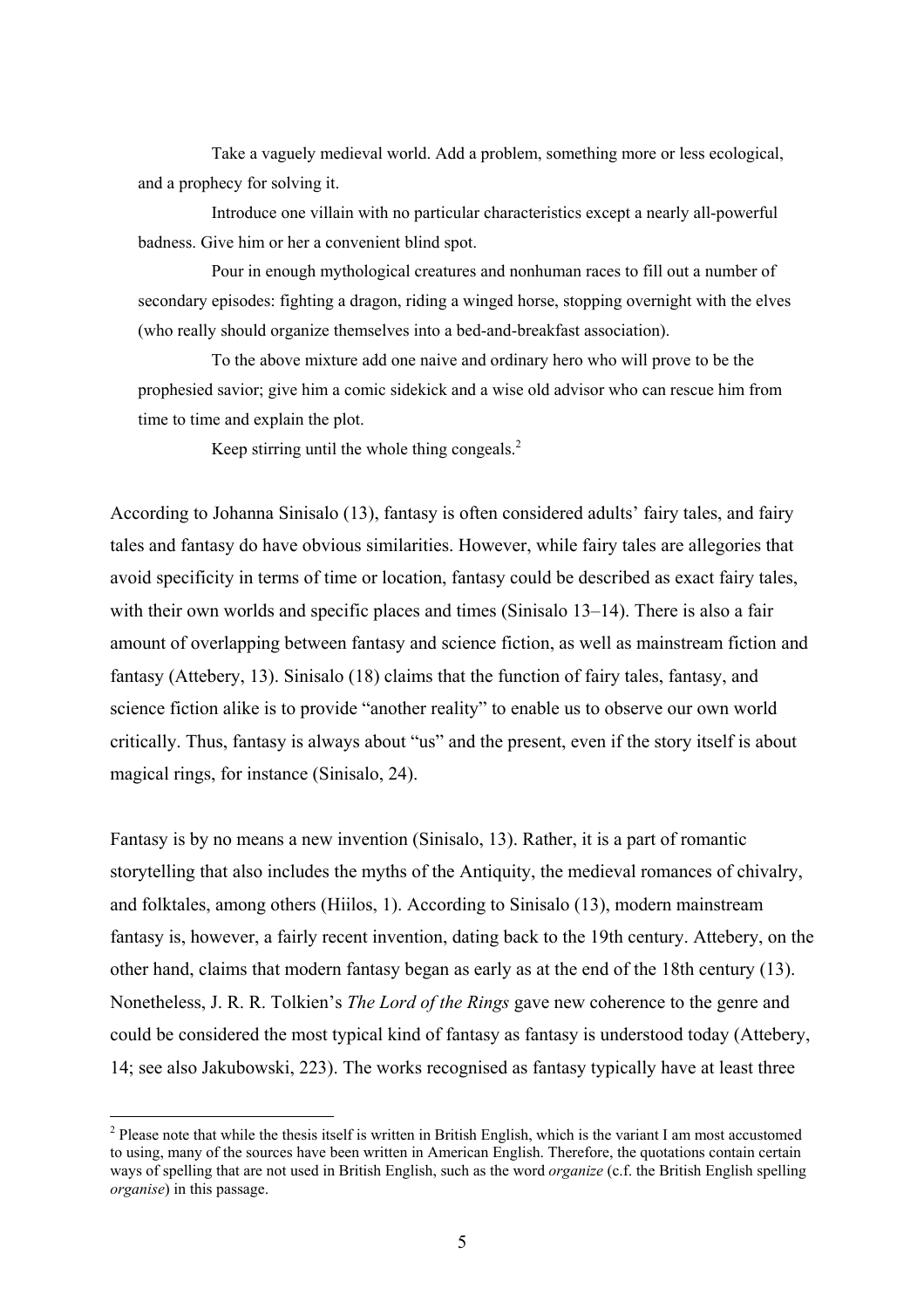similarities with Tolkien's trilogy: something impossible, supernatural, fantastic – some sort of "break with reality"; a plot that begins with a problem and ends with a resolution; and a certain kind of wonder, alienation, or defamiliarisation that makes the reader see even familiar objects and events differently (Attebery, 14–16).

In short: whatever its definition, most experts seem to agree on at least one characteristic of fantasy – it involves some kind of supernatural elements. According to Hiilos (3), fantasy is defined by the presence of the supernatural, in one form or another. According to Sinisalo (11), the most significant and central characteristic of fantasy is a variable that is not a part of our everyday life, such as an imaginary world, a time yet to come, or a scientifically unexplainable phenomenon. Attebery claims that one characteristic of fantasy is that, by contrast to mimesis – writing that imitates real life – in fantasy, anything is possible (3): "If the world were a simpler place and its rules less ambiguous, we might say that mimesis tells what is and fantasy tells what isn't". Even so, fantasy and mimesis are not opposites but coexist in any fictional work, although in varying quantities.

# *2.2 Translating fantasy literature*

Different types of fantasy may require different translation strategies. In this thesis, I concentrate mainly on what above was called *high fantasy*, or *the marvellous*.

To examine high fantasy from a translator's point of view, an elaboration on the previous definitions is necessary. Stories of high fantasy are usually situated in an imaginary world, often inhabited by creatures such as elves, dwarfs, wizards, and witches, in addition to humans. Nonetheless, these worlds generally bear a strong resemblance to our Earth. Although the countries and continents have different names and geographies and their inhabitants may speak different languages, they usually follow similar customs and have similar societal structures. Even the flora and fauna are, to a varying extent, the same, although there are often one or two imaginary species one way or another necessary to the plot. Imaginary plants often have magical or beneficial qualities, while fictitious animals, such as the commonly used dragon in its many variations, often also have special powers or may be capable of carrying a rider in the air – likely to compensate for the lack of modern machines such as airplanes in fantasy literature.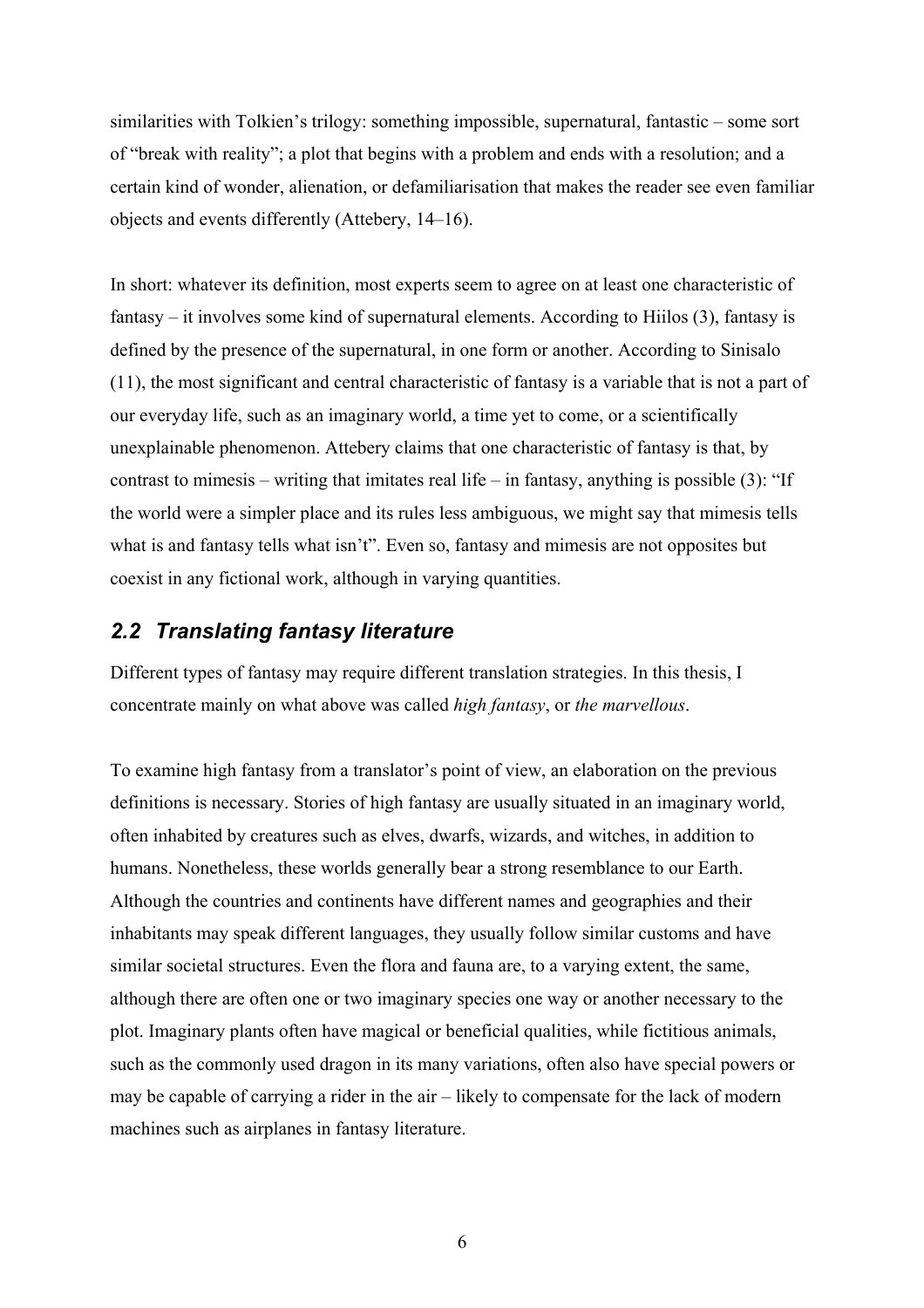As Attebery points out (3–4), the familiar is necessary for readers to understand fantasy: "Fantasy without mimesis would be a purely artificial invention, without recognizable objects or actions. Even if such a completely fantastic story could be written, no one could read it with any understanding or pleasure." As this implies, the unfamiliar is what could prove most challenging to the translator, who is, after all, one of the readers of any text to be translated (see also Kapari 2005a, 29). Since these unfamiliar things do not exist in reality, the translator gives them their essence and their names in the target text and culture.

As suggested above, there are often some imaginary species of flora and fauna in fantasy works. Some of them, such as trolls or dragons, are established species, often borrowed from fairy tales, and also have established translations. In a way they are familiar despite being imaginary. It is the species more or less unique to any given work that probably prove to be most challenging to translate. Although the names of imaginary species provide the translator a chance to use his imagination, they may also be the source of some puzzle. Most translators might not, for example, want to translate the name of an existing species arbitrarily, even if it sounds like something born in the writer's imagination – there are, after all, such a number of different plants and animals in the world that it is practically impossible for one person to know them all.

Furthermore, for the same reason, there is the chance of undeliberately using a name that actually belongs to an existing creature or a plant. If an imaginary species is given the name of an existing species, possibly entirely different from the one in the book, this might confuse a reader who is familiar with the species. This is especially the case in comics, where the plants and animals are usually depicted in the pictures; in prose, unless the species is described in the text, the use of an existing name for an imaginary species, or vice versa, goes undetected by the reader more easily, as there is no picture to compare the name with.

Since the rarer species of flora or fauna are seldom found in an ordinary dictionary, it may also take some time and effort to ensure whether a name or a species is an existing or imaginary one.

Another common way to establish the imaginary world from ours seems to be the use of peculiar names, for places and characters alike. While some fantasy works make use also of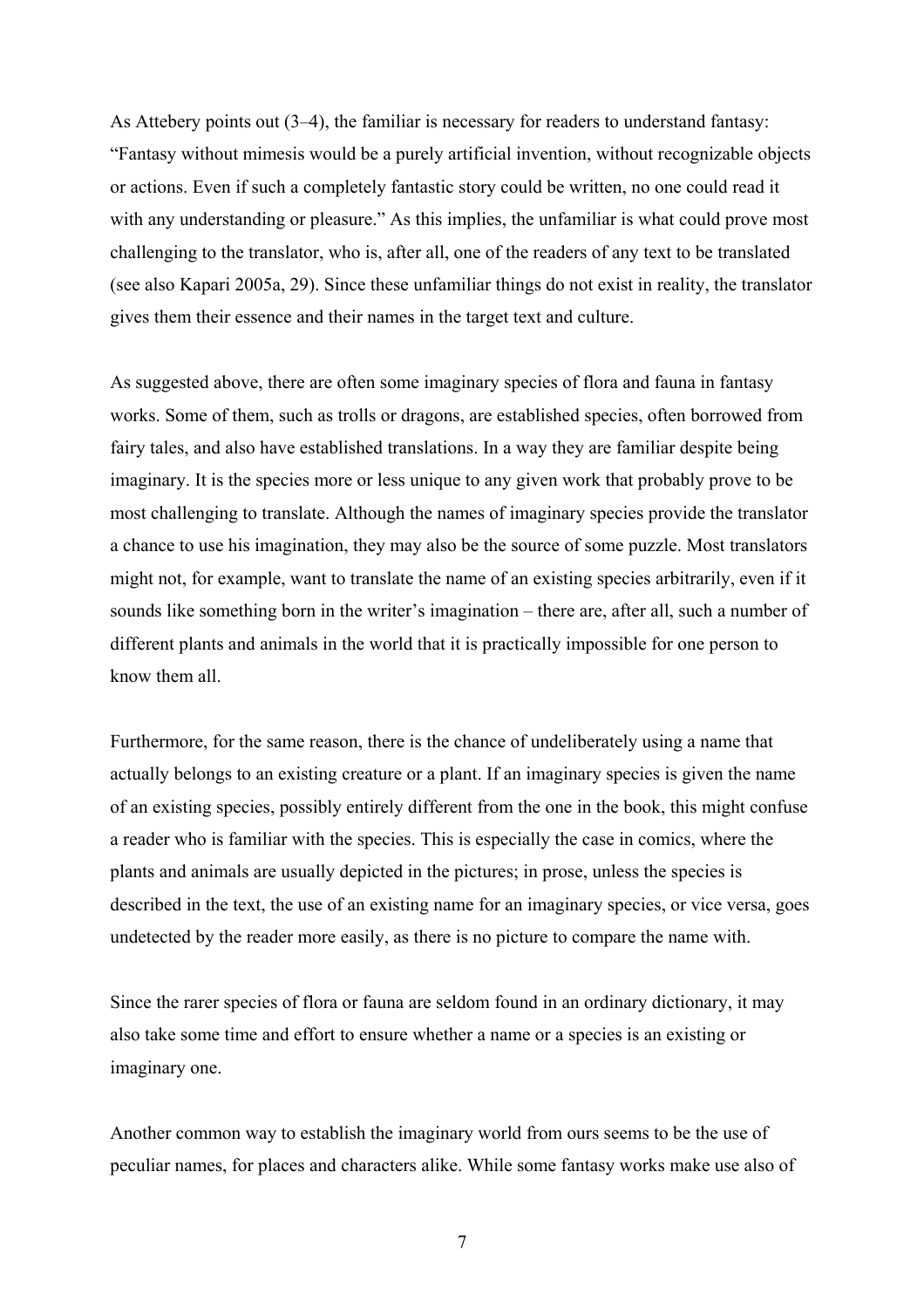more or less established places or proper names – such as Harry Potter, Hermione Granger, and Ron Weasley in the aforementioned *Harry Potter* books (which in any case are not pure high fantasy, because they are partly situated in the real world and perhaps also because the supernatural is not accepted without question by all the characters in the books) – many representatives of high fantasy use names of the authors' own invention: consider, for example, Garion, Belgarath, and Polgara travelling in the countries of Sendaria, Algaria, Arendia, Tolnedra, etc., in David Edding's *The Belgariad*; or Kitiara, Raistlin and Caramon Majere, Tika Waylan, and Tasslehoff Burrfoot, who live on the continent of Ansalon in Margaret Weis and Tracy Hickman's *Dragonlance* series. While the reader may not know these names previously, he or she is likely to recognise them as names, which is enough to maintain understandability.

In general, the character and place names in literature – and especially in comics, which is also relevant to my case study – often used to be given more Finnish names; according to Juhani Tolvanen, the names in longer comic series were translated until the early 1950s. Today, the situation is different. While in translating children's literature and comic strips into Finnish, foreign character names are still usually replaced with domestic ones, in other fiction or in longer comic books, the character names are nowadays rarely changed in translation (Tolvanen, 204–205; Oittinen 2004, 101).

This does not, however, necessarily apply to fantasy literature, where the proper names often have an actual meaning in the source language. Although the translator still has the option of ignoring the meaning and preserving the original name, these meaningful names are often translated (see Oittinen 2004, 101). Sometimes a name may emphasise some specific trait of the character, for example, which would be lost on a Finnish-speaking reader who does not understand the source language (Kapari et al.; see also Hyyppä, 125–126). In addition, translating the names brings the characters closer and helps the reader identify with them (Tolvanen, 204; see also Kapari et al.).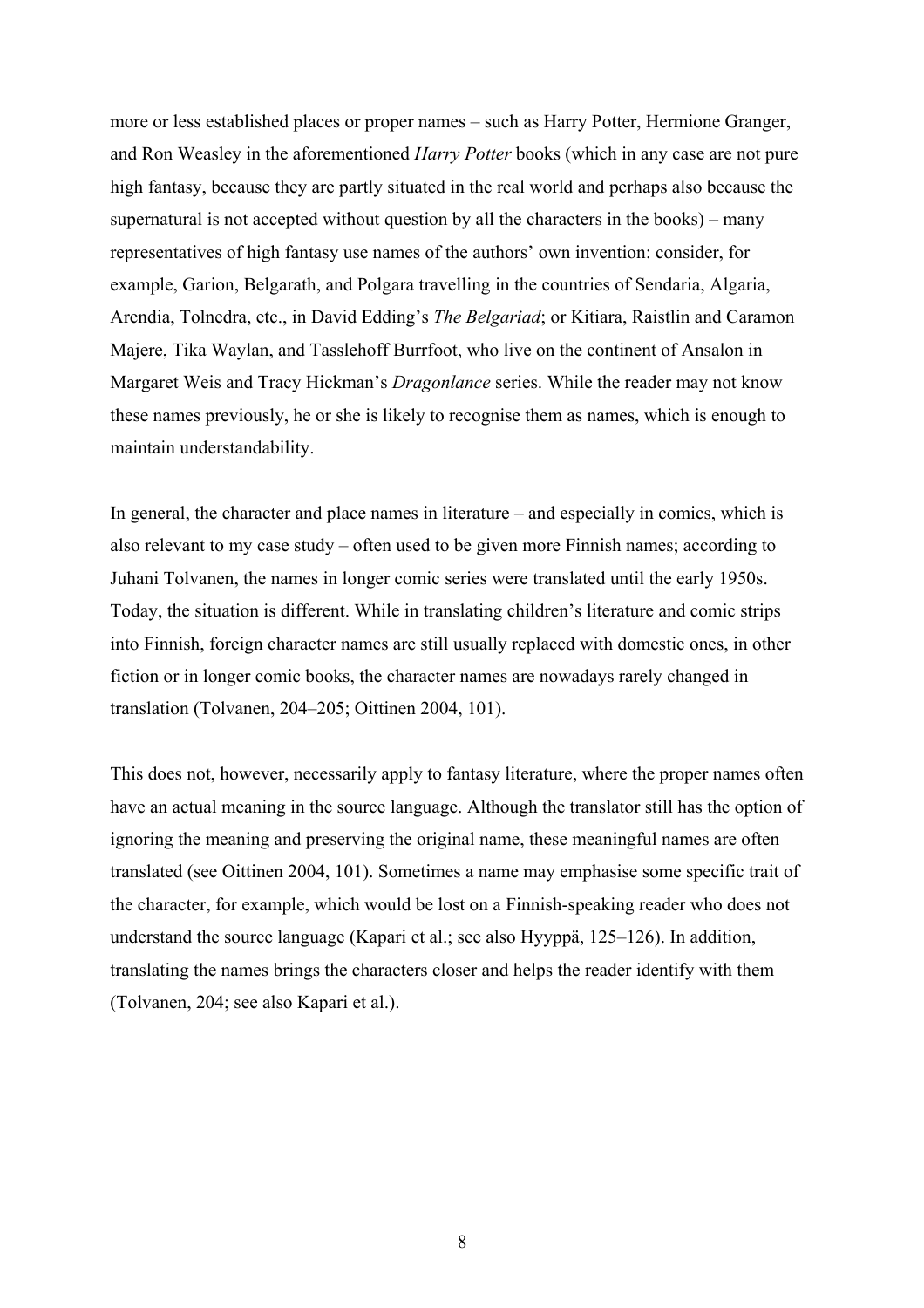# **3 About comics**

In the following sub-chapters, I first examine comics on a general level and then take a look at certain characteristics in translating comics that are relevant to nearly if not all comics translation.

# *3.1 Comics in general*

Like for fantasy, it is difficult to find an all-round definition for comics: there is such a variety of different comics and they are used in so many contexts that detailed definitions do not cover them all. Nonetheless, the majority of comics have one common denominator – they are stories presented by the means of a series of pictures. Juha Herkman emphasises the narrative aspect as the characteristic that separates comics from, for example, caricatures. (Herkman, 21–22)

Often, there is also some text involved in telling the story (Herkman, 21). According to Lawrence Abbot (in Herkman, 41), there are traditionally three different types of text in comics: narrative, dialogue, and sound effects. The narrative is frequently situated near the border of the picture, either in a box or over the picture; the dialogue is usually presented in balloons (Herkman, 41–43). Sound effects are sounds in a written form, a way to visualise sounds (Abbott according to Herkman, 43). They may be part of the picture or situated in balloons, especially if the source of the sound can be determined in the picture.

Although narrative used to be the dominating form of text (Kalervo Pulkkinen according to Herkman, 41), in modern comics, most of the text in general is dialogue.

In Finland, comics were long considered entertainment in newspapers and something for children and young people. Their appreciation has, however, been constantly increasing. Since the mid-1950s, the production of comics in Finland has become more versatile, and the number of readers, as well as their age distribution, has expanded. Around the 1980s, publishers started publishing comics intended for adults. (Hyyppä, 115)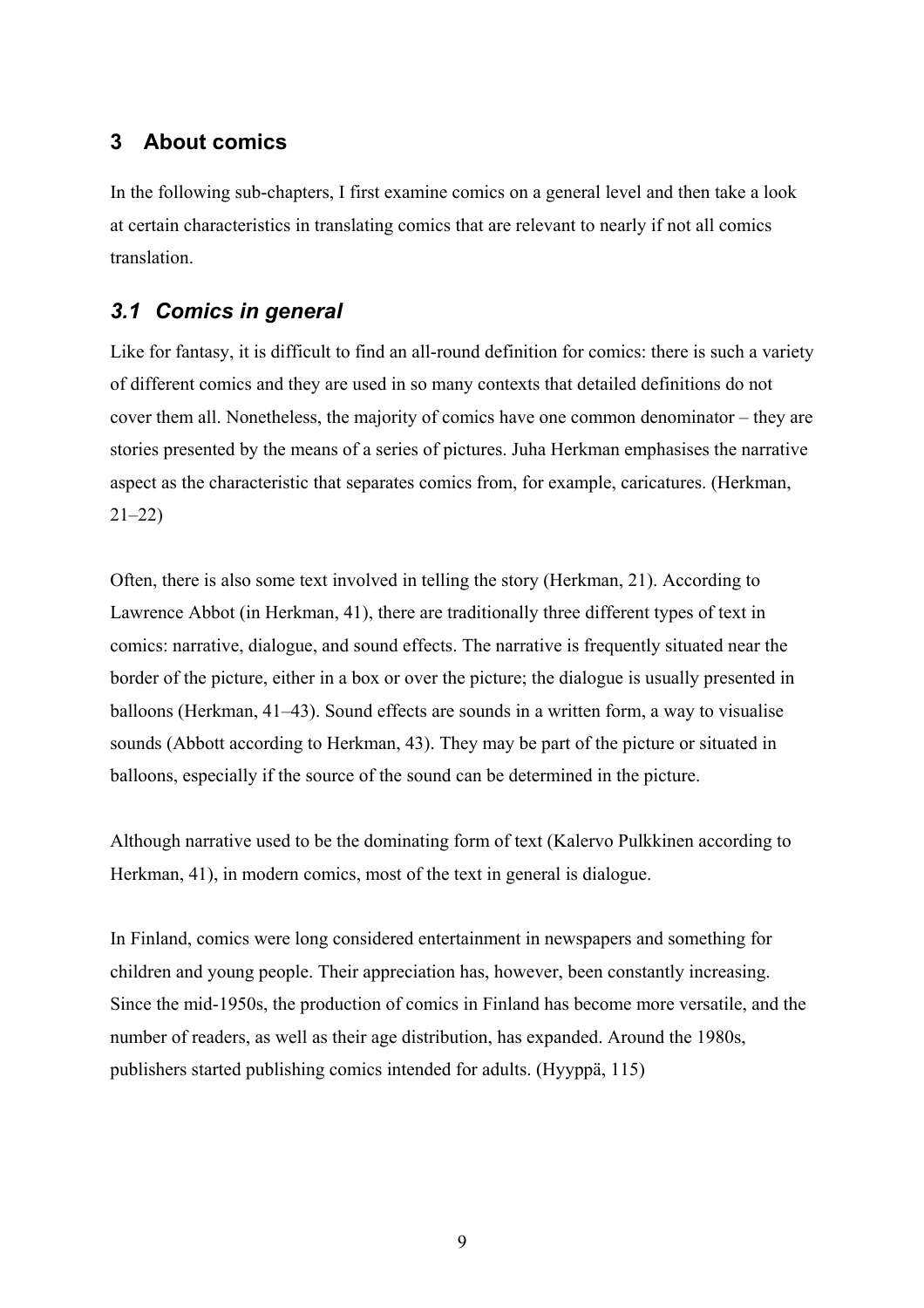# *3.2 Translating comics*

There are certain general characteristics in translating comics that are independent of the contents of the story and therefore are relevant to practically all comics translation. These include things such as space, sound effects, the illusion of speech, and the relationship between the text and the pictures, which I will examine in the following sub-chapters.

#### **3.2.1 Space**

In translating comics, the space for the translation is limited. There is usually a balloon or a box of a certain size into which the translation should fit. Since the words and structures of the Finnish language are relatively long, the lack of space is a constant problem to translators of comics (Tolvanen, 206; Hyyppä, 126–127). According to Riitta Oittinen (2003), the translator should also preferably avoid dividing the words on several lines, as it is easier to read the text when the words are on one line, especially since the lines are usually fairly short. It is not always feasible to avoid dividing words, but even in such cases it is recommendable to divide compounds at the border of the words, if possible. This further limits the space available.

If the comic is lettered by hand, a skilful letterer may fit a surprising amount of text in a balloon; however, these days the lettering is usually done by computer, which is not as flexible and makes the space an even more significant consideration (Hyyppä, 126). Therefore, a translator into Finnish often has to reduce the text, while still preserving the tone of the source text (Tolvanen, 206).

#### **3.2.2 The illusion of speech**

As stated above, most of the text in modern comics is dialogue. This is naturally something to take into consideration in the style of the translation, as well. The translator needs to think of how things would be *said* in reality, rather than how they would be written. Nevertheless, the use of dialects or slang is not recommendable (Tolvanen, 207), as it might, among other things, give the reader unintended ideas of a character's personality. Besides, even slight colloquialisms seem to get more emphasis in written form (Nevalainen, 4). Therefore, transferring spoken language into a written form is a matter of creating an illusion rather than imitating actual speech (Nevalainen, 5).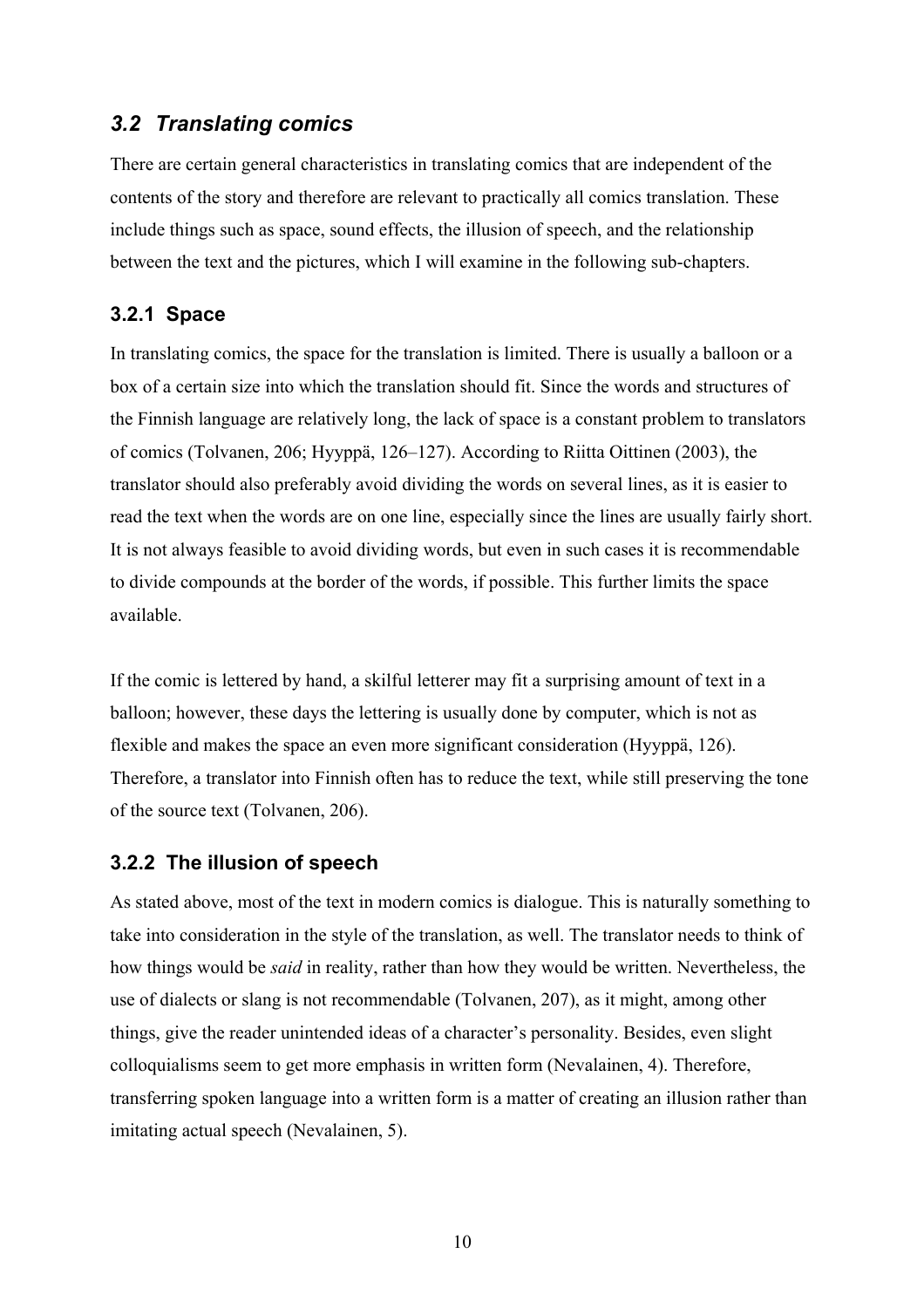The illusion of speech can be created, among other things, by using simple, airy sentence structures, short sentences, and repetition, and by avoiding structures such as participial phrases (Oittinen 2004, 98). Sentence structures can also be used to create a rhythm that resembles speech, and translators often make use of vocabulary typically used in speech rather than formal written language (Nevalainen, 5, 14).

A translator may also use slightly different speaking styles for different characters; since the space is limited, however, these might be restricted to certain individual expressions (Hyyppä 128).

#### **3.2.3 Sound effects**

 $\overline{a}$ 

In comics, it is not possible to produce real movement or sound, and therefore the impressions of movement and sound must be created in other ways (Herkman, 26). Thus one of the characteristics of comics is the use of sounds in written form. In different languages, however, sounds are written in different ways (Tolvanen, 213; see also Hyyppä, 122). In Tolvanen's words (213), "A French dog does not say 'vuh! vuh!', nor does a Finnish hammer say 'hammer! hammer!' A gunshot sounds different in every language."<sup>3</sup>

Certain types of sounds may have established written forms (Hyyppä, 122), but often a translator has to give a sound one. According to Tolvanen (213), translating the "soundtrack" may sometimes take even more time than translating the story itself. Hyyppä, too, considers translating the sounds one of the most challenging features in translating comics (122). She describes it as verbal cutting and pasting, taking bits of words and combining them to produce an onomatopoetic description of a sound (122–123). In addition to their written form, the length and appearance of the sound effects may also affect the translator's solutions (Hyyppä, 122).

Often, the sound effects are a part of the picture, which may cause certain challenges to the publisher. If the colour of the text is other than black, the text can be faded to print a new text over it. Even then, however, the original text is often visible under the translation. Thus, inpicture texts are usually difficult and expensive to remove, and therefore they might be left untouched even in translations. (Oittinen 2004, 84)

<sup>&</sup>lt;sup>3</sup> The translations of any citations from any source material in Finnish are my own.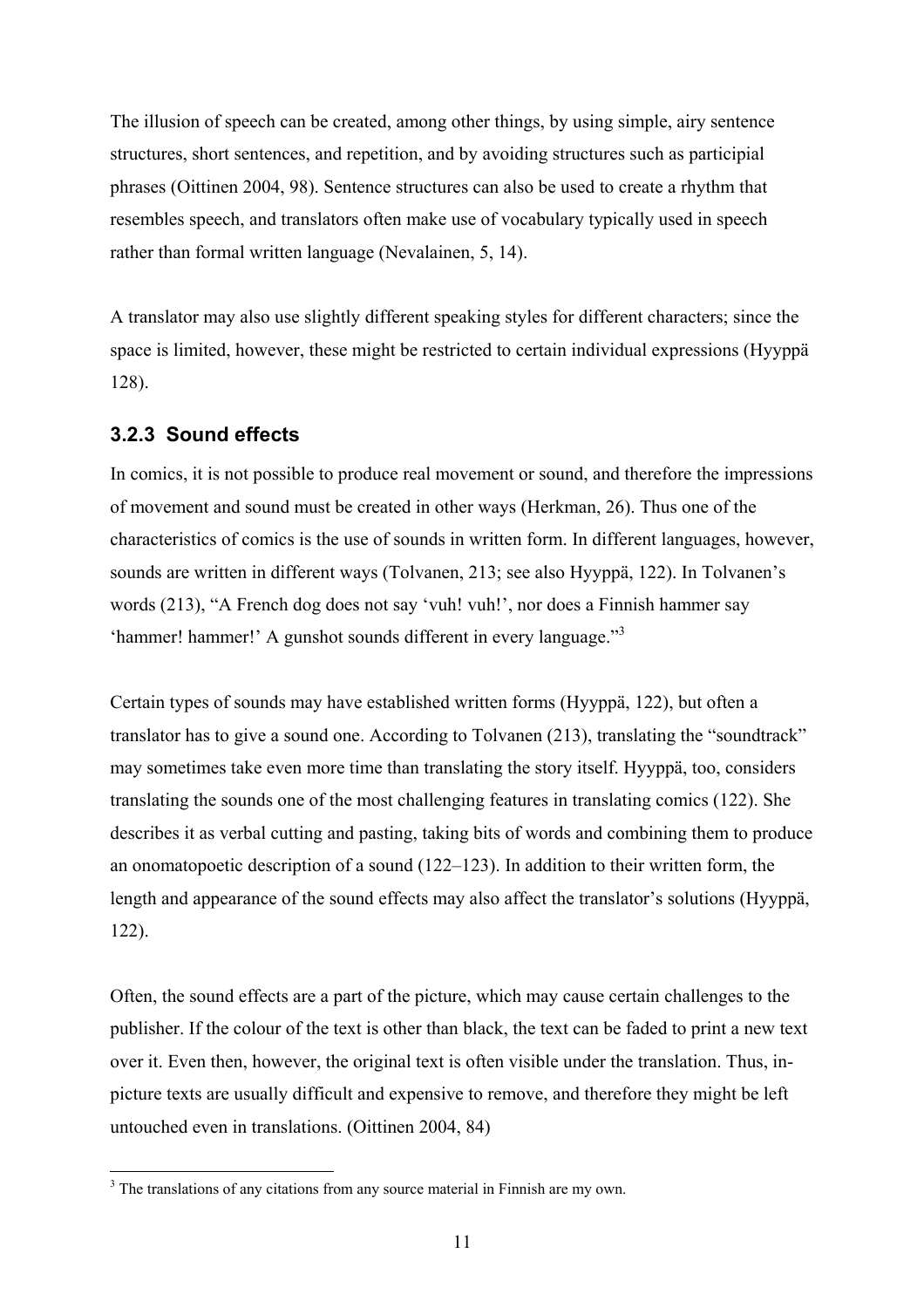Another reason not to translate in-picture texts may be that the book is printed as a joint project by publishers from different countries – meaning several language versions are printed in the same place and at the same time, which saves costs but rules out changing any pictures. (Oittinen 2004, 181)

## **3.2.4 Relationship between text and pictures**

The text in comics is never independent but a part of the visual entity formed by the text and pictures together (Hyyppä, 129): the verbal and the visual aspects are in constant interaction with each other. The relationship of the words and the pictures may, however, vary from one instance to another, and even within the same book (see also Oittinen 2004). Therefore, a translator of comics needs to examine this relationship carefully to be able to convey the message and atmosphere of the source text to the reader of the translation (Hyyppä, 129–130).

The fewer words there are in a text, the more significant they become (Hyyppä, 126, 130). On the other hand, even few pictures may be quite significant to an entire long text. It is not simply a matter of the amount of text or pictures; their relationship is determined by other things, as well, such as the style of the pictures (Oittinen 2004, 27).

Unlike in some illustrated books that were not originally written with illustration in mind (see also Oittinen 2004, 28), in comics, the words – when they are used – and pictures are inseparable: one could not tell the story without the other (see also Oittinen 2004, 52). They may, however, take turns in the telling. Often, one complements the other: pictures reveal details not told verbally, while the text may provide information the pictures are not capable of relating. (see also Herkman 53–54, 58–59)

The translator translates the combination of the verbal and visual aspects. Since some of the source material may be interpreted without conscious effort, there is the danger of translating too much or too little: there may be intentional gaps in the source text, left to be filled by the reader on the basis of the pictures. If the translator fills these gaps in his translation, the reader is deprived of the joy of making the discovery. On the other hand, differences in the source and target cultures may widen some gaps so that the translation may become vague or even incomprehensible to the reader if they are not filled to some extent, at least. Therefore,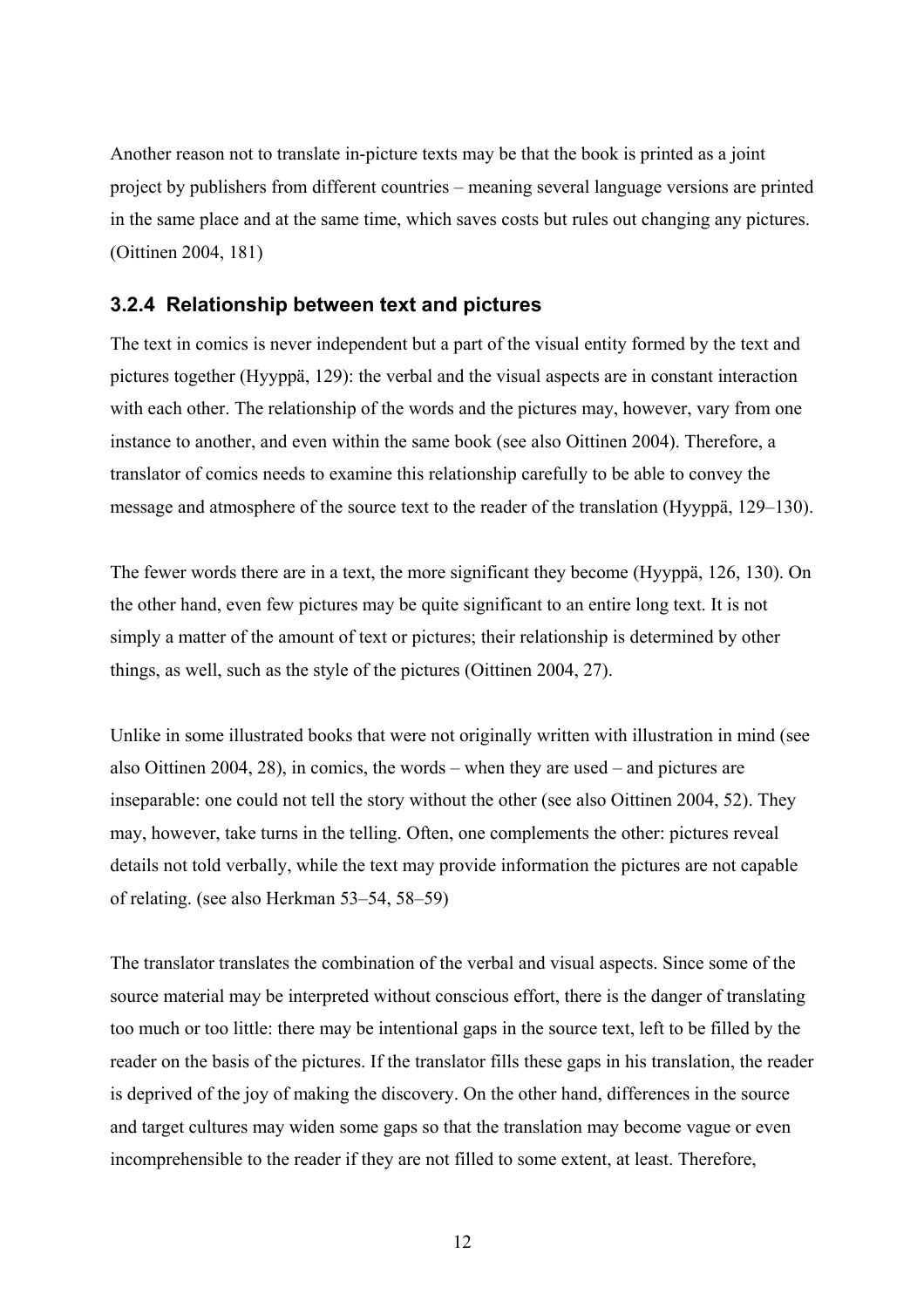recognising these gaps is an important skill. (Oittinen 2004, 56, 122, 180; see also Herkman, 116)

According to Oittinen (2004, 65, 68–69), colours, too, may affect readers' – and translators' – interpretations. They are used to create atmosphere, to emphasise or hide things, and even to provide meanings. Yellow, for example, is often associated with joy, while darker or subdued colours may lend, among other things, mysterious qualities to the pictures.

Finally, as suggested by Hyyppä (122), typography – the visual form of the text – may also affect translators' solutions. Although there are different opinions on whether typography is the translator's responsibility or not, Jürgen Schopp (according to Oittinen 2004, 84; see also Schopp) thinks translators should familiarise themselves with it. Some typographic elements may, for example, be culture-specific and thus are possible sources of misunderstanding (Schopp according to Oittinen 2004, 84). Even if the typography is considered the responsibility of the lay-out designer, the translator (and the editor) is the expert on intercultural communication who should point these things out (Oittinen 2004, 85, 90).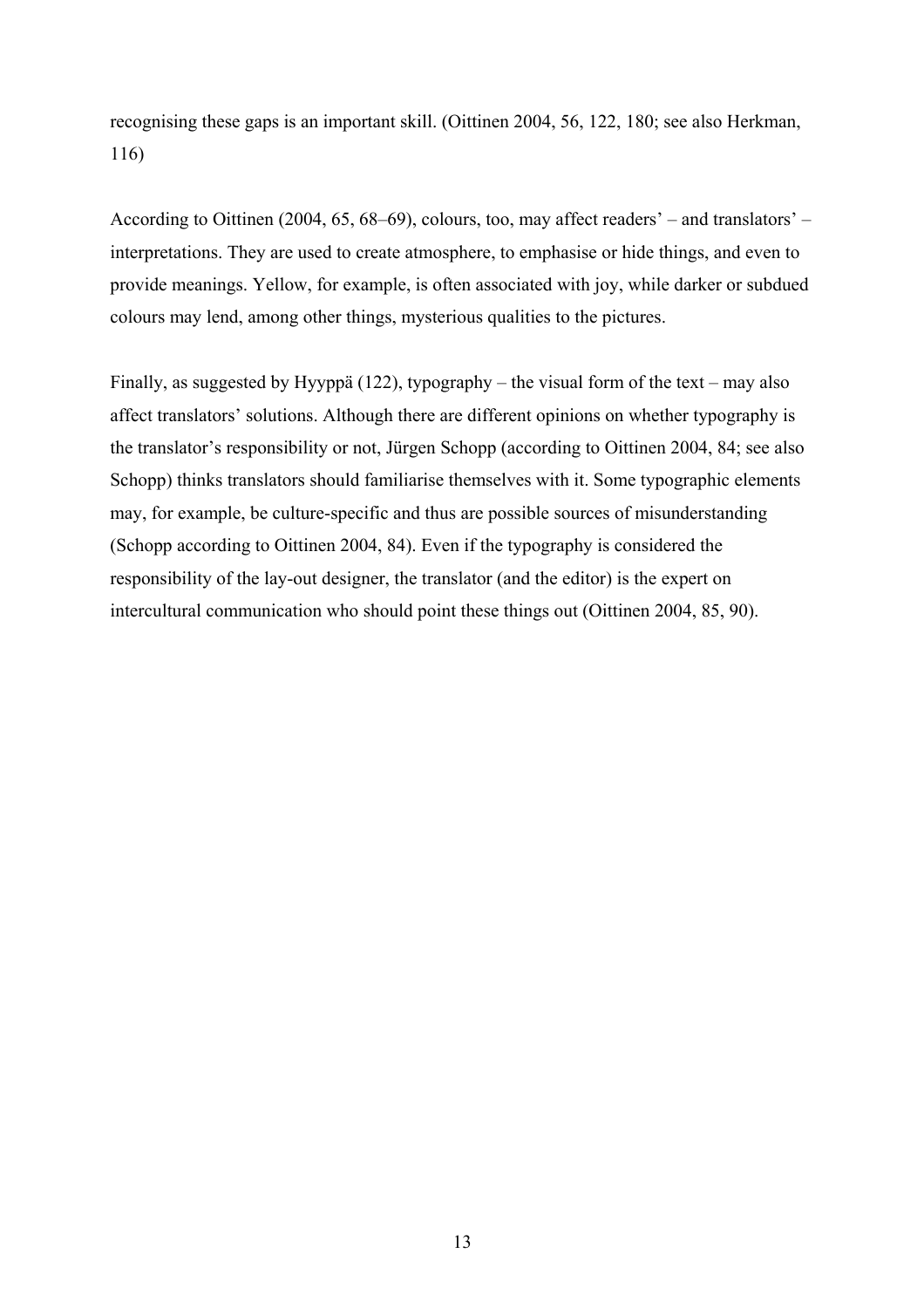# **4 About Elfquest**

In this chapter, I will first briefly recount the history of Elfquest and then summarise the storyline of the original saga which I have examined for this study. (Naturally, a story consisting of four comic books of 150 to 200 pages cannot be covered in detail in the scope of this study, and much needs to be left out.) After that, I will consider the target audience of the original Elfquest and then finish with an overview of Elfquest in Finland.

# *4.1 History*

Elfquest is a comic book series created by Wendy (nee Fletcher) and Richard Pini. The original serial story, written by the Pinis together and drawn by Wendy, first appeared in twenty black-and-white magazine issues between 1978 and 1984. It has been followed by several new, and still ongoing, adventures later on, published either by the Pinis' own publishing house, Warp (an acronym of Wendy and Richard Pini) Graphics, or a publisher licensed by them – currently by DC Comics. (Pini and Pini, Introduction, *Quest's End*; Elfquest.com, *About Warp, W&RP and Elfquest*; Elfquest.com, *Elfquest and DC Comics*)

Until 1992, the Pinis produced all of the Elfquest stories themselves: Wendy wrote, drew, and inked, while Richard co-wrote and edited, as well as handled the publishing and business matters. Nowadays, more writers and artists are involved in the work. (Elfquest.com, *About Warp, W&RP and Elfquest*; *Wendy and Richard Pini*)

Over the years, Elfquest has also been published in different formats; for my source text analysis, I have used the coloured hard-cover volumes published by Father Tree Press between 1993 and 1994 – entitled *Fire and Flight*, *The Forbidden Grove*, *Captives of Blue Mountain*, and *Quest's End*. In my source and target text analyses, I use the abbreviations FF, FG, BM, and QE, respectively, to refer to these volumes.

# *4.2 Story line*

Elfquest is a tale about elves who live on a planet called the Abode, known to them as the World of Two Moons, in its Mesolithic era (see Pini, Wendy). The story begins with an elfin tribe called Wolfriders, silent hunters allied with wolves, who hide by day and howl with their pack by night. They live in a forest neighboured by untrustworthy trolls and hostile humans – who have captured one of the tribe members. Rescuing his friend from being sacrificed to the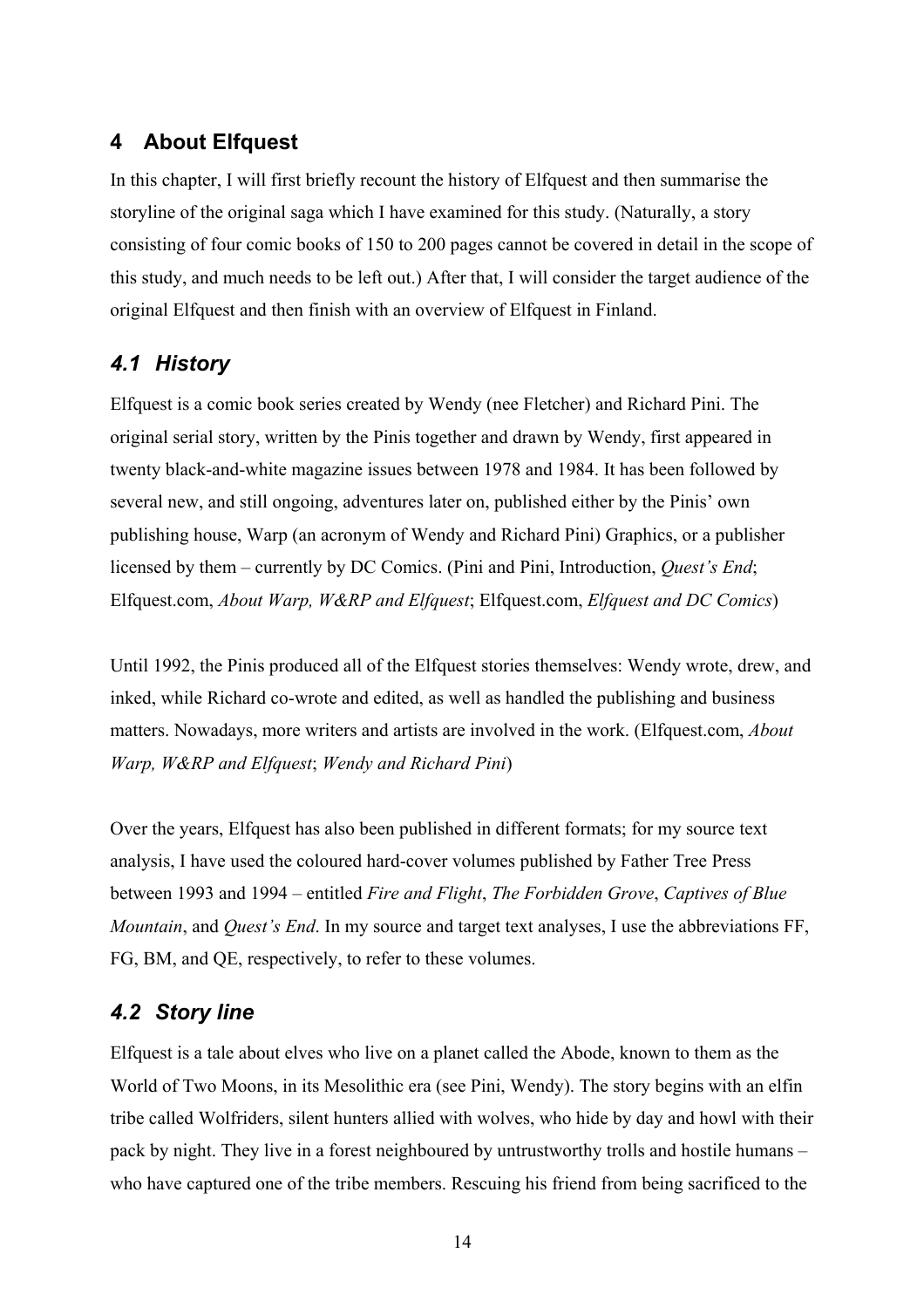humans' god Gotara, the young chief Cutter kills a man. The vengeful humans set the forest in fire, forcing the elves to take refuge in the underground caverns of the trolls. The treacherous trolls lead the intruders to a burning desert and collapse the tunnel behind them, leaving the elves optionless again. The Wolfriders barely survive a journey across the desert, on whose other side they, to their surprise, find another elfin tribe, the friendly and hospitable Sun Folk.

Several years pass. Then, without a warning, a human family appears in the Sun Village. In the life of the Sun Folk, humans have hitherto belonged only to ancient legends, and although this hardship-ridden family proves to be no danger, Cutter feels that the safety of his tribe and family is threatened. He decides to take up a quest to find and unite other elfin tribes against the ever-growing menace of humans. Accompanied by his best friend Skywise, he leaves the Sun Village, leaving behind his tribe, his lifemate Leetah of the Sun Folk, and their two children.

After the pair has departed, those left behind receive a warning that danger lies on Cutter's path. Accompanied by most of the Wolfriders, Cutter's family decides to find him to deliver the warning. Before finding him, however, some of the Wolfriders are captured by giant birds with riders on their back.

Cutter is finally united with his family, and along with those Wolfriders who avoided capture, they seek to find the captured tribe members. The capturers turn out to be another tribe of elves, who call themselves the Gliders. From them the Wolfriders learn about the existence of "the palace of the high ones", the elves' ancestors' ancient dwelling, and are in the end forced by the Gliders' leader to go along to find the palace.

On the journey, they encounter one more elf tribe, the Go-Backs, who are also seeking access to the palace, their way blocked by savage trolls. In the end, the elves end up waging war against the trolls to reach the palace. Gaining victory, they learn about their past and their origins at the palace.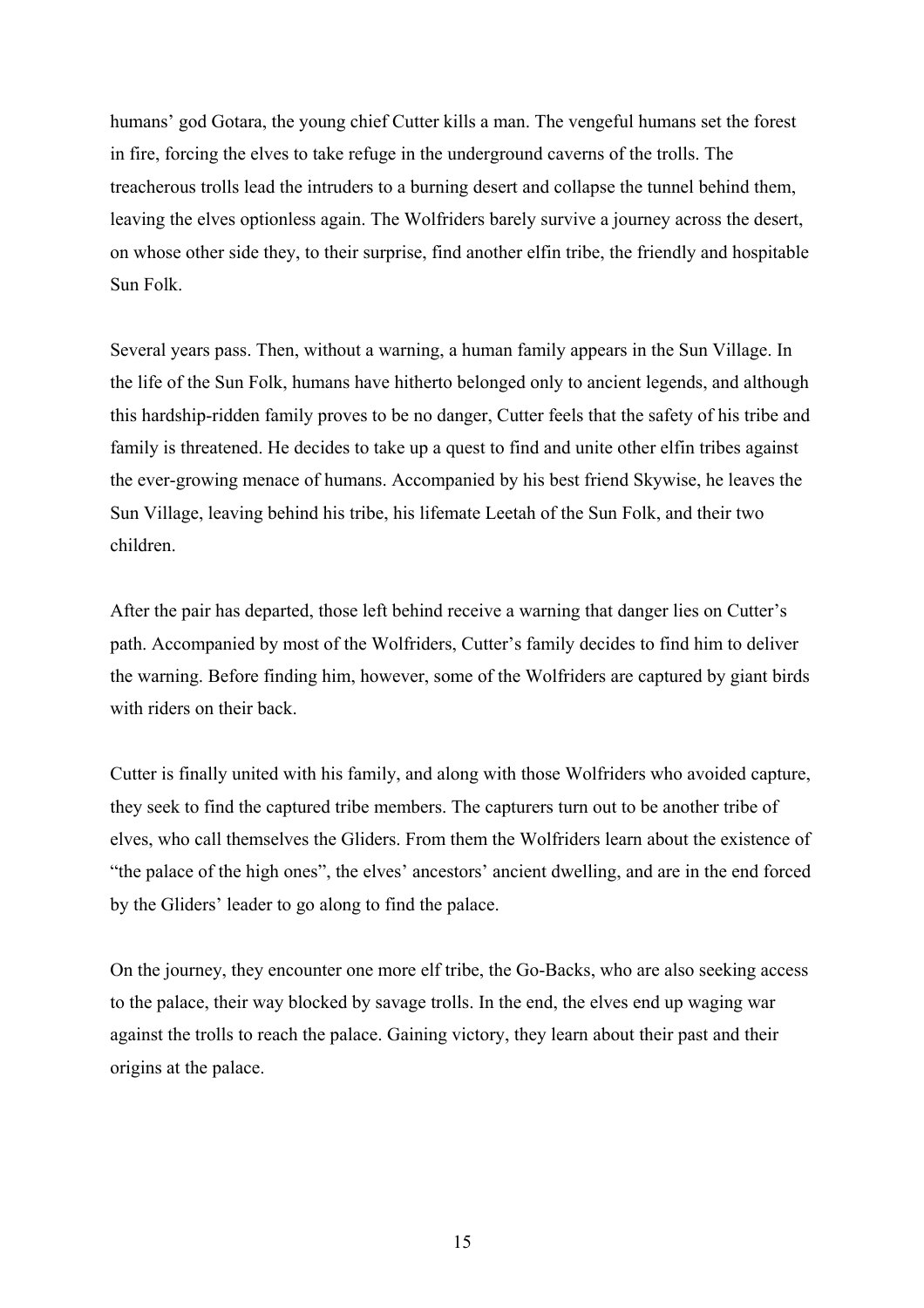# *4.3 Target audience*

The Pinis themselves have not been entirely consistent about the intended target audience of Elfquest. In one interview, they define Elfquest's intended audience as "everybody" (Weber, 136); in another, they say Elfquest is written for young adults. (Admittedly, the context for these two comments was slightly different.) Having liked the series myself at the age of 12 and still enjoying it at the age of 27, I suppose Elfquest has a fairly wide readership in terms of age.

Nonetheless, while the age distribution of all the readers might well include all ages, teenagers and young adults probably form the largest group in the actual readership of Elfquest: fantasy is, after all, especially fashionable among young people (Malherbe, 231). Besides, due to certain features, the series may not be recommendable for very young readers: although the coloured versions of Elfquest could well be pleasant for young children to look at, there is a certain amount of sex and violence in the story, and the long sentences and rarer words may be difficult for children to understand. In the introduction to *Quest's End*, the Pinis tell about people "who expressed deep upset that we dared to show such 'real' things in a comic book meant for children (which *Elfquest* never was)." Even so, the Pinis have also said that they themselves do not believe in protecting children from anything (Weber, 150): "We think that everything, in proportion and in perspective, is appropriate for children's storytelling, even unto violence and eroticism. [--] Well, storytelling for all ages, actually, but storytelling that is accessible to children."

# *4.4 Elfquest in Finland*

As already mentioned, Elfquest was first published in Finnish by Jalava. This was between 1990 and 1993, and the translator was Samuli Kaukoranta. Jalava's translations were published in five coloured comic book issues that covered what in my source text is the book *Fire and Flight*. It is in a way a prelude to the actual quest, and describes the merging of the elfin tribes of Wolfriders and Sun Folk, establishing the main characters and their relationships.

Since August 2005 (Suominen), Egmont Kustannus has been publishing Elfquest in Finnish in monthly black-and-white issues. The very first of these issues were stories originally published in the United States after the original saga but chronologically preceding its story.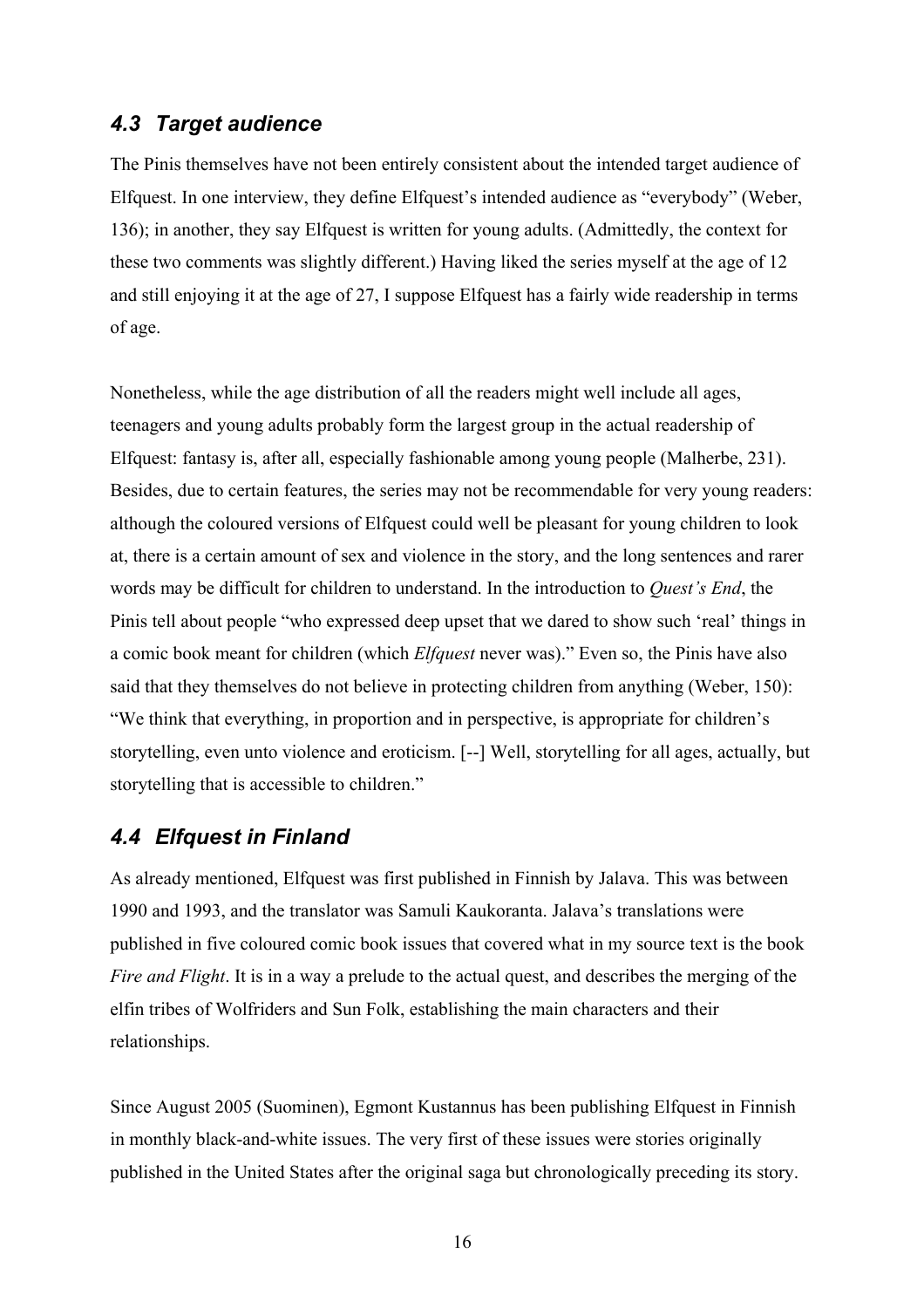This series is called *Sudenratsastajat*. The first translation of the original saga was published in November 2005 (*Elfquest Egmontilta*). This series is called *Suuri vaellus*, parts 1–12. In my target text analysis, I use the abbreviation SV to refer to these issues: thus, SV1 stands for *Suuri vaellus – Osa 1*, SV2 for *Suuri vaellus – Osa 2*, etc.

The translator of Egmont's publications is Seppo Raudaskoski. Apart from a few exceptions, the names appearing in Jalava's translations have been preserved; the similarities are too striking to be a coincidence. Otherwise, the translations are different. Egmont has also published more of Elfquest than Jalava did, including stories posterior to the original saga both story-wise and in publication.

While acknowledging the existence of Jalava's translations and them being my first touch with Elfquest, I will not deal with Kaukoranta's solutions in any detail in this thesis: having considered the possibility of dealing with both translations, I decided it is not feasible in the scope of this study. Moreover, the fact that Egmont has published more of the saga than Jalava did would make any comparative study imbalanced.

On Egmont Kustannus Oy Ab's website (*Elfquest*), Elfquest is defined as "the perfect choice for the friends of fantasy literature". However, as Herkman points out, the publisher, the publishing format, and the distribution channels also affect the image of the comics – or any other literary work – and thus also the potential audience (160, 190–191).

Besides the question of Elfquest's appropriateness for children, dealt with above, Egmont's black and white format is not likely to be interesting for very young children. On the other hand, the small paperback prints may not be attractive for many adults, who might look at the issues and decide they are teenagers' stuff. Moreover, the majority of Egmont's publications are aimed for children, teenagers, or young adults (see Egmont Kustannus, *Sivukartta*), and this image could also affect potential readers' ideas of any particular comic book published by them. Therefore, it is probably safe to say that the readership of Egmont's translations also consists mainly of teenagers or young adults, and perhaps to a greater extent than that of the original Elfquest saga. This, in turn, might affect the translator's choice of style and vocabulary to some extent.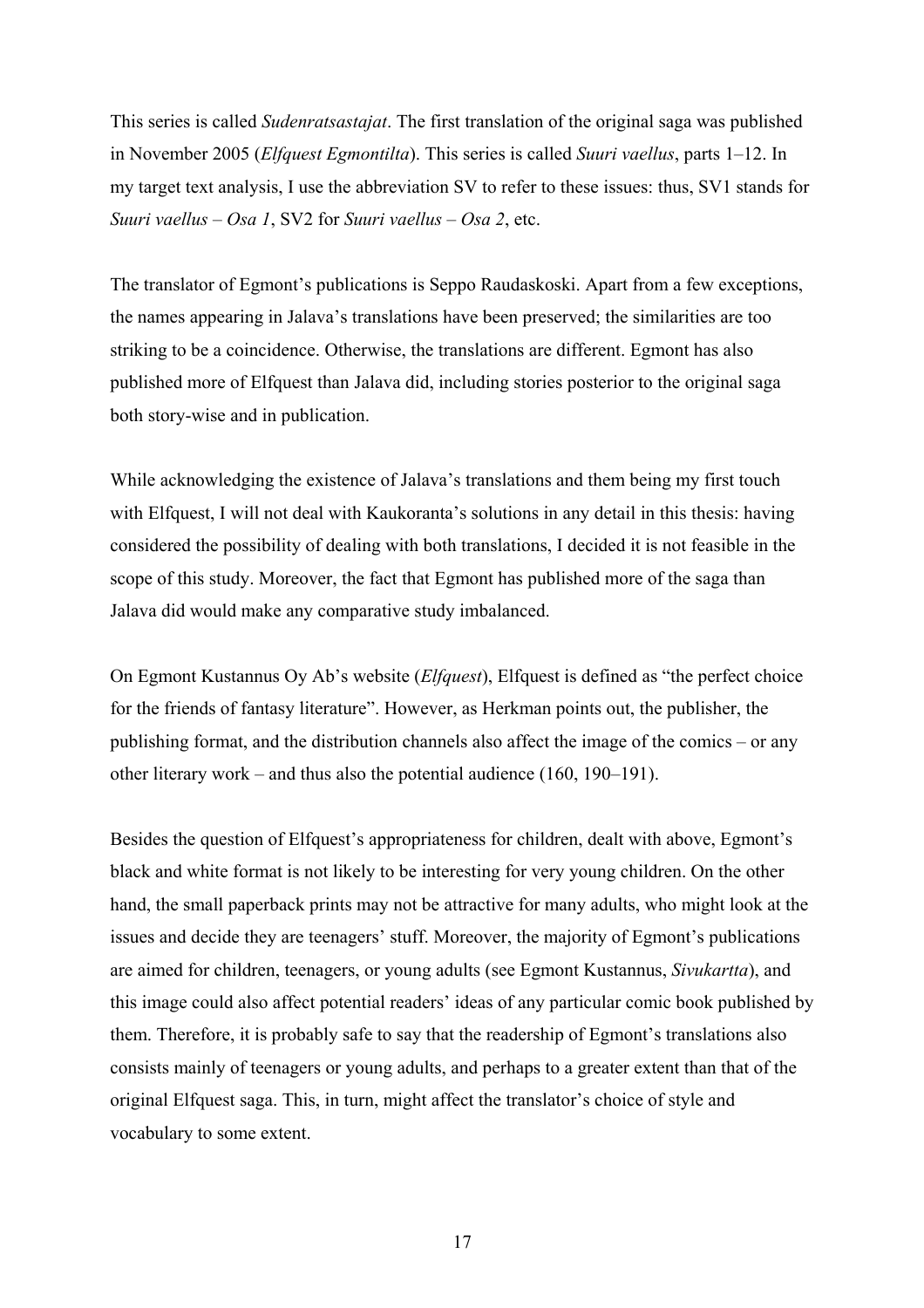### **5 Source text analysis**

In this part of my thesis, I concentrate on the English-language Elfquest. In the beginning of the chapter, I examine features that arise from Elfquest's genre as fantasy; in the latter subchapters, I concentrate on comic-related aspects of the source texts.

## *5.1 Elfquest as fantasy*

Despite difficulties in defining the genre. Elfquest is undeniably fantasy. While not a typical swords-and-sorcery story, it is nonetheless situated in an imaginary world, inhabited by fantastic creatures, where the supernatural is accepted without question, as a natural part of the world. It also makes use of the other characteristics determined by Attebery to be typical of post-Tolkien fantasy (see chapter 2.1). While it may not be entirely clear from the beginning what the "problem" is, there is one: the threat caused by humans, the quest to find and unite other elves, and the elves' deficient knowledge of their origins which leads to them feeling they do not belong anywhere. The resolution, while perhaps not one the elves where hoping to find, is also there: they find other elf tribes and discover that not all elves are good like they had thought; they learn about their origins and find their forefathers' dwelling, even if they in the end choose not to live in it. And finally, there is also the defamiliarisation that may help readers examine their own lives from a distance: everyday questions and truths disguised as fantasy (see the Pinis' introduction to *Fire and Flight*). In fact, in the introduction to *Quest's End*, the Pinis describe the feedback they got from readers for the original saga in the following way: "There were those who wrote that some event or transition in Elfquest had helped them with similar happenings in their own lives [--]."

The imaginary world in Elfquest is called the World of Two Moons, or the Abode. The three most significant species inhabiting the planet are elves, trolls, and humans – although, in fact, the elves and trolls are not native habitants of the Abode but aliens who crashed there with their time and space travelling vessel thousands of years ago. Before the crash, the planet was assumably very much like the Earth in its Paleolithic era (see Pini, Wendy). The elves, however, brought with them certain magical powers; although not exactly wizards or witches, some individuals have special talents, such as making plants grow, levitating things, or moulding rock with the power of their mind. The Pinis themselves have explained these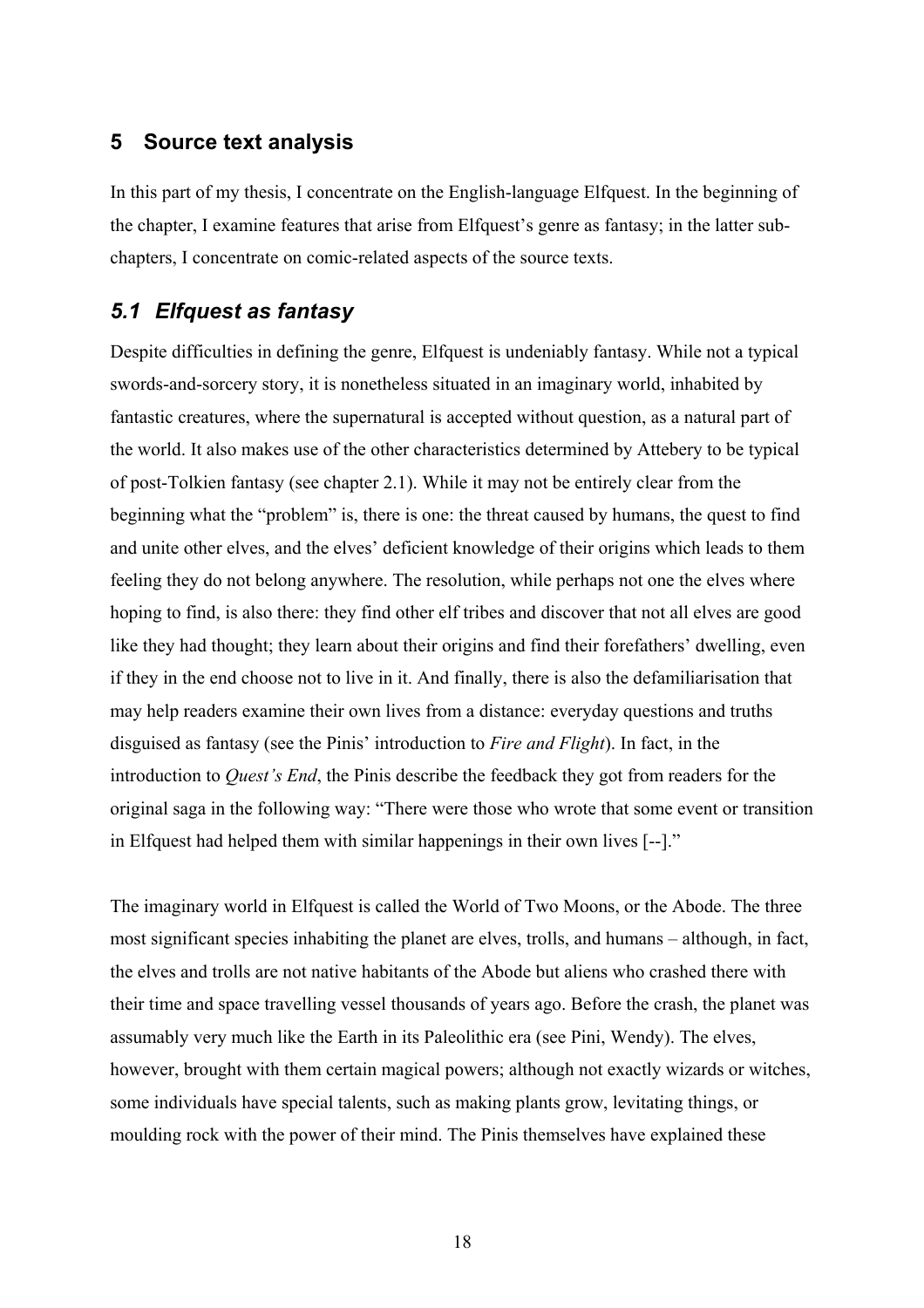powers as a natural force, a manipulation of energy, rather than magic (Decker, 74). Even so, they are supernatural to readers in the real world, where nobody possesses similar powers.

On the following pages, I will examine features typical to this particular imaginary world – such as flora and fauna, a number of special concepts, and proper names – as well as their potential implications for the translator. In addition, the way of speaking of some characters in Elfquest is worth studying. Therefore, I will also take a look at the speech of a group of characters called *preservers*, and a troll named Two-Edge. Although a special way of speaking is not, as such, strictly a trait of fantasy literature – such styles could be used in any other kind of literature, as well – and although it could, on the other hand, also be included in the section handling the creation of the illusion of speech, I have chosen to deal with it in this section because these are fantastic characters unique to Elfquest.

# **5.1.1 Flora and fauna**

 $\overline{a}$ 

While some fantasy stories, like J. K. Rowling's *Harry Potter*, are actually situated in our world, works of high fantasy have worlds geographically different from Earth: series like David Eddings's *The Belgariad* and *The Malloreon*, R. A. Salvatore's *The Dark Elf Trilogy*, or Margaret Weis and Tracy Hickman's *Dragonlance*, for example, even include maps of the worlds described in the books. The number of other, non-geographical, differences varies from one world to another.

Although there is no map included in Elfquest and its world is not much described in geographical terms, it is obviously not Earth: for one thing, the planet Abode has two moons. And although it is in certain aspects very similar to Earth – the development of humans and their customs, for instance, closely resemble those of man – there is also a fair amount of differences, such as imaginary species of flora and fauna. Not all of these seem necessary to the plot, which leads to the deduction that they are there simply as part of that world, with no bigger or smaller role than that.

These imaginary species include animals such as the *zwoot* (FF,  $130<sup>4</sup>$ ) that with its hunched back looks like a crossbreed between a dromedary camel and a horse, and has been tamed by

<sup>&</sup>lt;sup>4</sup> Please note that the references given for the examples used in the source and target text analyses may not be the only occurrence of any example in question: many of the words and expressions are used several times in the course of the story.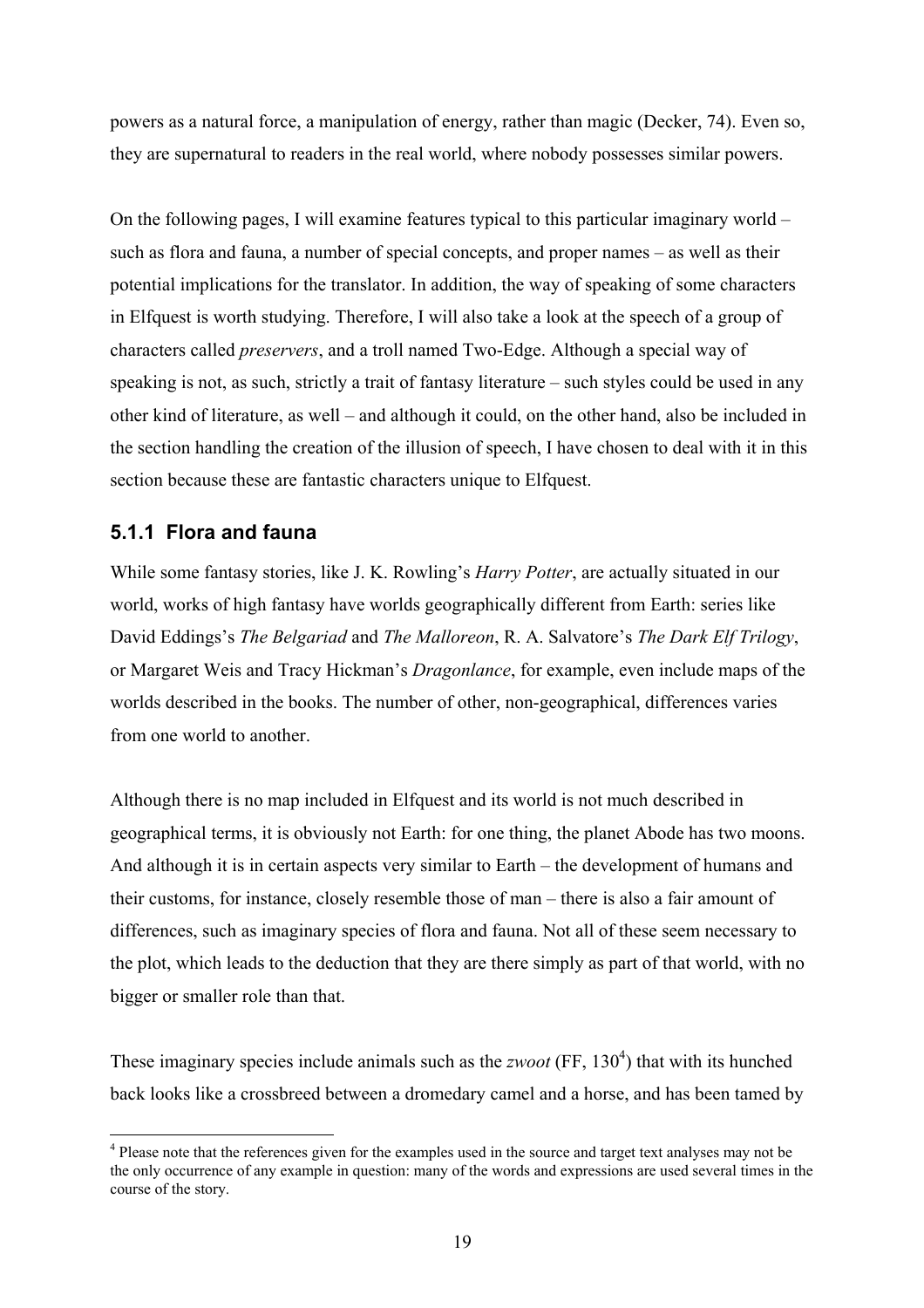the elves for use as a mount and a beast of burden; and the *treewee* (FG, 162), a creature outwardly resembling a tarsier. The imaginary plant *whistling leave* plays a significant role in *The Forbidden Grove* (78–92), probably saving the life of one of the characters with its diuretic qualities (see also Decker et. al., 50); *wackroot*, too, apparently has medical properties and is used as a painkiller (see FG, 129).

On the other hand, there are also some familiar species in the World of Two Moons, such as squirrel (FG, 74) and horse – which, however, the elves, who are used to the hunchbacked zwoots, call *nohumps* (FG, 72). A similar case is found on page 6 in *The Forbidden Grove*, where a poisonous creature that looks remarkably like a scorpion and lives in the desert is depicted. The elf children call it a *sting-tail*; it is not clear whether this is the generally used name for it or simply the children's own invention, or perhaps a name used only by the Wolfriders, who are not accustomed to the desert animals and might not know their real names. Butterflies (FG, 161) and fireflies (FG, 165) are also creatures common to both Earth and the Abode.

There are also species that are not actually present in the story but which obviously do exist on the Abode. On page 7 in *The Forbidden Grove*, one of the characters expresses annoyance by exclaiming, "Thistles and prickle-pears, Leetah!"<sup>5</sup>, thus indicating that the cactus plant *prickle-pear*, also known as *prickly-pear* (genus *Opuntia*) (Popik), exists on the Abode, too. On page 53 of the same book, Cutter thinks something said to him is nonsense and remarks: "That's a pile of owl pellets!", thereby implying owls are a known species to the Wolfriders.

### **5.1.2 Expletives, invectives, and other expressions**

As is the case with many other customs in fantasy literature, fantasy characters often use curses, swearwords and other expressions – either appreciative or derogative – similar to or same as those used in the real world. This is, however, not the case in Elfquest. Instead, the characters in Elfquest have their own curses, swearwords and other expressions, both negative and positive, which are not encountered in the real world. Partly, this may be because many expressions in actual use might not be deemed appropriate for use in this kind of a comic: its readership may include quite young readers not used to such language; and the use of real

<sup>&</sup>lt;sup>5</sup> In all examples borrowed from the source text, bolding is as in the source text.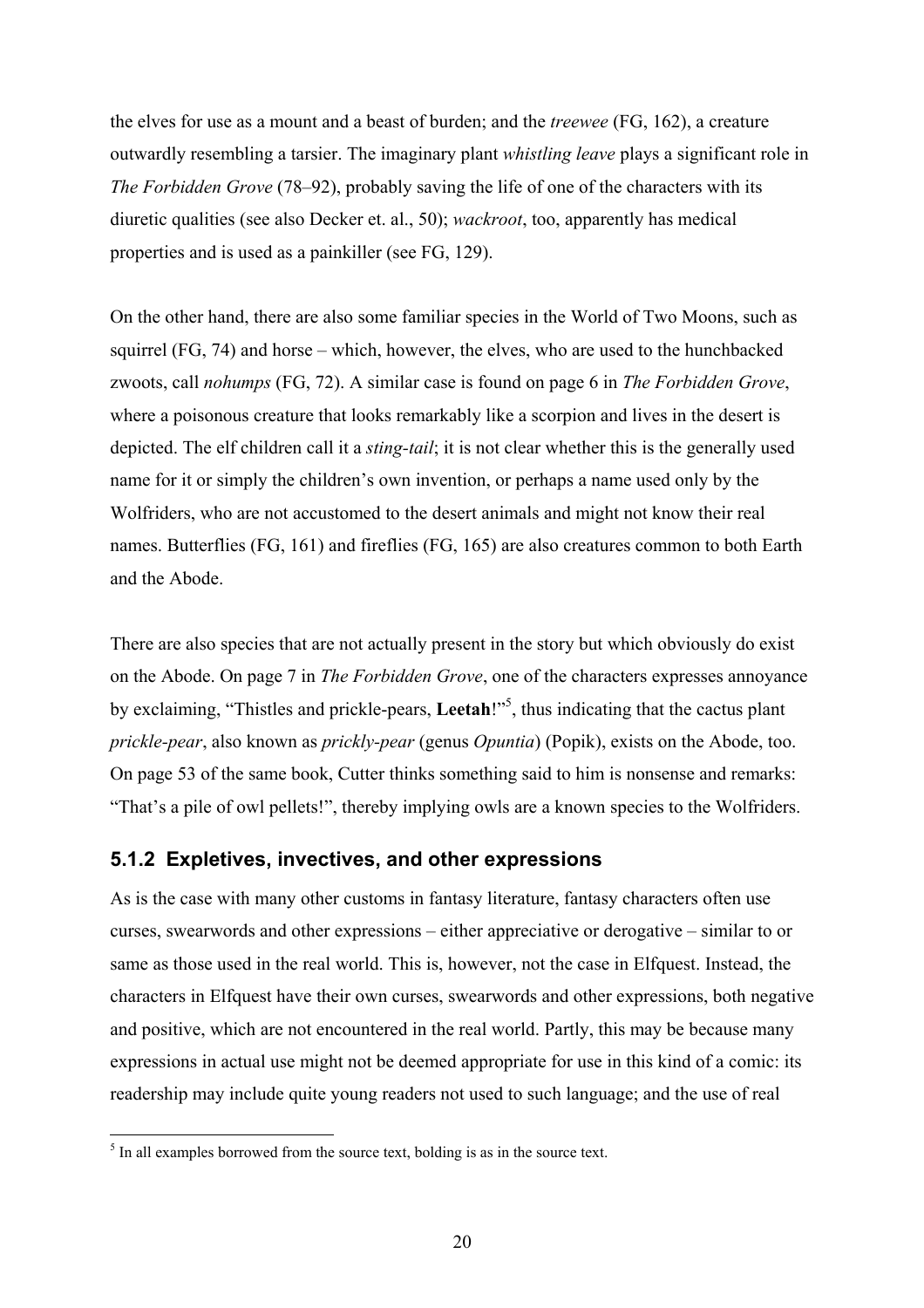curses might affect the atmosphere negatively. More than that, however, the reason seems to be to make the world more authentic by differentiating it from ours.

There are, nonetheless, similarities in the origins of the expressions used in Elfquest and those familiar to us from everyday life: as in the real world, the vocabulary in this field is derived from the environment the characters live in and from their beliefs.

In reality, many idiomatic expressions derive from religion, like "Oh my God" or "For heaven's sake". The elves do not believe in higher powers, but many of the expressions they use are in one way or another connected with their ancestors, the High Ones, or their more recent forefathers. These include expressions such as *praise the High Ones* (FF, 38), *by the lost dwelling of the High Ones* (FF, 55), by *Two-Spear's stone-points* (BM, 8), *Tanner's needles* (FG, 109), and *Timmorn's blood* (FG, 88) – Timmorn, Tanner, and Two-Spear having been three of the earlier chiefs of the Wolfriders. On page 33 of *Fire and Flight*, Cutter speaks of his dead father, adding, "--may the **High Ones** keep his soul".

Physical differences are sometimes regarded with suspicion. Therefrom arises the expression *stinking, round-eared filth* (FG, 12), used in anger by one of the elves to abuse humans, and emphasising the different shape of the elves' and humans' ears. One of the trolls, on the other hand, at one point calls the elves *point-eared vermin* (FG, 38).Occasionally, the four-fingered elves also call humans *five-fingers* (FG, 11) or *the five-fingered ones* (BM, 10). More often, they are referred to as *the tall ones* (FF, 9), because humans are somewhat taller than the elves, who have diminished in size since the days of their ancestors.

As in the real world, words for body excretions are also used to express annoyance, like in the abusive name *dunghead* (QE, 21), or in the exclamation "That's a pile of owl pellets!" (FG, 53), indicating disbelief. Many of these expressions or their variations are repeated in the course of the story, thus establishing them and their meaning.

Being close to nature, the characters use many other nature-related expressions, too, such as the afore-mentioned expression *thistles and prickle-pears* (FG, 7), as well as *troll warts and lizard skins* (FG, 157) and *rotten fishguts* (QE, 10), all used to express surprise, annoyance, etc. *Backbiting rockrat* (BM, 103) is used to the similar effect as *backstabber* in our world.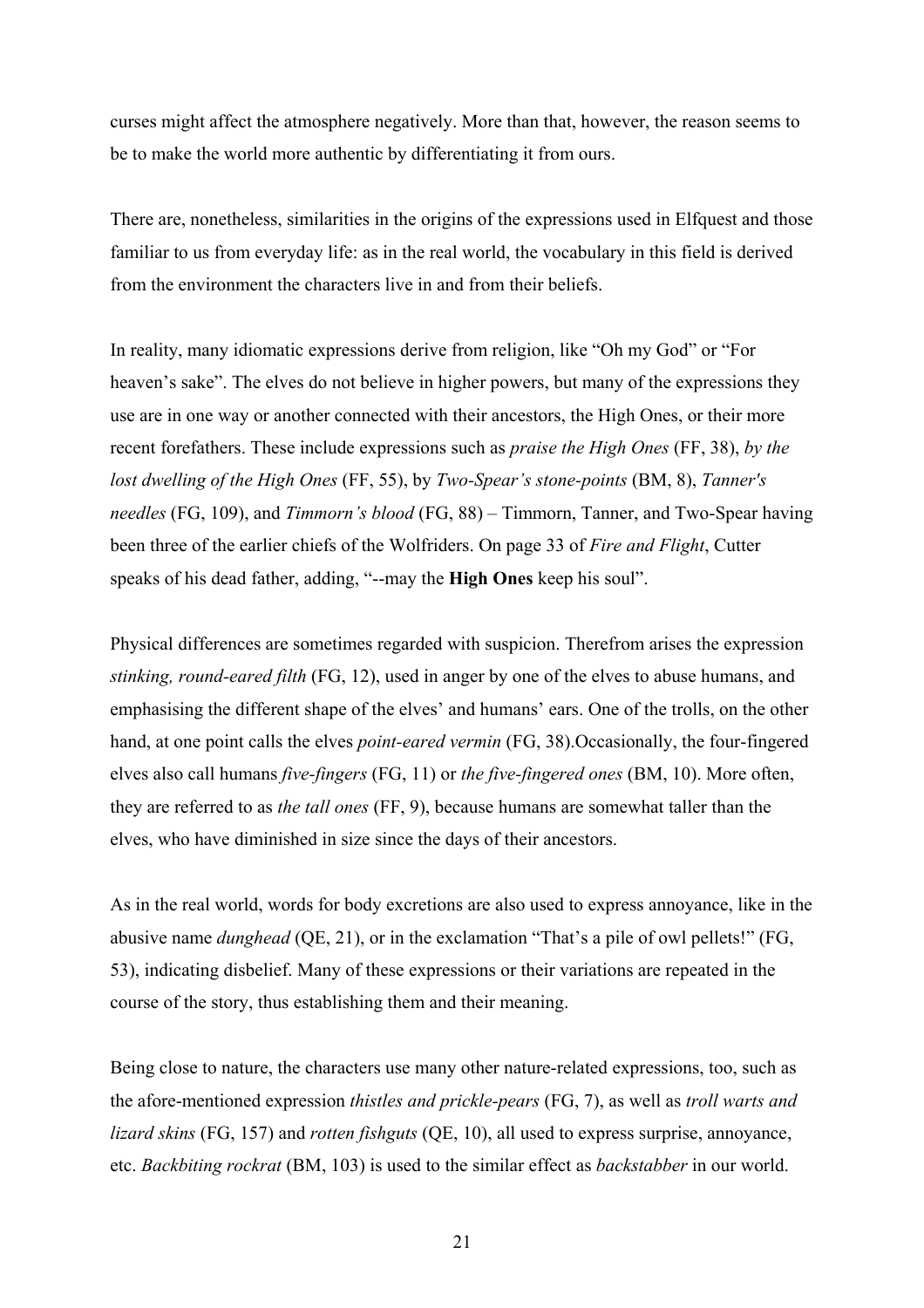One of the Wolfriders expresses disbelief by saying, "And **I'm** an eight legged treewee with **blue fur**!" (BM, 39), thus also establishing treewees as a well-known species in this world.

Many of the expressions also reflect the different characters' view of the world. The elves and trolls, for example, use slightly different kinds of expressions, both abusive and appreciative, as do members of different elf tribes – and even some individuals, to some extent. Humans, for one thing, are not appreciated very highly. In *Fire and Flight* (25), for example, they have just caused the elves trouble by burning down their holt when Cutter calls one of the trolls a *muck-eating son-of-a-human*. Later (129), another Wolfrider snaps, "And to the humans' **cook-fires** with what **she** wants!!", meaning the wishes of the female in question should not be given much consideration.

Living in a close relationship with wolves, the Wolfriders use several expressions related to these animals. For one thing, they use the word *cub* (FF, 73) or *cubling* (FF, 28) to refer to children, either neutrally or affectionately. Occasionally, the word *whelp* may also be used, but it is apparently a more negative one, as implied in the expression *human whelp* (FF, 103). "I might as well look for a single silver hair in a white wolf's coat" (FG, 87) is equivalent to *to look for a needle in a haystack*.

Skywise, the nocturnal Wolfriders' "astronomer", also expresses surprise by exclaiming, "By the wandering stars!!" (FF, 37), while the diurnal Sun Folk, used to living in the hot land near the desert, use expressions such as "Great sun!" (FF, 76) and "By the midday fumes" (FF, 71). The Go-Backs live in a cold climate and use deer as their mounts, which is reflected in their speech, like in the sentence "The great ice wall knows they've been stained before with warriors' blood!" (QE, 6). Or in a passage from *Quest's End* (68), where one of them expresses impatience by saying, "How long do we stand here chewing our **cud**, like fawnswollen **does**?"

The cave-dwelling trolls, too, use expressions related to things they are used to. Regarding daylight as something to be avoided, one of them swears (FG, 62), "The day I can't hang on to **one** miserable chained elf I'll sit outside in the **open sun** 'til I'm **crow food**!" Their idea of love and of what is beautiful or desirable is slightly different from that of the elves, as illustrated in the following exchange (FG, 57):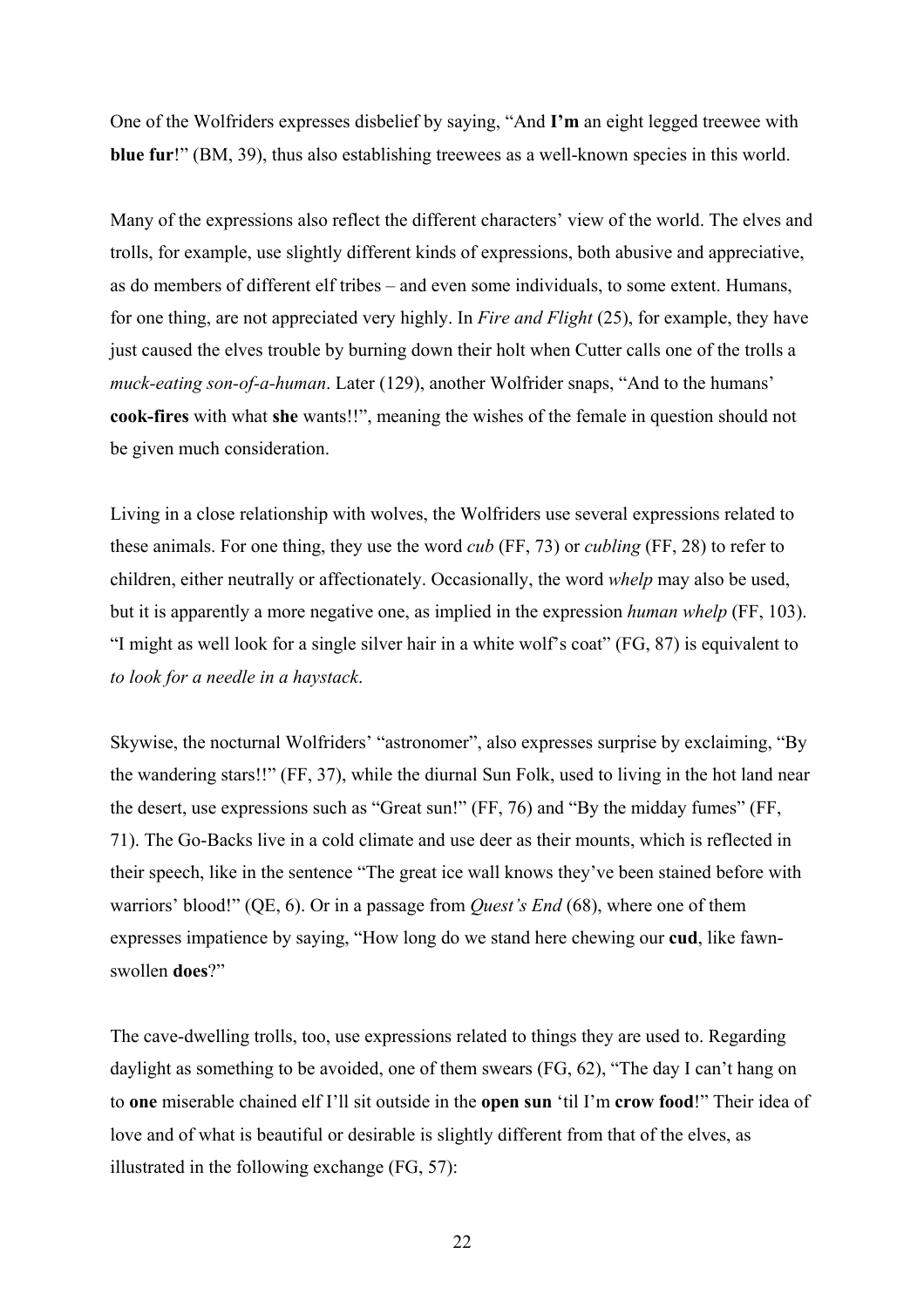"Why, any troll worth his hammer knows a maiden's love is as true as the **gold** he gives her! And the more gold, the more true her love! Isn't that so, my succulent little mushroom?" "Just so, my big, handsome toadstool!"

While translating these expressions may not prove exactly problematic, they are likely to give the translator something to think about. The variety of expressions is, after all, rather versatile, and there are several things to be considered, as observed above. It may take time to build an assortment of expressions as complex and thoroughly thought out as in the source text.

The translator may also need to consider some expressions rather carefully to determine what the authors have meant by them. On page 135 in *The Forbidden Grove*, for example, Cutter is about to kill a man who threatens his and Skywise's life. Before attacking the man, he gnarls: "You like to **kill** do you, human? So do **I**, when I must! You are **meat** to be **wasted**! Your blood will fall on **bare rock** and nourish **nothing**!" This could be simply interpreted as a curse with no more significant meaning. In one of the interviews in *The Big Elfquest Gatherum* (Decker et al., 44), however, Wendy Pini explains the intended meaning of the utterance:

Now ordinarily, the elves respect life, they don't waste blood, not even human blood—it's part of the flow. But when Cutter utters this curse it takes away all responsibility for that life. The guy becomes dead to Cutter. And so when he kills him there isn't that sense of "I have killed." The curse, in other words, relieves him of any kind of moral agonizing over having to have taken a life without using the meat or the blood as a wolf would. When wolves kill, they use the meat and the blood, you see.

### **5.1.3 Special concepts**

There is a number of special concepts in Elfquest whose use either differs from the everyday use or which are simply not used elsewhere, at all. These vary from the use of individual words to whole ways of perceiving the world.

One of the cases where a familiar concept is used in a different manner is the word *way* which the Wolfriders use in a wider sense. When used with a definite article, it means the elves'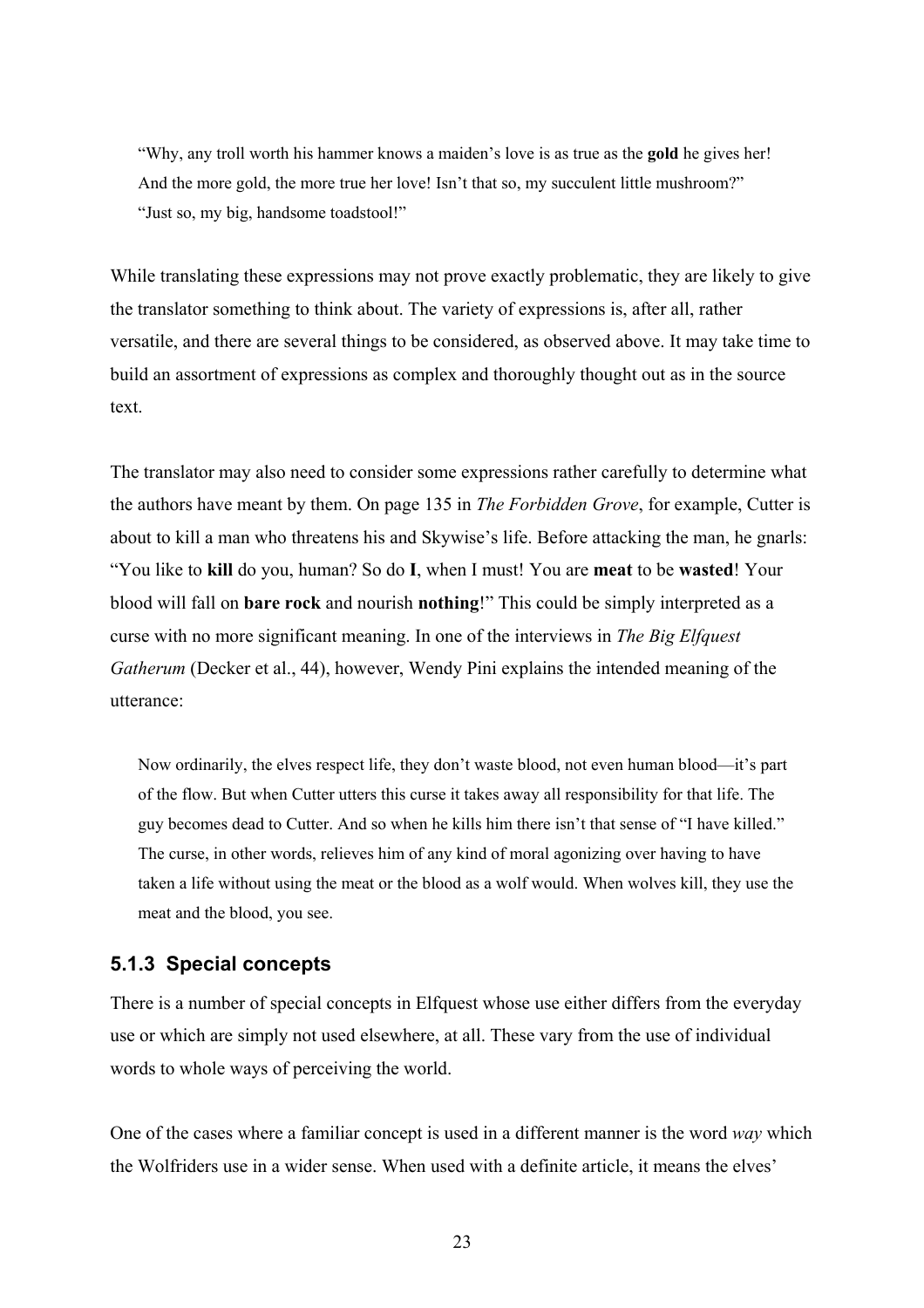traditions, their whole lifestyle, everything that is and has always been. In these cases, the word is usually in quotation marks, as well, to emphasise its special meaning. In her article "Getting Bent" (94), Wendy Pini defines it as "a loose code of behaviour that stresses harmony with nature."

Having only four fingers, the elves perceive the world slightly differently from five-fingered humans. They have their own way of counting, based on number eight while our system is based on number ten. Thus, for example, 96 is *twelve eights* (QE, 26) and 14 is *eight and six* (QE, 19). Although as such probably not a problem, the different way of counting, when written, could take a considerable amount of space.

Apart from the occasional reference to humans' five fingers, numbers are mainly used to express time, which the story, as the Pinis themselves have pointed out (Decker, 55), is rather vague about. For the elves, most of whom are immortal and all of whom can live for a very long time, unless meeting a premature end in some unlucky circumstances, time is not that important. Yet they do keep some track of it. An *eight-of-days* (FG, 111) is apparently equivalent to our week, only a day longer. While the Sun Folk use the word *year*, *one turn of the seasons* seems to be a more common expression amongst the Wolfriders and Go-Backs.

Seasons, too, have different names in the elfin world. The word *winter* is not used, but there are at least two different words for the season: *snow* (as a countable noun, like in *seven snows ago*, QE, 101) and *the white cold* (BM, 89). Autumn is referred to as the *death sleep* (BM, 140) or the *death-sleep season* (QE, 98). Other seasons are not mentioned by name.

Points of the compass are not used, either. Directions are rarely referred to, at all, but one is mentioned a few times: the direction of *sun-goes-down* (FG, 17), where the elves head to on their quest.

There is one central elfin concept that does not exist in our world in any form: *recognition* between members of the opposite sexes. It is an old trait, the basic purpose of which is to ensure procreation. It has nothing to do with love, as elves who do not even like each other may recognise each other; often, however, the recognised couple remains lifemates. The basic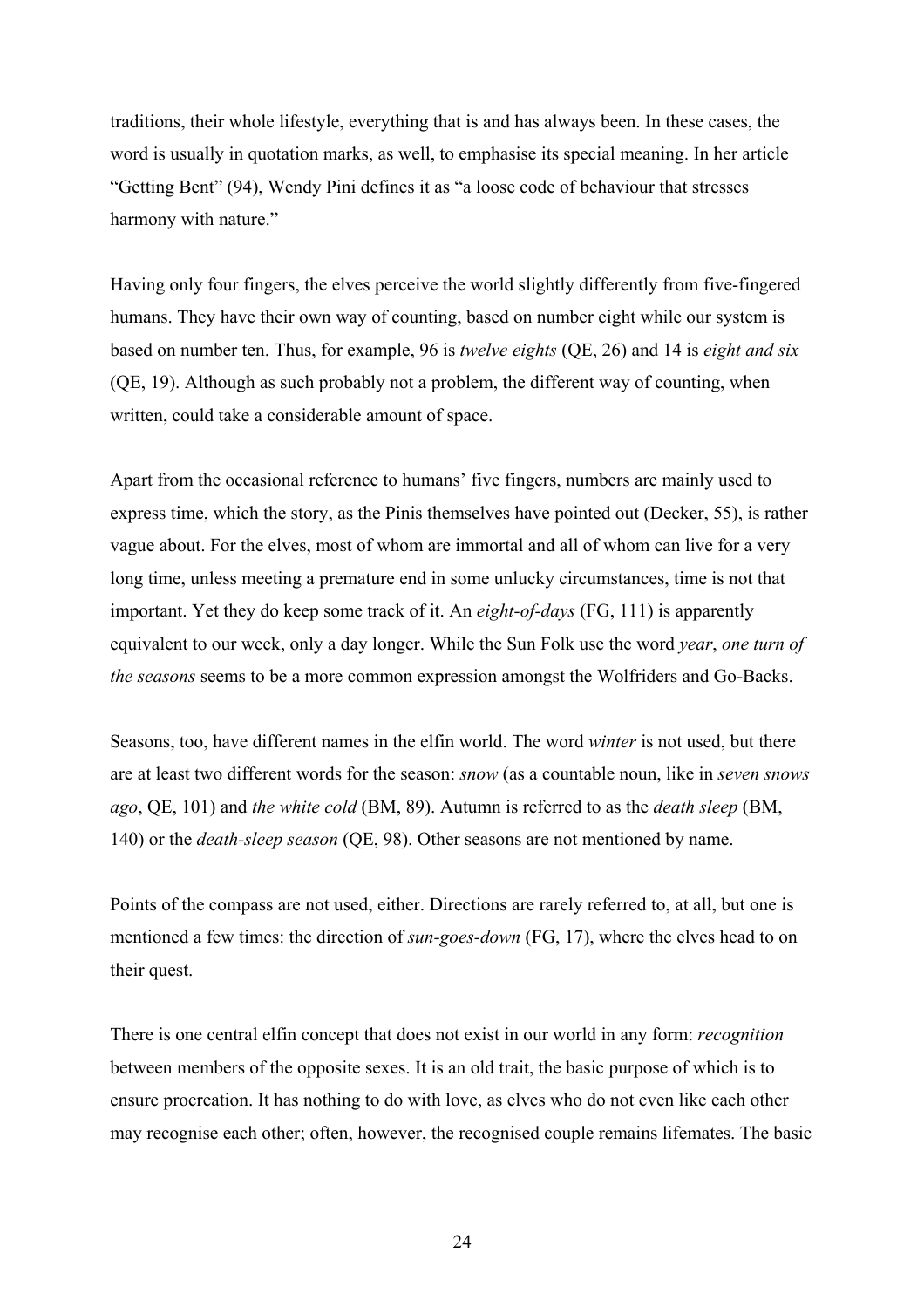meaning of recognition, so far unfulfilled, becomes clear in this conversation between two members of the Sun Folk (FF, 144):

"**Oh, Savah!** Recognition is a **curse** on our kind!! It has far less to do with **love** and is far more involuntary than I **dreamed**! I suffer, as the **Wolfrider** does, from unbearable **need**! But he is like a young **animal** to me! **Savah**… If I **join** with him… There will be **children**!" "I dare say there will! You and **Cutter** were drawn together for a reason! You both possess **remarkable qualities** some as yet unguessed! Beyond a **spiritual bonding**, recognition insures that your offspring will number among the **strongest** and most **gifted** of our race!" 6

Richard Pini elaborates on the concept in his article "Recognition – How loud is your reptile?" (84–85):

Recognition, it seems, creates in the pair of afflicted elves a strong urge to mate with each other; the imperative is so powerful that to deny it is to court sickness and perhaps even death. Also, Recognition ensures that the mating will result in offspring (elf children are quite rare otherwise) and further, that those children will express the best genetic qualities of both parents. In later issues (the sequence in Blue Mountain) it comes out that Recognized couples need not stay with each other, as long as the sexual and generative imperatives are attended to.

While again perhaps not especially problematic to translate, recognition, too, might require some consideration. Furthermore, although hinted at earlier, recognition is only explained in the passage quoted previously; therefore, its importance might escape the translator in the earlier passages.

In addition, the elves use certain words not used in the real world for familiar things, like *lovemate* (BM, 131) for a lover, *lifemate* (FG, 101) for a spouse, *joining* (FG, 165) for sex, and *skyfire storm* (BM, 74) for a thunderstorm.

 $\overline{a}$ 

<sup>&</sup>lt;sup>6</sup> In some of the longer examples, like this one, one quotation covers more than one word balloon in the source text. In cases where one sentence continues from one balloon and/or picture to another, I may have altered the punctuation slightly for the text to conform to the rules of straight text. The words and any bolding etc., however, are exactly as in the source text.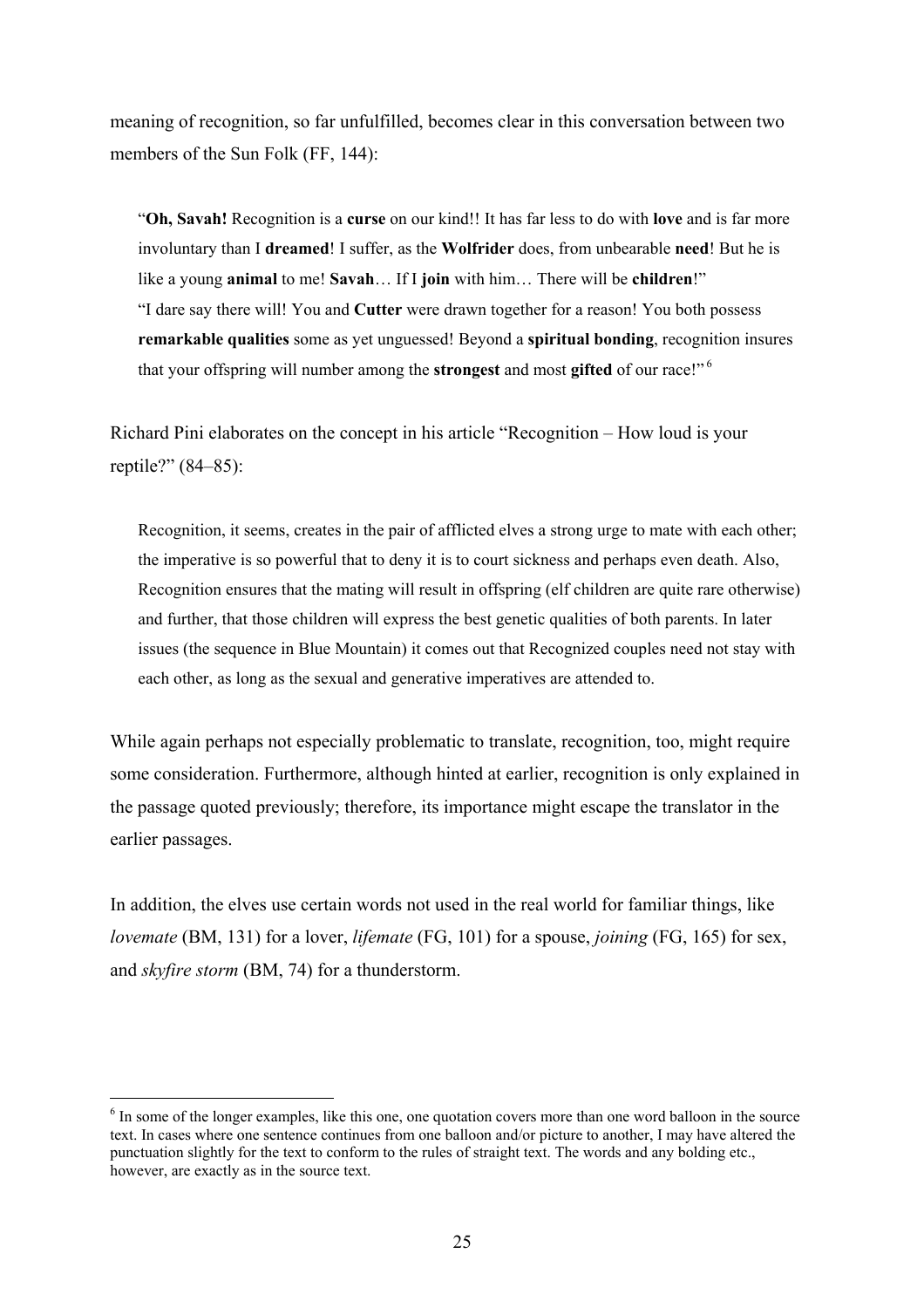#### **5.1.4 Proper names**

As already pointed out in chapter 2.2, the names in fantasy literature often have a meaning: they may, for example, emphasize some specific trait of the character. This is also the case with several characters in Elfquest, such as the Wolfriders *Suntop* (FG, 4), a blond elf child, or *Ember* (FG, 5), a hot-tempered red-head. *Strongbow* (FF, 12), as the name suggests, has an acute aim, and *Skywise* (FF, 9) is the astronomer among the elves.

Different groups with meaningful names in Elfquest have slightly different types of names. The Wolfriders' wolf allies have names such as *Whitebrow* (QE, 10), *Bristlebrush* (QE, 13), *Nightrunner* (FF, 141), *Starjumper* (FG, 72), and *Smoketreader* (QE, 13). Many of the troll names, too, have meanings, often not very flattering ones from humans' point of view: some of the trolls are called *Maggoty* (FG, 36), *Wadsack* (QE, 36), and *Pusgums* (QE, 36). Other troll names do not actually mean anything or at least are partly meaningless, yet sound unpleasant, like *Guttlekraw* (FG, 50) or *Greymung, the Shiftless* (FF, 21). Humans have meaningless first names, but their last names seem to reflect their characteristic or trade, like *Olbar the Mountaintall* (FG, 105) or *Tolf the Woodcleaver* (FG, 114). The only preserver mentioned by name in the original saga is called *Petalwing* (FG, 150).

Not all Elfquest characters have meaningful names, however: some of the main characters have names such as *Leetah* (FF, 44), *Rayek* (FF, 51), and *Savah* (FF, 64). The elves with meaningful and meaningless names belong to different tribes, and the elves with meaningless names, the Sun Folk (and later the Gliders and Go-Backs), are at first "foreigners" to the tribe with meaningful names, the Wolfriders.

There is one exceptional meaningless name in Elfquest. A female Go-Back is called *Kahvi* (QE, 15), which brings up an interesting dilemma for the translator. To English-speaking readers, *kahvi* means nothing; but in Finnish, *kahvi* is the word for coffee. Does the name, if preserved in its original form, cause unwanted connotations? Decisions like this are, naturally, always case-specific and depend on the relevant factors. In this case, the word *coffee* is rather neutral and is not likely to raise strong undesirable connotations. Besides that, it actually conforms with the looks and personality of the character in question: some characteristics of coffee are that it is brown and usually hot; Kahvi is a fairly hot-tempered brunette. Moreover, coffee has not been referred to in the story and is probably an unknown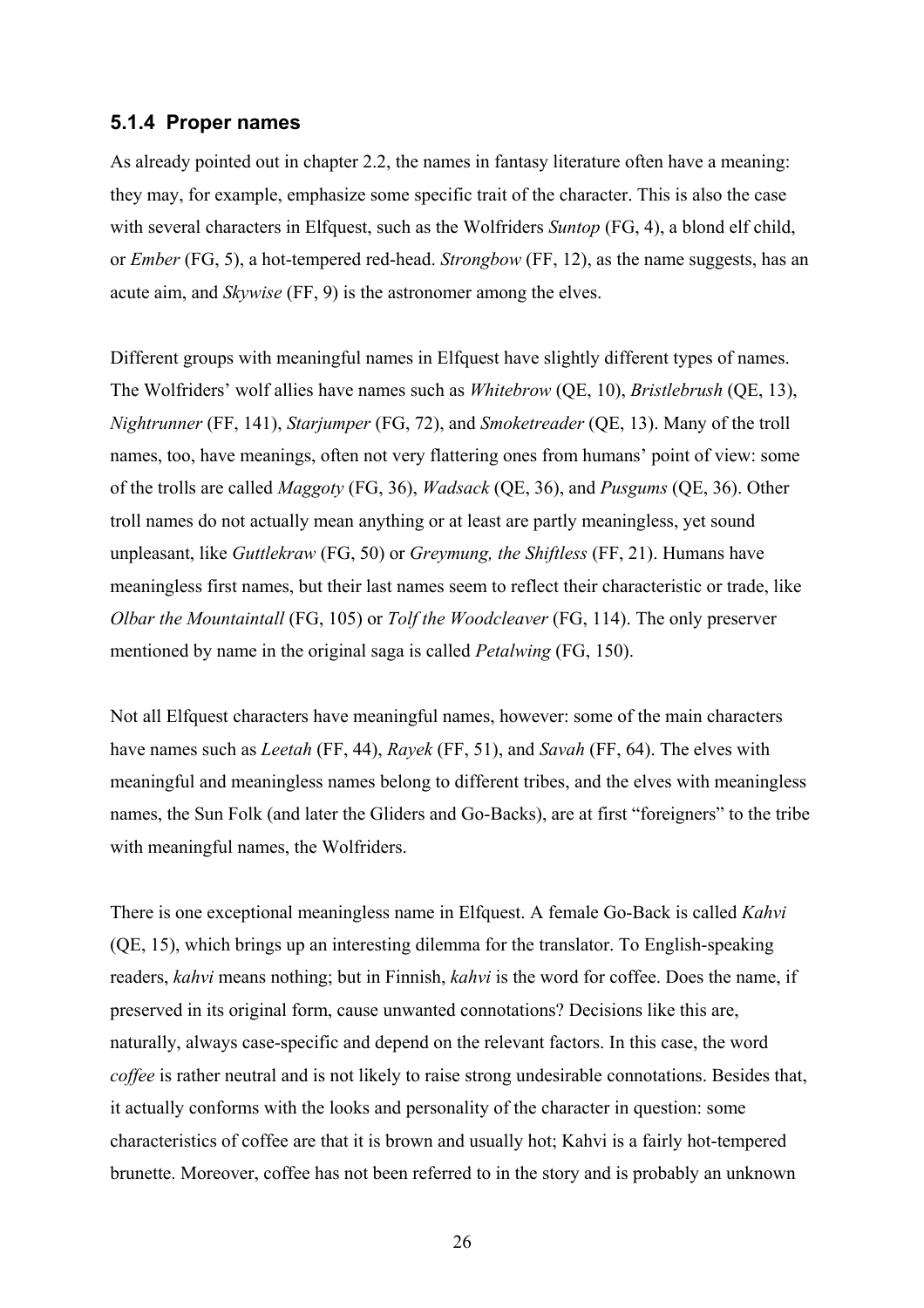concept to the elves. Therefore, the reader is likely to realise the name, if preserved, is not connected with the beverage.

All these considerations might well allow for preserving the name. On the other hand, the translator might want to change the name in order to prevent any associations not originally intended by the author.

One more case of character names remains to be examined. This is names of which one cannot be sure whether the author has meant for the name to be meaningful or not. In Elfquest, an example of this is a female elf called *Winnowill* (BM, 12). As such, the name means nothing. However, further examination shows the name could have a meaning, consisting of three different parts: win-no-will. Is this deliberate on the authors' part? At least when introduced to the reader, Winnowill is considered an evil character. She uses her exceptional powers to bend others to do her bidding even when they are not inclined to. This could be an implication of deliberateness by the Pinis when choosing the name. On the other hand, Winnowill appears to have originally been "good", which could imply her name has no intentional meaning – unless it was changed at some point in her life. There is, however, no indication of that in the story. Furthermore, she belongs to the tribe of Gliders, the rest of whom do not have meaningful names, and therefore her name would be an exception if it had a meaning.

Nonetheless, the translator might ponder whether to convey these perhaps unintentional connotations in the translation. If he decided to do so, he could use the strategy applied by, among others, Jaana Kapari in her Harry Potter translations. She has, for example, taken apart the as-such-a-meaningless name *Trelawney*, considering it a combination of the words *tree* and *lawn*, with the ending *-ey*, and translated it as *Punurmio*, a combination of the same words in Finnish (see e.g. Rowling, 112 and Kapari 2005b, 109).

#### **5.1.5 Special ways of communication**

Apart from slight differences in certain kinds of expressions, discussed earlier, the different species in Elfquest – elves, trolls, and humans alike – use quite similar language. Although it could perhaps be expected for the trolls, for example, seeming rather uncivilised, to speak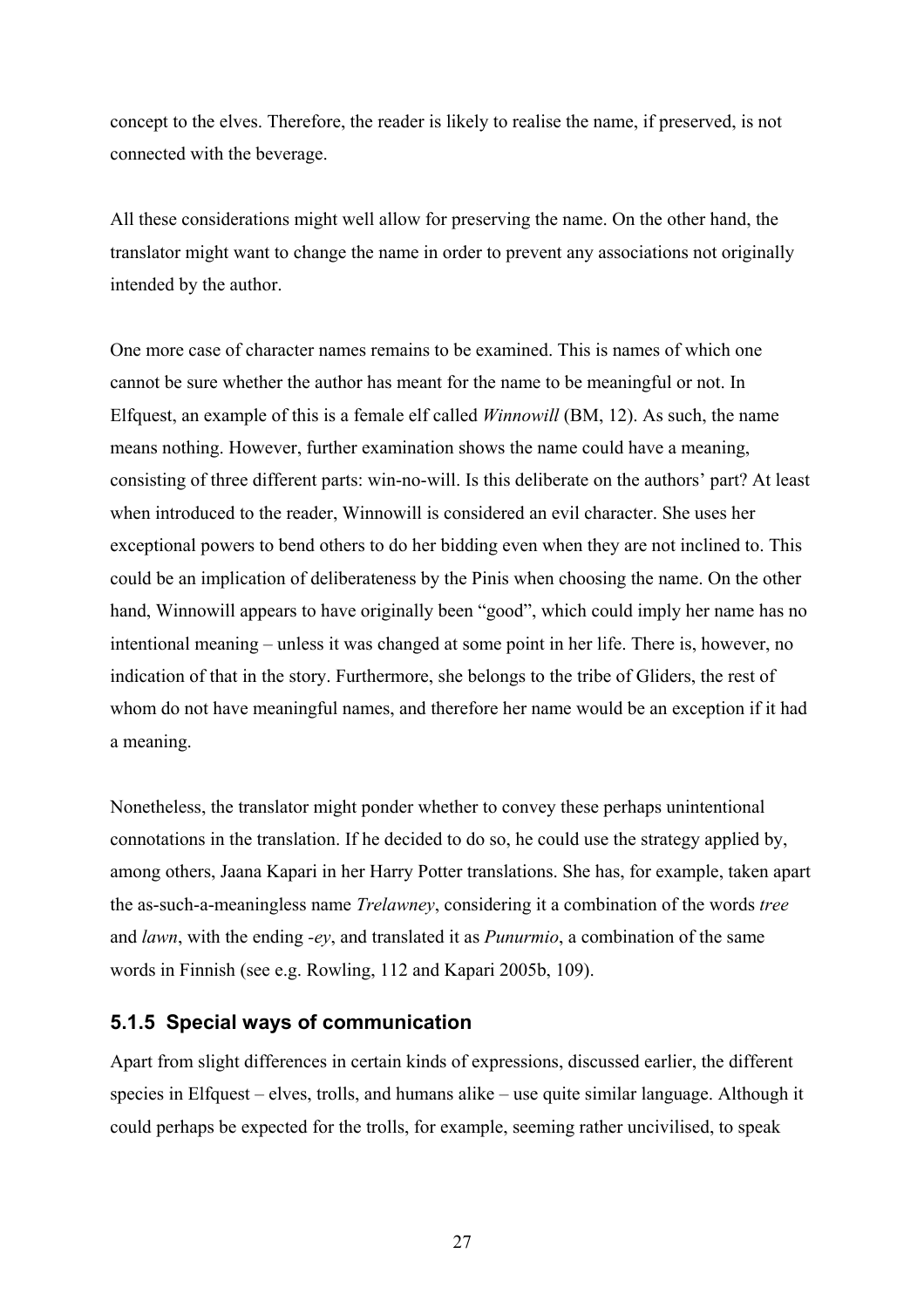more rudely, this is evidently not the case. Their sentence structures and the number of words in their vocabulary seem to be on the same level as those of the elves'.

There is, however, one species that has a rather unique way of speaking: the preservers, small, winged, asexual creatures resembling butterflies that were brought to the Abode by the elves but were later lost and forgotten by most of them for a long time, until rediscovered by the Wolfriders in *The Forbidden Grove*. In addition to the preservers, the way of speaking of one individual character deserves closer examination. This character is Two-Edge, half troll and half elf, also first introduced in *The Forbidden Grove* (57–59).

#### *5.1.5.1 Preserver speech*

In my source text, the preserver speech is distinguished from the communication of other characters by word balloons with wavy outlines and a yellow background. This is probably intended to indicate a different manner of speaking. It is not, however, the only way preserver speech deviates from that of other characters.

The speech of the preservers resembles that of a child only learning to speak, or possibly that of a person learning a foreign language. The preservers do not inflect words and their expressions are somewhat defective, often with missing subjects or verbs, for example. They also talk about themselves using the third person – although occasionally without the final *s* in verbs, when used. One of the main characteristics of preserver-speech is, in short, a certain "cuteness" that might affect the readers' feelings toward the preservers, as in the following examples:

- ¾ "**No no no no**! **Stillquiet highthing** got **funny arm**! See? All **broke**! Can't put in **wrapstuff**. Is not good all over!" (FG, 150)
- ¾ "Is good enough! **Petalwing** knows! **Petalwing** say so!" (FG, 150)
- ¾ "No tricks! No tricks! Fursoft yapthing -- come **two darks** ago! Come with **other** highthings -- two little -- one **big**!" (FG, 153)
- ¾ "**Bad highthing fibbed**! Was **no** stillquiet, fursoft cradlebaby there! **Petalwing vexed**!" (BM, 5)
- ¾ "Softpretty highthings miss **Petalwing**?" (BM, 94)
- ¾ "Flyhighthing too big for hole! **Go squash all flat! Hee hee!**" (BM, 94)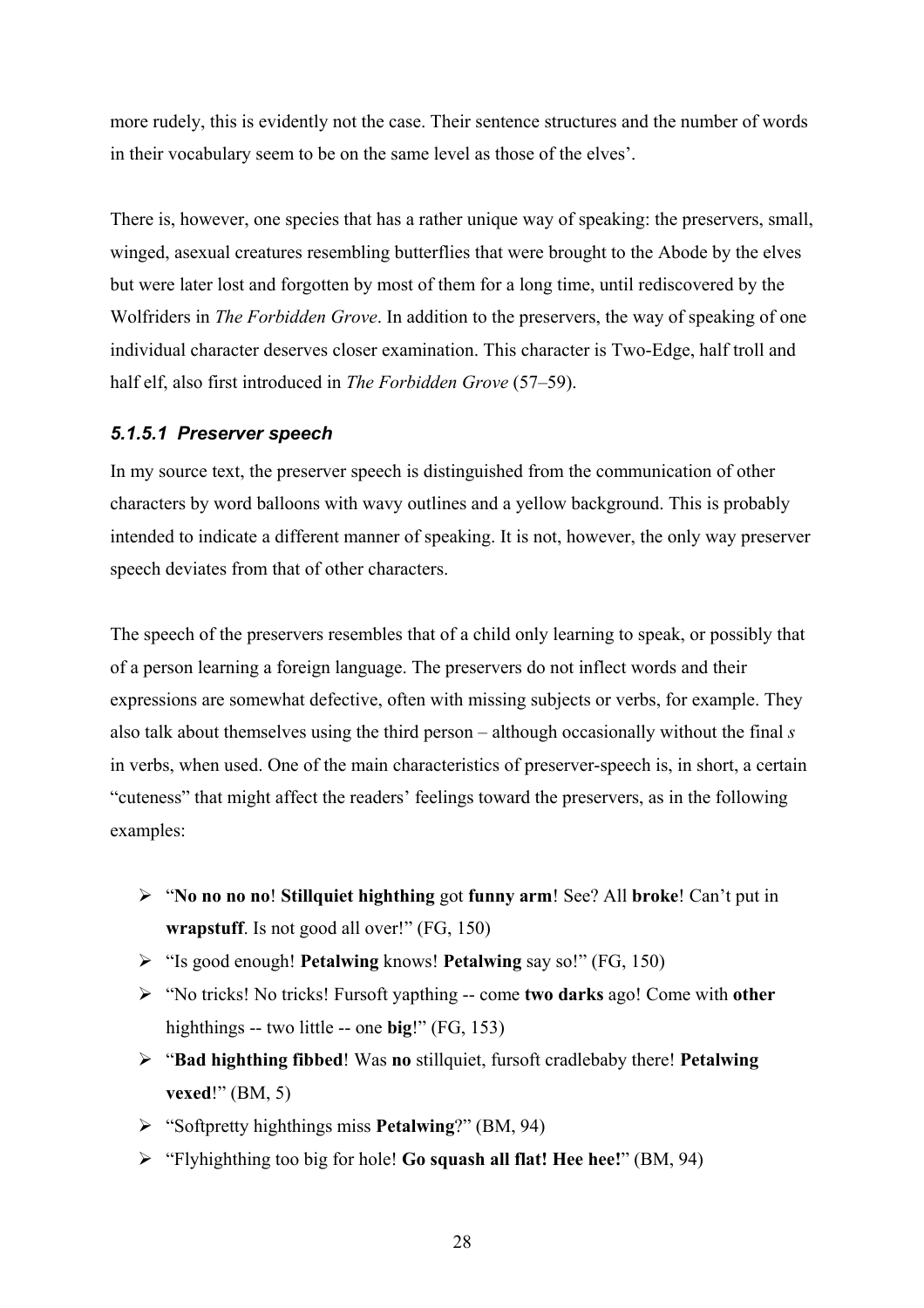- ¾ "Bad bad **bad** high-digdig! **Petalwing** fix **good**! Fill nose with much wrapstuff! Fill big **mouth** too!" (BM, 34)
- ¾ "**Hello! Hello!** Busyhead highthing want **Petalwing** stick growlers' **teeth** together?" (BM, 34)

Furthermore, as is apparent from these examples, the preservers' vocabulary is rather unique. They use the word *thing* in the end of several nouns, calling humans *bigthings* (FG, 167), elves *highthings* (FG, 159), a winged elf a *flyhighthing* (BM, 94), and a wolf cub a *yapthing* (FG, 153). Examples of nouns without the word *thing* include e.g. *beesweet* (FG, 152) for flower, *digdig* (BM, 154) for troll, and *cradlebaby* (BM, 5) for mouse. *Wrapstuff* mentioned in some of the examples is a sticky weblike substance the preservers spit from their mouth to blind their "victims", whether elf or animal, and to entangle them. When an elf or an animal is completely wrapped in it, he, she or it is suspended in time, neither aging nor needing food. The original function of wrapstuff was to preserve the High Ones on their travels; later, it was used to conserve food.

The preservers also have their own adjectives. Like children, they create their own words by combining familiar ones, using adjectives such as *stillquiet* (BM, 5) for "sleeping", *fursoft* (BM, 5) for something soft and silky, *sunnygold* (BM, 35) for "blond", and *nastybad* (QE, 30) for "mean".

In Finnish, it is by no means impossible to imitate the language of, for example, a child learning to speak. Nor is the use of the third person a problem. Being a rather synthetic language, however, Finnish almost always requires inflecting words (see e.g. Opetusministeriö, 201). Therefore, the translator may need to find another means to convey a certain defectiveness or ungrammaticality in the preserver speech. The preserver-vocabulary, too, might prove challenging to translate.

### *5.1.5.2 Two-Edge's speech*

Two-Edge is half troll, half elf. The two species being distrustful of each other at best, enemies at worst, this has had an unstabilising effect on his sanity, since he does not know which species he should identify with. He likes mind-games and riddles, and most of the time he speaks in rhymes, as in this passage from *Captives of Blue Mountain* (110): "**Cutter-elf**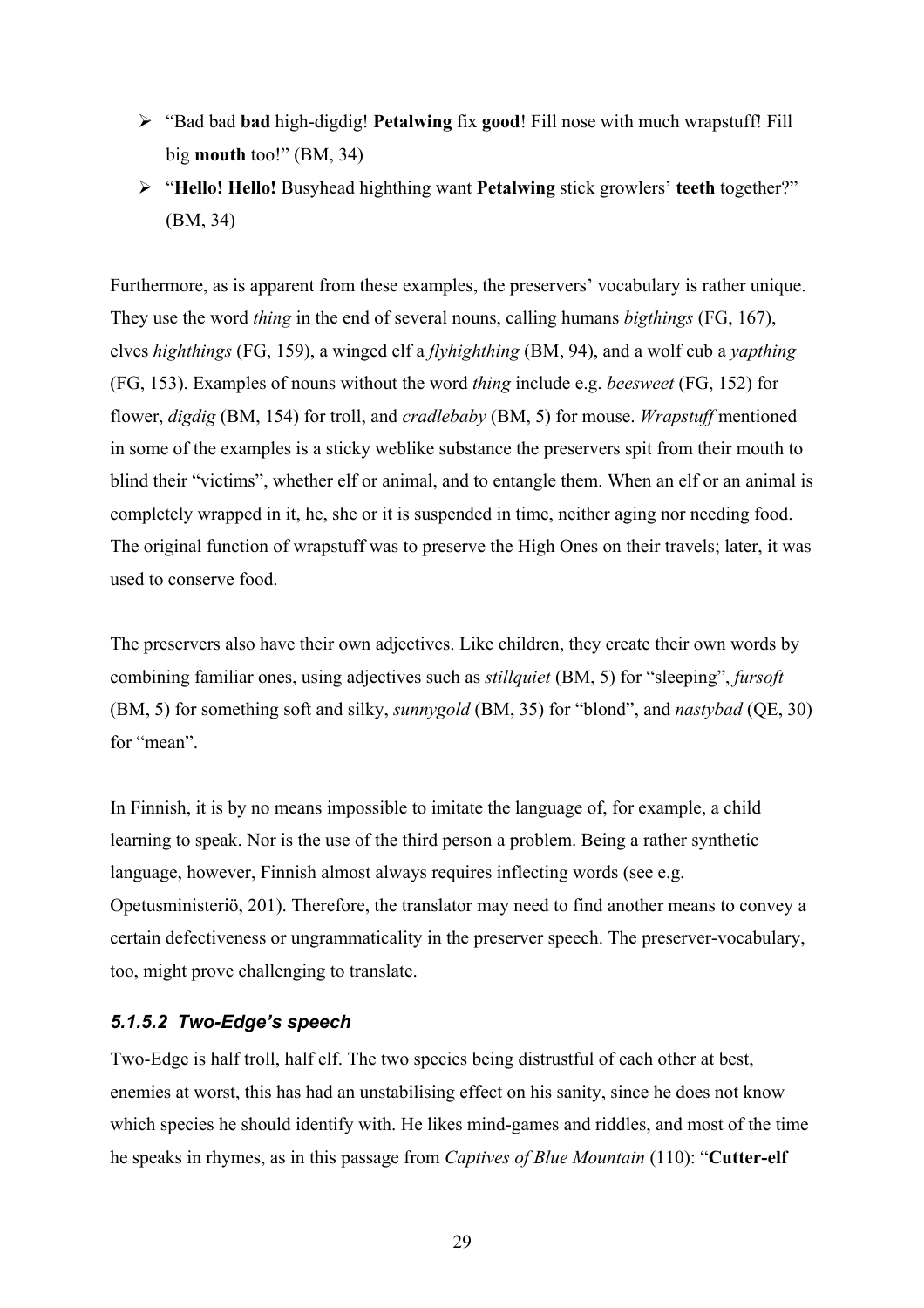keen blade, tempered where there was no shade… Tempered in the desert fire… What is it that you desire?"

Occasionally, other characters also refer to his way of speaking (QE, 96): "Just a little spur of rock and key won't turn in lock, as Two-Edge might say."

When translating poems with rhymes, one option is a literal translation. Here the poems are, however, not individual poems without much context but such a big part of Two-Edge's personality and of the storyline that there does not seem to be any option but to preserve them – unless the translator wants to make changes with rather far-reaching consequences. I am assuming, however, that the translator's aim is to stay fairly faithful to the source text, and will deal with translating Two-Edge's speech as translating poetry.

According to Hyyppä, poetry is surprisingly often used in *Donald Duck*, too. In translating these poems, she often simply takes the message and the atmosphere of the poem, and creates the words herself. (124)

This could be one strategy for translating Two-Edge's speech, as well. While his poems are probably not quite as comical and intentionally clumsy as those in *Donald Duck* (see Hyyppä, 124–125), they are not exactly the height of poetry, either.

# *5.2 Elfquest as a comic*

While Elfquest, by its genre, is fantasy literature, its form is that of comics. In the following sub-chapters, I take a look at how its comic-related features might affect the translator's work.

### **5.2.1 Space-related aspects**

In Elfquest, there is relatively more narrative than in many other comics. The sentences are relatively long and there are plenty of verbal descriptions with a fair amount of adjectives that are often used to create a certain atmosphere, as in the opening scene from *Fire and Flight* (1–2): "Taut-skinned **drums** throb with rising **intensity**… Roaring **flames** challenge the angry tints of the evening sky as the **spirit-man's** savage chant continues… His words recall a distant time when this nameless world first knew the footfall of **man** -- **man**, who was little more than **beast**… Who feared the night – and the sound of **thunder**! On a doom-filled day,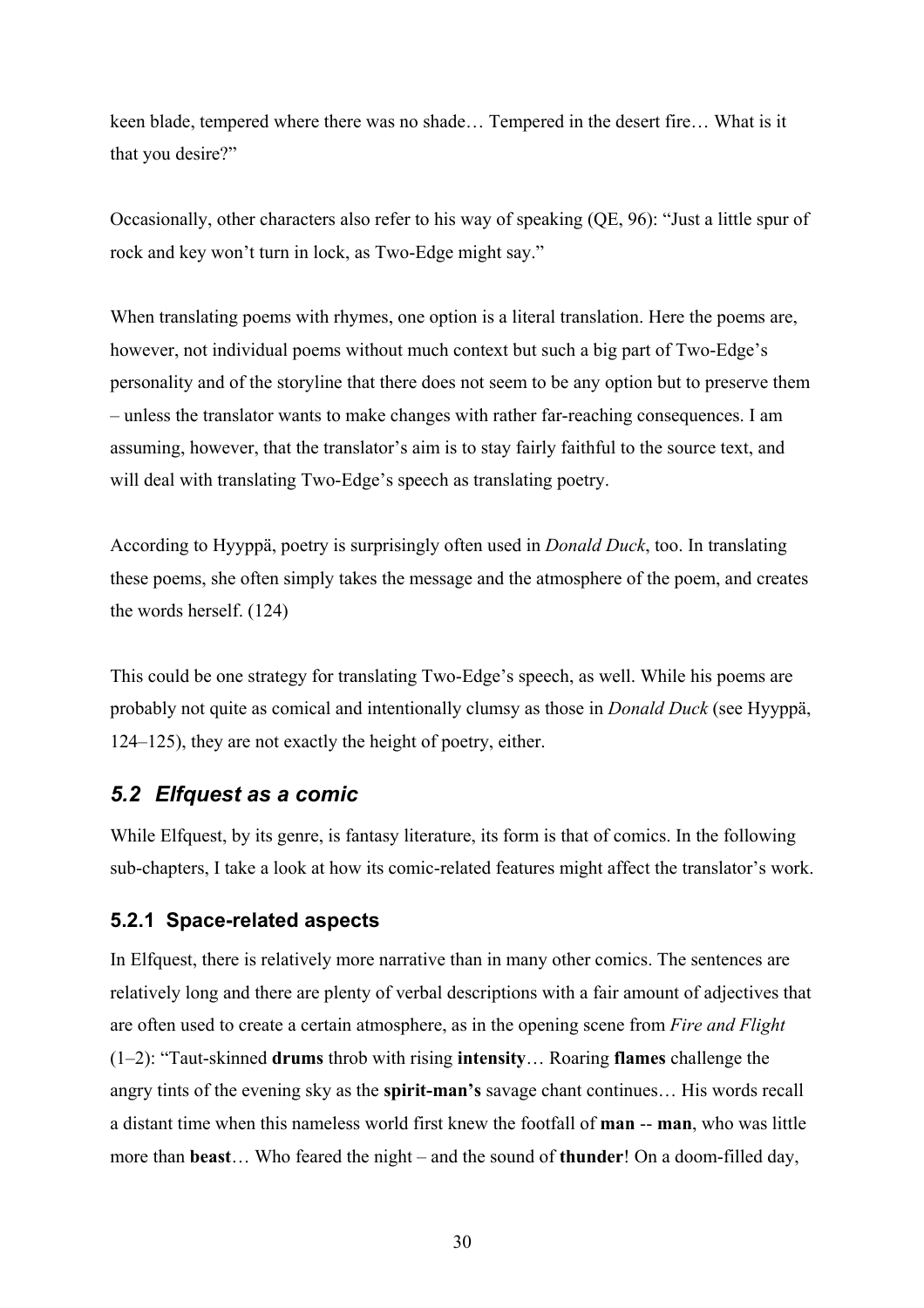amid the fury of a storm more **awesome** than any **man** had ever witnessed, the natural order of things was suddenly **shattered** by forces **supernatural** and **unknowable**!!". I believe that translating passages like this, the translator may often find the available space less sufficient than he might hope. Therefore, occasionally, it may not even be possible to translate absolutely everything, but the translator may have to try and convey the same message and create the same atmosphere with fewer words.

On the other hand, excessive depictions are not as typical in Finnish as they are in English – rather, using several adjectives in one sentence may even sound like exaggeration (see also Ryömä, 117). Thus, the translator may want to shorten some of the descriptions, anyway. There are also plenty of diminutive verbs in Finnish that can be used to convey the meaning instead of adjectives (Ryömä, 117).

#### **5.2.2 The need for the illusion of speech**

In comparison to many other comics, there is relatively much text in Elfquest in the form of narrative, rather than speech. In addition to the narrative, even the spoken language is sometimes rather poetic, as in this excerpt of Leetah explaining why she did not accompany Cutter on his quest (FG, 70):

Do you remember **Rayek**? He loved me because he saw in me a reflection of **himself**! I, too, am proud to possess finely honed magic powers. **No one** has died here since my healing skills matured. It is **pride, Nightfall** -- and something one as **brave** as you can forgive even less - **fear!** I was **afraid** to go with **Cutter** -- **afraid** of the unknown lands beyond the desert! Twice in my life I have seen the sun turn into a black disc, haloed all around with rainbow streamers of light. Though my father, the **Sun-Toucher**, patiently explained that it was but the greater moon's **shadow** passing before the daystar -- I was **frozen** with fear -- even when the light returned! The thought of **Cutter's** world of huge, green growing things and monstrous beasts rouses the same terror in me -- terror that would have been a hindrance to him!

Actual colloquialisms used in Elfquest are more or less restricted to the word *nope* for *no* (FG, 71), combinations of certain words, like *how's* for *how is* (FG, 71), *I'd* for *I would* (FG, 71), and *haven't* for *have not* (FG, 101), and a few fairly colloquial expressions, such as *in the same fix* (FG, 72). The spoken language is not, however, remarkably different from the narrative.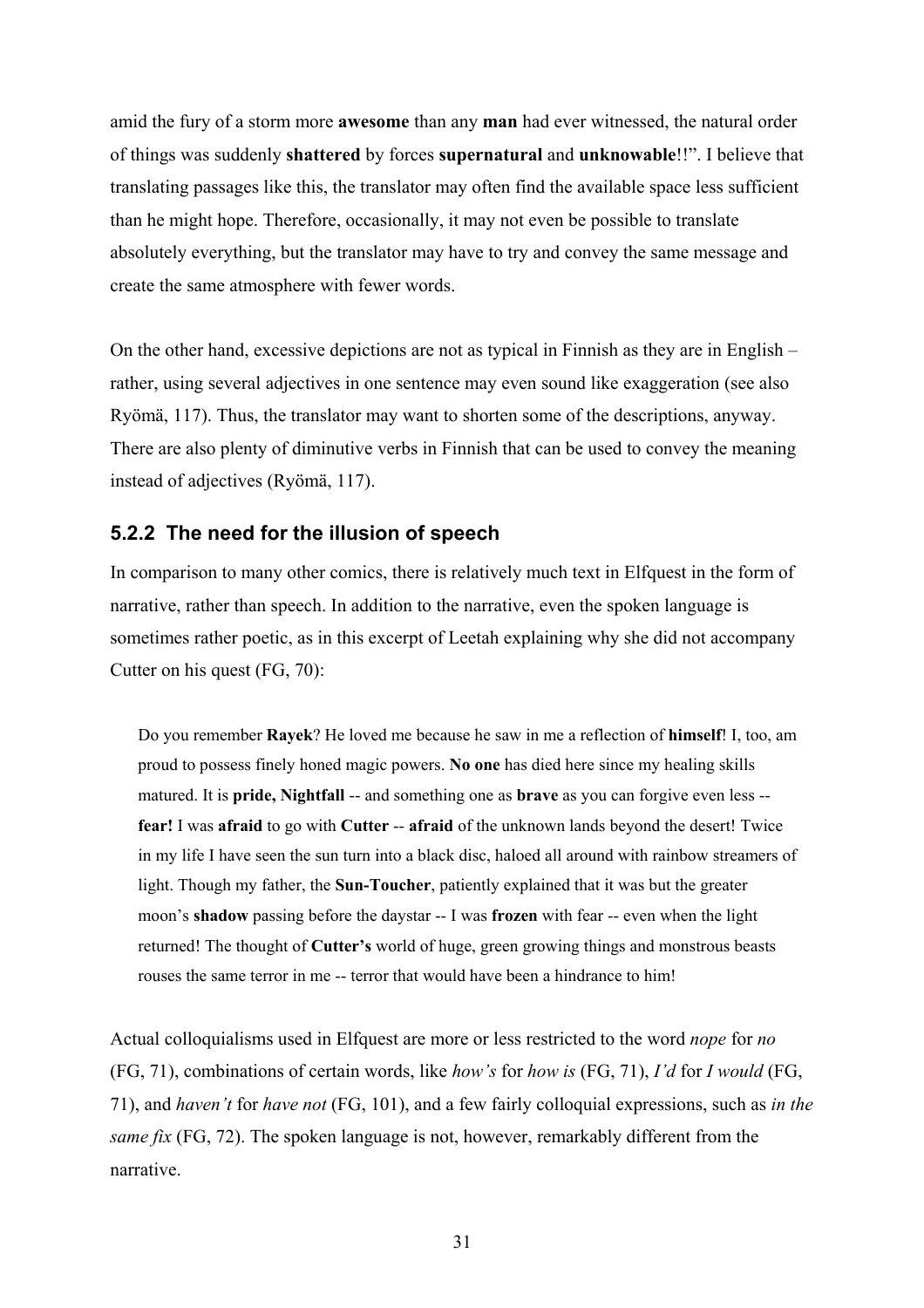The elves are also capable of something called *sending*, which is relevant to the creation of the illusion of speech in translation. Sending is a telepathic way of sending images and feelings to others capable of receiving them, and it cannot contain lies. Not all of the elves can send, however: the Sun Folk, for instance, have lived in peace for as long as they can remember, having no need for such silent means of communication, wherefore the habit has died of misuse. However, members of the Sun Folk can also learn to send, which indicates all the elves possess the ability.

For the reader's benefit, the sent messages have been transferred into words, indicated with a star over the sender's head and a different kind of balloon (see e.g. BM, 39–41). What could be significant for the translator is that sending is not actual speech; therefore, the translator does not necessarily need to translate it as such. This further gives him the liberty of using more literary language, such as participial constructions which are seldom encountered in spoken language, yet often help make the text shorter and thus save precious space.

### **5.2.3 Typical sound effects**

There are quite a lot of "sound effects" in Elfquest. Many of them are animals sounds, such as the *whine whine*, *whuff*, and *gruff* of a grown-up wolf (FG, 36–37), or the *yip yip yoowwll* of a wolf cub (FG, 68). Different human – or rather elf, troll, or preserver – sounds include descriptions such as *cough cough* (FG, 38), *giggle* (FG, 40), *EYAAGG!!* (FG, 41), and *yeeph!* (BM, 5). Some examples of general noises are *clink* and *rattle rattle* (FG, 40–41).

Some of the sounds are placed in balloons, but many of them are also embedded in the pictures.

#### **5.2.4 Interpreting the words and pictures**

As pointed out in chapter 3.2.4, the relationship between words and pictures often varies – sometimes the words may carry the story on while the pictures simply support and complement them; at other times, perhaps more often, the pictures are allowed to tell the story with fewer, if any, words to support them. Elfquest, too, makes use of these variations in emphasis.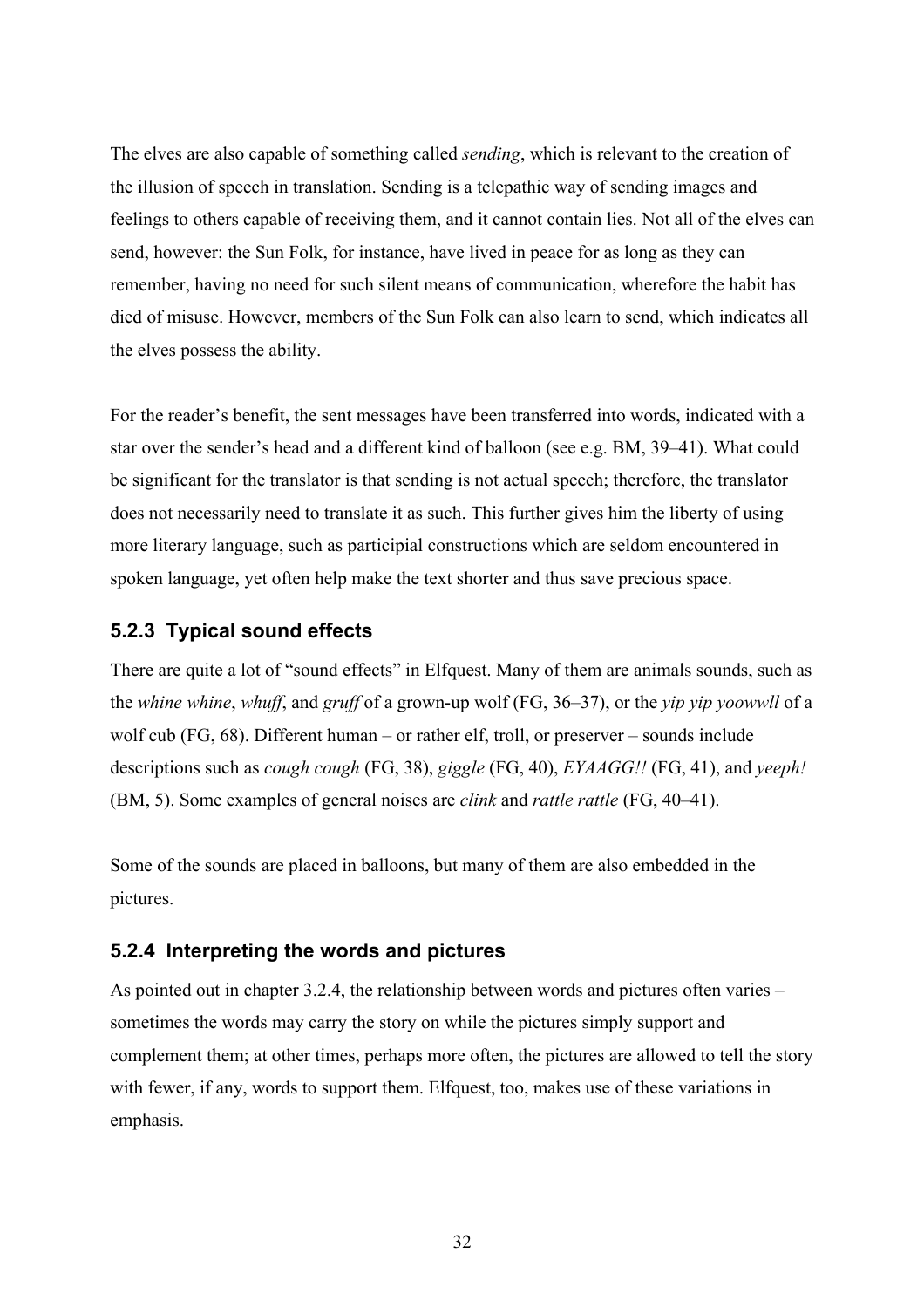The following example is from *Captives of Blue Mountain*  $(74)^7$ : "As though straining to see through a heavy mist, Voll is unaware of his eager questioners. He speaks haltingly, with a voice that was young when legends were lived as reality." The picture shows an old elf gazing into the distance, next to a blurred image of his past, and the text complements the picture with a description of his voice as he speaks. In the following passage from *The Forbidden Grove* (147), the words both provide extra information about the elves' silent movement and describe what is also shown in the picture: "The elves steal through the forbidden grove as soundlessly as only Wolfriders can. Everywhere they look, streamers of gossamer webbing hang from the trees, shimmering in the starlight."

On page 116 in *Fire and Flight*, the roles are reversed, and the picture continues from where the narrative leaves off. Two elves are in a cave full of bones: "Indeed it **was** a place of **death** – for pieces of **bone** were strewn **everywhere**! Beast bones… **Human** bones… And…" The picture shows a skull with protrusions of bone where ears would be, thus making it obviously an elfin skull, the protrusions necessary to support the large, pointed elfin ears.

In other places, the picture plays the main part. On page 175 in *The Forbidden Grove*, pictures are used to "zoom in" on the Blue Mountain, penetrating it and finally closing in on an imprisoned Strongbow, making it clear without any words that he is inside the mountain and in pain.

Occasionally, typography has a fairly significant role in Elfquest. It is used to emphasise words (boldface), and to indicate things such as shouting (larger letters and/or boldface) or a special way of speaking. In fact, the narrative and dialogue use bolding in abundance, often in places where the bolded words do not seem to require the emphasis they are given. Rather, when the text is read aloud emphasising the bolded words, it disrupts the rhythm and makes reading difficult, like in this example (FF, 3): "**Terrified**, the beast men watched as the **immense structure** settled roughly to the ground! Tall spires formed an **alien outline** against the primordial sky. As the great **hole** in the heavens **closed forever**, the primitive humans understood somehow that their dominion was now threatened."

 $\overline{a}$ 

 $<sup>7</sup>$  I requested a permission to attach the pictures described in this and other chapters to my thesis but have</sup> received no reply. Therefore I have not been able to illustrate my examples with actual pictures from Elfquest.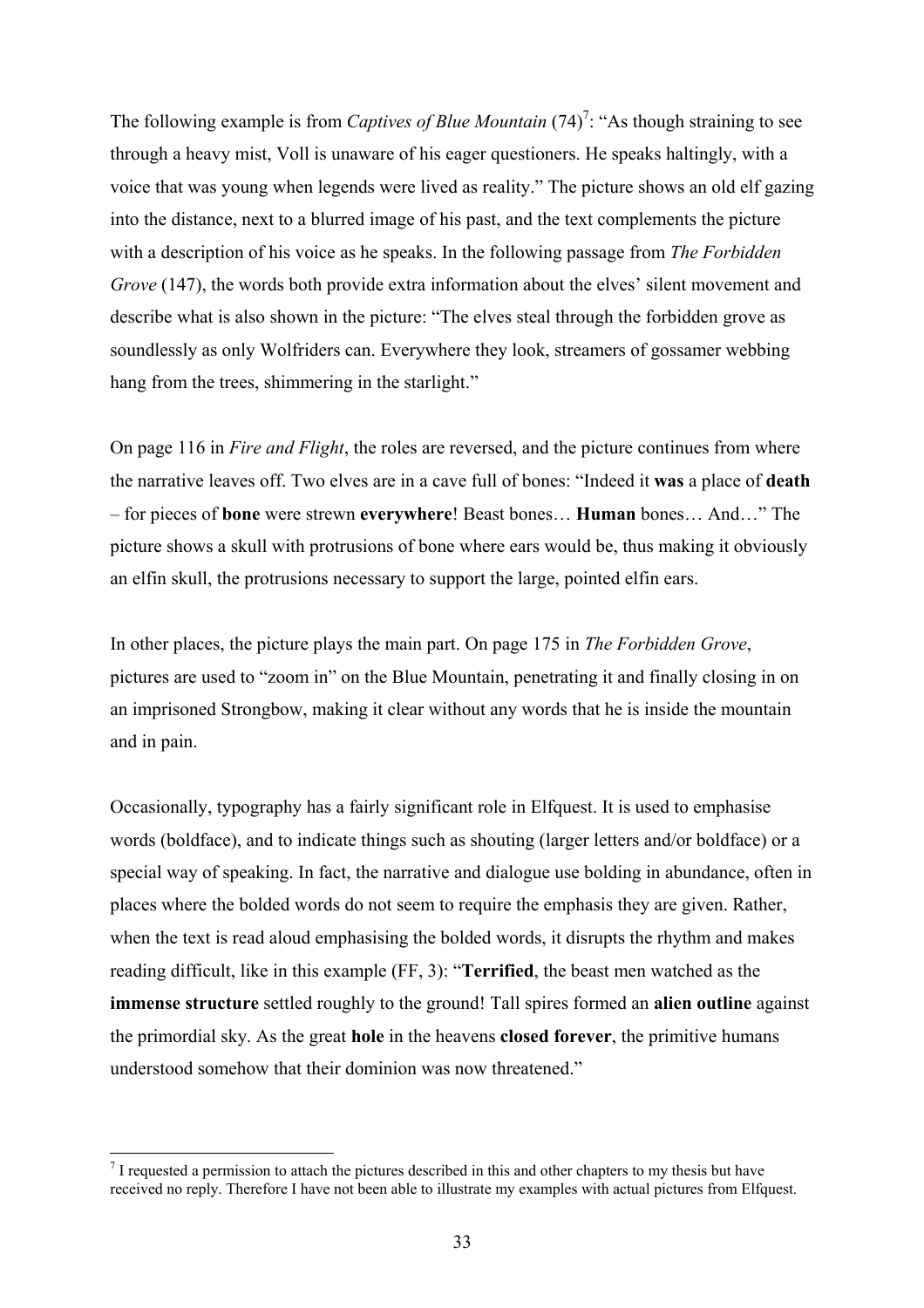Proper names, too, are practically always bolded. Larger letters are used conventionally for loud voices and sounds. Wobbly typeface is used to indicate out-of-tune singing, with the written form "breedeedeedreet dreet deeeee diri diri breedeet deee" (BM, 5).

## *5.3 Discussion on the source text analysis*

In the previous sub-chapters, I examined features that might require special attention or even prove problematic when translating Elfquest into Finnish. While Elfquest's form as a comic sets some additional restrictions, such as the limited space and the need for taking into consideration the interactive relationship between the text and the pictures, it seems to be the fantastic that does not exist in the real world that would most likely cause the majority of difficulties or challenges encountered. As such, most of the fantastic characteristics in Elfquest are not unique: many of them are typical of translating fantasy literature. Combined, however, I believe these features form a fairly unique entity, the translating of which could prove to be rather challenging. Moreover, the number of recurrent features such as names, various expressions and concepts, and special speech styles would practically necessitate that one translator translates all of the series (as is the case with Egmont's translations); or at the very least, very close collaboration would be required to maintain consistency if several translator's were involved in the work.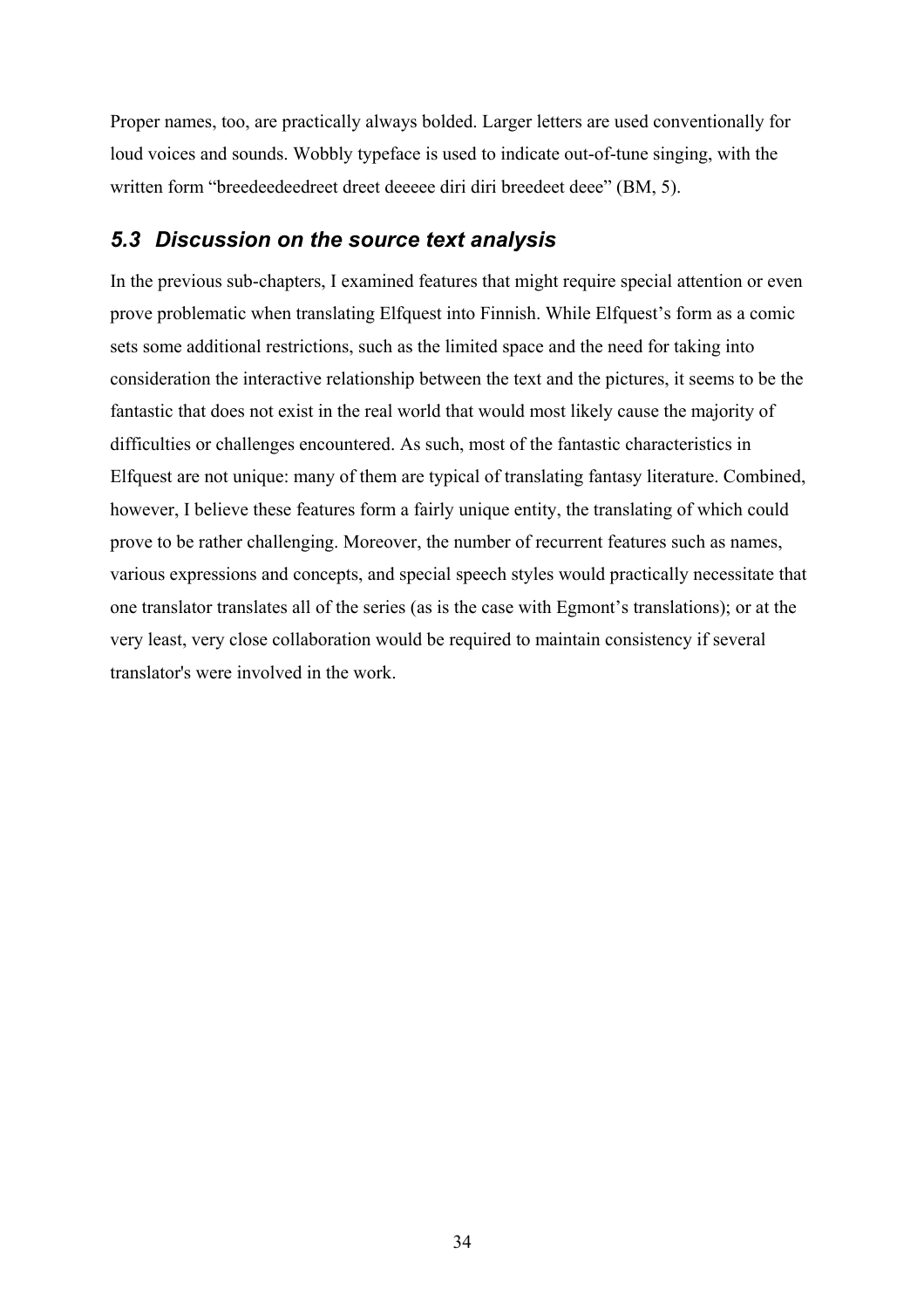# **6 Target text analysis**

 $\overline{a}$ 

In this part of the thesis, I concentrate on Seppo Raudaskoski's translations of Elfquest. At first I bring out some considerations about the target text analysis. Following the order used in my source text analysis, I then examine the translation strategies used for features that arise from Elfquest's genre as fantasy. After that I examine how the comic-related aspects of Elfquest have affected the translations.

# *6.1 About the target text analysis*

While studying the target texts and relevant material, I found additional information about the readership of Elfquest in Finland. On the comics platform Kvaak.fi, Finnish readers have been discussing Elfquest and its translations since 30 August 2005 in a thread entitled *Elfquest Egmontilta*. On the basis of the profiles of registered members involved in the discussion who have given their gender, the majority of the contributors  $-24$  out of  $29$  – are males. Judging from the profiles of the 25 members who have given their age, the readers of Elfquest in Finland are from 15 to 43 years of age<sup>8</sup>. Their average age is 27.12. The following table shows the age distribution.

| Years of<br>age   | $0 - 20$ | $21 - 25$ | $26 - 30$ | $31 - 35$ | $36 - 40$ | $41 - 45$ |
|-------------------|----------|-----------|-----------|-----------|-----------|-----------|
| No. of<br>members |          |           |           |           |           |           |

## **Table 1 Age distribution of members involved in the discussion** *Elfquest Egmontilta* **at the platform Kvaak.fi.**

This is by no means a foolproof analysis of the readership of Elfquest in Finland. First, there is no guarantee that all members have provided their true data in their profiles. Second, some of the members have given their gender but not their age or vice versa, and some have given neither. Third, not all people involved in the discussion were members and therefore their data was not available; in fact, people of certain ages might be more inclined to register on

<sup>&</sup>lt;sup>8</sup> Please note that these are the ages of the members on 2 April 2007, while some of the messages have been written more than a year and a half ago.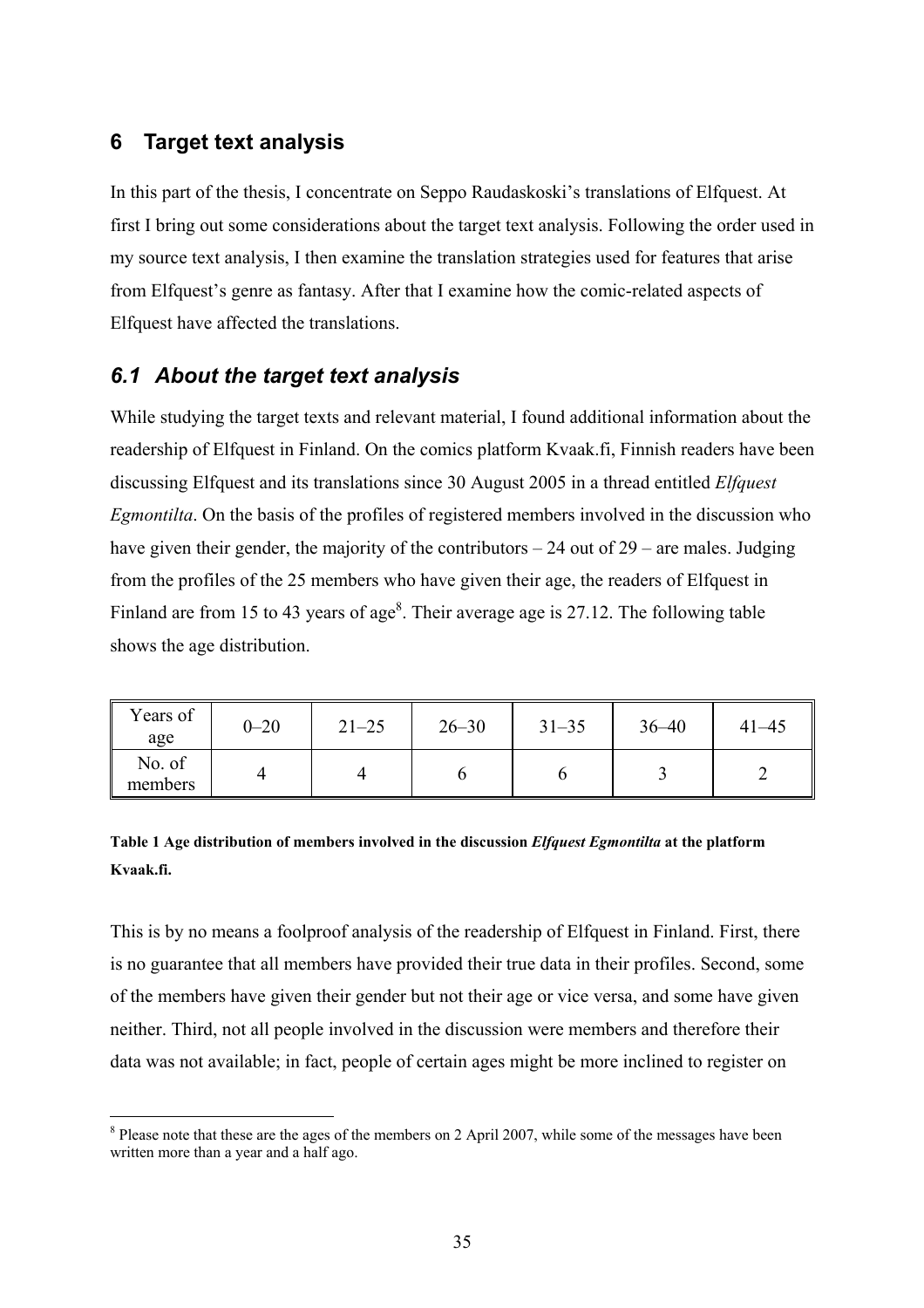such platforms. And finally, not all readers of Elfquest are likely to write on this or any other platform, either as members or visitors. Given the large majority of males in the discussion, it is also possible that males are more active participants in such discussions, which would result in a distorted result for the gender distribution of the readers.

These reservations notwithstanding, the analysis indicates that the average age of the readers in Finland would be a couple of years more than I had expected. Judging by the reader art published in the Finnish translations, however, the readership of Elfquest in Finland includes quite young readers, too (see e.g. SV11, 111). Children or people in their early teens may not be participating in platform discussions for any number of reasons, which would exclude them from the above analysis. Besides, the discussion on the platform indicates that many of the participants were readers of Elfquest before Egmont started publishing them. Some have read only Jalava's publications. Others have read Elfquest in English – some but not all of them having first read Jalava's translations – and many of them even own Elfquest in English in various formats themselves. Many of these people would have been in their early teens at the time Jalava published its translations, thus having perhaps found Elfquest years ago. Therefore, the current age of platform members is no indication of the ages of people who might become interested in Elfquest now – and who are, in fact, Egmont's intended target audience, according to a contribution to the discussion by the series editor Janne Suominen (using the name J. Suominen on the platform).

As this discussion shows, there were more factors to be taken into consideration when analysing the target audience than originally allowed for. Although my original analysis was evidently not entirely wrong, the readership of the translations might be slightly wider than expected, in both directions. As already pointed out, acknowledging the target audience might affect the translator's choice of style and vocabulary to some extent – the wider the target audience, the more difficult it is to aim the translation for any specific group, however.

In the course of writing this thesis, I also realised there was a minor dilemma, or at least a controversy, caused by my different source and target texts, that I had not considered when planning my thesis. While I studied the source texts in colour, Egmont's translations have been done from black-and-white issues originally published by DC Comics, and the translator has not had coloured versions of the source texts at his disposal (Suominen). I was naturally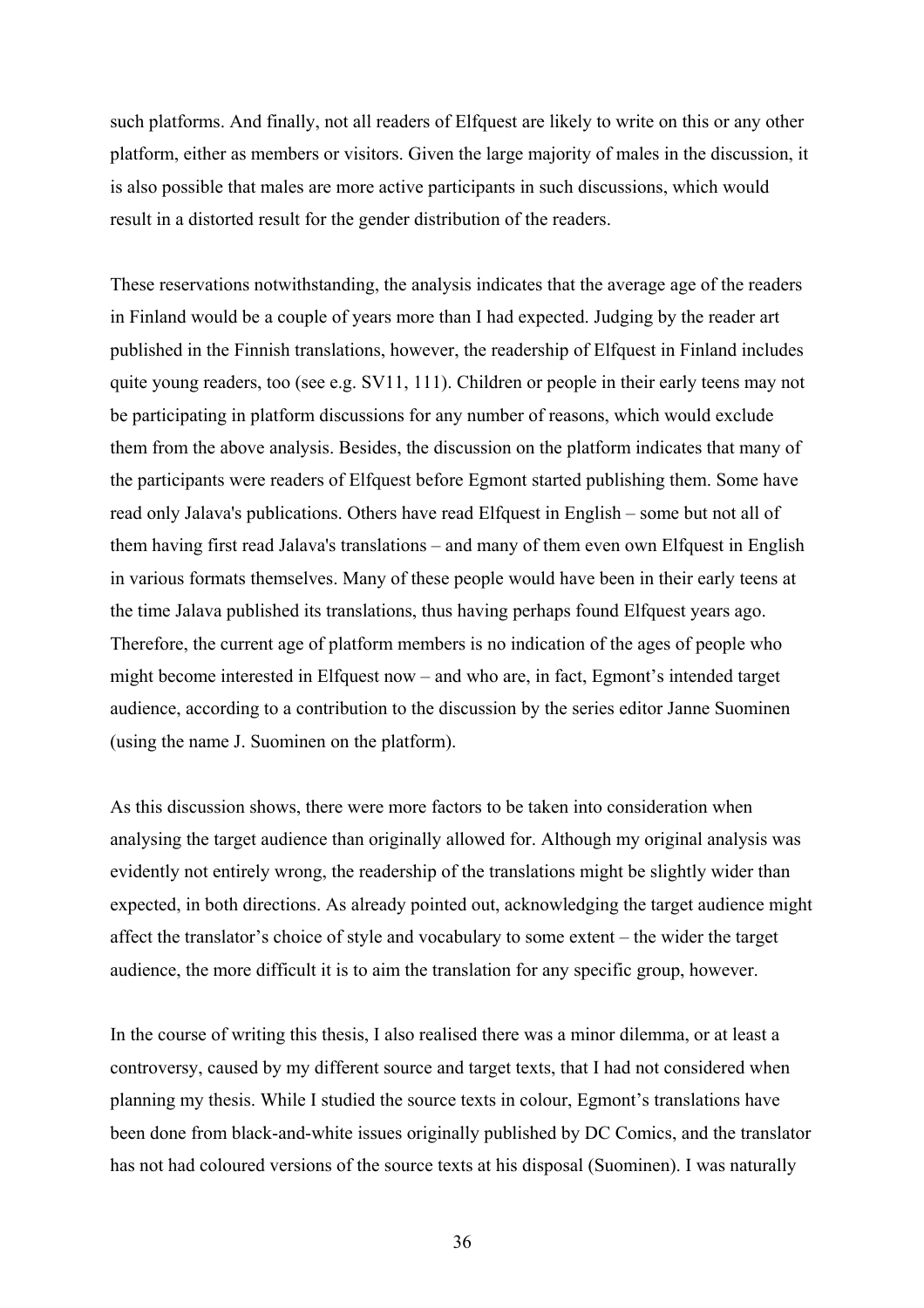aware of this from the beginning; I had not, however, taken into consideration the possibility that the colours might affect my interpretation of the pictures and my perception of the atmosphere, while the translator has done his interpretations on the basis of only black-andwhite pictures and the text. The preservers' speech, for example, is indicated by yellow balloons, which to me strengthens the impression of the preservers' happy nature – their spirits are not easily dampened, and never for a long time. Furthermore, my impression of the drawings was more childish without colours – although the level of detail and skill was better discernible, too, in a way making the drawings more impressive. All in all, the black-andwhite series would hardly have made such an impression on me as the coloured one did.

I could, of course, have tried to obtain the same black-and-white issues for my source text analysis, as well. By the time I realised this dilemma, however, I had already studied the coloured texts so that I had a clear idea of the atmosphere. Moreover, I had read the source texts for my own pleasure before I knew they would be the topic of any research I might carry out, and while I was not examining them critically at the time, I could remember my impressions of the atmosphere from that time.

There are certain other differences between my source texts and the translation, as well. The source texts for Egmont's translations have been new publications of the story. Their format is smaller than that of the original publications, and therefore the Pinis have slightly modified the artwork and the text (Suominen). Some of the pictures have been blown up to accommodate the different layout. Some of these blown-up pictures seem in fact a bit too big: they have not originally been meant to be enlarged so much, and the lack of sufficient detail makes the drawings look slightly clumsy (see e.g. SV4, 19, 22). The page size in Egmont's publications is slightly bigger than that in DC Comics' publications ("Uusi Elfquest"). While this may usually present the artwork better, some of the smaller pictures probably suffer even more than in DC Comics' publications.

Some artwork has been added for the sake of layout, too. Usually, the additions are single pictures here and there, often with no text. In SV3 (44–68), however, there are more than 20 pages of new art with text. This is used to bridge the seven-year gap that occurs between *Fire and Flight* and *The Forbidden Grove*: in-between books or magazine issues, the gap works fine, but not when the story continues on the following page.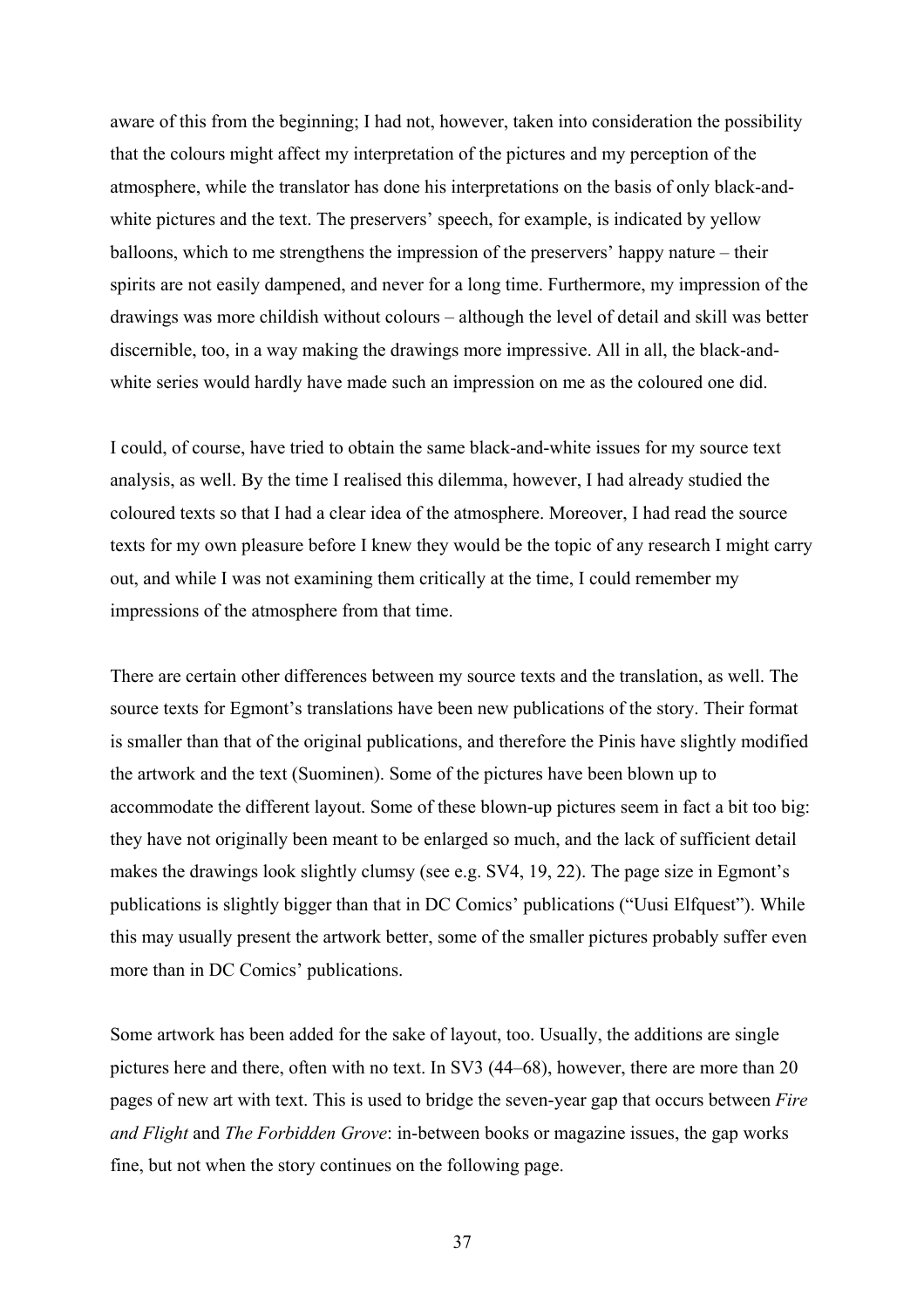In addition, the weight of some pictures has changed because of the different layout. On page 65 in *The Forbidden Grove*, for example, there is a series of pictures showing Skywise take a key out of his mouth. All five pictures are approximately the same size. In the target text (SV4, 79), the last picture has been blown up to accommodate the different page size, thus giving it more weight than it has in my source text.

Although the pictures play a big part in translating comics, my focus in this thesis is on words – it is the words that are changed in the translation process, after all. Apart from the 24 additional pages in SV3, nothing of much importance seems to have been changed text-wise between my source texts and those of the translator: the balloons may be in different places, but concluding from the translation, all the text is still there, unchanged. The only thing missing that I noticed is a short narrative, "-- and draws his sword" (FF, 101), which has been replaced with a sound effect (SV2, 41): *Ka-shing!* The picture shows the drawing of the sword in both cases. There are also some small additions, like a sound effect for the sound of a deer (SV1, 27), or a tiny bit of dialogue in which a Wolfrider bids her small daughter to stay close (SV1, 34).

While acknowledging the existence of these minor differences, I do not think that they are significant enough to affect the validity of this study. They are, after all, differences on a detailed level, while I concentrate on matters on a broader scale.

# *6.2 Fantasy-related aspects of the translation*

## **6.2.1 Flora and fauna in the translation**

Earlier I noted that, in addition to existing species of flora and fauna, there is also a fair number of imaginary species in the world of Elfquest. Since not all of them seem necessary to the plot, I deduced they are there simply as part of that world, as one way of distinguishing it from ours. This deduction did not change when I read Raudaskoski's translations. However, I realised that the flora and fauna probably played a bigger role in the translation process than I had predicted. First of all, there were more different species than I realised when reading the source text – many of the names used as invectives rather than to refer to actual animals. Besides, the translation presented a wide variety of different solutions that have evidently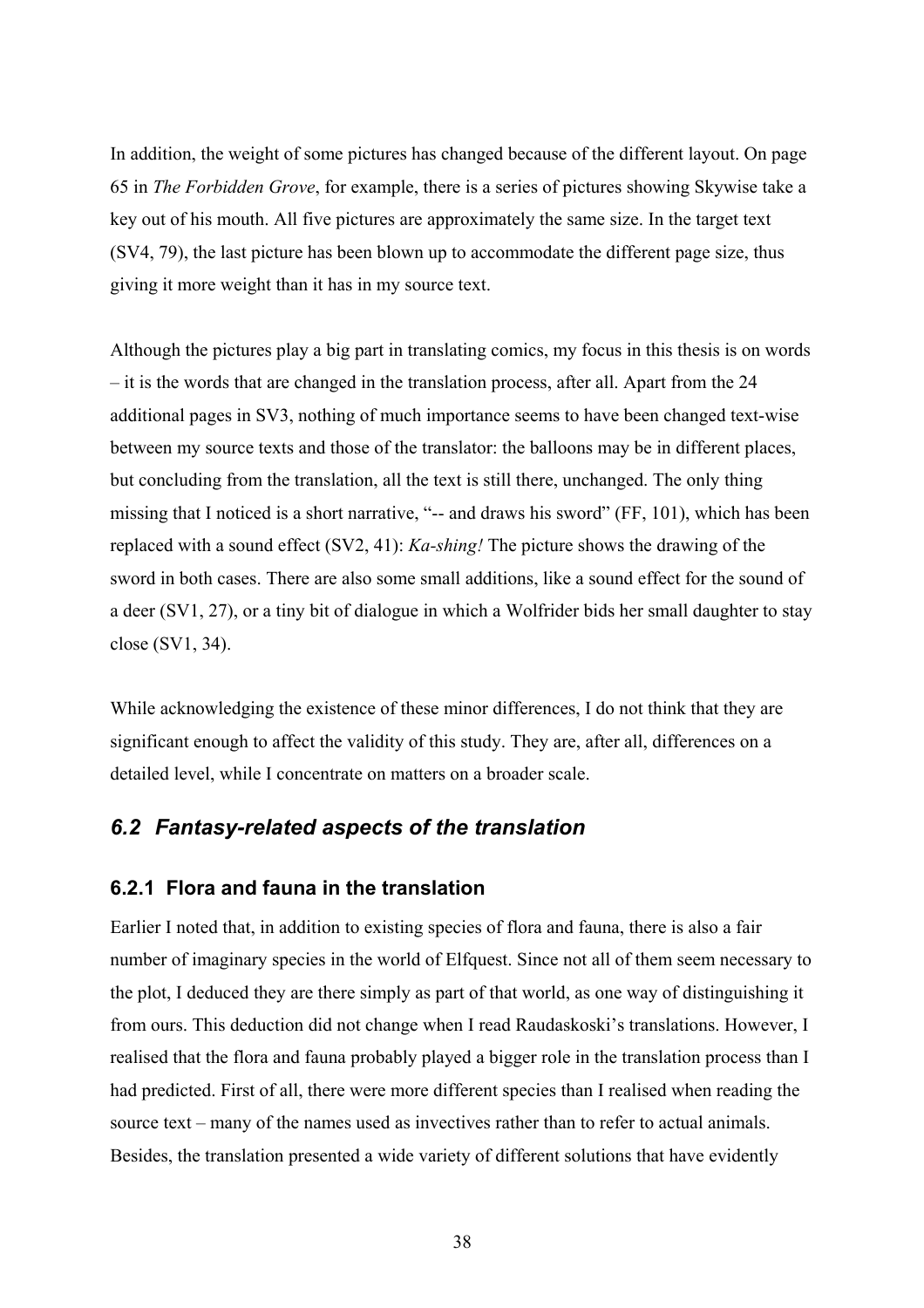taken quite a lot of consideration and thus also some time. Different types of solutions and their variations are examined below.

### *6.2.1.1 Replacing an existent species with a similar one*

Occasionally, the translator has replaced an existing species with another, very similar one. In *Captives of Blue Mountain* (9), one of the Wolfriders calls one of the Gliders' big riding birds an *overgrown squirrel-hawk*. While the name is not used to refer to the actual animal, it indicates the existence of squirrel-hawks in the World of Two Moons. Squirrel Hawk, an existent bird of prey, is also known as Ferruginous Hawk (*Buteo regalis*), in Finnish *kuningashiirihaukka* (The Peregrine Fund; BirdLife Suomi). In his translation, Raudaskoski has used *hiirihaukka*, Eurasian Buzzard (*Buteo buteo*). The exact species makes no difference in this case, and *kuningashiirihaukka* would have taken quite a lot of space, which probably is the main reason for the translator's solution. Both Ferruginous Hawk and Eurasian Buzzard are, after all, hawks.

On page 66 in *Quest's End*, the troll Picknose is having a quarrel with one of the elves and retorts, "Go chase a **mouse**, screech owl! It's more your size!" Again, while *screech owl* is here used as a derogative name rather than a reference to the real species, it indicates the existence of the animal in this world. Raudaskoski has named the species *varpuspöllö*, Eurasian Pygmy Owl (SV10, 89): "Isottele kokoisillesi, varpuspöllö! Kuten hiirille!" In the real world, there are several different species of screech owl, such as Eastern Screech Owl (idänkirkupöllönen), Balsas Screech Owl (meksikonkirkupöllönen), Tropical Screech Owl (pampapöllönen), Montane Forest Screech Owl (vuorimetsäpöllönen), and Vermiculated Screech Owl (rusopöllönen); as can be deduced from the names, they belong to the family of *pöllönen* (BirdLife Suomi). These owls are not, however, encountered in Finland (*Suomen pöllöt*, 230–254). Since the Eurasian Pygmy Owl is also encountered in Finland, the translator has perhaps wanted to domesticate the species enough for it to be familiar to Finnish readers. Both are owls, after all – the exact species does not probably matter to the reader, as it makes no difference to the plot.

One might, however, wonder whether the Pinis have chosen screech owl because the elf thus called is shouting. If this is the case, the implication is lost in the translation. The loss is hardly a significant one; yet, one option that would have conveyed the implication would

39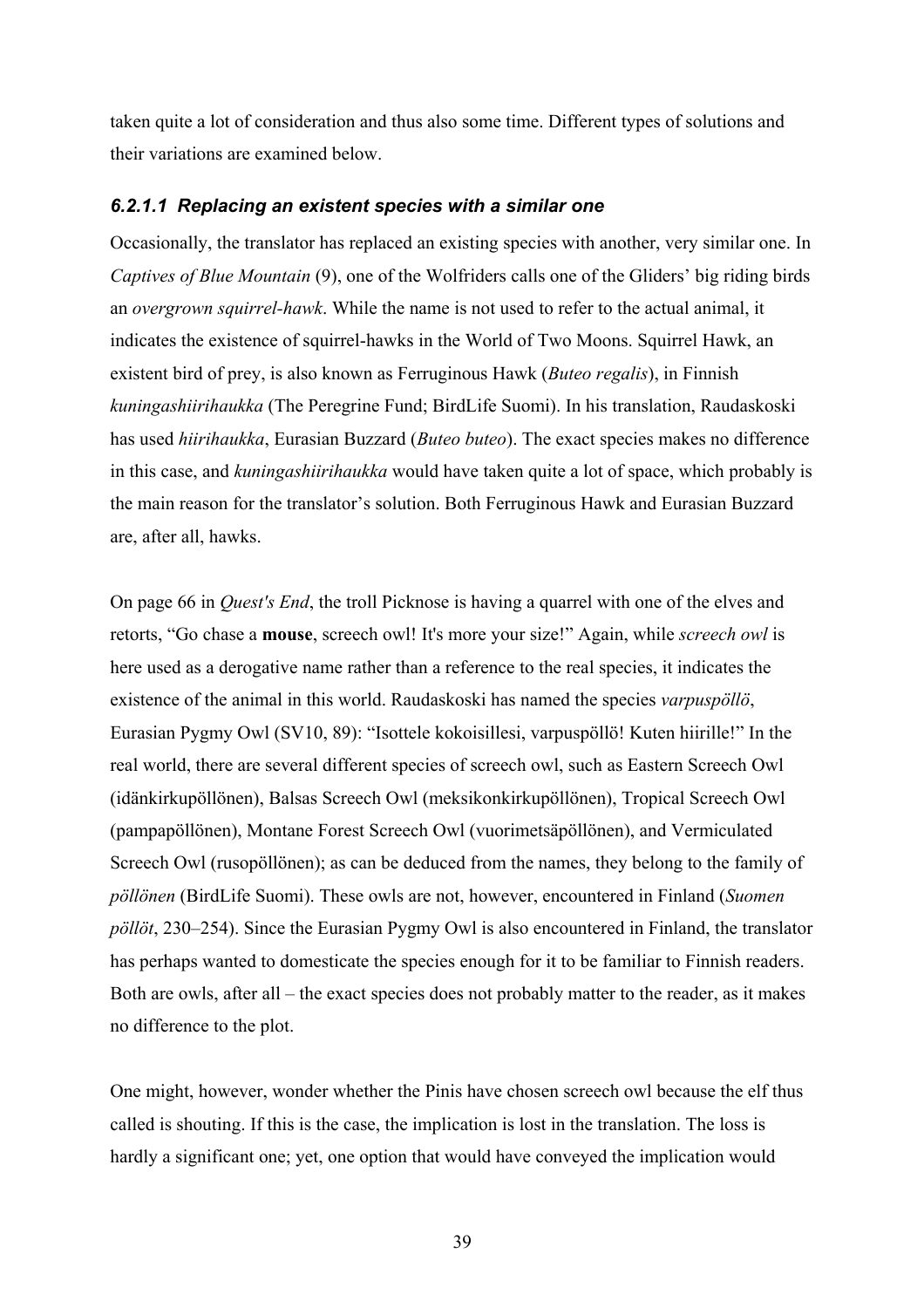have been *kirkupöllö*, Laughing Owl. Although the species is presumed extinct (BirdLife Suomi), it would not necessarily have to be so in the imaginary world. Moreover, not all readers might even be aware that kirkupöllö has actually existed. This solution would, of course, have differed from the Pinis' use of an existing species.

One more slightly different example is *strangleweed* (BM, 120), translated with *kuristajaköynnös* (SV8, 61). In reality, strangleweed is a parasitic plant officially known as dodder (Forest Preserve District of Cook County), in Finnish *humalanvieras*. In Finland, the name *kuristajaköynnös* is not, however, used for humalanvieras; rather, it is apparently a nickname occasionally used for twining plants that suffocate any other plants near them. Nonetheless, dodder does not look quite like the strangleweed in Elfquest, and although it can suffocate other plants, it does not tangle people or animals like the plant in Elfquest. Therefore, the strangleweed in Elfquest is probably not supposed to be the same strangleweed that exists in the real world. Since *kuristajaköynnös* is not an official name, either, and it is very descriptive of the plant in question, the translation works quite well enough.

#### *6.2.1.2 Replacing an existent species with a different one*

In the above examples, the translator has replaced an existing species with another, very similar one. There are also some cases where he has used a more different species as a replacement, or added a species where there was not one at all in the source text. In *The Forbidden Grove* (103), one of the Wolfriders refers to the Sun Folk as *these shivering fawns*. Raudaskoski has translated *fawn* as *vasikka* (SV5, 41). While *vasikka* may also mean a young deer, they are more commonly referred to with the word *vasa*; the foremost meaning of *vasikka* is a young bovine (*Kielitoimiston sanakirja 1.0*). Therefore, the readers of the translation probably associate the word with cows rather than deer, although cows are not referred to anywhere in the source text.

On page 54 in *Quest's End*, the smile of a female troll is described as *sloe-eyed*. *Sloe* is another name for blackthorn, as well as the fruit of the blackthorn; *sloe-eyed* means someone with "soft dark bluish or purplish black eyes", or slanted eyes (*Webster's New Collegiate Dictionary*). Raudaskoski has translated this as *mantelisilmähymy* (SV10, 64). While the word conveys more or less the same impressions as the source text, it also suggests that almond is a known plant in this world.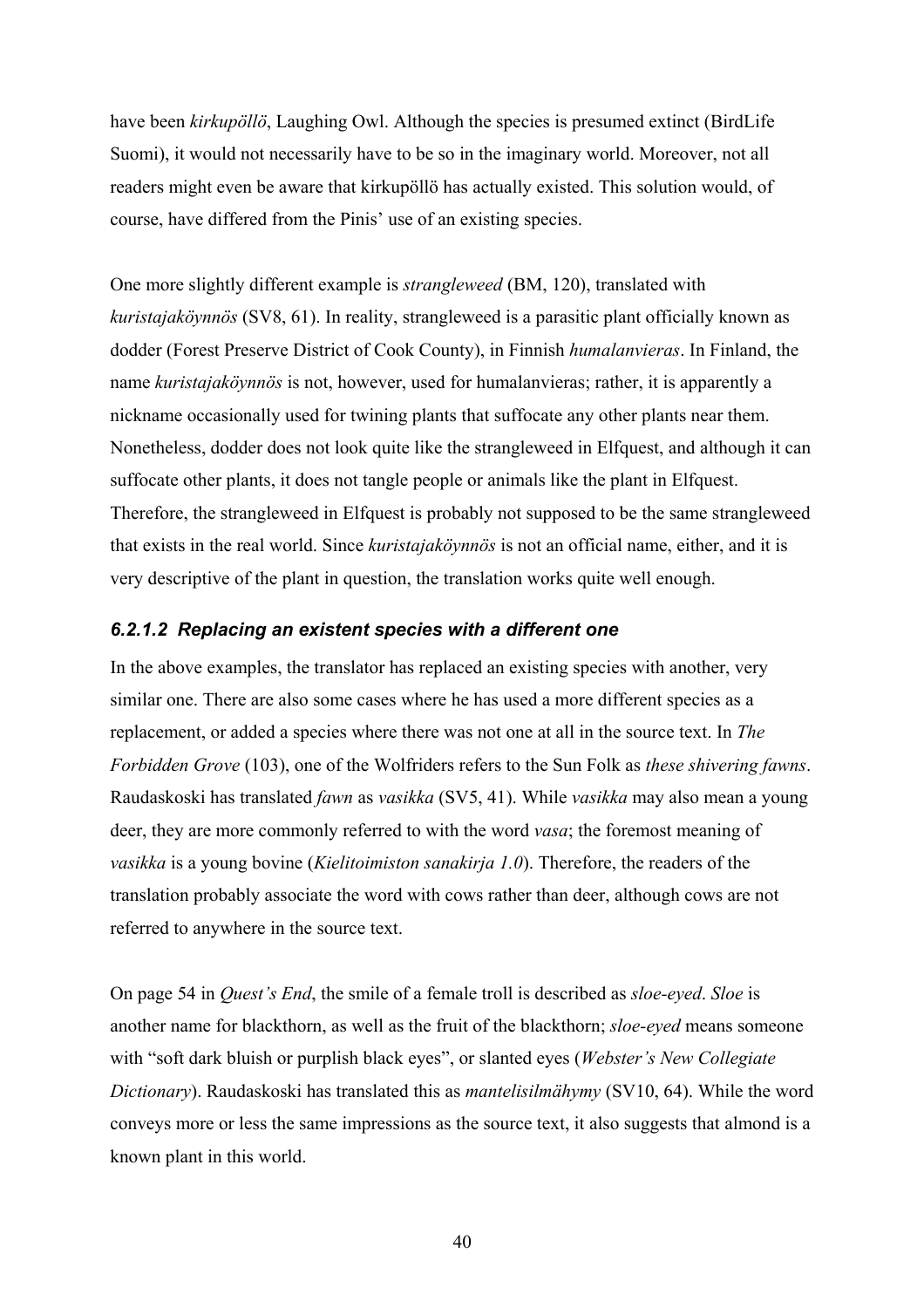### *6.2.1.3 Translating an imaginary species using the name of an existent one*

In at least one instance, the translator has translated an imaginary species, *wackroot* (FG, 129), with an existing one, *hullujuuri* (SV5, 79). Judging from the small number of hits by a Google search, it is not a very commonly used name, but there are some indications that *hullujuuri* is another name for koiruoho, wormwood (*Hullujuuri*). In Elfquest, wackroot is a plant used as a painkiller. Wormwood can be used for periodical pains (Yrttitarha), which to some extent accommodates the use of wackroot to ease pain.

#### *6.2.1.4 Equivalent, literal, and creative translations*

In addition to solutions like these, there are many instances where the translator has translated an existing species with its exact equivalent, such as *snake* (FF, 80) with *käärme* (SV2, 12), *dog* (FF, 80) with *koira* (SV2, 12) and *hummingbird* (BM, 17) with *kolibri* (SV6, 79), or used a more or less literal translation for an imaginary species, such as *lumikarhu* (SV10, 8) for *snow bear* (QE, 26) or *viheltäjälehti* (SV4, 102) for *whistleleave* (FG, 78). More imaginative solutions include *katokyttyrä* (SV4, 91) for no-hump and *puuruikka* (SV6, 22) for *treewee* (FG, 162).

The only such solution that caught my attention was *kolibri* for *hummingbird*. While this is the correct species, hummingbirds are rather exotic for Finns. This is not the case with Americans, since hummingbirds are encountered in most parts of the American continents (*Maailman eläimet: Linnut*, 254). Might *kolibri* therefore arouse different associations in a Finnish reader than it does in a reader of the source text, and if so, is this of any importance?

#### *6.2.1.5 Summary of flora and fauna in the translation*

As can be seen from the previous sub-chapters, translating the names of species of flora and fauna in fantasy literature is not always straightforward. Different solutions might be required even for similar instances. While there might have been other alternatives for many of Raudaskoski's translations, some of them perhaps better in line with the intentions of the source text, for the most part the translations are evidently thoroughly thought out and serve their purpose quite adequately.

### **6.2.2 Expletives, invectives and other expressions in the translation**

Raudaskoski's translations of the various exclamations used in Elfquest are quite straightforward. *Timmorn's blood* (FG, 88) has been translated with *Timmornin veri* (SV5,

41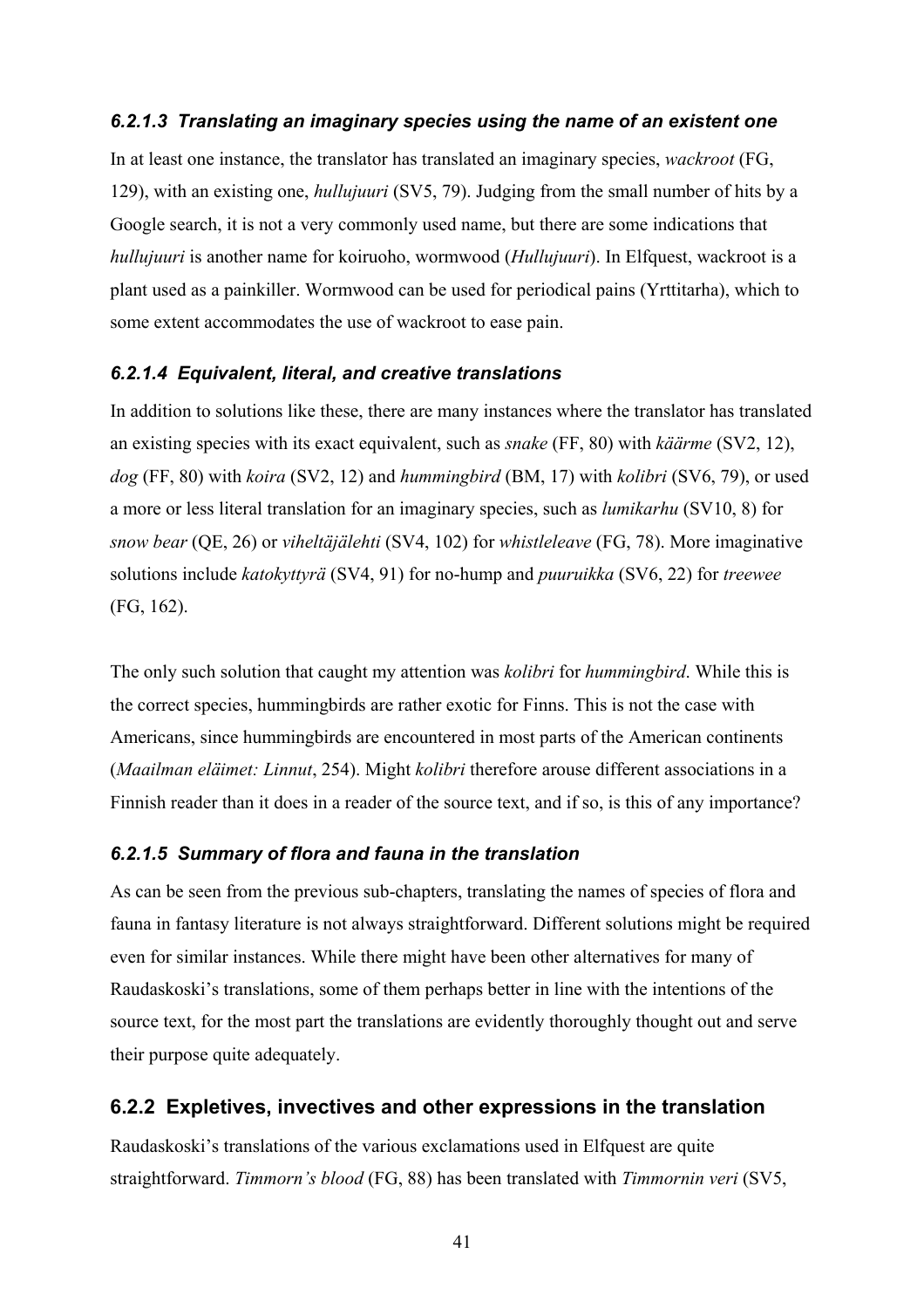19), *by the high ones* (FF, 134) as *kautta korkeiden* (SV2, 93), and *praise the high ones* (FF, 38) as *kiitos olkoon korkeiden* (SV1, 59). *Sun bless me* (FF, 131) has become *aurinko siunatkoon* (SV2, 87), and *rotten fishguts* (QE, 10) is *voi kalansuolet* (SV9, 67) in Finnish. *Owl pellets* (FG, 53), indicating disbelief, is translated with *pöllönpapanoita* (SV4, 58).

Translations for abusive expressions like *dunghead* (QE, 21), *wormridden pick-feast* (FG, 127), and *son of a lame zwoot and a desperate troll* (QE, 38) include, respectively, *lantapää* (SV9, 95), *madonsyömä elikonraato* (SV5, 77), and *ramman zwootin ja epätoivoisen peikon poika* (SV10, 33).

The translations for expressions emphasising differences are more or less literal, too – apart from one. Raudaskoski has translated the expression *tall ones* (FF, 9), used by the elves for humans, as *hujopit* (SV1, 19). According to *Kielitoimiston sanakirja 1.0*, the word is used about tall, slim people, especially male. While from the elves' point of view, all adult humans are tall, they are not necessarily slim. Nor are all humans male. In my opinion, the word *hujoppi* also sounds slightly comical, which creates a conflict between the word and the image of humans in Elfquest as a fearful threat.

The word *cub* as a reference to the elf children has been translated with *pentu* and *cubling* as *pentunen* (as in *pentuseni* for *my cubling*, SV5, 34). While the word *pentu* in Finnish is, besides its primary meaning of an animal child, often used as a rather derogative word for children and could therefore have proved problematic, the context makes it clear that this is not the case in Elfquest. For the first time, the word *pentu* is used in a song (SV1, 46): "---On lauma saanut syödäkseen. Pikku pennut käpertyvät tarinoita kuullakseen." The tone of the whole song is positive, which implies the word *pentu* is not negative, either. The adjective *pikku* further strengthens the impression of the word's affectionate tone. Even later, yet still early in the story, the word is used in context with another emotionally charged word: *pentuparat* (SV1, 108). This allows readers to get accustomed to the different tone of the word.

Since Raudaskoski has translated the majority of such expressions, long or short, quite literally, and his solutions seem to work well enough, this field has apparently not been too problematic to translate.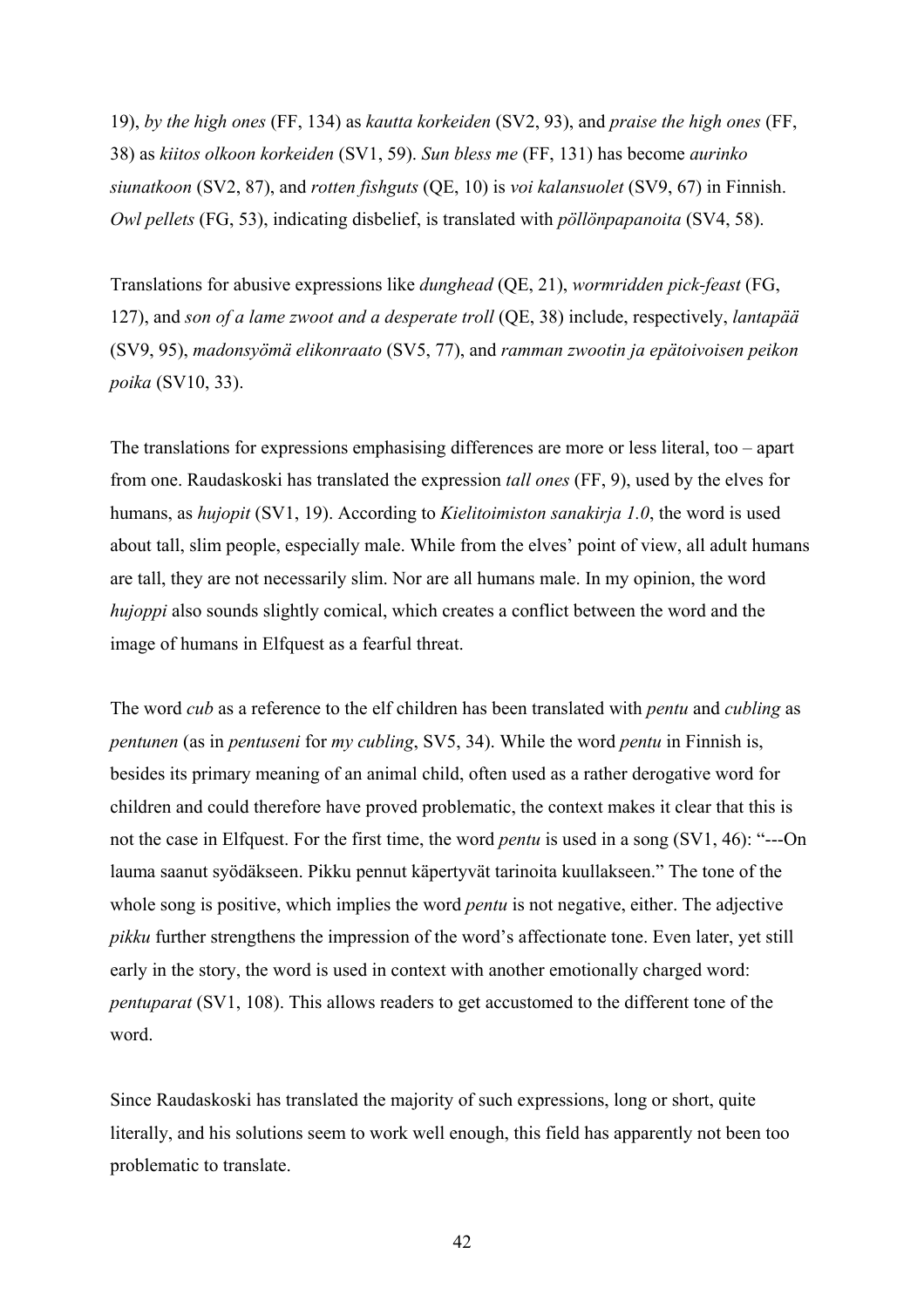### **6.2.3 Special concepts in the translation**

As mentioned in chapter 5.1.3, there are certain special concepts in Elfquest. One of these is the use of the word *way* with a special meaning, to refer to the elves' lifestyle, as in this example: "But elves are children of the **high ones** and recognition is 'the way'" (FG, 55). Raudaskoski has translated this as *tie*: "Mutta haltiat ovat korkeiden lapsia, ja tunnistus kuuluu 'tiehen'". Other possible translations for the word include, among others, *keino*, *tapa*, and *suunta*. However, none of these, including *tie*, covers all the meanings implied in the source text. Therefore, the reader of the translation receives less information than the reader of the original text. Furthermore, the quotation marks might confuse readers if they do not realise the word is used here with a special function.

While there is no one word in Finnish that would convey all the meanings of the source text, the word *tie* is perhaps even more limited in meaning than the word *tapa*, for example, would have been. Besides, *tie* is usually used to refer to a road of some sort, and even in a more figurative meaning it conveys a sense of direction or destination, of being on the way from one place or situation to another. The word *way* in Elfquest, used in its special sense, however, rather conveys a sense of permanence, of things not changing.

All in all, this has very probably been a difficult concept to translate – a good solution does not seem to exist. However, the context helps the readers to grasp the meaning of the word, even if the translation does not carry all the meanings required. In fact, *the way* is explained to an extent some time through the story, in *The Forbidden Grove* (132), when Cutter's wolf ally leaves to die of old age: "It is 'the way', an order of things to be accepted with sadness - but not with despair -- for it is a **good** way, unchanged since the first bonding of wolf and elf." Even if the reader has not understood its meaning earlier, it should become clearer at this point.

Another case where a familiar word has been used with a special meaning is the word *recognition*. This has been translated with *tunnistus*. Recognition, however, has evidently not been especially problematic, as the word has a more limited meaning than the word *way*.

As in the source text, the elves in Raudaskoski's translations use a counting system based on number eight: thus, *twelve eights* (QE, 26) is *kaksitoista kahdeksaista* (SV10, 8), *during eight* 

43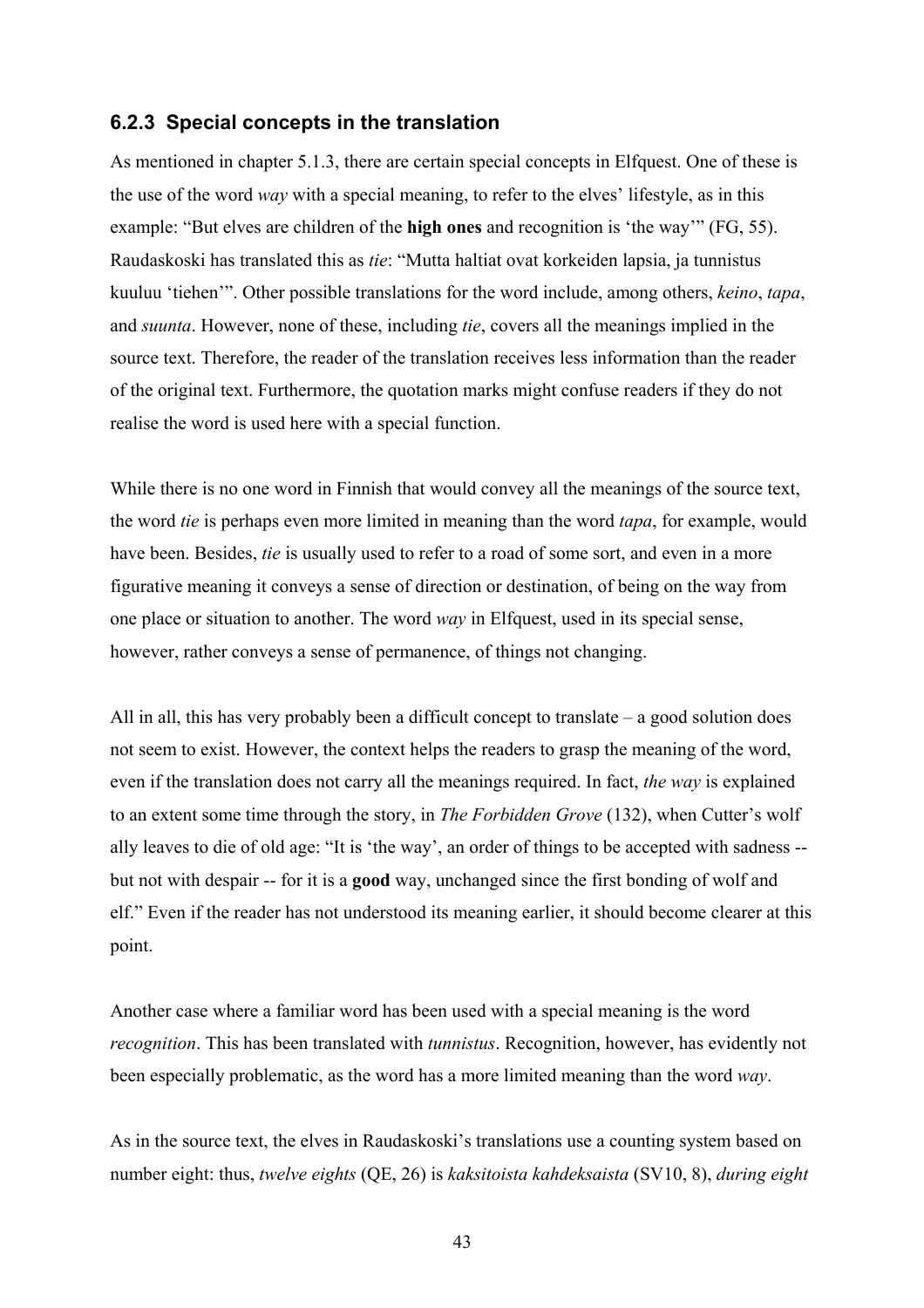*and six nights of roaming* (QE, 19) is *kahdeksan ja kuuden vaellusyön aikana* (SV9, 90), etc. *The seasons in their many eights* (BM, 89), whose meaning I am not quite sure about, has been translated with *kaudenkiertokahdeksainen* (SV7, 107). The elves' week, *eight-of-days* (FG, 111), and decade, *eight-of-years* (QE, 79), have become *kahdeksaispäivä* (SV5, 51) and *kahdeksaisvuosi* (SV11, 11), respectively. Observantly, Raudaskoski has also translated the word *century* that – illogically, as it is based on the decimal system – has been used in the source text (FF, 74), as *kahdeksaisvuosi* (SV1, 110).

However, as *kahdeksaisvuosi* has also been used for a decade, the time given in the translation is remarkably shorter than in the source text. This does not create a controversy, as the word is used only once and is not a very significant one: one of the elves simply remarks not having seen something in centuries. Still, the passage indicates that she is very old, which is not obvious from the target text at this point.

Although not a numeral, the word *moon* is also used to mark the pass of time, like in *three moons* (FG, 73), translated with *kolme kuuta* (SV4, 92). Alone, this could be confused with moon as a heavenly body. However, the context makes the meaning clear, as in this example (SV6, 28): "Terä ja Leetah ovat yhdessä ensi kertaa yli neljään kuuhun." Even so, if one wanted to avoid ambiguity altogether, *kuunkierto* might have been a viable alternative. *Kuu* is of course shorter, though.

Seasons, too, have their own words in Elfquest. The two words used for winter – *snow* (QE, 101) and *the white cold* (BM, 89) – have been translated with *lumi*, as in *seitsemän lunta sitten* (SV11, 53), and *valkea kylmä* (SV8, 101). Autumn, *death-sleep season* (QE, 98), has become *kuolonuni* (SV11, 48). Although the word could be understood as referring to death, the context once again helps readers understand it is used for autumn, like in the following passage (SV11, 48): "Kuolonunen aikaan lehdon lehdet muuttuivat aina liekinkeltaisiksi tai verenpunaisiksi ja putosivat sitten maahan. Mutta kun valkea kylmä lauhtui pois, tilalle tuli aina uusia vihreitä nuppuja, ja pian puut olivat taas täysiä ja tuuheita, kunnes kausi taas vaihtui."

The one "compass point" used in Elfquest, the direction of *sun-goes-down*, has evidently been somewhat problematic to translate, as the following passage shows (SV5, 50): "Malmikiven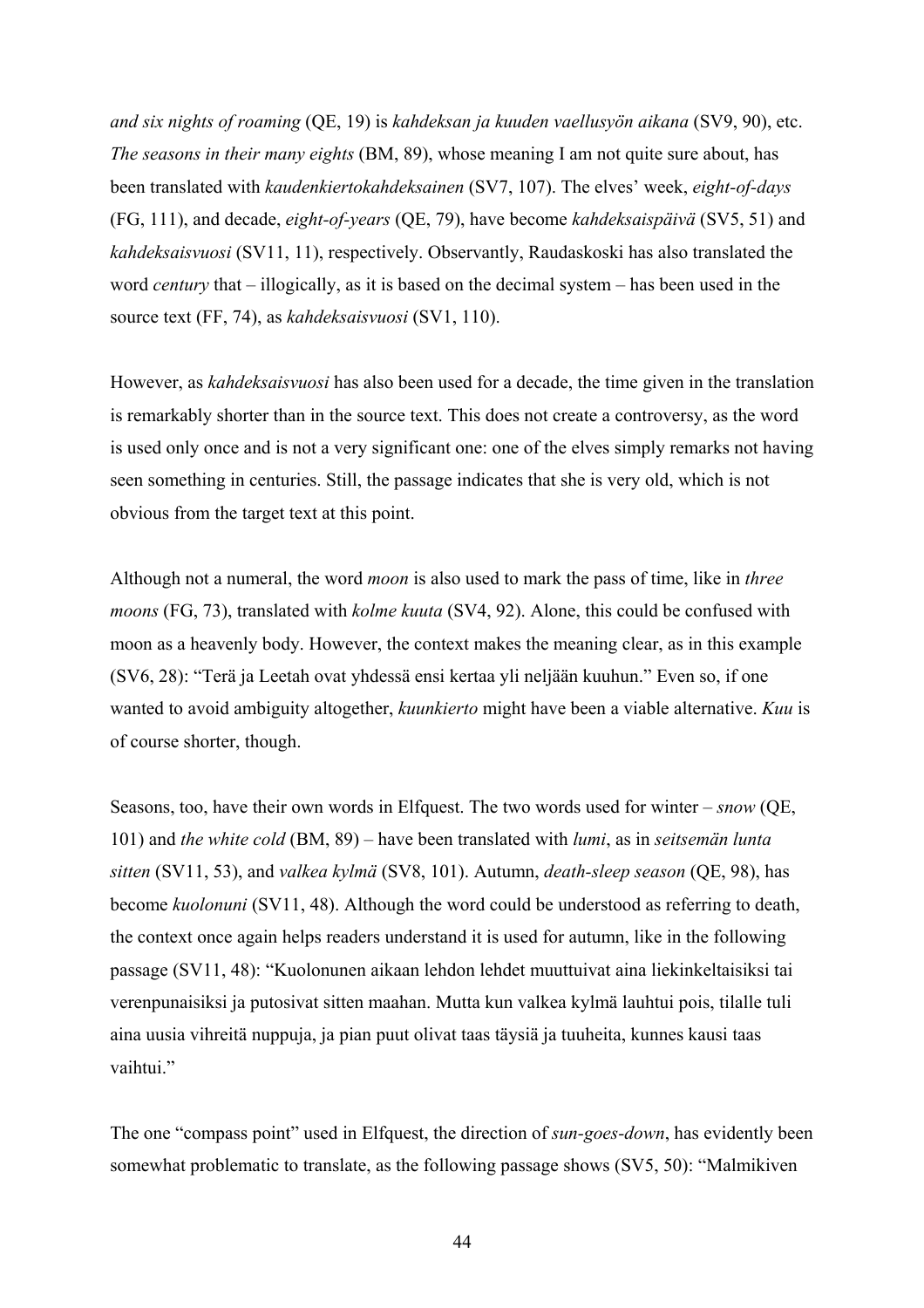pyörintä pysähtyy ja sen vasen kylki osoittaa aurinko-laskeehen, missä Adarin kylä sijaitsee..." Since *laskee* is a verb and verbs cannot be used as nouns in Finnish, the translation sounds strange. Perhaps *auringonlaskun suunta* or some similar solution would have been better, provided the space was sufficient. Even *auringonlasku* alone might have worked in cases where the longer option would have been too long, if the phrase was established as a direction earlier.

Translations for words not used in the real world but meaning familiar things include *lemmenkumppani* (SV8, 81) for *lovemate* (BM, 131), *elinkumppani* (SV5, 38) for *lifemate* (FG, 101), *liittyminen* (SV6, 29) for *joining* (FG, 165), and *taivaantulimyrsky* (SV7, 80) for *skyfire storm* (BM, 74).

All in all, it seems the various special concepts have been somewhat problematic to translate. In many cases, the translations are not quite self-explanatory but rely on the context to make their meaning clear. On the other hand, the source text sometimes does the same, so this is not exclusively a characteristic of the translation.

### **6.2.4 Proper names in the translation**

As mentioned earlier, the names used in Jalava's translations have for the most part been preserved in Egmont's translations. Both Kaukoranta and Raudaskoski have translated *Nightrunner* (FF, 13) as *Yökulkija* (Kaukoranta 1990a, 13; SV1, 26), *Nightfall* (FF, 8) as *Illanhämy* (Kaukoranta 1990a, 8; SV1, 19), and *Dewshine* (FF, 138) as *Kasteenhohde* (Kaukoranta 1993b, 12; SV2, 101), for example. The odds for this being a coincidence seem too small, which is why I mention this despite the fact that I do not intend to deal with Kaukoranta's translations separately.

There are, however, some exceptions. While Kaukoranta has, for instance, translated *Rainsong* (FF, 56) as *Sateenlaulu* (1990b, 26), *Foxfur* (FF, 112) as *Ketunturkki* (1993a, 18), *Preypacer* (FF, 101) as *Riistanmieli* (1993a, 7), and *Freefoot* (FF, 101) as *Kevytjalka* (1993a, 7), Raudaskoski has used *Sadelaulu* (SV1, 87), *Ketunkarva* (SV2, 54), *Riistannoutaja* (SV2, 42), and *Vapaajalka* (SV2, 42). It is hard to say what the reasons are for these decisions. *Sadelaulu* is slightly shorter than *Sateenlaulu*, but the difference is hardly so big that it would matter; besides, *Riistannoutaja* is longer than *Riistanmieli*, so space has probably not been the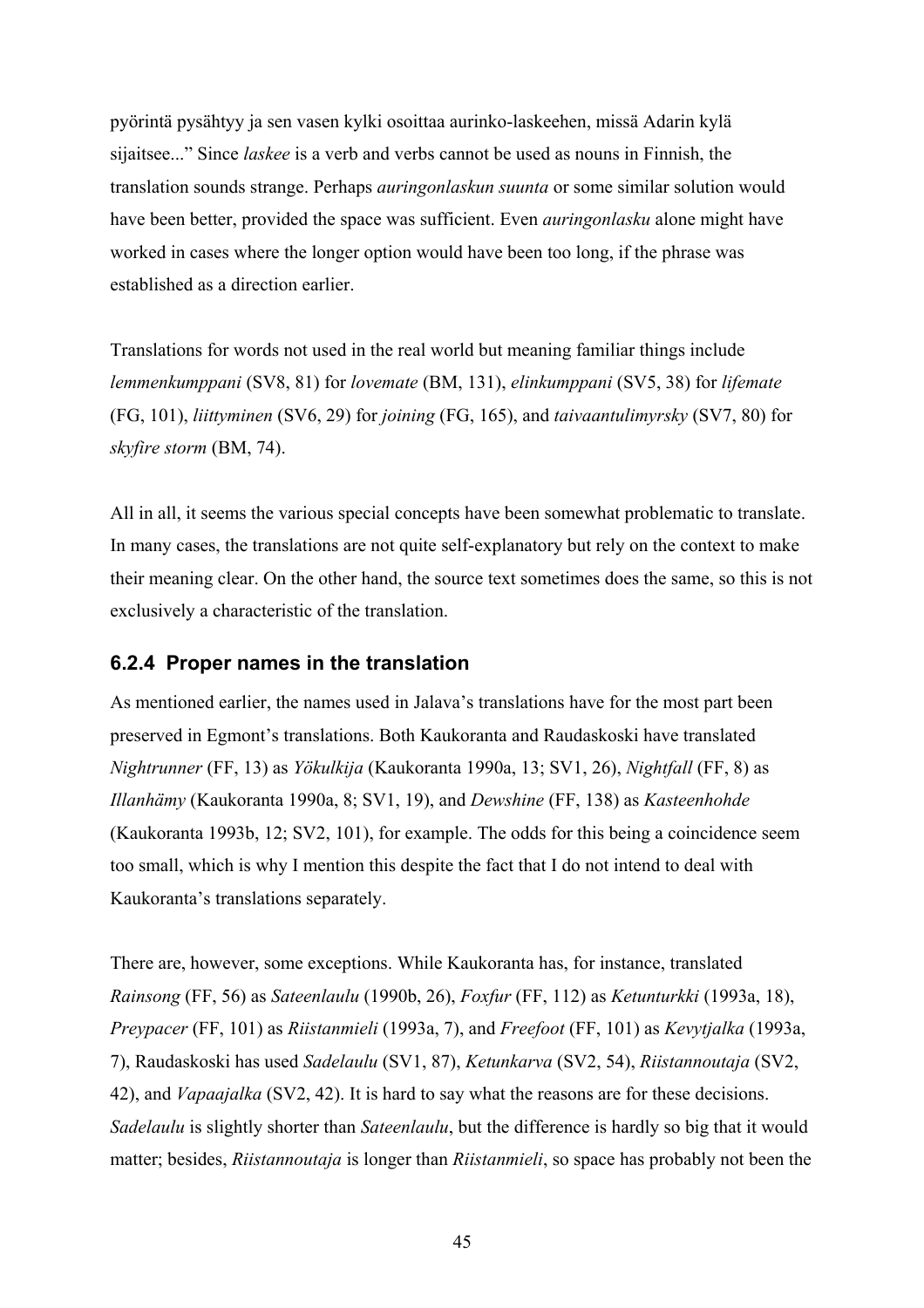deciding factor. Maybe *Sadelaulu* is more definitely a compound word than *Sateenlaulu* which could also be written as two separate words; but why, then, has Raudaskoski preserved the similar name *Kasteenhohde*? *Vapaajalka* is perhaps a more literal translation for *Freefoot* than *Kevytjalka*, but *Riistannoutaja* is no closer to *Preypacer* than *Riistanmieli* is, so more literal translations are apparently not the reason, either.

Kaukoranta has preserved all entirely meaningless names in their original form. While Raudaskoski has usually followed the same principle, there are a few exceptions to it. He has changed the written form of the name *Shenshen* first to *Šenšen* (SV1, 105) and later to *Sensen* (SV2, 87). The reason for this is probably that in Finnish, the primary way to write this sibilant sound is *š* but it is today often replaced with a normal *s* (Joensuun yliopisto – Savonlinnan opettajankoulutuslaitos). However, the consistent use of one form would surely have been better. In addition, he has translated the meaningless troll name *Guttlekraw* (FG, 50) as *Ahmikupu* (SV4, 54). Although meaningless, Guttlekraw sounds quite unpleasant<sup>9</sup> and as if it actually did mean something; besides, other trolls have meaningful names. These are probably the main reasons for this solution.

There are also many names in Raudaskoski's translations that did not occur in the story translated by Kaukoranta. Many of these have been translated quite literally, like the wolf names *Whitebrow* (QE, 10) with *Valkokulma* (SV9, 68), *Bristlebrush* (QE, 13) with *Harjashäntä* (SV9, 77), and *Firecoat* (BM, 6) with *Tuliturkki* (SV6, 59), or the elf name *Ember* (FG, 5) with *Kekäle* (SV4, 17). Others convey the essence of the name rather than its literal meaning, like *Nuoluhuuli* (SV4, 84) as a translation for *Choplicker* or *Sädetukka* (SV4, 18) for *Suntop*.

*Kahvi* (QE, 15), one of the two special cases brought up earlier, has remained as *Kahvi* also in the Finnish translations (SV10, 13). *Winnowill* (BM, 12), however, has become *Tuulenpesä* (SV6, 48). One might wonder why Raudaskoski has decided to translate this one name when all the other Gliders have meaningless names. Even so, I quite liked the solution.

 $\overline{a}$ 

 $9^9$  For discussion on connotations evoked by the sounds in meaningless names, see e.g. Ryytty and Tirkkonen.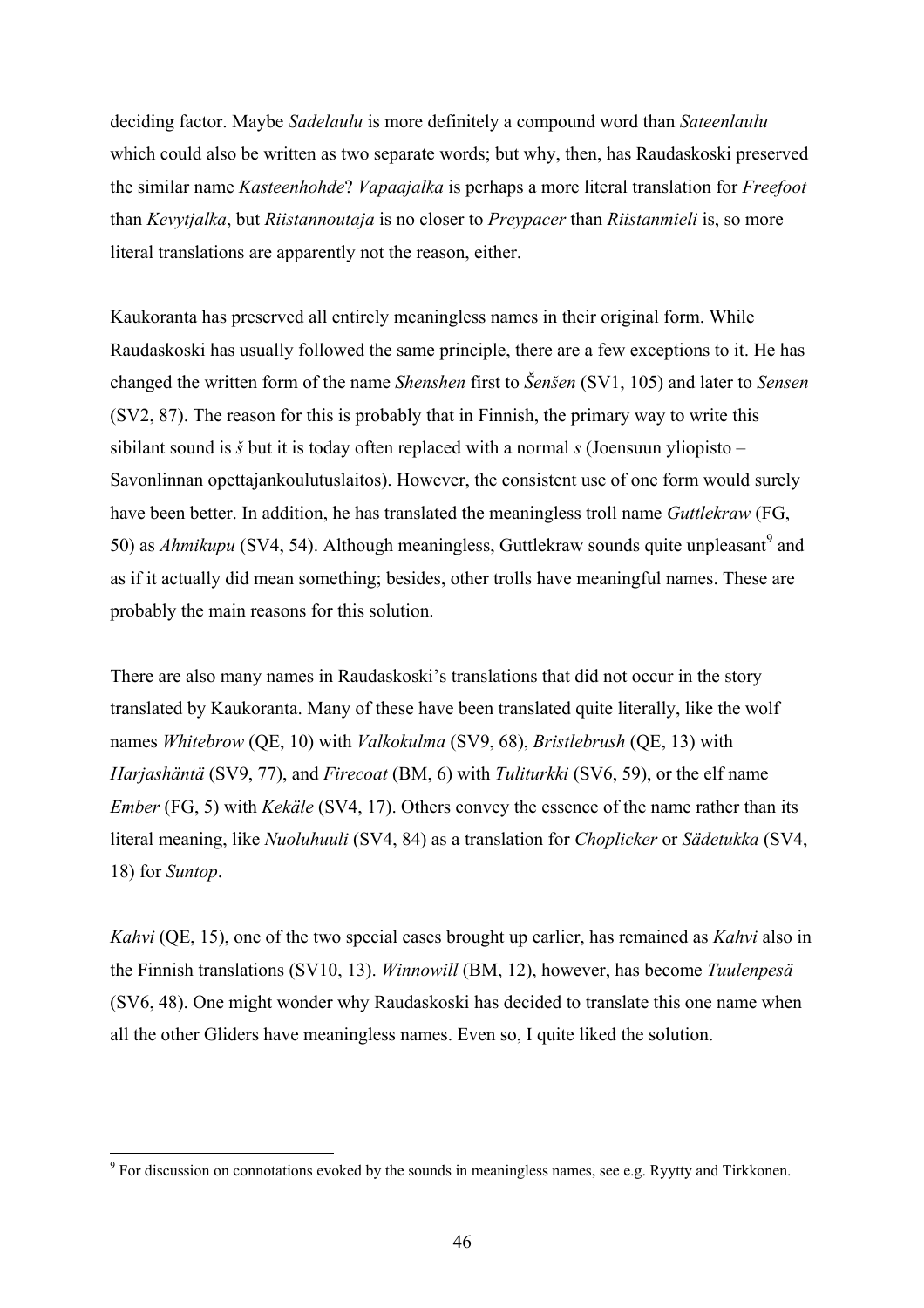On the Kvaak.fi platform (*Elfquest Egmontilta*), names seem to have evoked strong reactions among readers. Although the translations are not discussed much otherwise, there is plenty of speculation and discussion concerning names, and especially *Kahvi* and *Winnowill*. Some of the contributors were of the opinion that *Winnowill* should not have been translated and demanded how it could turn into *Tuulenpesä* – the Finnish word for the deformities in trees called *Witch's Brooms* – while others praised the solution as clever. Before the character Kahvi was introduced in the translations, there were several suggestions how the name should be dealt with. Some thought it should not be translated at all; others argued that it should be changed because the word actually means something in Finnish, while a meaning is not intended in the source text. Suggestions for a potential new name included *Kah-vi* with a hyphen, *Qahwa*, derived from the Arabic word for coffee, and *Kahve*. The discussion had petered out somewhat before Kahvi came into the story without having her name changed, so no final opinions are available.

There was also criticism against certain other names, especially ones that had already been translated by Kaukoranta and were changed by Raudaskoski, like *Ketunkarva*. Even so, others seemed to prefer the new translations. As the member using the pseudonym Lurker points out, fans are often attached to the names they are used from the beginning. A writer who was not familiar with the English names found the translations "just bueno".

### **6.2.5 Preserver speech in the translation**

In English, the preserver (in Finnish *pysyttäjä*) speech resembles that of a child learning to speak, or a person learning a foreign language. This effect is achieved by, among other means, not inflecting words. As mentioned, however, the same means cannot necessarily be used in Finnish. Instead, Raudaskoski has distinguished the preserver speech from that of other characters by using unusual word orders and occasionally omitting verbs. In the preserver vocabulary he makes frequent use of the ending *-nen* where the source text uses the word *thing*. Examples of nouns with this ending include *korkelainen* (SV5, 112) for *highthing* (FG, 159), *kaivulainen* (SV9, 27) for *digdig* (BM, 154), and *isolainen* (SV6, 33) for *bigthing* (FG, 167). Other nouns used are e.g. *mönkireikä* (SV10, 63) for *crawleyhole* (QE, 53), *lymykolo* (SV8, 22) for *hideyhole* (BM, 101), and *mesimakea* (SV7, 9) for *beesweets* (FG, 152). The *wrapstuff* (FG, 159) produced by the preservers has been translated with *kietoaine* (SV5, 112).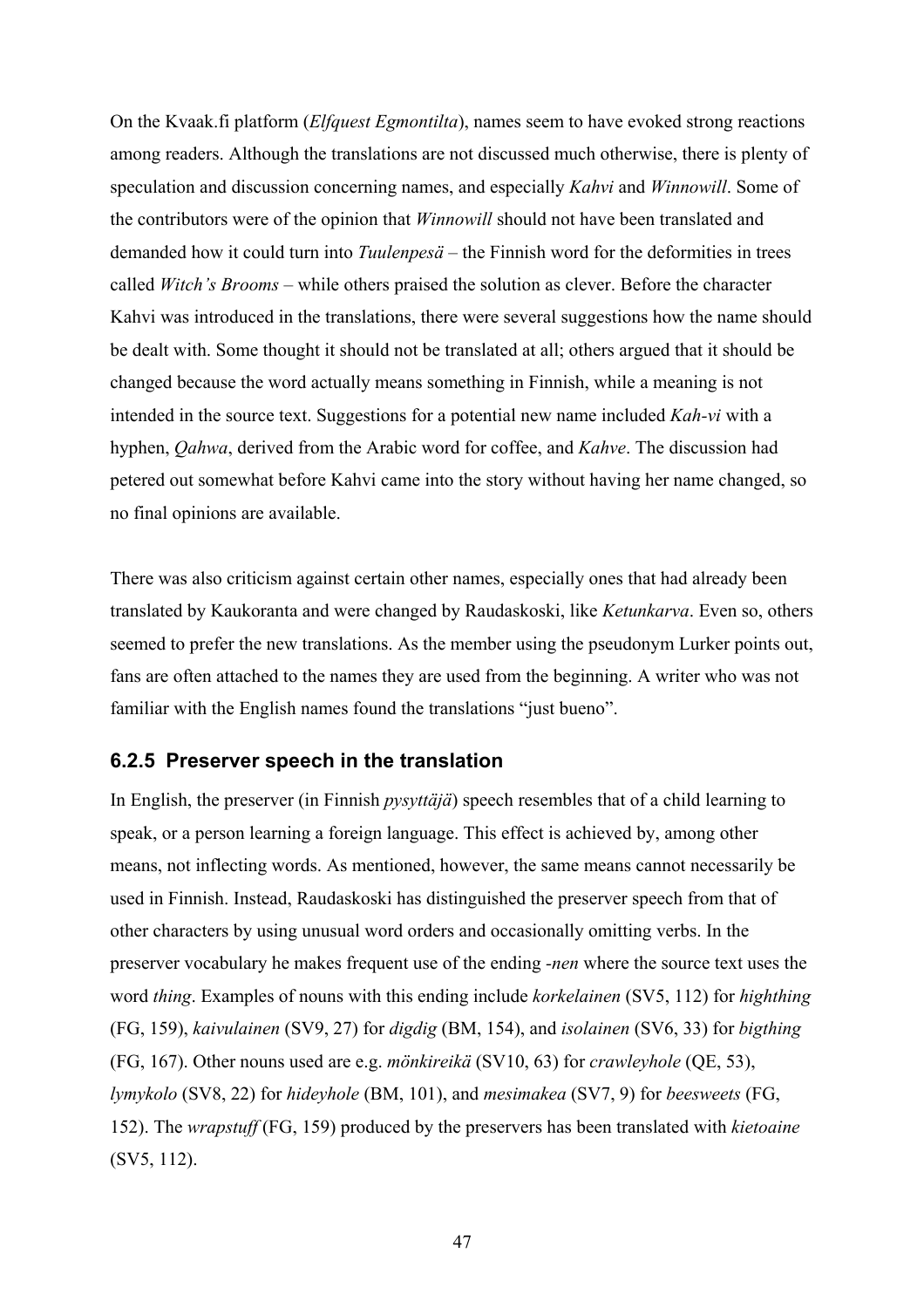Among the adjectives used by the preservers are *tuhmapaha* (SV9, 27) for *nastybad* (BM, 154), *pehmoturkki* (SV6, 8) or *turkkipehmyt* (SV6, 58) for *fursoft*, *pehmythopea* (SV9, 50) for *silversoft*, *päivänkulta* (SV7, 9) for *sunnygold*, *rusonenä* (SV8, 92) for *rosynose*, and *limasynkkä* (SV8, 47) for *mucky-dark*.

Although the means are to some extent different than those used in the source text, Raudaskoski's solutions, too, lend the preserver speech a certain kind of childlikeness and, as a result, cuteness. Rather than from individual words, this is probably more easily detected from the following examples of whole preserver sentences. They are Raudaskoski's translations for the source text sentences used as examples in chapter 5.1.5.1.

- ¾ "**Ei ei ei ei!** Leporauha korkelaisen käsi huonona! Ihan rikki! Kietoaineeseen ei kelpaa. Ei ole ehjä aivan!" (SV5, 112)
- ¾ "Ehjä kyllin! Kukkasiipi tietää! Kukkasiipi käskee!" (SV5, 112)
- ¾ "Ei temppuja! Ei temppuja! Pehmoturkki haukkulainen -- kaksi pimeää sitten tuli! Muiden korkelaisten myötä tuli -- kahden pienen, yhden ison!" (SV6, 8–9)
- ¾ "Paha korkelainen puijasi! Ei ole siellä leporauha turkkipehmyt kehtovauvaa! Kukkasiipi suuttuu!" (SV6, 58)
- ¾ "Pehmytsoma korkelaisella Kukkasiipeä ikävä?" (SV8, 9)
- ¾ "Lentokorkelainen ei mahdu reikään! Menee lits lyttyyn! Hii hii!" (SV8, 11)
- ¾ "Paha paha kaivukorkelainen! Kukkasiipi näyttää vielä! Tunkee nenään kietoaineet! Täyttää suuren suunkin!" (SV10, 25)
- ¾ **Hehei! Hehei!** Mitä tahtoo hätäpää korkelainen? Kukkasiipi kietoo ärisijäin hampaat yhteen?" (SV10, 26)

While the unusual word orders emphasise the eccentricity of preserver speech, it seems to be the vocabulary that mainly creates the childlikeness. In addition to using combinations of words, like in the source text, many of the words themselves are words that might often be used by children, or by adults talking to children. Examples of such words include *tuhma* in the adjective *tuhmapaha*, as well as the verbs *puijata* and *suuttua* above. The phrases *ihan rikki* and *lits lyttyyn* would fit well in a child's mouth, too.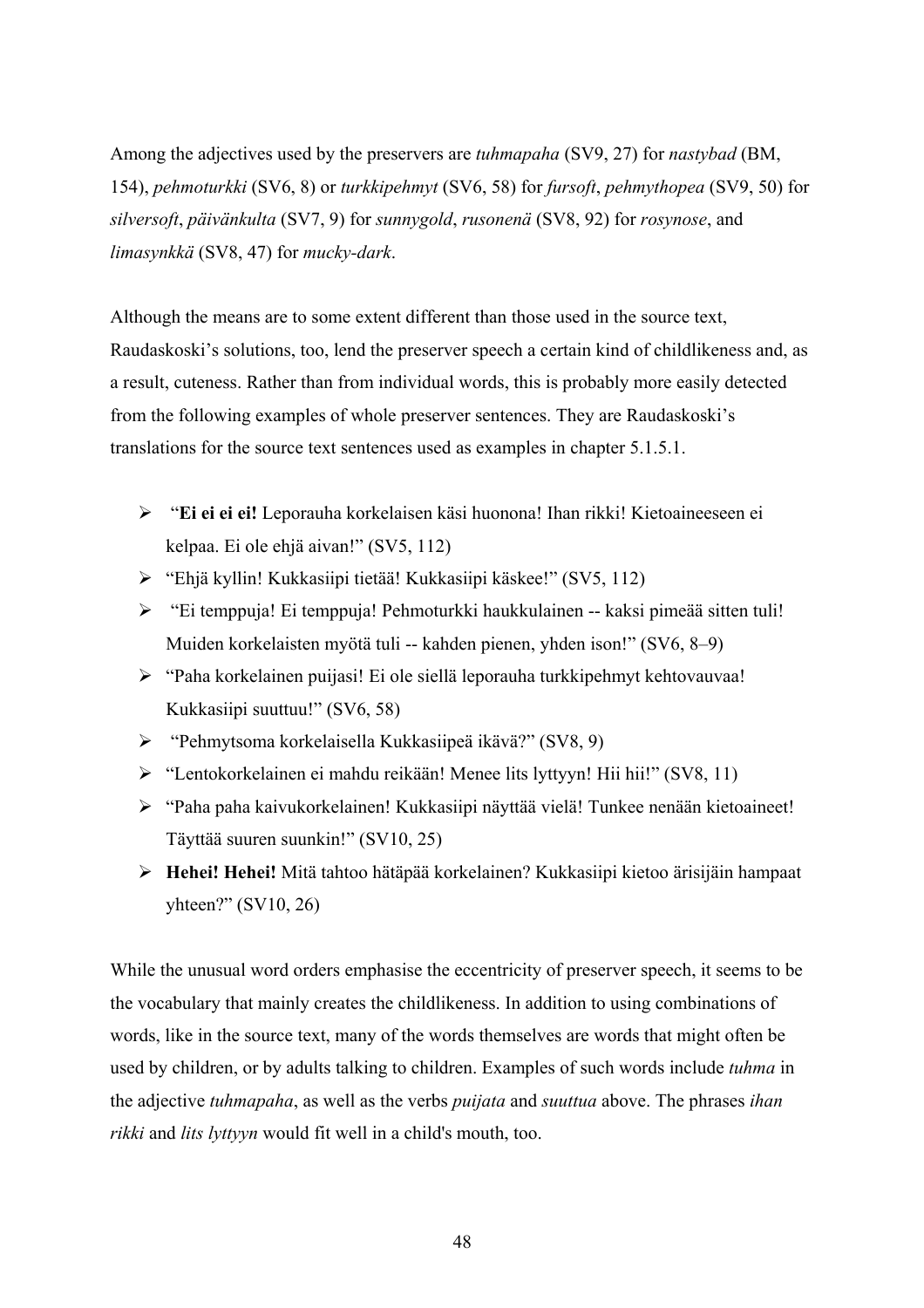The greeting in the last example – in English *Hello! Hello!* – is used several times in the source text. At first, Raudaskoski has translated it with *Terve! Terve!* (SV8, 79). Only from SV10 on he starts using the translation *Hehei! Hehei!* (26). It is difficult to say what the reason for this change is, unless the translator has simply forgotten the greeting has already been translated earlier.<sup>10</sup> This inconsistency does not, however, affect the style of the preserver speech all that much. All in all, while Raudaskoski has used means different from those of the source text to distinguish the preserver speech from that of other characters, a similar effect has been achieved.

## **6.2.6 Two-Edge's speech in the translation**

In translating the poetic speech style of Two-Edge, Raudaskoski has used a principle fairly similar to the one Hyyppä (124) says she often uses with poems in Donald Duck: translating the essence of the message rather than the exact words. This, of course, is often necessary to be able to preserve the rhymes in the translation. In *Captives of Blue Mountain* (98), for instance, there is a passage where Two-Edge's voice haunts Winnowill in her private chambers: "Winnowill… Winnowill… Sits so still… Sits so still… What is she thinking alone in her bath…? What is she planning? What, now, is her path?" This has been translated as follows (SV8, 15): "Tuulenpesä… Tuulenpesä… Yksiksensä… Yksiksensä… Mitä miettii ammeessaan… Mitä hautoo aikeinaan?" Here, the part *sits so still* is not essential to the message, so it has been replaced with the word *alone* in the translation to provide the rhyme. The last two sentences have been combined for the translation to be more rhythmic.

In Raudaskoski's translations, however, the poetry in Two-Edge's speech gets somewhat more emphasis than in the source text. In the original story, his speech more or less conforms to the rules of normal language; it only rhymes, as in this exchange (BM, 98):

 "Oh, **we** know **much** of secrets, you and I… Low and high… Where are **his** bones, **Winnowill**?"

 $\overline{a}$ 

 $10$  There are some other instances, too, where one translation has been used first and another later on. Occasionally, the elves refer to the preserver Petalwing with the word *bug* (BM, 81). At first it has been translated with *ötökkä* (SV7, 93); from SV10 on, the word *itikka* (64) is used. Rayek, an elf capable of levitating, is sometimes called *air-walker* (QE, 25). When the word occurs for the first time, it is translated with *taivaskävelijä* (SV9, 107); but later, the more literal translation *ilmassakävelijä* is used (SV11, 68). As the references for the examples show, whether a coincidence or not, all these changes happen after SV9. The reason for any of them is unclear.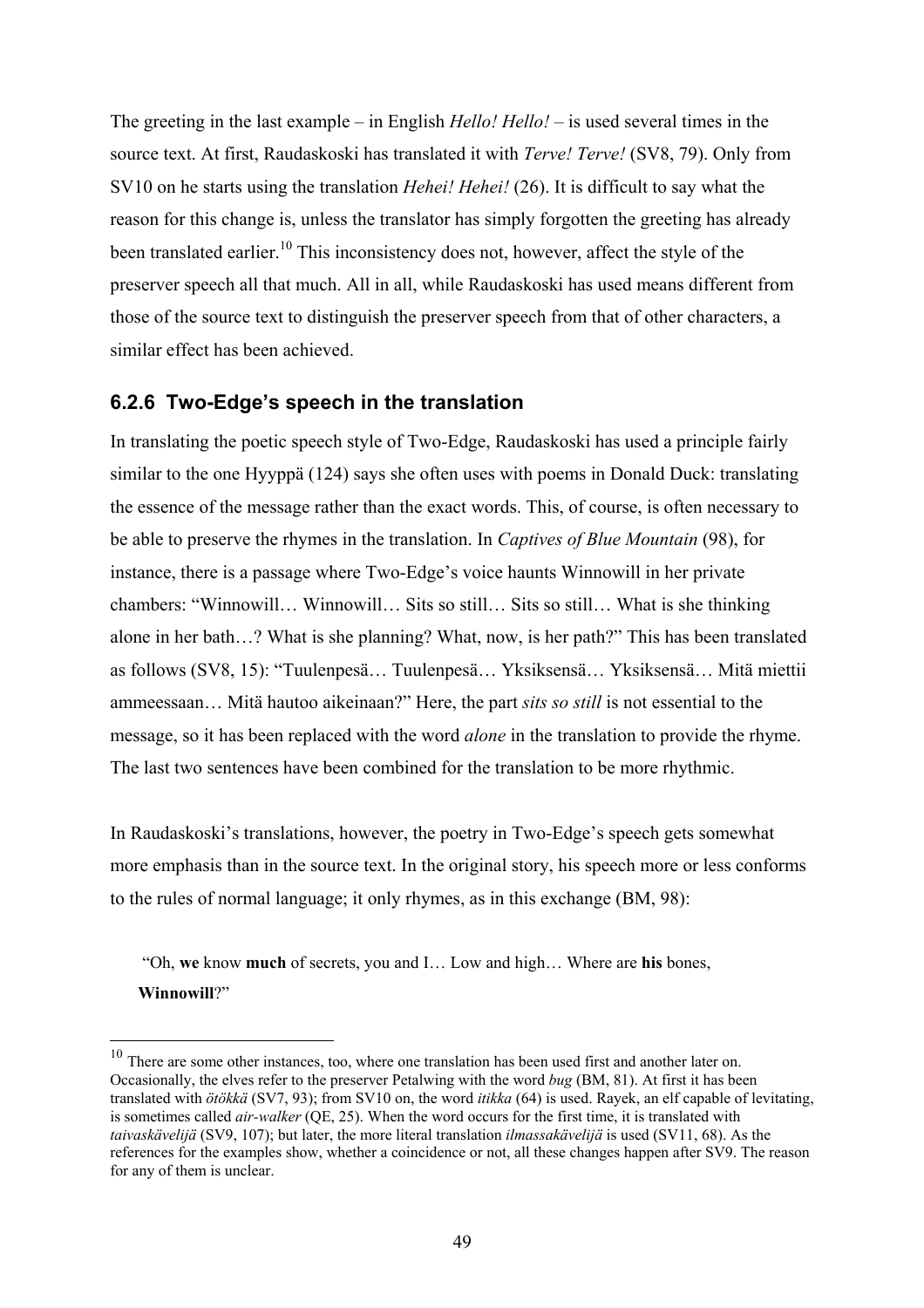"Ground to powder and scattered on the wind! **There!** That is as much of the game as I shall play with you! **Other** things concern me now."

"Other things… Things with **wings**… And things with **swords** that shine moon bright... They howl and bite! **Lord Voll** hears the song of the Wolfriders... He hears and he stirs within his stony womb. Soon he will dream a waking dream. The **preserver** will awaken him…"

Raudaskoski has further emphasised the poetic form with unusual word orders (SV8, 16):

"Me kaksi salat monet tunnemme… Pienet, suuret tiedämme… Missä hänen luunsa, Tuulenpesä?"

"Jauhettu tomuksi ja siroteltu tuuliin! Kas niin! Enempää en suostu kanssasi tätä peliä pelaamaan! Minua kiinnostavat nyt toiset asiat!"

"Asiat toiset… Siivelliset loiset… Ja kantajat miekkojen. Voll kuulee laulun Sudenratsastajien… Kuulee ja kivikohdussaan heräilee. Pian valveunta hän näkee. Pysyttäjä hänet herättää..."<sup>11</sup>

There is one case where Raudaskoski has not translated Two-Edge's speech with rhymes, although they are present in the source text:

EN: "**I** made the armor -- **and** the rules! The game is **mine**! I will **not** lose!" (QE, 94) FI: "Minä tein haarniskat… Ja säännöt! Peli on minun! En aio hävitä!" (SV11, 40)

Just before this, however, Two-Edge has spoken without rhymes for several pages, so the non-rhyming translation does probably not bother the reader as it might if he had not just spoken normally.

All in all, the translations of Two-Edge's speech work to the same effect as the passages in the source text – as indications of the half-troll's insanity.

## **6.2.7 Pronouns in the translation**

 $\overline{a}$ 

There is one thing I wish to examine that I had not considered earlier. The different way of using pronouns in Finnish and English is something that caught my attention when reading the translations. For one thing, the pronoun *se* is often used in Finnish when the pronouns *he*

 $11$  For discussion on the lack of bolding in the translation, see chapter 6.3.4.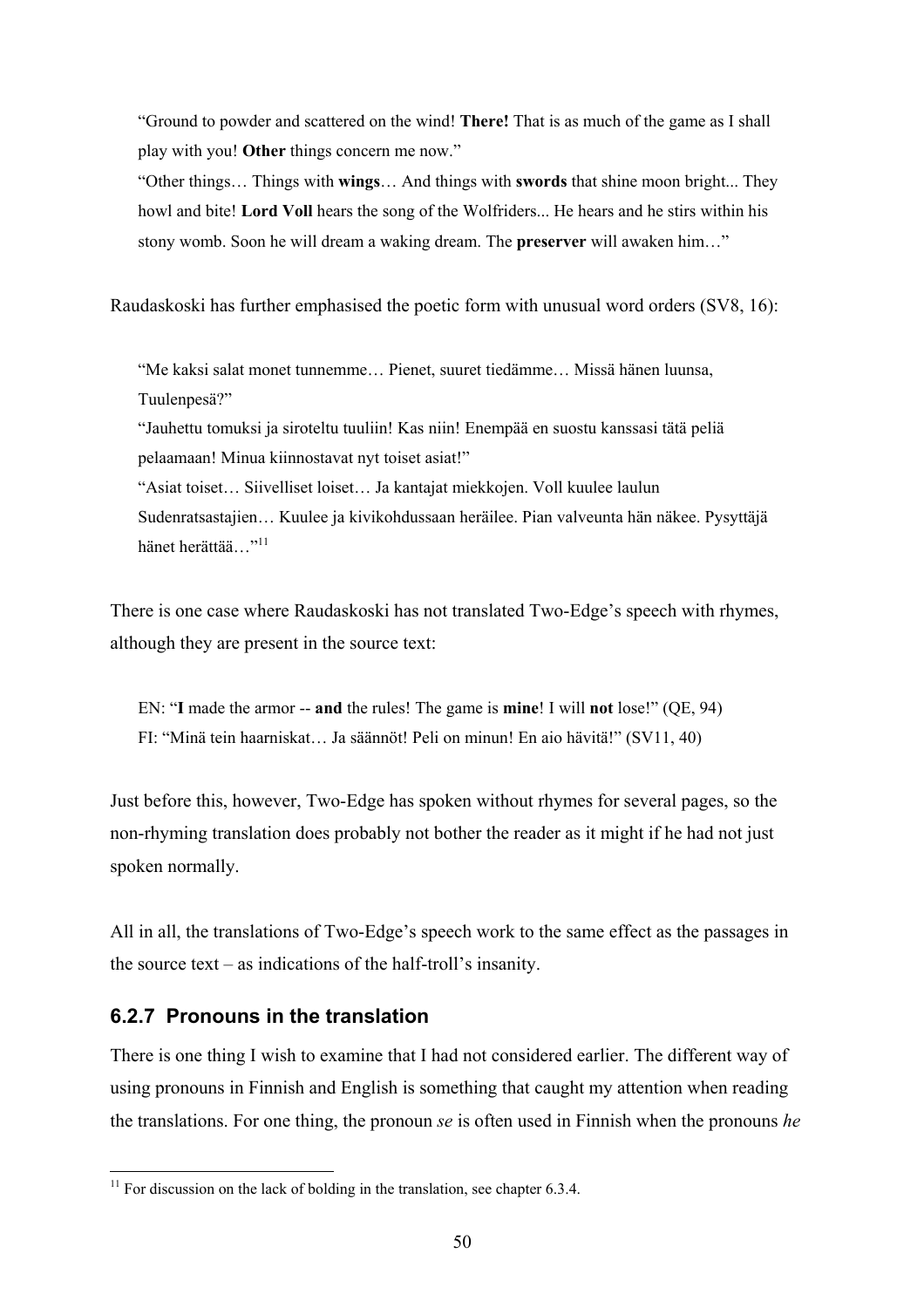and *she* are used in English, e.g. to refer to animals. Furthermore, in English the plural for *he*, *she*, and *it* is *they*, but in Finnish, the plural for *hän* is *he* and for *se* is *ne*. This is naturally something that practically every English-to-Finnish translator needs to deal with in practically every translation; for the translations of Elfquest, however, this has further-reaching consequences than for many other translations. Since the complication derives from the fantastic characteristics of Elfquest, I deal with this feature under the fantasy aspects of the series.

In Elfquest, there are several different species capable of speaking. Therefore, the translator has needed to decide which pronouns the various species use for each other. Raudaskoski seems to generally follow one principle throughout the story: the different species use the words *hän* and *he* to refer to members of their own species (e.g. SV2, 46), and the words *se* and *ne* to those of other species. Thus, the elves refer to humans and trolls with the pronouns *se* and *ne* (e.g. SV1, 22; SV9, 33), as do humans and trolls to elves (e.g. SV1, 14; SV4, 42). There are, however, some exceptions. When the Wolfriders first arrive in the Sun Village, watching the unsuspecting Sun Folk from the mountains, they use the word *ne* (SV1, 66–67):

"Nehän ovat haltioita! Meidänlaisiamme!"

"Eivät meidänlaisiamme, Taivastieto. Muistuttavat ihmisiä! Ei näy susia eikä pesäpuita. Ja ne elävät auringossa kuten ihmiset. En luota niihin!"

As this dialogue suggests, the Wolfriders are not yet quite sure of who or what the Sun Folk are and whether they are friendly. This is probably the main reason for the different pronoun.

In SV4 on page 80, Cutter uses the word *heidän* for humans. However, since there is no apparent reason for this, it could be a simple lapse: the most common translation for the word *they* referring to humans is, after all, *he*.

The above principles, however, only apply to dialogue. In the narrative, the word *hän* is used for trolls (SV9, 36) and humans (SV1, 8), too. With this decision, Raudaskoski has rendered the unknown and invisible narrator an outsider, someone who does not belong to the World of Two moons, or at least is not a representative of any of the main species. In the source text, of course, there has been no need for a decision like this.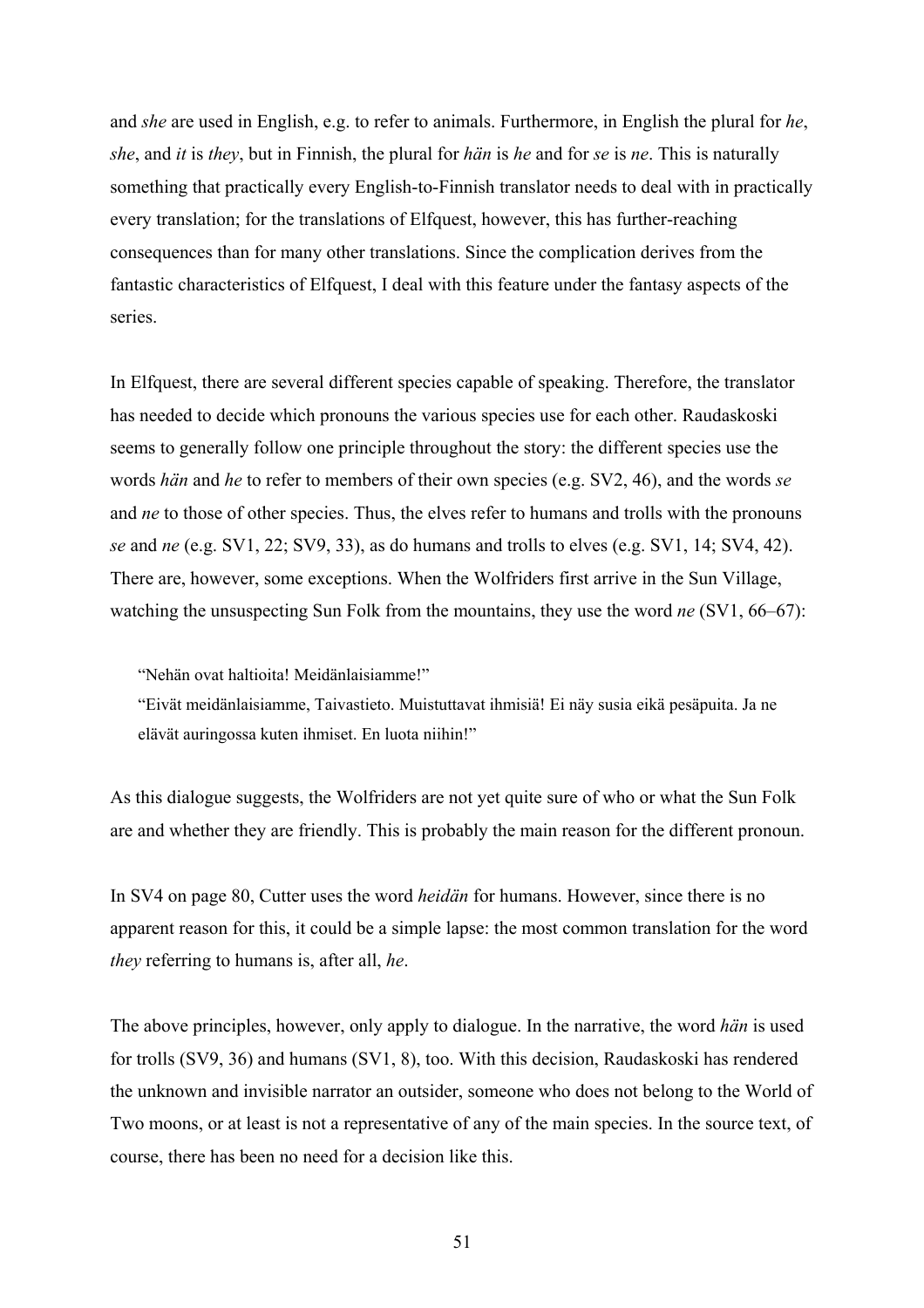The pronouns used for wolves may also have required special consideration. Although animals are usually referred to with the words *se* and *ne*, the words *hän* and *he* might have been an option in the speech of the Wolfriders: the wolves are the Wolfriders' allies, after all, and the Wolfriders even have some wolf blood in them. Raudaskoski has, nonetheless, chosen the conventional pronouns *se* and *ne* (e.g. SV8, 97).

## *6.3 Comic-related aspects of the translation*

#### **6.3.1 Use of space in the translation**

As already pointed out, space is often a significant factor in translating comics. It has apparently required some consideration in the translations of Elfquest, as well. Occasionally, the translator has omitted elements from sentences, as in this example, where the subject has been left out from the second sentence (SV4, 30): "Kaiken huipuksi mokoma näätä käyttää sitä juurien tonkimiseen! Ei tajua, mitä käsissään pitelee!" In this one, the adverbial modifier *minun* is missing from the second sentence (SV4, 15): "Jos aion ratkoa korkeiden jälkeensä jättämän arvoituksen… On löydettävä kaikki vihjeet!" Although these are not grammatically whole sentences, their meaning is nonetheless clear. In the first example, the word *näätä* in the first sentence – used by one of the trolls to refer to Cutter – is obviously the subject of the second sentence, as well. In the second example, Cutter is talking about the quest he is about to take on, and because *minä* is the subject of the first sentence, it is quite clear that he is talking about himself in the second sentence, too. Otherwise the recommendability of using sentences with missing elements is debatable and perhaps to a great extent a matter of opinion – I myself have always found them somewhat clumsy.

In other places, a proper name is left out. In *The Forbidden Grove* (148), Cutter calls his friend by name: "**Skywise**, remember what **Olbar** said?" The translation of the sentence is as follows (SV5, 108): "Muistatko, mitä Olbar sanoi?" Since it is clear who the addressee is, the name is not needed and omitting it is thus a good way to save space. Besides, proper names are used more seldom in Finnish than they are in English; thus omitting some of them gives the translation better conformity to the conventions of the target language.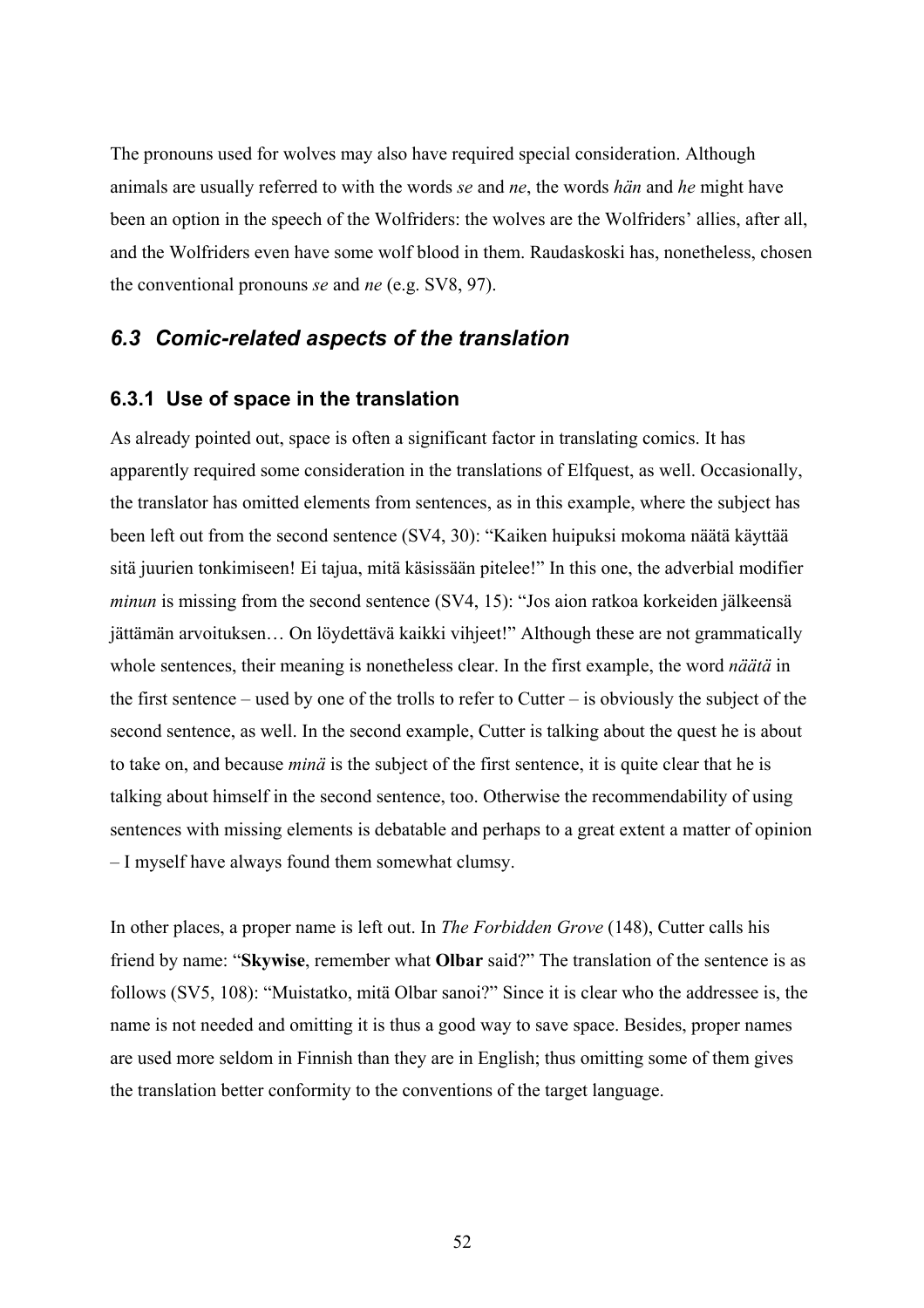Despite instances like this, the lack of space does not seem to have been as great a problem as I predicted. Occasionally, the space has evidently been more than sufficient, since there is almost too much white space in the word balloons, as on pages 96–97 in SV8. For comparison, e.g. on page 29 of SV5 the balloons are quite full.

One more thing that may have affected the available space is the different sizes of the DC Comics' and Egmont's publications. Since Egmont's pages are larger, the balloons are naturally larger, too. Unless the font size has been enlarged, this would leave more space for the translations than there has been for the source text. Since I do not have the DC Comics publications at my disposal, this remains unclear.

## **6.3.2 The illusion of speech in the translation**

The spoken language in Elfquest is often quite descriptive and contains words and structures not generally used in speech. This applies to the translation, as well, although perhaps to a slightly lesser extent. Below in Raudaskoski's translation of the example given in chapter 5.2.2, the description of the solar eclipse resembles spoken language perhaps a bit more than the source text. The lack of the repetition of the words *afraid* and *terror* used in the source text as an effect also lessens the solemnity of the speech a little – although the word *pelko* is repeated, the different cases weaken the dramatic effect. However, participial structures have been used where in normal speech people would generally use a subordinate clause, and all in all, the translation resembles spoken language only a little more than the source text does.

Muistatko Rayekin? Hän rakasti minua, koska hän näki minussa itsensä. Minäkin olen ylpeä hallitsemistani taikavoimista. Parannustaidot opittuani kylässä ei ole kuollut kukaan. Olen ylpeä, Illanhämy… Ja jotain, mitä kaltaisesi rohkea haltia halveksuu vielä enemmän… Pelokas! En uskaltanut lähteä Terän mukana tuntemattomiin maihin aavikon taa! Kahdesti elämässäni aurinko on muuttunut mustaksi kiekoksi, jota ympäröivät kirjavat valojuovat! Vaikka isäni Auringonkoskettaja selitti kärsivällisesti, että suurenkuun varjo vain ohitti päiväntähden, olin pelosta jäykkä – silloinkin, kun valo palasi! Terän maailma valtavine vihreine kasveineen ja hirviömäisine petoineen nostattaa minussa saman pelon – ja se pelko olisi ollut hänelle hidaste. (SV4, 87–88)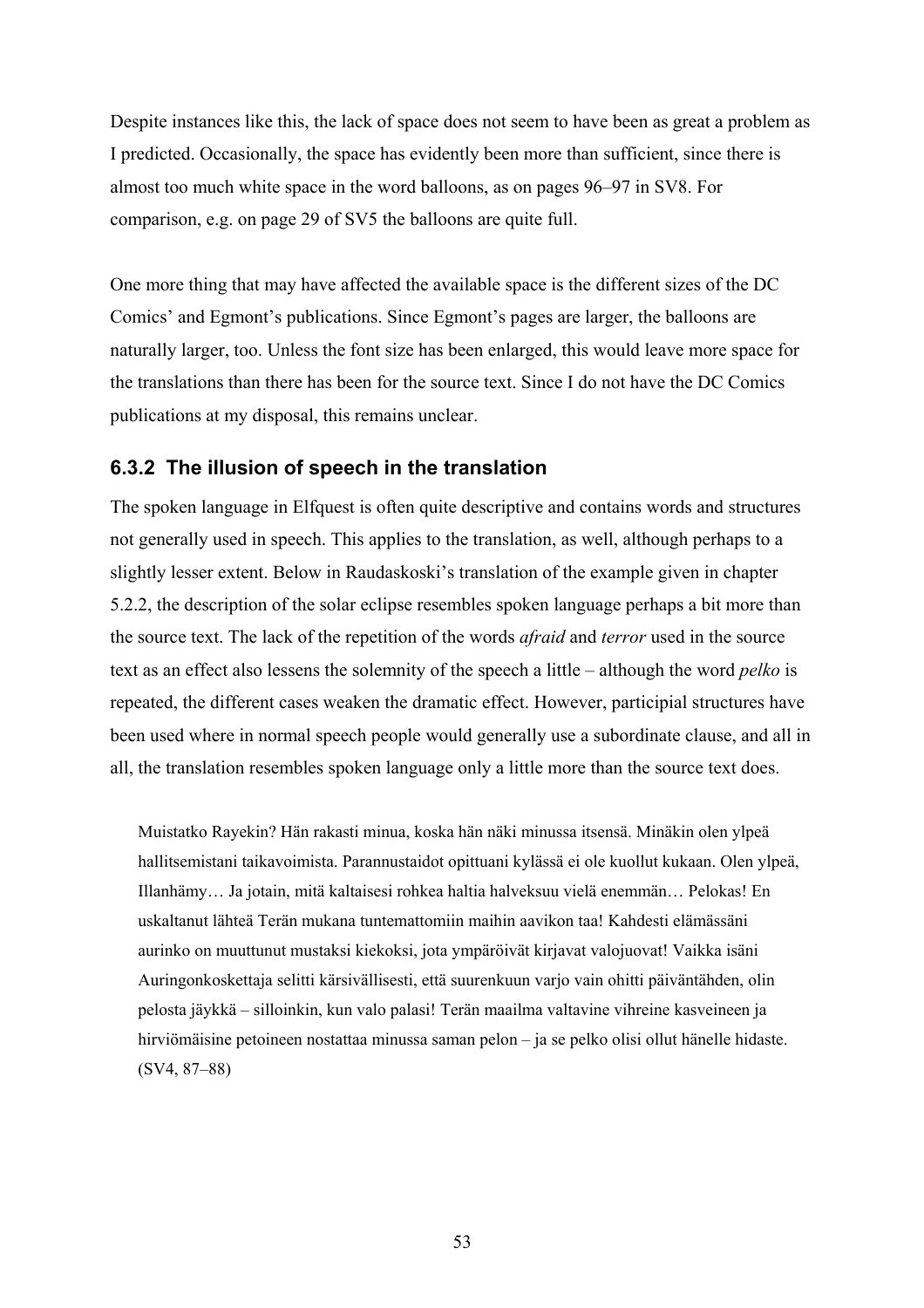In a few instances, the expressions used in the translation are slightly more colloquial than in the source text. The sentence "Come on, **Nightrunner**, don't be **stubborn**!" (FG, 72), for example, has been translated with, "Älä ole tuollainen jäärä, Yökulkija!" (SV4, 91).

As noted, the elves communicate also by sending. Because sending is not speech, it has not been necessary to treat it as speech in the translation, either. However, because even the spoken language has few colloquial elements, there are no apparent differences between the translations of actual speech and sending, as can be seen from the following passage (SV7, 16–17). The verb *etääntyä*, for example, is rather literary, and the structure used in the last sentence of the example is quite atypical of speech.

Mitä sitten, vaikka olisivatkin? Pitääkö meidän alkaa matkia niitä ihmistolloja, jotka palvovat liitäjiä ja laulavat heidän ylistystään yöt läpeensä? Jäämmekö tänne palvelemaan valtias Vollia kuin orjat? Päädymmeko Tuulenpesän lemmikeiksi? Mitä meistä on tulossa? Olemme etääntyneet "tiestä" siitä lähtien, kun lehto paloi! Muistakaa, millaista elämä oli ennen paloa, kun lehto oli vihreä ja tiesimme, keitä olimme! Muistakaa jahdit ja ulvonta ja metsäveljiemme kanssa jakamamme tuoreen veren maku!

In the source text, this passage is as follows (BM, 39–40):

So what if they are? Should we, then, become like those fool humans who worship the Gliders and sing their praises every night? Do we stay here and serve **Lord Voll** hand and foot? Do we end up as **Winnowill's pets?** What are we becoming? Ever since the holt burned down we've been forgetting **"the way.".** [sic] But remember how it was before the fire, when the holt was green -- when we knew who we were. Remember the hunts and howls… the taste of fresh blood shared with out forest brothers…

As in the source text, any individual differences in the speech styles of the characters are more or less restricted to different expressions, already examined. Thus, all in all, there are no remarkable differences between the spoken languages used in the source text and in the translation: both use fairly few colloquial elements and resemble written text more than speech. Much effort does not seem to be made to create an illusion of speech.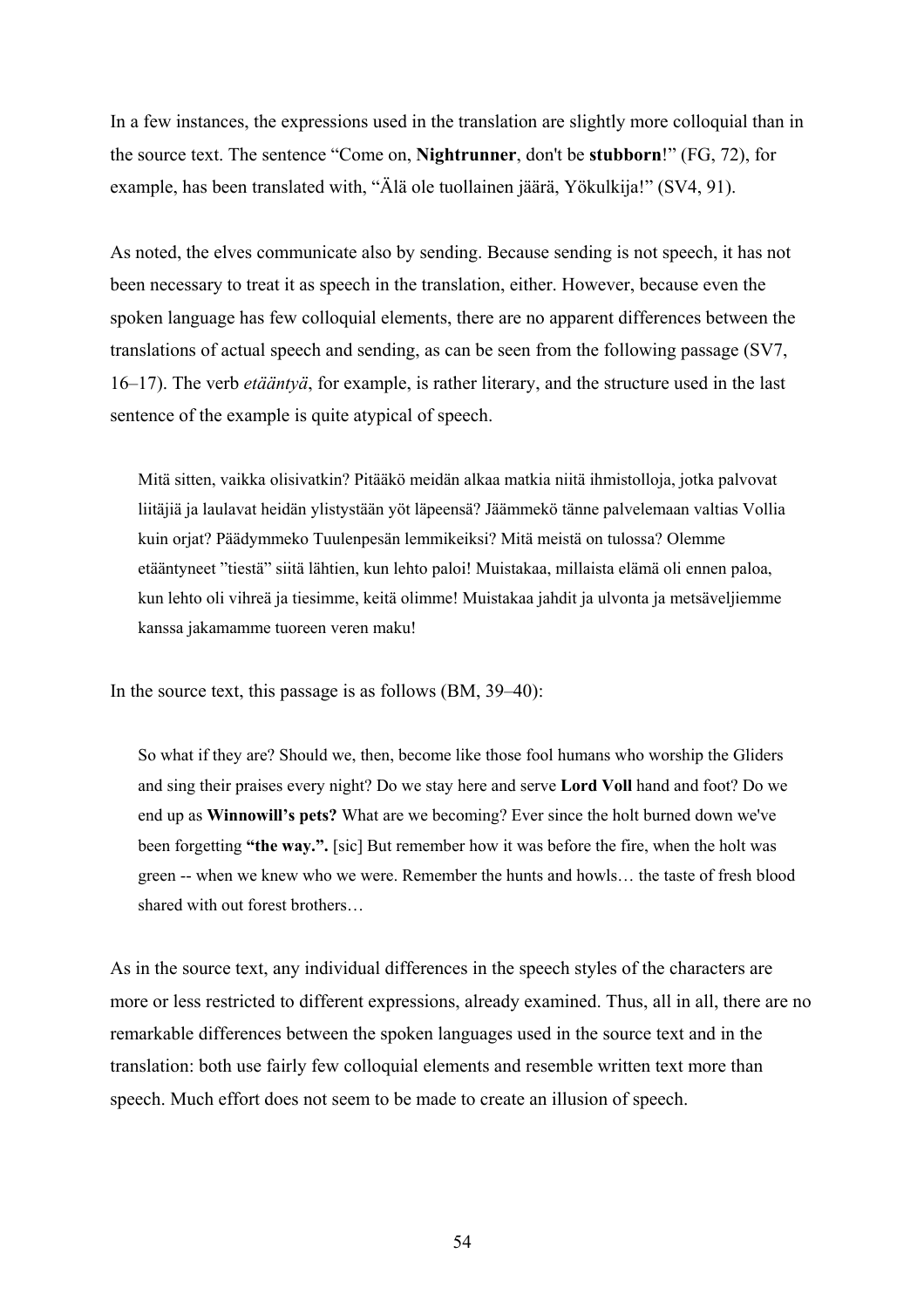### **6.3.3 Sound effects in the translation**

Egmont's translations have been printed jointly with Norwegian translations (Suominen). Thus, the sound effects embedded in pictures have usually been left in their original form, like the effect *Ktang! Clang!* on page 29 of SV1 or *Yiiiyiiyiie!* on page 8 of SV5. There are, however, some exceptions. On page 42 of *The Forbidden Grove*, a wolf is scratching the outer wall of a stone-walled cabin, making a noise described in the source text as *skratch skratch* (FG, 42). In the Finnish translation, the text has been replaced with *kraaps kraaaps* (SV4, 39). Similar cases can be found, for example, on pages 83 and 89 in SV4. It is hard to say why these effects have been translated and others have not. They do not have much in common in appearance, at least: in one of the cases, the text has a white background placed over a grey place in the picture; in another, the effect is written in white over a black background; and in the third, the text is black and the background entirely white. In any case, this has most likely not been the translator's decision but the publisher's, and the translator has simply provided the Finnish written form for the sounds.

The sound effects in word balloons have been translated. The translations for these include, among others, *nuuh nuuh* and *Vuhh!* (SV4, 31) for *sniff sniff* and *Whuff!* (FG, 37), emitted by wolves, as well as *hehhehe* (SV4, 81) for *chuckle* (FG, 66), *nyyh* (SV1, 20) for *sob* (FF, 9), *murinaa ärinää* (SV1, 30) for *mumble grumble* (FF, 16), *Höyh?!!* (SV1, 31) for *Hunh?!!* (FF, 17), and *aiuuuaa* (SV1, 16) for *ayoooah* (FF, 7).

Because sound effects are individual words that usually do not have any established translations, the functionality of their translations is difficult to evaluate objectively: while the translation *nyyh* sounds rather comical to me, it might not sound so to someone else. It would take a more comprehensive study to examine their functionality in their context to make any conclusions.

## **6.3.4 The relationship of words and pictures in the translation**

The relationship between the words and pictures has remained more or less the same in the translation as it is in the source text. Yet there are some small exceptions. In *The Forbidden Grove*, the wise old elf Savah has just recited a poem with great significance to the listeners (75): "--- Heart to heart are life-mates bound. Soul meets soul when eyes meet eyes…" Then the narrative (76) describes how, "-- almost against her **will** -- **Leetah's** eyes are drawn to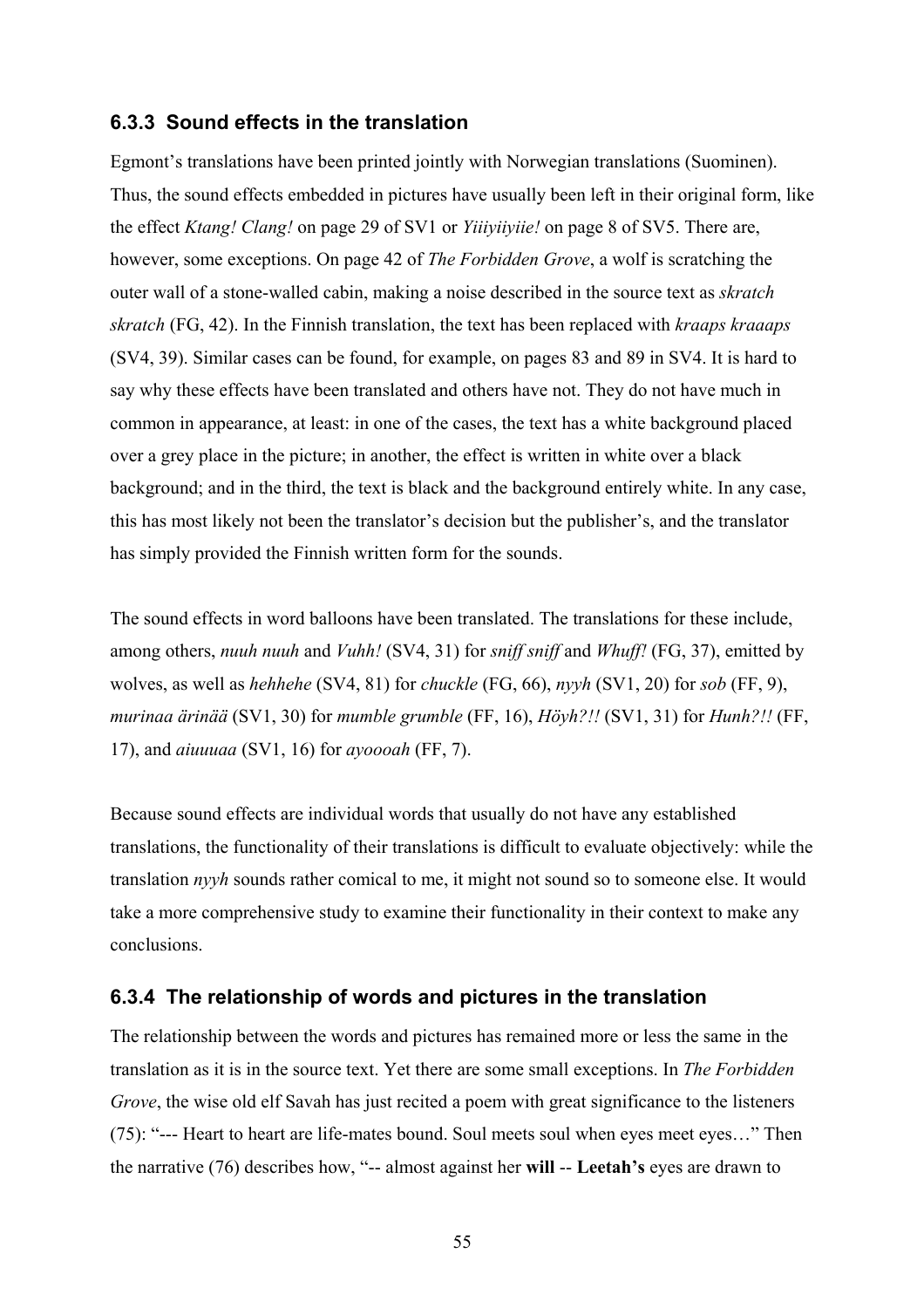**Cutter's**." The pictures show first Leetah, then Cutter, implying he is returning her gaze, and then a close-up of Leetah's confusion: "'Soul meets soul when **eyes meet eyes**?' **Great sun!** It – it **can't** be him! That **savage!?**"

The translator has left the meeting of Leetah's and Cutter's eyes for the pictures to convey, thus indicating it only implicitly: "…Miltei vasten tahtoaan… Hänen katseensa kääntyy Terään."

Occasionally, the translator does not seem to have studied the wider context, formed by both words and pictures, sufficiently. At one point, Raudaskoski has translated the word *floater* (BM, 75) with *vedenkävijä* (SV7, 82): "Olimme vedenkävijöitä ja tulentekijöitä… Puunmuovaajia… Kivenmuovaajia…" It is more likely, however, that the word refers to elves who can levitate. There is, after all, no reference to elves who are capable of walking on water anywhere else in the story, while the Gliders – whose past is being spoken of – are capable of floating in the air. This is both shown in the pictures and referred to with words (see e.g. BM, 16).

In *Fire and Flight*, two of the Wolfriders, a couple, are left behind in the desert because one of them is injured and cannot continue. When things start to look bad (FF, 49), the fit female elf touches her knife, thinking: "He has sunk into a dark pit to escape the pain and await the end. But **I'll** end it myself when I finally know there's no hope left!" Raudaskoski has translated this as follows (SV1, 76): "Hän on paennut kipua mustaan kuiluun, odottamaan loppua. Mutta sitten, kun tiedän ettei toivoa enää ole, lopetan kaiken itse!" The word *kaiken* implies that she intends to kill herself, too. There is no indication of this in the source text. Moreover, the elves respect life and kill only when necessary, which becomes quite clear in the course of the story. Therefore it is not likely that any of them would commit suicide, no matter what the circumstances.

As pointed out in chapter 5.2.4, my source text makes quite extensive use of bolding. This is not the case with the target text. Due to the different source texts, however, it is unclear whether the bolding has been removed for the DC Comics publications by the Pinis themselves, or during the translation process. In any case, it is used rather seldom in the

56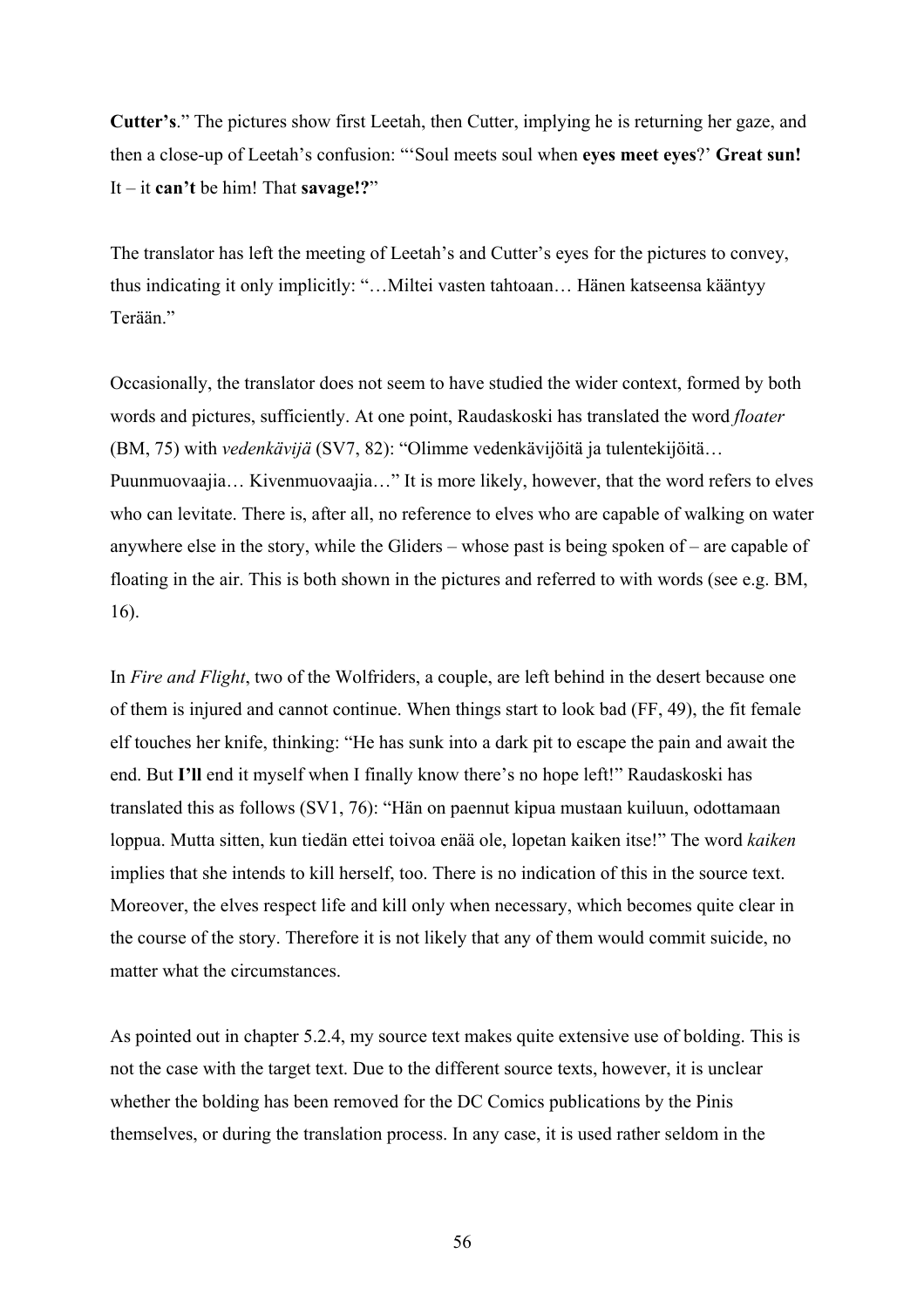translations. Instead, the translator has utilised the resources of the Finnish language, emphasising things with, for example, exceptional word orders, as in the following examples:

- ¾ EN: "It is **Cutter** who needs us now. For we **can** help **him!**" (FG, 101) FI: "Meitä tarvitsee nyt Terä, sillä häntä voimme auttaa." (SV5, 37)
- ¾ EN: "There's no snakes here, **Treestump** -- but I sure smell **something!**" (FG, 119) FI: "Ei täällä käärmeitä ole, Kanto! Mutta jotain minä haistan!" (SV5, 64)
- ¾ EN: "The spirits **are** beautiful! I have never seen their like…" (FG, 122) FI: "Ovathan henget kauniita! En ole kauniimpaa nähnyt!" (SV5, 69)

In addition to emphasis, bolding is used for proper names in the source text. These have not been bolded in the translation, either.

Whether removed by the Pinis or in translation, the lesser amount of bolding works quite well. As pointed out in chapter 5.2.4, there does not always seem to be need for the bolding even in the source text. Furthermore, as Hyyppä (127) points out, words often need to be inflected in Finnish. Thus, the translation for a bolded word may have a case ending that may add superfluous visual noise and lessen the dramatic effect if the bolding is preserved.

Bolding is, nonetheless, used in moderation, like in some of the examples for preserver speech in chapter 6.2.5. The first of these examples also uses a larger font to indicate shouting. Other typographic effects used in the translation – and probably in the translator's source text, too – include a different font, as well as a different balloon, for the preserver speech (see e.g. SV5, 112).

## *6.4 Discussion on the target text analysis*

In the previous sub-chapters, I examined the solutions Seppo Raudaskoski has used in his translations of Elfquest. I found that not all the features examined in the source text analysis seem to have required special attention in the translation – or if they have, it is not evident from the translations. The translations for expressions derived from the world of Elfquest, for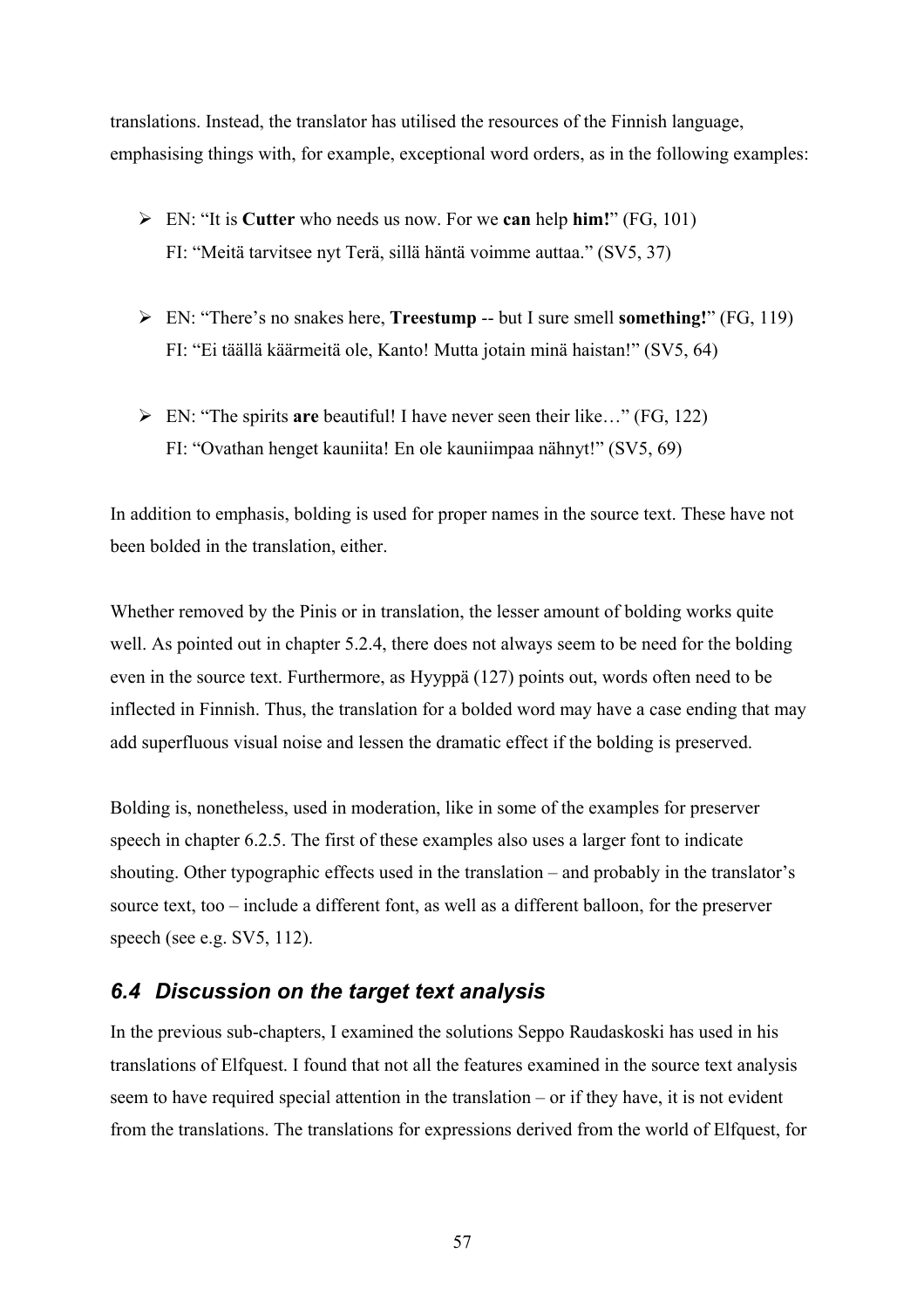example, are quite literal. Yet they seem to serve their purpose quite well. This led me to the deduction that they have not been especially difficult to translate.

On the other hand, many of the features I examined have clearly required special consideration: judging from the number of different solutions used to translate names of species of flora and fauna, for example, translating them has not been straightforward. Many of the special concepts, too, have evidently been problematic. Such is, for example, the word *way* used in its special meaning. Often the translations for such concepts are not quite selfexplanatory but the translator has apparently relied on the context to make their meaning clear.

On the platform Kvaak.fi, I found reader responses to the translations of proper names. Great variation was discernible: some very much disliked the translations, while others liked them. The readers seemed to have taken special notice of the names that I, too, pointed out in my source text analysis; this suggests that the translator must have considered them carefully, as well.

I discovered one feature which has evidently required special consideration in translation but which I did not pay any attention to in my source text analysis: the use of pronouns. Although their use in the source text is quite conventional, they seem to have required more attention during the translation process than pronouns generally do in translations from English to Finnish.

I found some inconsistencies in the translations that indicate that the translator has not always been as careful as he could or should have. Otherwise, the translations seem to have been fairly well thought out. The translator has even corrected some mistakes in the source text, for example by replacing the word *century* with a word that complies with the elves' counting system that is based on number eight – although the word had actually been used for another meaning already, the translator has in any case recognised the illogicality in the source text. He has also noticed many internal references, such as the recurrent description of Cutter having "a foul disposition and the manners of a troll" (FF, 99; FG, 145).

58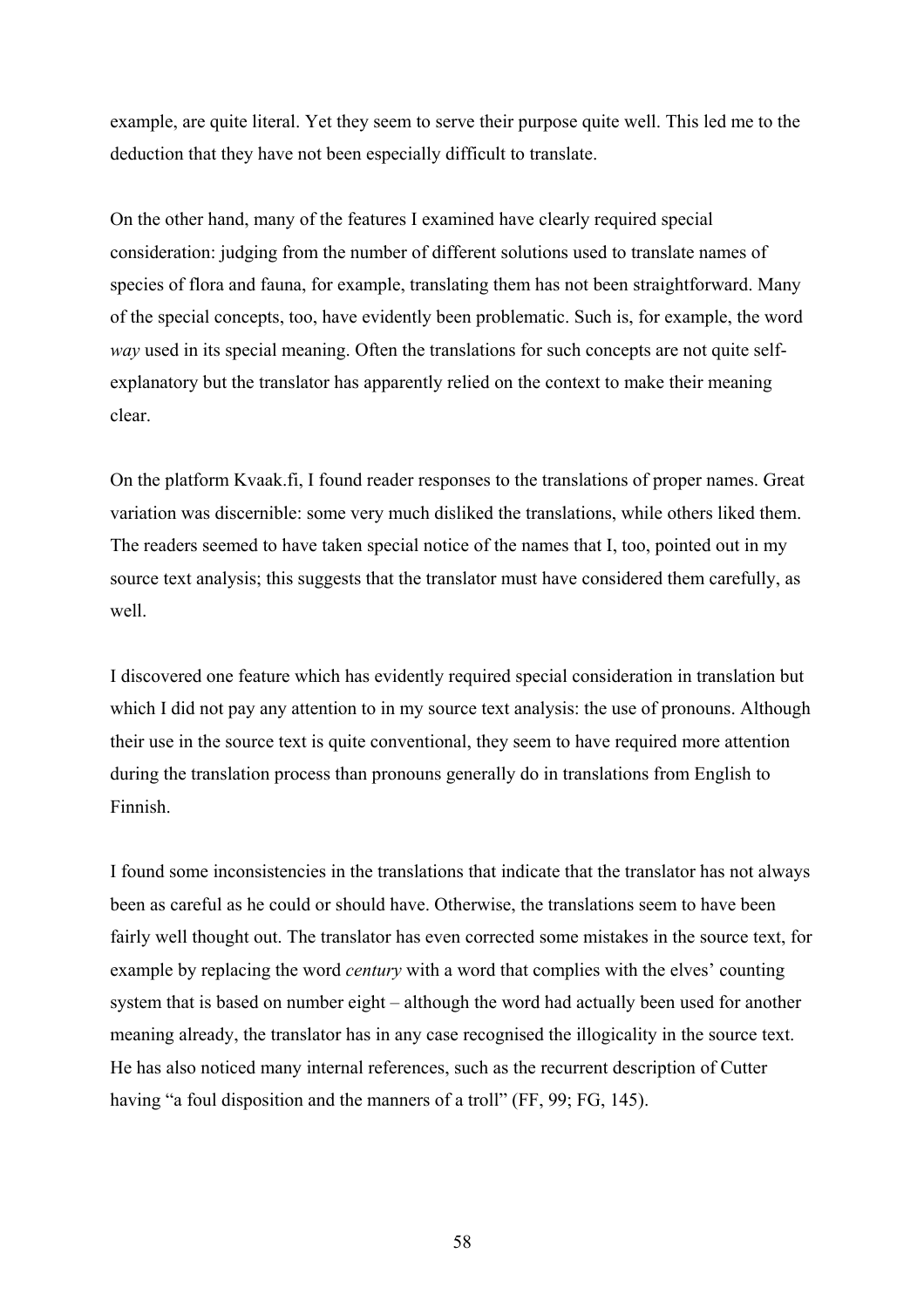It was not always easy to remain objective when examining the translations, but I hope to have provided sufficient grounds for any of my conclusions. My subjective opinion is that Raudaskoski's translations improved from SV4 on. In the beginning, I often had the impression that the translator had recognised the style of the source text but could not quite find a way to convey it, or did not quite possess the sufficient linguistic ability to do so. Examples of such solutions are the derogative-sounding *maan möyriminen* (SV1, 102) for the neutral *tilling of the soil* (FF, 68), and "-- mutta sudet vain jatkavat lauluaan suoraa kurkkua" (SV2, 41) for "But the **wolves** continue their full-throated song **undisturbed**" (FF, 100). I also found many of the translations too literal to my liking, like this one (SV1, 12): "Mutta sivistyksen ja eläimellisyyden kohdatessa pelko antoi eläimelle epätoivoista voimaa." While there is nothing wrong with *desperate strength* (FF, 4) in English, the lifeless *voima* can hardly be described as *epätoivoinen*.

There may have been a number of reasons for my initial impressions. Although Kaukoranta's earlier translations were not dealt with in this study, I did at first read his and Raudaskoski's translations side by side, because I had not yet decided whether to examine both translations in this thesis or not. Usually finding Kaukoranta's solutions more to my liking, I may have been partial. On the other hand, Kaukoranta's translations may have affected Raudaskoski's translations, too: the later issues may have been easier to translate freely because of the knowledge that no other translation exists for comparison. And if Raudaskoski himself has read Kaukoranta's translations, he may have consciously tried to avoid similar solutions even if they might have worked better, thereby ending up with less satisfactory ones. One case where this might have happened is the translation for the word *way* in its special sense: Kaukoranta uses the word *tapa*, and therefore Raudaskoski may have wanted to use a different translation, ending up with *tie*.

Something that has undoubtedly had some effect on the quality of the translations is the time available to the translator. Egmont's issues are published monthly, so the time for translating each issue has out of necessity been limited. Furthermore, the translator may not have been able to read the whole story before starting his work. This may be the reason for some inconsistencies, for example: one translation may have seemed good at first but proved to be lacking at a later point when the earlier translation cannot have been changed anymore.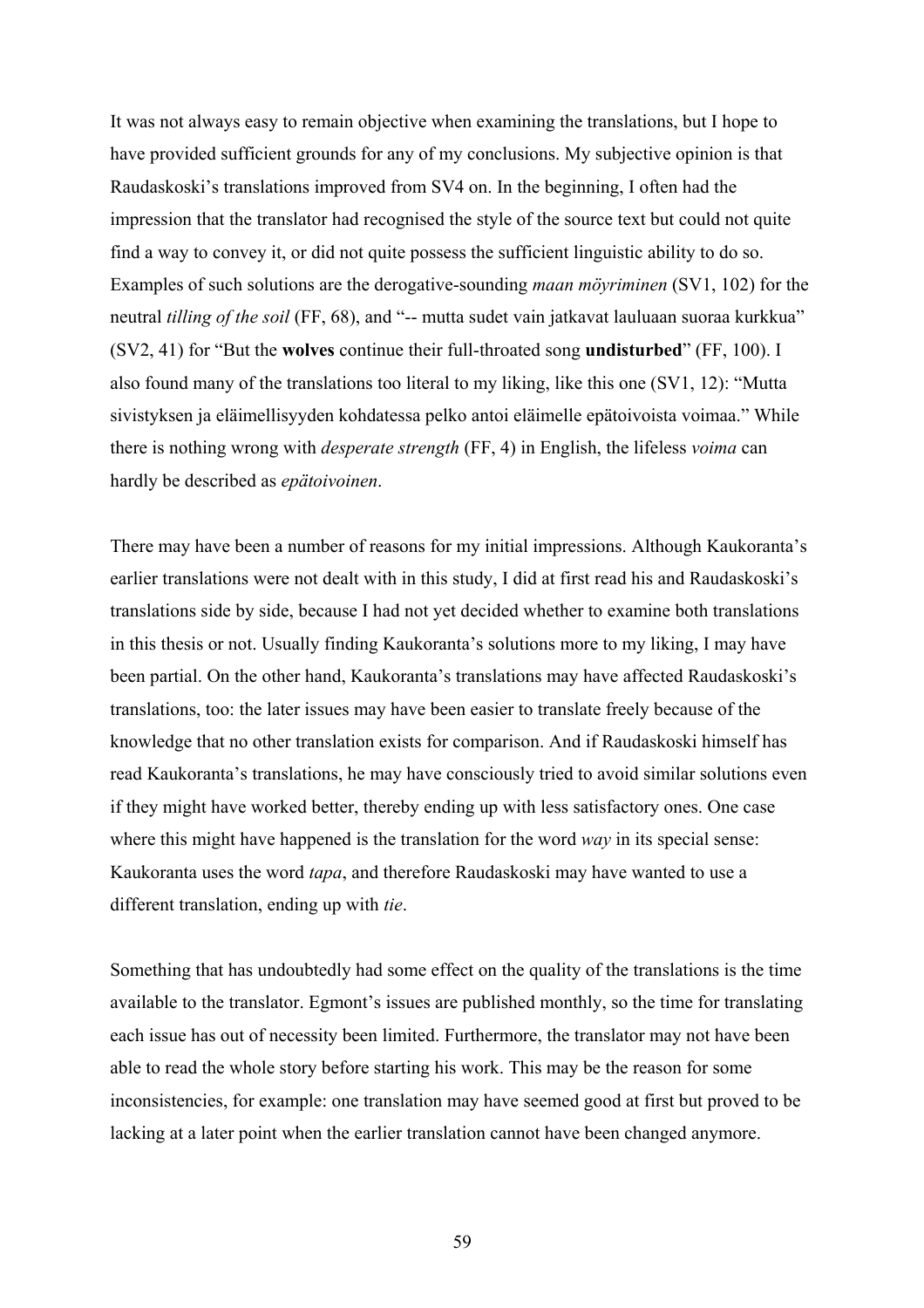All in all, while Elfquest cannot have been a simple thing to translate, it has probably not been quite as problematic as I expected before carrying out my analysis, either.

Unfortunately, apart from the names, there is not much discussion on the functionality of the translations on the Kvaak.fi platform. It would have been interesting to know actual readers' reactions to the translations, even if they were long-term fans rather than new readers. On the other hand, the target audience of any translation often reacts only when they find something wrong with the translation. Therefore, the criticism being limited to the name translations might imply that otherwise the translations work well. In any case, the general opinion on the platform is evidently that Elfquest is a welcome addition to the Finnish markets, even if many of the people involved in the discussion were of the opinion that coloured publications would have been nicer than black-and-white ones.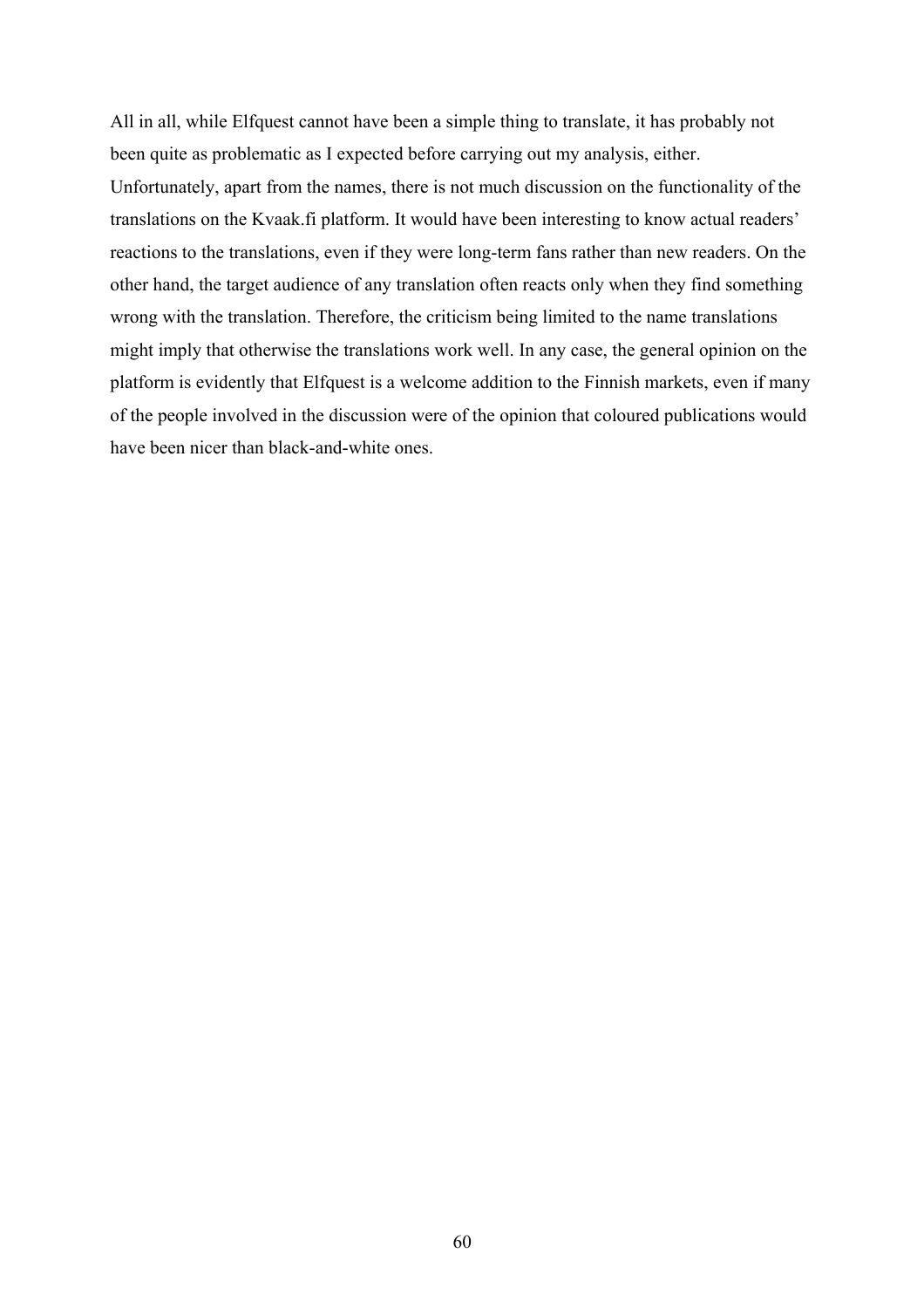## **7 Conclusion**

In this thesis, I have studied the American fantasy comic series Elfquest from a translator's point of view. To do so, I first needed to study fantasy literature and comics on a general level. While not much source material was available on the topic of translating fantasy, I was able to derive from works dealing with fantasy literature in general. Also for sections dealing with translating comics, I utilized research carried out in related fields of study, as well.

Although there is no one all-embracing definition for fantasy, most researchers seem to agree on at least one characteristic common to fantasy literature: it involves supernatural elements of one kind or another (see e.g. Attebery, 3; Hiilos, 3; Sinisalo, 11). Elfquest falls into the category called in Anglo-Saxon countries *high fantasy* and in continental Europe *the marvellous*. In this type of fantasy, the story takes place in an imaginary world where the supernatural is accepted without question (Hiilos, 3–4).

It seems that the unfamiliar aspects of these imaginary worlds are what mainly distinguish translating high fantasy from translating other fiction. The places and characters often have unfamiliar names that may have a meaning in the source language or otherwise raise certain connotations in a reader of the source text. These usually require translation. A name may emphasise some specific trait of the character, for example, and this would be lost on a Finnish-speaking reader who does not understand the source language (Kapari et al). Besides, translating the names helps readers identify with the characters (Tolvanen, 204; see also Kapari et al.).

Usually, there are some imaginary species of flora and fauna in fantasy works. The most common ones, such as trolls or dragons, have established translations. Some works, however, include species unique to that work. As discussed in my target text analysis, translating the names of such species might require a variety of solutions even within one translation.

Other unfamiliar features potentially encountered in fantasy literature are, for example, expressions different from those used in the real world, such as profanities. In Elfquest, there were also various concepts more or less unique to its world, and certain characters had a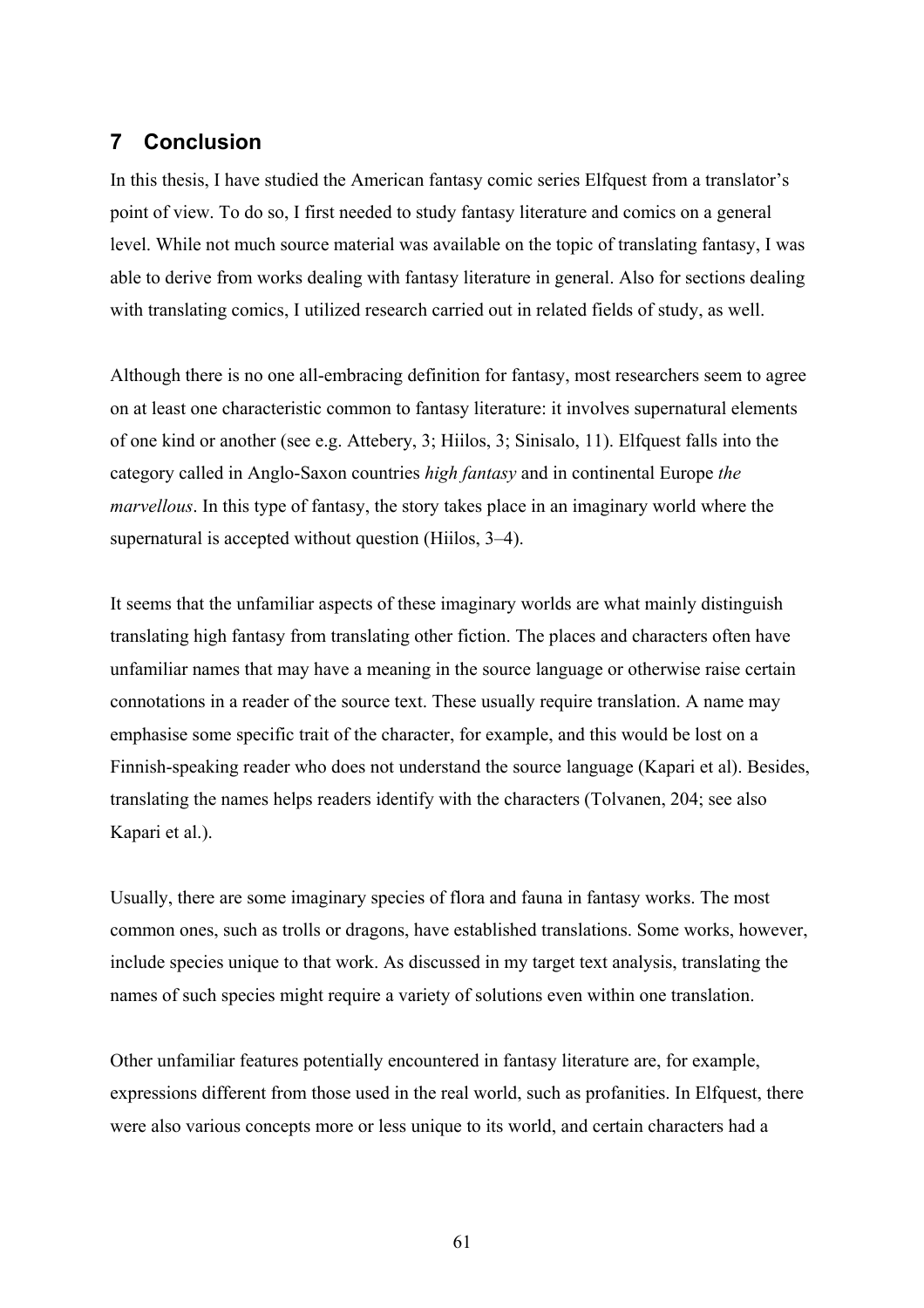distinct way of speaking. Other works of fantasy might have other unique features arising from their genre.

In the translation of comics, much depends on the type of the comic. Comic strips and longer graphic novels, for example, may require different translation strategies. Even so, there are certain general characteristics in translating comics that are relevant to practically all comics translation. The characteristics dealt with in this thesis were space, which is always limited in comics translations; the illusion of speech, which needs to be created if the translator wants the dialogue to sound like dialogue rather than written language; sound effects, which are needed to reproduce different sounds in written form and which may require quite a lot of creativity and effort from the translator (see e.g. Tolvanen, 213; Hyyppä, 122); and the relationship between the text and the pictures, which may affect the translator's and readers' interpretations of the story.

Of the characteristics that I predicted to prove challenging or potentially problematic in translating Elfquest, more have apparently been so than have not. Not many characteristics other than these have evidently turned out especially difficult. This indicates that I succeeded in my aim of defining such features quite well.

While there were certain differences between my source texts and those used by the translator, these were not significant enough to affect the validity of this study. However, should I carry out this study now, I would try and obtain the translator's source text for use for my own analysis, as well. A similar layout would make comparing the source and target texts easier and eliminate the need for guesswork about things such as whether bolding has been removed by the Pinis in the new publications, or by the translator.

Much still remains to be examined in the field of translating fantasy literature. In this thesis, I concentrated on features typical of translating high fantasy, or the marvellous. It would be interesting to find out, for example, what similarities and differences there are in translating other types of fantasy.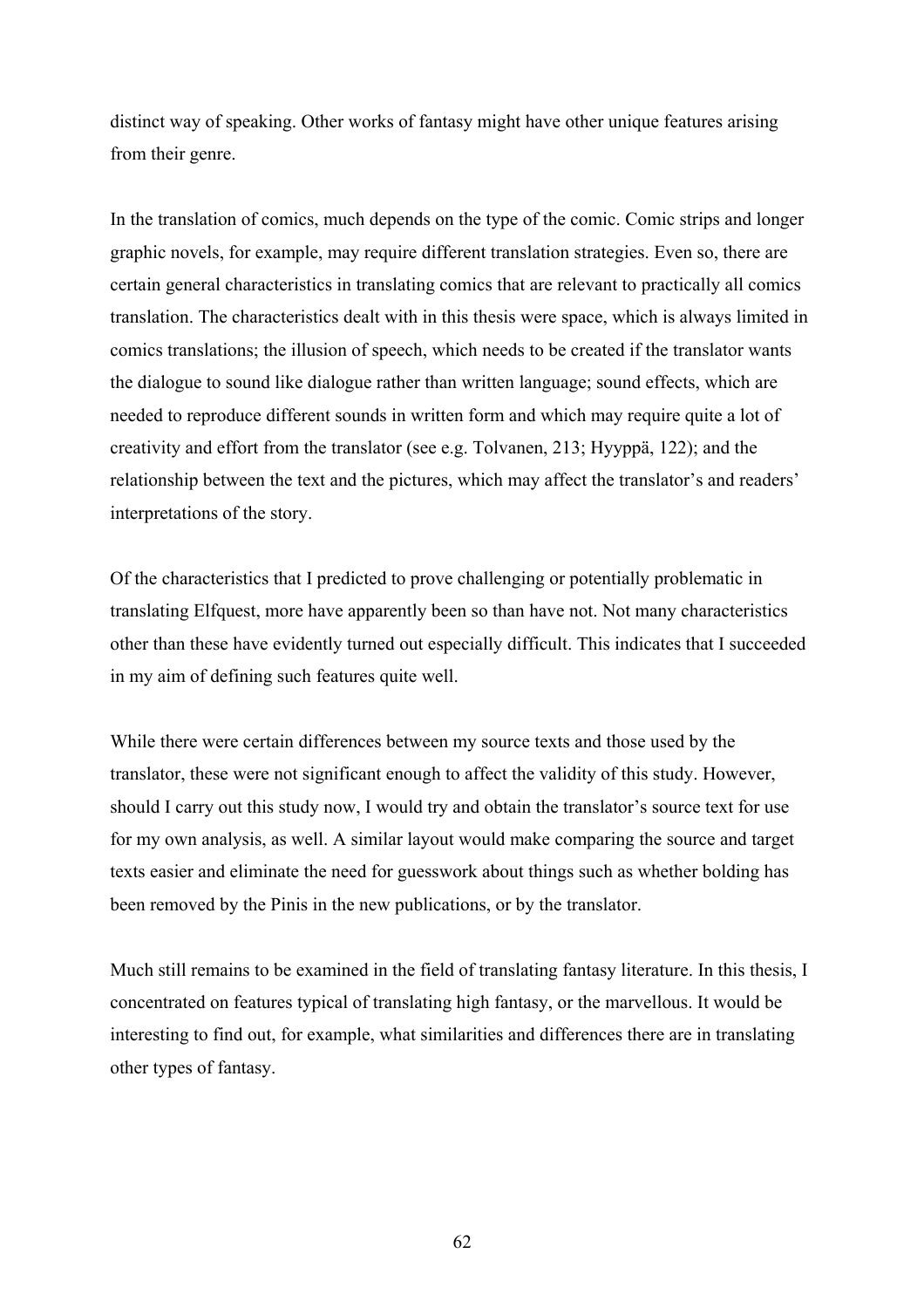# **References**

## *Research Material*

Pini, Wendy and Richard Pini. *Fire and Flight*. New York: Father Tree Press, 1993. (Referred to in the analysis as FF.)

---. *The Forbidden Grove*. New York: Father Tree Press, 1994. (Referred to in the analysis as FG.)

---. *Captives of Blue Mountain*. New York: Father Tree Press, 1994. (Referred to in the analysis as BM.)

---. *Quest's End*. New York: Father Tree Press, 1994. (Referred to in the analysis as QE.)

Raudaskoski, Seppo, transl. *Suuri vaellus – Osa 1*. By Wendy and Richard Pini. Norhaven: Egmont Kustannus, 2005. (Referred to in the analysis as SV1.)

---. *Suuri vaellus – Osa 2*. By Wendy and Richard Pini. Norhaven: Egmont Kustannus, 2005. (Referred to in the analysis as SV2.)

---. *Suuri vaellus – Osa 3*. By Wendy and Richard Pini. Norhaven: Egmont Kustannus, 2006. (Referred to in the analysis as SV3.)

---. *Suuri vaellus – Osa 4*. By Wendy and Richard Pini. Norhaven: Egmont Kustannus, 2006. (Referred to in the analysis as SV4.)

---. *Suuri vaellus – Osa 5*. By Wendy and Richard Pini. Norhaven: Egmont Kustannus, 2006. (Referred to in the analysis as SV5.)

---. *Suuri vaellus – Osa 6*. By Wendy and Richard Pini. Norhaven: Egmont Kustannus, 2006. (Referred to in the analysis as SV6.)

---. *Suuri vaellus – Osa 7*. By Wendy and Richard Pini. Norhaven: Egmont Kustannus, 2006. (Referred to in the analysis as SV7.)

---. *Suuri vaellus – Osa 8*. By Wendy and Richard Pini. Norhaven: Egmont Kustannus, 2006. (Referred to in the analysis as SV8.)

---. *Suuri vaellus – Osa 9*. By Wendy and Richard Pini. Norhaven: Egmont Kustannus, 2006. (Referred to in the analysis as SV9.)

---. *Suuri vaellus – Osa 10*. By Wendy and Richard Pini. Norhaven: Egmont Kustannus, 2006. (Referred to in the analysis as SV10.)

---. *Suuri vaellus – Osa 11*. By Wendy and Richard Pini. Norhaven: Egmont Kustannus, 2006. (Referred to in the analysis as SV11.)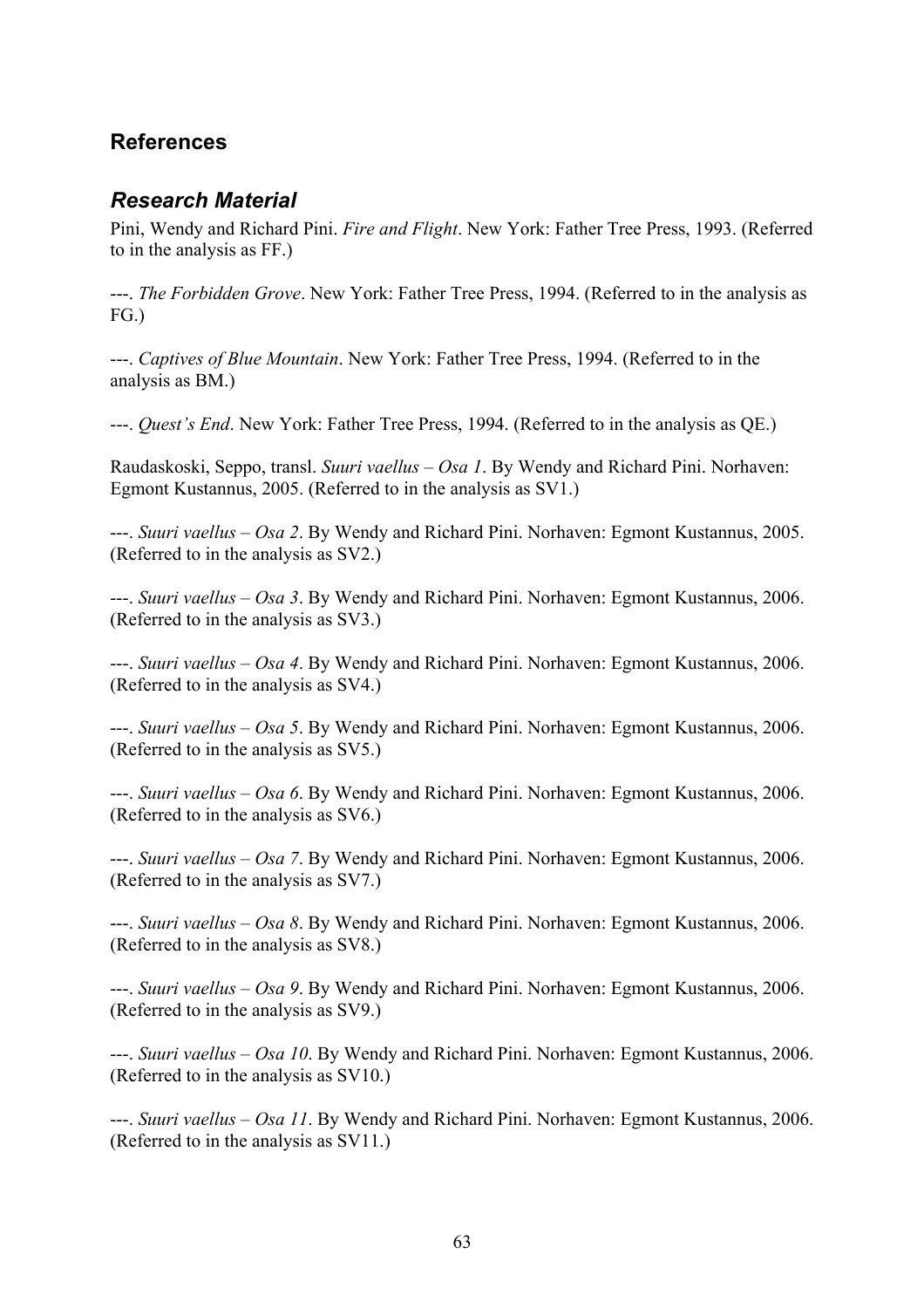# *Bibliography*

Attebery, Brian. *Strategies of Fantasy*. Bloomington and Indianapolis: Indiana University Press, 1992.

Back cover of *Fire and Flight*. By Wendy Pini and Richard Pini. New York: Father Tree Press, 1993.

Decker, Dwight et al. "A Conversation with Wendy and Richard Pini". An interview in *The Big Elfquest Gatherum*. Eds. Cherie Wilkerson and Richard Pini. New York: Father Tree Press, 1994. 40–83.

Herkman, Juha. *Sarjakuvan kieli ja mieli*. Tampere: Vastapaino,1998.

Hiilos, Hannu. "Fantasia, fantastinen ja sen semmoinen". In *Kulttuuritutkimus* 11(1994): 3. 1– 14.

Hyyppä, Saara. "Kieltä kuviin, kuvia kieleen". In *Suom. huom. Kirjoituksia kääntämisestä*. Ed. Kristiina Rikman. Vantaa: WSOY, 2005. 115–131.

Jakubowski, Maxim. "Modern Fantasy for Adults, 1957–88". In *Fantasy Literature – a Reader's Guide*. Ed. Neil Barron. New York and London: Garland Publishing, Inc. 1990. 223–305.

Kapari, Jaana. "Kohtaamisia tuntemattoman kanssa". In *Suom. huom. Kirjoituksia kääntämisestä*. Ed. Kristiina Rikman. Vantaa: WSOY, 2005. 29–40.

---, transl. *Harry Potter ja Azkabanin vanki*. By J. K. Rowling. Hämeenlinna: Kustannusosakeyhtiö Tammi, 2005.

Kapari, Jaana, Kaisa Kattelus and Kaijamari Sivill. "Erisnimet kirjoissa". In *Kääntäjä* 7/2002.

Kaukoranta, Samuli, transl. *Pako tulen alta*. By Wendy and Richard Pini. Helsinki: Kustannus oy Jalava, 1990.

---. *Ryöstöretki*. By Wendy and Richard Pini. Helsinki: Kustannus oy Jalava, 1990.

---. *Haaste*. By Wendy and Richard Pini. Loviisa: Kustannus oy Jalava, 1991.

---. *Sudenlaulu*. By Wendy and Richard Pini. Loviisa: Kustannut oy Jalava, 1993.

---. *Auringon ääni*. By Wendy and Richard Pini. Loviisa: Kustannut oy Jalava, 1993.

*Maailman eläimet: Linnut*. Helsinki: Kustannusosakeyhtiö Tammi, 1988.

Malherbe, Jean-Yves. "Ranskankielinen fantasiakirjallisuus". In *Fantasian monet maailmat*. Saarijärvi: BTJ Kirjastopalvely Oy, 2004. 231–248.

Nevalainen, Sampo. "Käännöskirjallisuuden puhekielisyyksistä – kaksinkertaista illuusiota?". In *Virittäjä* 7/2003. 2–26.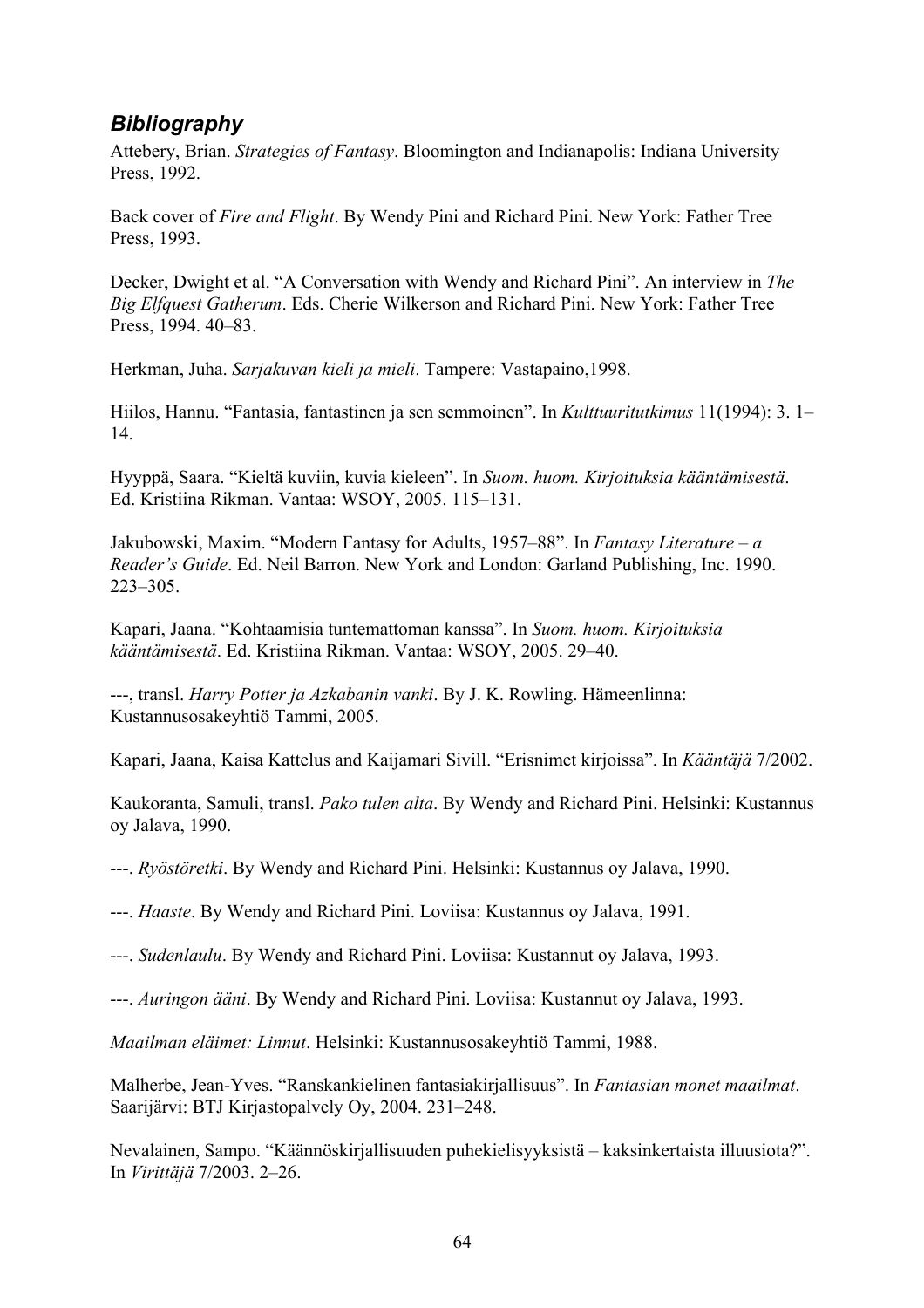Oittinen, Riitta. *Kuvakirja kääntäjän kädessä*. Helsinki: Lasten Keskus, 2004.

Opetusministeriö. *Kieli ja sen kieliopit – opetuksen suuntaviivoja*. Helsinki: Painatuskeskus, 1994.

Pini, Richard. "Recognition – How loud is *your* reptile?" In *The Big Elfquest Gatherum*. Eds. Cherie Wilkerson and Richard Pini. New York: Father Tree Press, 1994. 84–91.

Pini, Wendy. "Getting Bent: Thinking Like an Elf". In *The Big Elfquest Gatherum*. Eds. Cherie Wilkerson and Richard Pini. New York: Father Tree Press, 1994. 92–97.

Pini, Wendy and Richard Pini. Introduction. *Fire and Flight*. New York: Father Tree Press, 1993.

---. Introduction. *Quest's End*. New York: Father Tree Press, 1994.

Rowling, J. K. *Harry Potter and the Prisoner of Azkaban*. Great Britain: Bloomsbury Publishing Plc, 1999.

Ryytty, Osmo and Päivi Tirkkonen. *Images evoked by sound iconism in personal names in fantasy literature: according to experiences of 11–12-year-old children*. Master's Thesis. Savonlinna: Joensuun yliopisto, Savonlinna School of Translation Studies.

Ryömä, Liisa. "Kääntäjän ohje kirjailijalle". In *Suom. huom. Kirjoituksia kääntämisestä*. Ed. Kristiina Rikman. Vantaa: WSOY, 2005. 132–138.

Saurila, Pertti, ed. *Suomen pöllöt*. Porvoo: Kirjayhtymä Oy, 1995.

Schopp, Jürgen F. *»Gut zum Druck«? – Typographie und Layout im Übersetzungsprozess [Painokelpoinen? – Typografia ja layout käännösprosessissa]*. Tampere: Tampereen Yliopistopaino Oy – Juvenes Print, 2005.

Sinisalo, Johanna. "Fantasia lajityyppinä ja kirjailijan työvälineenä". In *Fantasian monet maailmat*. Saarijärvi: BTJ Kirjastopalvely Oy, 2004. 11–31.

*The Big Elfquest Gatherum*. Eds. Cherie Wilkerson and Richard Pini. New York: Father Tree Press, 1994.

Tolvanen, Juhani. "Vaahtokarkista lenkkimakkaraksi – ajatuksia sarjakuvan kääntämisestä". In *Ruutujen välissä – näkökulmia sarjakuvaan*. Ed. Juha Herkman. Tampere: Tampere University Press, 1996.

"Uusi Elfquest". In *Suuri vaellus – Osa 1*. Norhaven: Egmont Kustannus, 2005. 111.

Weber, John. "The Conversation Continues". An interview in *The Big Elfquest Gatherum*. Eds. Cherie Wilkerson and Richard Pini. New York: Father Tree Press, 1994. 132–153.

*Webster's New Collegiate Dictionary*. Springfield: G. & C. Merriam Co. 1977.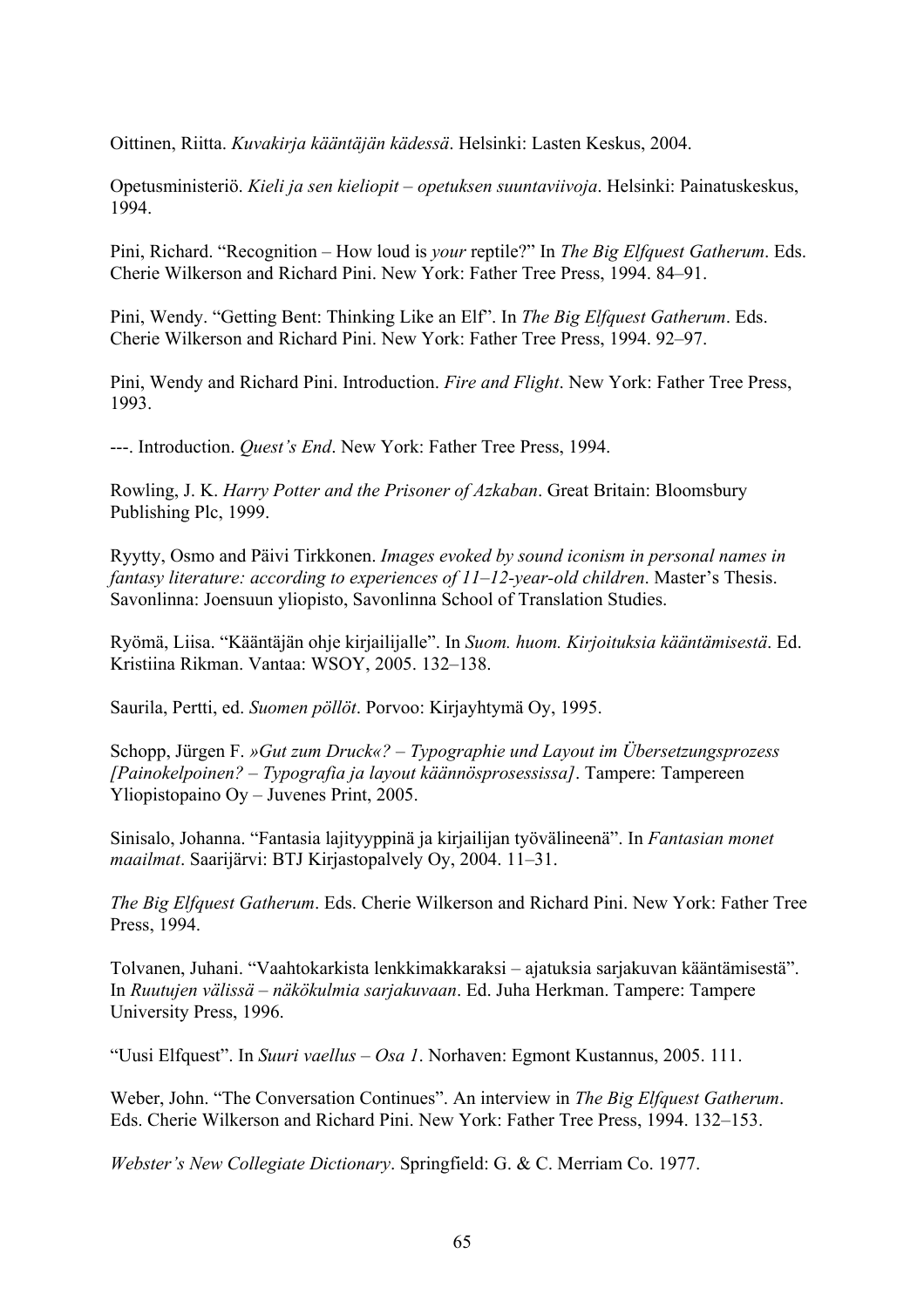Wilkerson, Cherie and Richard Pini, eds. *The Big Elfquest Gatherum*. New York: Father Tree Press, 1994. 40–83.

## *Other sources*

BirdLife Suomi. *Maailman lintujen suomenkieliset nimet*. http://www.birdlife.fi/lintuharrastus/nimisto/haku.shtml. Viewed 15 February 2007.

Egmont Kustannus. *Elfquest*. http://www.egmontkustannus.fi/default.asp?id=4617. Viewed 18 January 2007.

Egmont Kustannus. *Sivukartta*. http://www.egmontkustannus.fi/default.asp?ID=3492. Viewed 23 January 2007.

*Elf*. Wikipedia, the free encyclopedia. http://en.wikipedia.org/wiki/Elf. Viewed 3 January 2007.

Elfquest.com. *About Warp, W&RP and Elfquest*. http://www.elfquest.com/about/AboutWarp.html. Viewed 2 January 2007.

Elfquest.com. *Elfquest and DC Comics*. http://www.elfquest.com/pubs/EQandDC.html. Viewed 2 January 2007.

*Elfquest Egmontilta*. Discussion on the comics platform Kvaak.fi. http://www.kvaak.fi/keskustelu/index.php?topic=4121.0. Viewed 2 April 2007.

Forest Preserve District of Cook County (Illinois). *Dodder*. http://www.newton.dep.anl.gov/natbltn/300-399/nb350.htm. Viewed 16 February 2007.

*Hullujuuri.* Google search results. http://www.google.fi/search?hl=fi&q=Hullujuuri&meta=. Viewed 15 February 2007.

Joensuun yliopisto – Savonlinnan opettajankoulutuslaitos. *Erikoislainojen kirjoitus- ja ääntöasu*. http://sokl.joensuu.fi/aineistot/Aidinkieli/kielenhuolto/eriklain.html#Suhuässä. Viewed 19 February 2007.

*Kielitoimiston sanakirja 1.0*. MOT 5.6 Professional. Kielikone Ltd. 2004.

*MOT Collins English Dictionary 1.0a*. MOT 5.6 Professional. Kielikone Ltd. 2004.

Oittinen, Riitta. A written comment on a translation done for the AV4F Literary Translation II class in spring 2003. Tampere University, Department of English Translation, 2003.

Popik, Barry. *The Big Apple: Prickly Pear Cactus (official state plant)*. http://www.barrypopik.com/index.php/new\_york\_city/entry/prickly\_pear\_cactus\_official\_stat e\_plant/. Viewed 10 April 2007.

St Jerome Publishing. *Translator Studies Abstracts – Bibliography of Translation Studies*. http://helios.uta.fi:2193/tsaonline/index.php. Viewed 10 April 2007.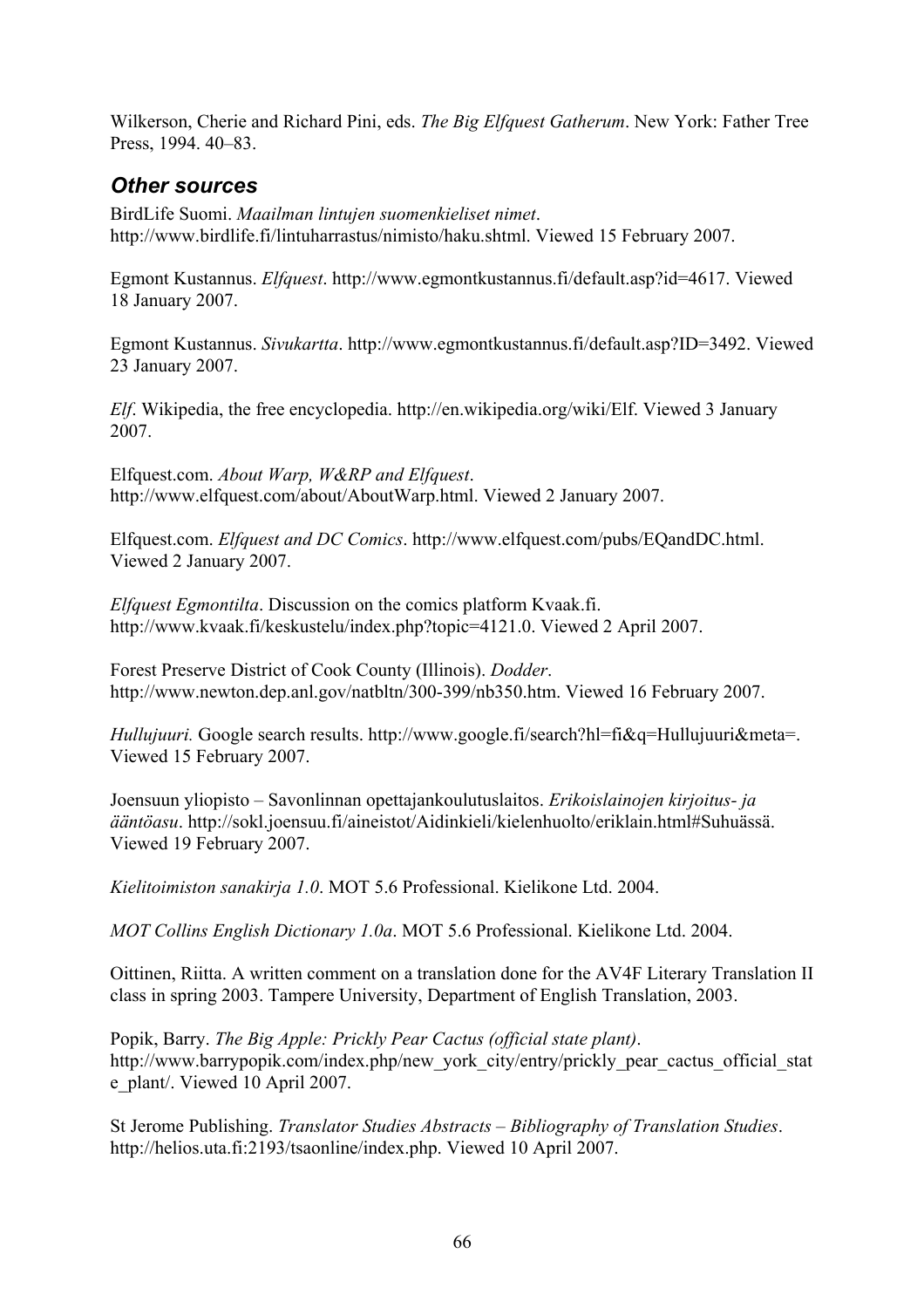Suominen, Janne. Editor, Egmont Kustannus Oy Ab. *Re: Elfquest – apua pro gradu -tutkielmaan*. E-mail sent on 16 January 2007 at 14:52:19 EET.

The Peregrine Fund – World Center for Birds of Prey. *Ferruginous Hawk*. http://www.peregrinefund.org/Explore\_Raptors/hawks/ferrugin.html. Viewed 15 February 2007.

*Wendy and Richard Pini*. Wikipedia, the free encyclopedia. http://en.wikipedia.org/wiki/Wendy\_Pini. Viewed 17 January 2007.

Yrttitarha. *Yrttitarha: Koiruoho*. http://www.yrttitarha.com/kanta/koiruoho/. Viewed 15 February 2007.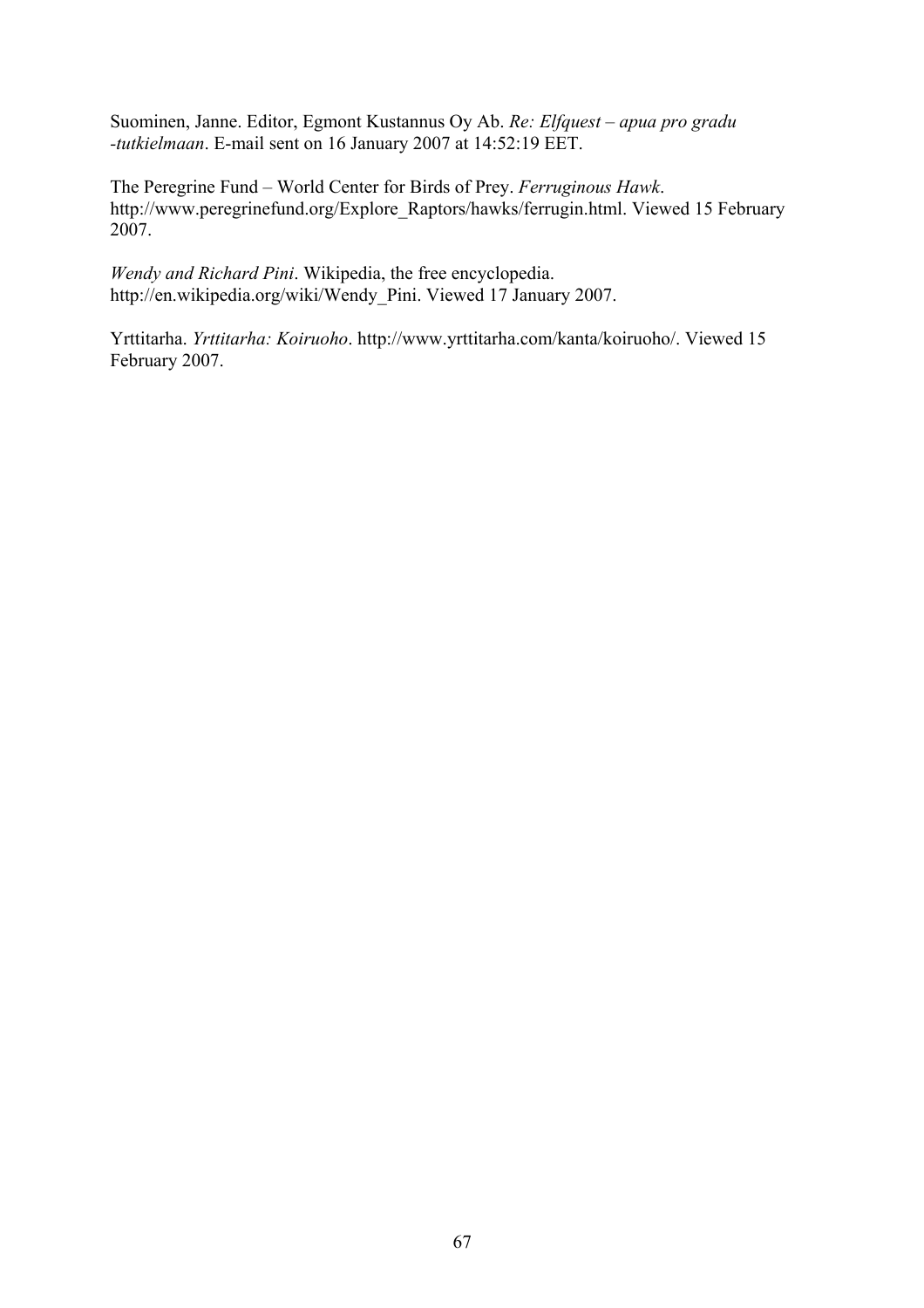# **Translator in the World of Two Moons – a study on the fantasy comic series Elfquest and translations of it into Finnish**

Suomenkielinen lyhennelmä

## **Johdanto**

Tässä työssä tutkin Wendy ja Richard Pinin luomaa amerikkalaista fantasiasarjakuvaa Elfquest sekä Seppo Raudaskosken Egmont Kustannus Oy:lle siitä tekemiä suomennoksia. Keskityn alkuperäiseen Elfquest-saagaan, joka julkaistiin englanniksi ensimmäistä kertaa vuosina 1978–1984. Tutkimani suomennokset on julkaistu vuosina 2005–2006. Esimerkeissäni käytän lähtö- ja kohdeteksteistäni lyhenteitä, jotka selitetään lähdeluettelossa.

 $\mathcal{L}_\text{max} = \mathcal{L}_\text{max} = \mathcal{L}_\text{max} = \mathcal{L}_\text{max} = \mathcal{L}_\text{max} = \mathcal{L}_\text{max} = \mathcal{L}_\text{max} = \mathcal{L}_\text{max} = \mathcal{L}_\text{max} = \mathcal{L}_\text{max} = \mathcal{L}_\text{max} = \mathcal{L}_\text{max} = \mathcal{L}_\text{max} = \mathcal{L}_\text{max} = \mathcal{L}_\text{max} = \mathcal{L}_\text{max} = \mathcal{L}_\text{max} = \mathcal{L}_\text{max} = \mathcal{$ 

Tutkielman alussa tarkastelen fantasiakirjallisuutta, sarjakuvia ja niiden kääntämistä yleisellä tasolla. Tämän jälkeen analysoin lähtötekstiäni kääntäjän näkökulmasta: mitä erityisesti fantasiakirjallisuudelle ja sarjakuvalle tyypillisiä piirteitä siinä on, miten ne vaikuttavat sen kääntämiseen ja onko tekstissä muita mahdollisesti erityishuomiota vaativia tai jopa kääntäjälle ongelmallisia piirteitä? Lopuksi tutkin Raudaskosken käännöksiä kiinnittäen huomiota erityisesti lähtötekstin analyysissä havaitsemiini piirteisiin. Samalla arvioin omaa onnistumistani mahdollisesti haasteellisiksi osoittautuvien piirteiden ennustamisessa.

Jalava julkaisi Elfquestia suomeksi jo 1990-luvun alussa. Tällöin suomennettiin kuitenkin vain varsinaisen tarinan johdantokertomus, enkä sivumainintaa lukuunottamatta käsittele Jalavan kääntäjän Samuli Kaukorannan käännöksiä tässä työssä.

# **Yleistä fantasiasta ja sen kääntämisestä**

Käsittelen Elfquestia työssäni ensisijaisesti fantasiakirjallisuutena. Fantasiakirjallisuus voidaan myös jakaa eri alalajeihin, jotka saattavat vaatia erilaisten käännösstrategioiden käyttämistä. Elfquest edustaa *high fantasy*- tai *the marvellous* -nimellä tunnettua fantasian alalajia. Sen tarinat sijoittuvat yleensä mielikuvitusmaailmaan, jossa fantasialle ominainen yliluonnollisuus eri muodoissaan hyväksytään luonnollisena asiana. Vaikuttaa siltä, että *high fantasyn* kääntämisessä ennen kaikkea juuri nämä fantasiamaailmojen yliluonnolliset tai fantastiset piirteet erottavat sen muiden kaunokirjallisuuden lajien kääntämisestä: koska näitä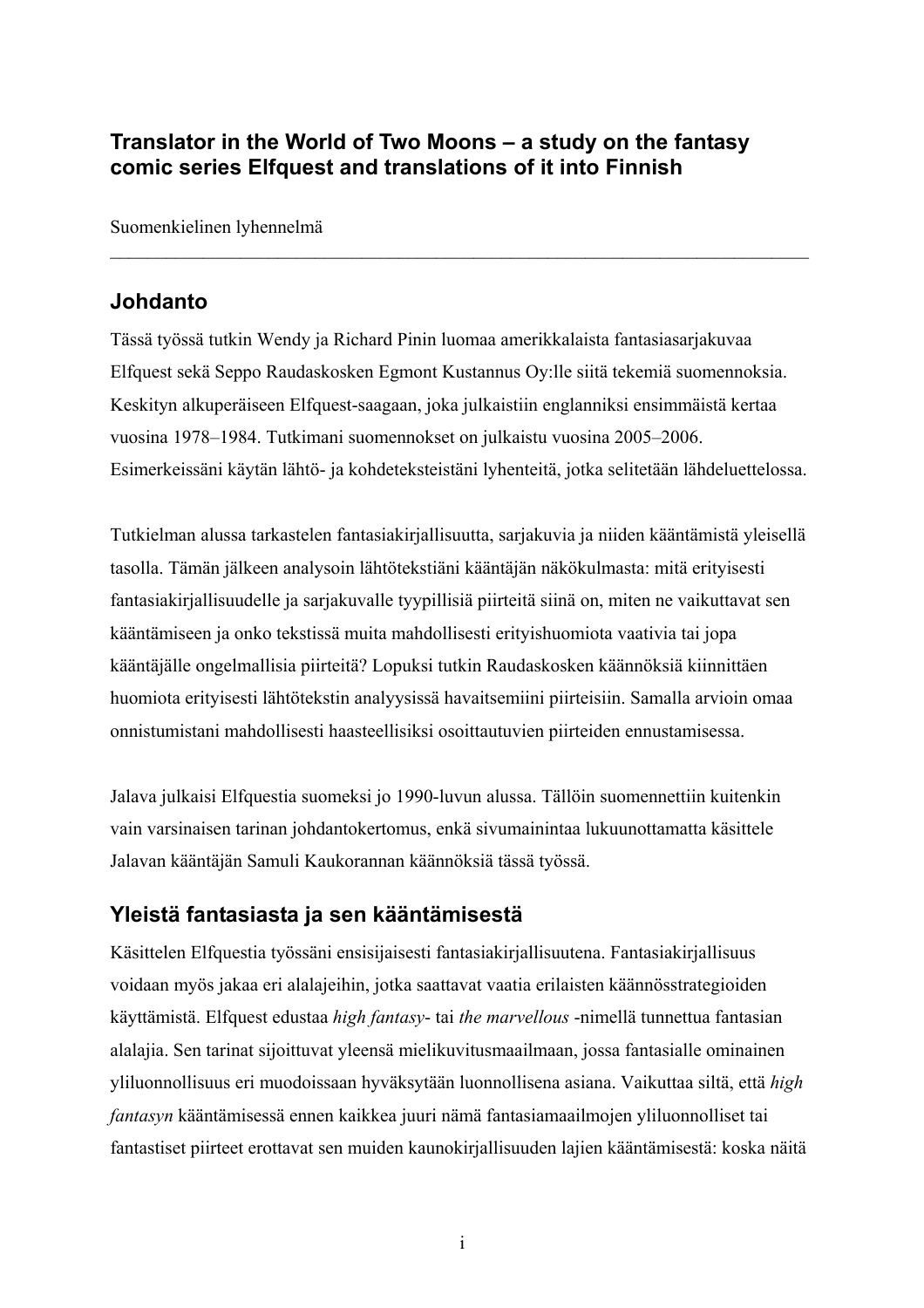piirteitä ei esiinny todellisessa maailmassa, kääntäjä antaa niille niiden nimen ja olemuksen kohdetekstissä ja -kulttuurissa.

Tällaisiin piirteisiin kuuluvat usein esimerkiksi kasvi- ja eläinlajit, joita ei tavata todellisessa maailmassa ja joille ei ole olemassa vakiintunutta käännöstä kuten joillekin usein käytetyille mielikuvituslajeille (esimerkiksi peikot ja lohikäärmeet). Koska maailmassa on niin paljon eri eläin- ja kasvilajeja, kääntäjän on käytännössä mahdotonta tietää niitä kaikkia. Siksi fantasialajien nimien kääntäminen vaatiikiin huolellisuutta, jotta kääntäjä ei käytä olemassa olevan lajin nimeä fantasialajin käännöksenä. Toisaalta fantasiakirjallisuudessa myös kääntäjälle eksoottinen, olemassa oleva laji on mahdollista epähuomiossa kääntää käyttäen keksittyä nimeä.

Myös hahmoilla ja paikoilla on fantasiakirjallisuudessa usein erikoisia nimiä. Lastenkirjallisuutta ja sarjakuvastrippejä lukuunottamatta nimien kotouttaminen kirjallisuudessa on nykyään harvinaista (Tolvanen, 204–205; Oittinen 2004, 101). Fantasiahahmojen nimet kuitenkin saattavat merkitä jotain, ja nämä merkitykselliset nimet käännetään usein (Oittinen 2004, 101). Nimi saattaa esimerkiksi viitata sitä kantavan hahmon ulkonäköön tai luonteenpiirteisiin, ja jos sitä ei käännettäisi, viittaus jäisi lähtökieltä ymmärtämättömältä lukijalta havaitsematta (Kapari et al.; katso myös Hyyppä, 125–126). Lisäksi käännetyt nimet auttavat lukijaa samaistumaan hahmoihin (Tolvanen, 204; katso myös Kapari et al.).

#### **Yleistä sarjakuvista ja niiden kääntämisestä**

Koska Elfquest on muodoltaan sarjakuva, myös sarjakuvan erikoispiirteet vaikuttavat sen kääntämiseen. Vaikka sarjakuviakin on monenlaisia, niillä on yleensä ainakin yksi yhteinen piirre: ne ovat kuvasarjojen avulla esitettäviä tarinoita (Herkman, 21–22). Lisäksi sarjakuvissa on usein tekstiä (Herkman, 21).

Sarjakuvien kääntämisessäkin on piirteitä, jotka koskevat lähes kaikkea tekstiä sisältävän sarjakuvan kääntämistä. Käännökselle käytettävissä olevan tilan aiheuttamat rajoitteet ovat yksi näistä. Tekstille on yleensä varattu tietty määrä tilaa, usein laatikon tai puhekuplan muodossa. Koska suomen kielen sanat ja rakenteet ovat suhteellisen pitkiä, tilanpuute onkin sarjakuvan kääntäjille yleinen ongelma (Tolvanen, 206; Hyyppä, 126–127).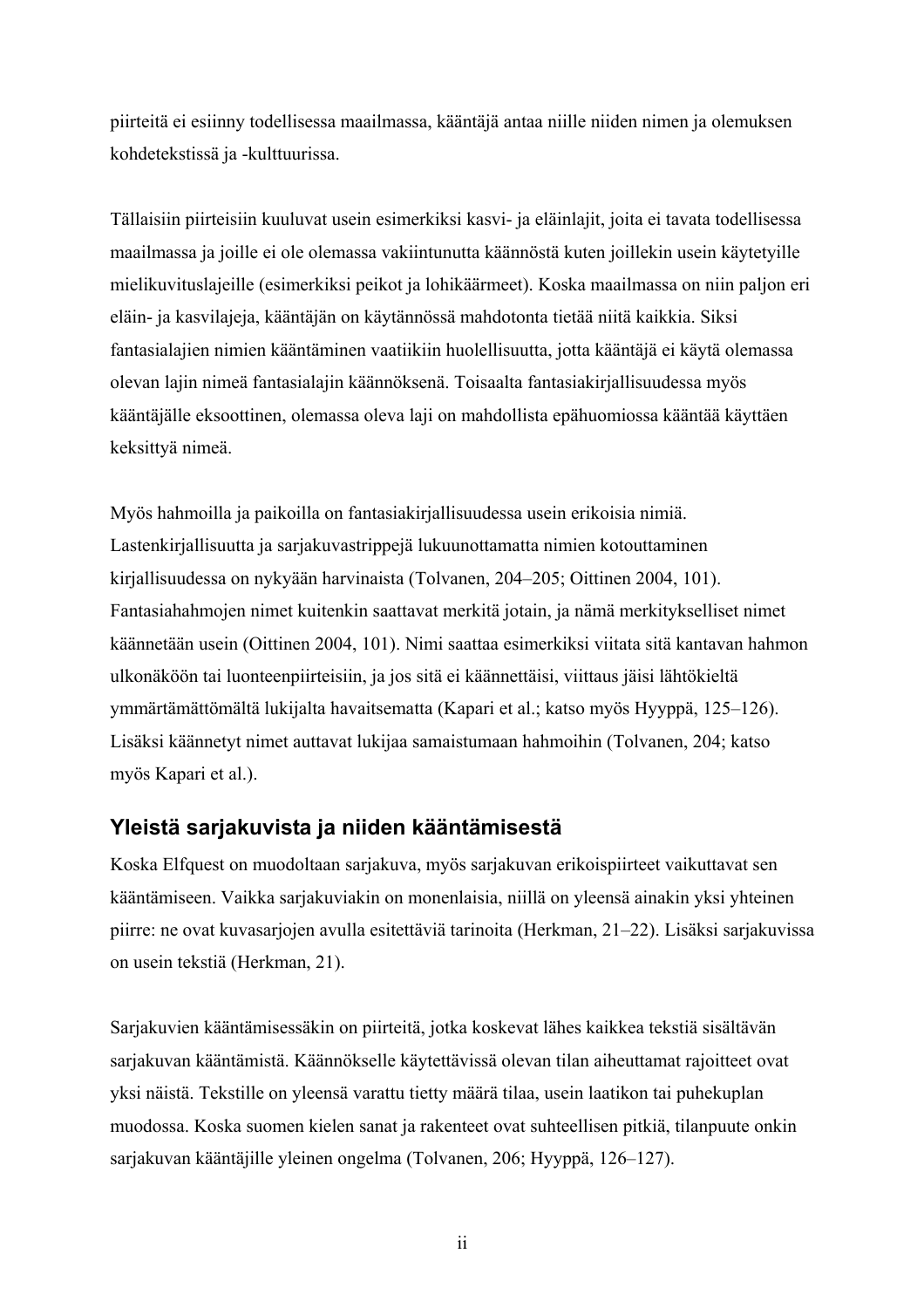Suuri osa sarjakuvien tekstistä on usein dialogia. Sitä kääntäessään kääntäjä joutuu miettimään, kuinka asiat ilmaistaisiin puhekielessä kirjoitetun kielen sijasta. Koska puhekielisyydet kuitenkin korostuvat kirjoitetussa muodossa, kääntäjän täytyy dialogia kääntäessään usein yrittää luoda illuusio puheesta sen sijaan, että hän matkisi todellista puhetta (Nevalainen, 4–5). Puheen illuusio voidaan luoda esimerkiksi yksinkertaisin, ilmavin lauserakentein, lyhyin lausein ja toiston sekä puheelle tyypillisten sanojen ja puhemaisen rytmin avulla (Oittinen 2004, 98; Nevalainen,5, 14).

Koska sarjakuvissa ei voida tuottaa todellista ääntä, äänen vaikutelma on luotava muulla tavoin (Herkman, 26). Niinpä yksi sarjakuvan piirteistä onkin erilaisten äänien muuntaminen kirjoitettuun muotoon. Joillakin äänillä voi olla kohdekielessä vakiintunut kirjoitusasu (Hyyppä, 122), mutta usein kääntäjän on keksittävä kirjoitusasu itse. Myös sanan pituus ja ulkonäkö saattavat tällöin vaikuttaa kääntäjän ratkaisuun (Hyyppä, 122).

Joskus äänitehosteet ovat osa kuvaa. Tällaisten tekstien poistaminen ja korvaaminen käännöksellä on yleensä vaikeaa ja kallista, minkä vuoksi kustantaja saattaa päättää jättää ne alkuperäiseen muotoonsa myös käännöksissä. Toinen syy kuvissa olevien äänitehosteiden kääntämättä jättämiseen voi olla, että käännös painetaan yhteispainatuksena yhden tai useamman muun kieliversion kanssa, jolloin kuvia ei voida muuttaa. (Oittinen 2004, 84, 181)

Sarjakuvissa oleva teksti on jatkuvassa vuorovaikutuksessa kuvien kanssa (katso myös Hyyppä, 129). Niiden suhde saattaa kuitenkin vaihdella samassakin teoksessa (katso Oittinen 2004), ja ne saattavat vuorotella tarinan kertomisessa. Siksi kääntäjän kannattaakin tarkastella tekstin ja kuvien suhdetta huolellisesti, jotta hän voi välittää lähtötekstin asiasisällön ja ilmapiirin kohdetekstin lukijalle (Hyyppä, 129–130). Myös tekstin ulkoasu, typografia, saattaa vaikuttaa kääntäjän ratkaisuihin (Hyyppä, 122; Schopp teoksen Oittinen 2004, 84 mukaan).

#### **Lähtötekstianalyysi**

#### *Elfquest fantasiana*

Elfquest sijoittuu mielikuvitusmaailmaan nimeltä *The World of Two Moons*, jossa asuu fantastisia lajeja – kuten pääosassa olevat haltiat sekä peikot – ja jossa yliluonnollinen

iii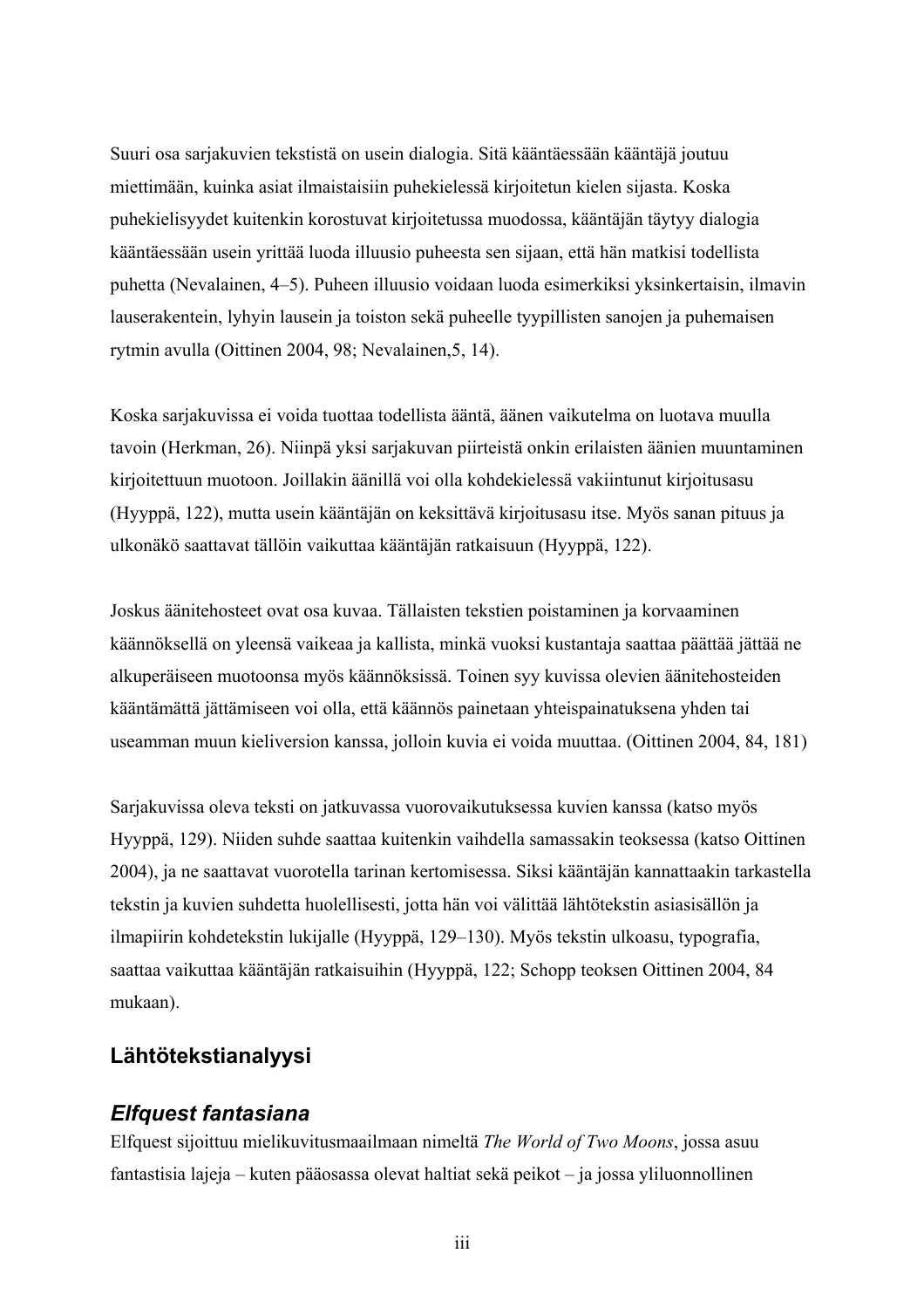hyväksytään luonnollisena asiana. Monet Elfquestin fantastisista eläin- ja kasvilajeista ovat Pinien omaa keksintöä, eikä niitä esiinny muissa fantasiakertomuksissa. Tällaisia ovat mm. hevosen kaltainen *zwoot* (FF, 130<sup>i</sup>) ja *wackroot*-kasvi (FG, 129). Toisaalta tarinassa esiintyy myös todellisesta maailmasta tuttuja lajeja. Osasta näitä käytetään niiden totuttuja nimityksiä, kuten *squirrel* (FG, 74). Osalle taas haltioilla on omat kutsumanimensä: he käyttävät esimerkiksi hevosista nimitystä *nohump* (FG, 72). Joitakin lajeja ei näytetä tarinassa lainkaan, mutta niihin viitataan esimerkiksi erilaisissa ilmauksissa.

Elfquestin eri ryhmillä on erilaisia erisnimiä. Erään haltiaheimon kaikilla jäsenillä sekä näiden susiliittolaisilla on merkitykselliset nimet, kuten *Strongbow* (FF, 12) ja *Nightrunner* (FF, 141). Toisten heimojen jäsenten nimet, esimerkiksi *Leetah* (FF, 44), eivät tarkoita mitään. Useimpien peikkojen nimillä on merkitys tai niiden ääniasu synnyttää tietynlaisia mielleyhtymiä, kuten *Pusgums* (QE, 36) ja *Guttlekraw* (FG, 50). Ihmisten etunimet eivät yleensä tarkoita mitään, mutta sukunimillä on merkitys, kuten nimessä *Olbar the Mountaintall* (FG, 105).

Lisäksi erisnimien joukossa on kaksi erikoistapausta. Erään haltian nimi on *Kahvi* (QE, 15). Lähtötekstin lukijoille nimi ei tarkoita mitään, mutta suomalaiset saattavat yhdistää sen kahvijuomaan. Tämä saattaa mietityttää kääntäjää: jos hän säilyttää nimen, aiheuttaako se eitoivottuja mielleyhtymiä? Toinen erikoistapaus on nimi *Winnowill* (BM, 12). Sellaisenaan se ei tarkoita mitään, mutta osiin jaettuna se voidaan ymmärtää myös merkitykselliseksi: Winno-will. Tulisiko tällainen nimi siis kääntää vai ei? Molemmissa tapauksissa voi olla useita perusteltuja ratkaisuja.

Siinä missä todellisessa maailmassa käytettävät kiroukset ja siunailut ovat usein saaneet alkunsa esimerkiksi uskonnosta, Elfquestin hahmojen käyttämät ilmaukset liittyvät näille läheisiin asioihin. Niinpä susien kanssa liittoutunut haltiaheimo käyttää lapsistaan nimitystä *cub* (FF, 73), ja autiomaassa elävän haltiaheimon jäsen huudahtaa "Great sun!" (FF, 76). Peikot taas asuvat mieluiten kosteissa olosuhteissa maan alla, mikä näkyy myös näiden puheessa. Eroavaisuuksiin suhtaudutaan varauksellisesti kuten todellisessakin maailmassa, ja

 $\overline{a}$ 

<sup>&</sup>lt;sup>i</sup> Osa lähde- ja kohdetekstianalyyseissä käyttämistäni esimerkeistä esiintyy tarinassa useaan otteeseen. Ilmoitetut lähdeviitteet ovat tällöin satunnaisesti valittuja esiintymiskertoja.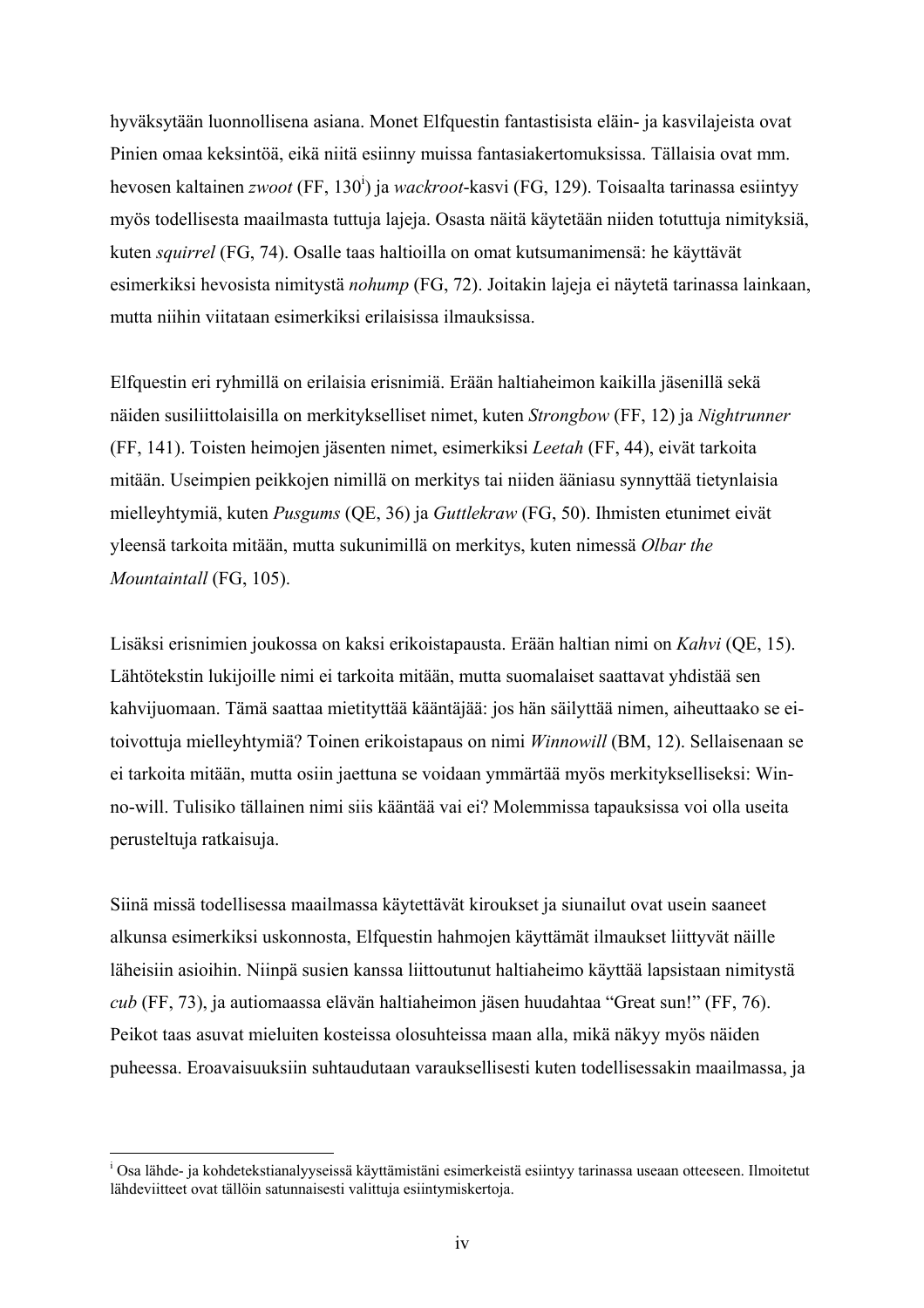jotkin ilmaukset juontavat juurensa niistä. Myös ruumiineritteiden nimitykset esiintyvät ilmauksissa meidän maailmamme tapaan.

Elfquestissa on myös joitakin erikoiskäsitteitä. Sanaa *way* esimerkiksi käytetään erikoismerkityksessä viittaamaan yhden haltiaheimon koko elämäntapaan. Vuodenajoista ja ilmansuunnista käytetään myös tavallisuudesta poikkeavia nimityksiä, kuten *the white cold* (BM, 89) viitattaessa talveen. Lisäksi haltioilla on vain neljä sormea kummassakin kädessä, joten heidän laskutapansa perustuu numeroon kahdeksan.

Näiden piirteiden lisäksi Elfquestin tiettyjen fantastisten hahmojen erikoinen puhetyyli on mielestäni mainitsemisen arvoinen. Ryhmä nimeltään *preservers* käyttää lapsenomaista kieltä ja erikoista sanastoa. Nämä sukupuolettomat olennot jättävät sanat usein taivuttamatta ja niiden puheesta puuttuu usein elementtejä, kuten seuraavassa esimerkissä, jonka ensimmäisessä lauseessa ei ole lainkaan verbiä:

¾ "Flyhighthing too big for hole! **Go squash all flat! Hee hee!**" (BM, 94)ii

Ne myös puhuvat itsestään kolmannessa persoonassa vaikkakaan eivät aina käytä persoonamuotoa ilmaisevaa s-kirjainta verbien perässä. Myös niiden sanasto on omalaatuista: sana *thing* esiintyy useissa substantiiveissa, ja tyypillisiä adjektiiveja ovat esimerkiksi *stillquiet* (BM, 5) merkityksessä "nukkuva". Koska suomi ja englanti ovat erityyppisiä kieliä, niissä ei välttämättä voida käyttää samoja keinoja erikoisen puhetavan välittämiseksi, mistä johtuen preserver-puheen kääntäminen saattaa osoittautua haasteelliseksi.

Hahmo nimeltään Two-Edge puolestaan puhuu riimitellen, kuten seuraavassa esimerkissä (BM, 110): "**Cutter-elf** keen blade, tempered where there was no shade… Tempered in the desert fire… What is it that you desire?" Koska riimit ovat osoitus hahmon epävakaasta mielenterveydestä ja myös muut hahmot viittaavat niihin, ne ovat lähes välttämättömiä myös käännöksessä.

 $\overline{a}$ ii Lihavointi ja esimerkeissä mahdollisesti käytetyt muut tyylikeinot ovat lähtötekstin mukaisia.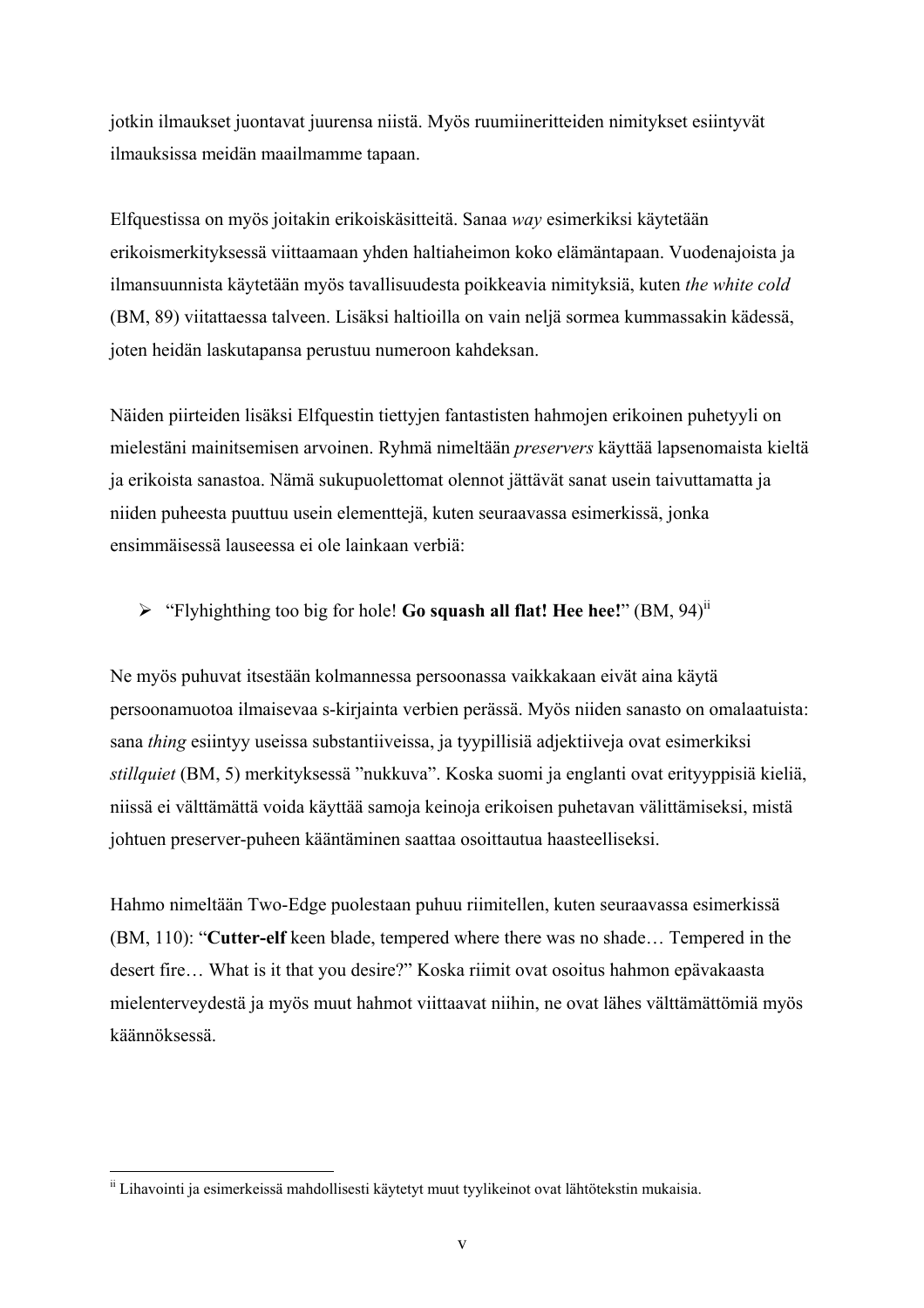# *Elfquest sarjakuvana*

Elfquestissa on suhteellisen paljon kerrontaa. Lauseet ovat usein varsin pitkiä, ja kerronta on kuvailevaa ja siinä on paljon adjektiiveja. Suomen pitkistä sanoista ja lauserakenteista johtuen tila saattaakin käydä niukaksi Elfquestia käännettäessä. Toisaalta kuvailu ei ole yhtä tyypillistä suomen kuin englannin kielessä (katso Ryömä, 117), joten pitkien kuvausten tiivistäminen saattaa olla muutenkin suotavaa.

Kuten edellä todettiin, verrattain suuri osa Elfquestin tekstistä on kerronnan muodossa. Lisäksi jopa dialogi on usein varsin kaunokielistä. Lukuunottamatta ilmauksia kuten *how's* FG, 71), *I'd* (FG, 71) ja *haven't* (FG, 101) puhekielisyyksiä on varsin vähän. Koska lähtötekstissä ei ole pyritty puheen illuusion luomiseen, se ei vaikuta ensisijaisen tärkeältä myöskään käännöksessä.

Elfquestissa on käytety varsin paljon äänitehosteita. Monet niistä ovat eläinten, etenkin suden, äännähdyksiä, kuten *whine whine*, *whuff*, ja *gruff* (FG, 36–37). Muiden hahmojen ääniin kuuluvat mm. *cough cough* (FG, 38), *giggle* (FG, 40), *EYAAGG!!* (FG, 41) ja *yeeph!* (BM, 5). Ympäristön ääniä ovat mm. *clink* ja *rattle rattle* (FG, 40–41). Osa äänitehosteista on sijoitettu puhekupliin, mutta monet niistä ovat osana kuvaa.

Kuvan ja sanan suhde vaihtelee Elfquestissa varsin paljon. Teksti ja kuvat vuorottelevat tarinan kantavana ja täydentävänä elementtinä, ja välillä tekstiä ei ole lainkaan. Typografisista keinoista etenkin lihavointia käytetään runsaasti.

# *Päätelmiä lähtötekstianalyysistä*

Kaiken kaikkiaan vaikuttaa siltä, että vaikka Elfquestin sarjakuvamuoto asettaa käännöksille tiettyjä lisärajoitteita, suurimman haasteen kääntäjälle todennäköisesti aiheuttavat fantastiset elementit, joita ei tavata todellisessa maailmassa.

# **Kohdetekstianalyysi**

# *Fantastiset elementit käännöksessä*

Käännöksissään Seppo Raudaskoski on käyttänyt useita erilaisia ratkaisuja kasvi- ja eläinlajien nimien suomentamiseksi. Useat todellisessa maailmassa tavattavat lajit on suomennettu niiden oikeilla nimillä, kuten *käärme* (SV2, 12). Joissakin tapauksissa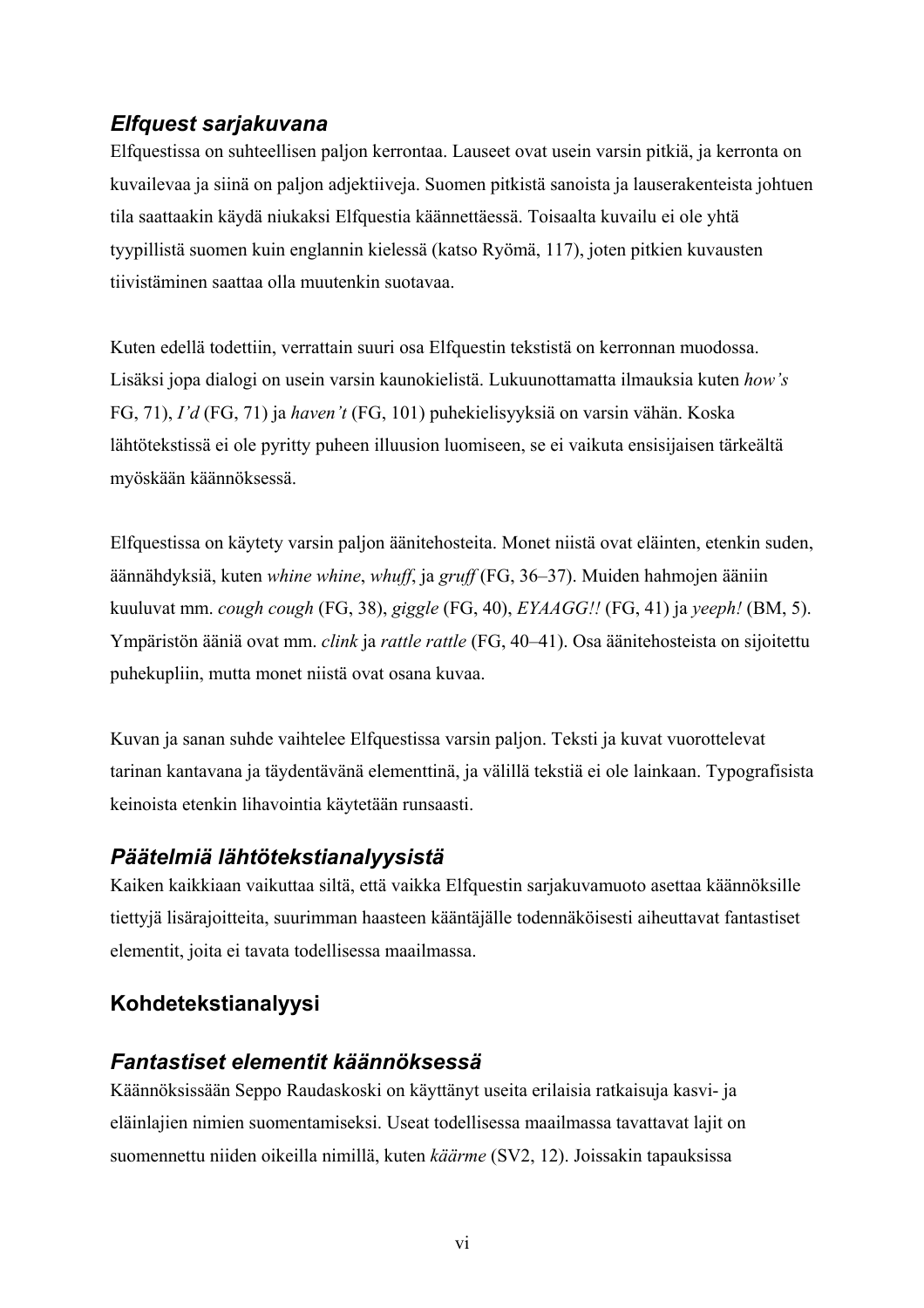Raudaskoski on kuitenkin päätynyt toisenlaiseen ratkaisuun. Esimerkiksi haukkumanimenä käytetty *screech owl* (QE, 66), joka on nimitys useille eri pöllöslajeille, on käännettu *varpuspöllöksi* (SV10, 89). Syynä tähän on todennäköisesti se, etteivät pöllöset elä Suomessa, kun taas varpuspöllöjä tavataan myös täällä. Kääntäjä on siis korvannut lajin samankaltaisella mutta kohdetekstin lukijalle tutummalla lajilla.

Joskus Raudaskoski taas on korvannut lajin kokonaan toisella. Esimerkiksi erään hahmon hymyä kuvataan sanalla *sloe-eyed* (QE, 54). *Sloe* tarkoittaa myös *oratuomea*. Kääntäjä on kääntänyt tämän *mantelisilmähymyksi* (SV10, 64) ja näin epäsuorasti lisännyt mantelin Elfquestin maailmassa tunnetuksi kasviksi.

Kerran Raudaskoski on kääntänyt kuvitteellisen kasvin, *wackroot* (FG, 129), olemassa olevan kasvin nimellä, *hullujuuri* (SV5, 79). Hullujuuri ei kuitenkaan ole yleinen nimitys, vaan harvoin käytetty nimi koiruoholle (*Hullujuuri*). Koiruoholla ja wackroot-kasvilla on myös joitain samankaltaisia ominaisuuksia, joten käännös toimii sinänsä hyvin.

Monet kuvitteellisista lajeista on käännetty varsin suoraan: esimerkiksi *whistleleave* (FG, 78) on suomeksi *viheltäjälehti* (SV4, 91). Jotkut käännöksistä taas ovat luovempia, kuten eläinlajin *treewee* (FG, 162) suomenkielinen nimitys *puuruikka* (SV6, 22).

Useimmat kiroukset, siunailut ja muut ilmaukset on myös käännetty varsin suoraan. Ainoa, joka kiinnitti huomioni erityisesti, oli sana *hujoppi* (SV1, 19) käännöksenä haltioiden ihmisistä käyttämälle ilmaukselle *tall ones* (FF, 9). *Kielitoimiston sanakirjan 1.0* mukaan sanaa käytetään pitkistä, hoikista ihmisistä, erityisesti miespuolisista. Tämä kuvaus tuskin vastaa kaikkia ihmisiä; lisäksi sana kuulostaa minun korviini hieman koomiselta.

Erikoiskäsitteet, erityisesti sana *way* erikoismerkityksessään, vaikuttavat olleen ongelmallisia kääntää. Usein käännösten merkitys ei ole itsestään selvä vaan kääntäjä on luottanut kontekstiin niiden merkityksen selventämisessä. Toisaalta myös lähtöteksti tukeutuu silloin tällöin kontekstiin samojen ilmausten selittämiseksi.

Suurin osa Jalavan käännöksissä käytetyistä nimistä on säilytetty myös Egmontin käännöksissä. Joitakin on kuitenkin muutettu hieman. Syyt näihin muutoksiin ovat epäselviä.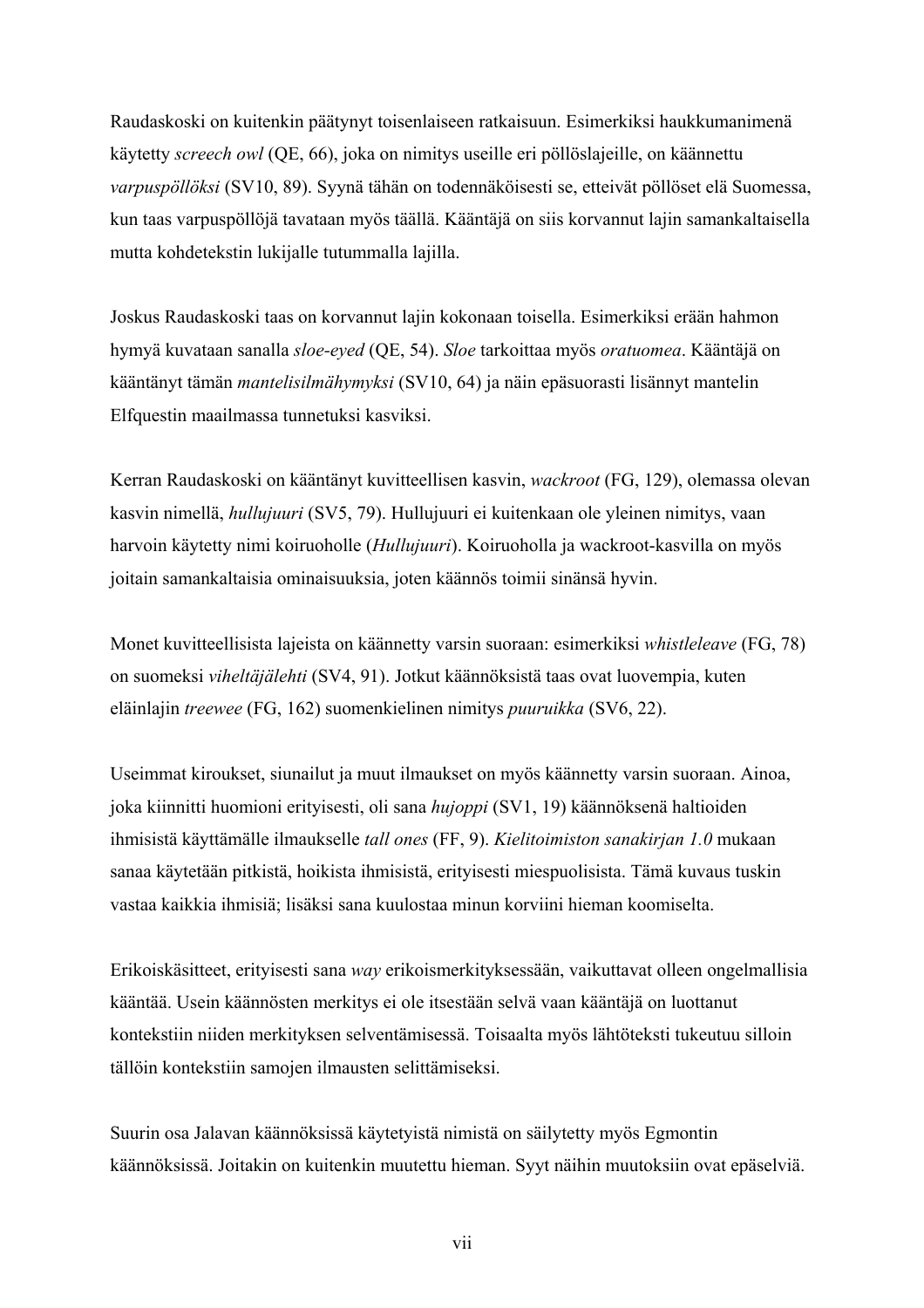Muutkin merkitykselliset nimet on käännetty, yleensä varsin sanatarkasti. Merkityksettömät nimet Raudaskoski on yleensä säilyttänyt käännöksissään sellaisenaan. Ainoastaan nimen *Shenshen* (FF, 70) kirjoitusasu on muutettu ensin muotoon *Šenšen* (SV1, 105) ja myöhemmin muotoon *Sensen* (SV2, 87), ja merkityksetön mutta epämiellyttävältä kuulostava nimi *Guttlekraw* (FG, 59) on käännetty *Ahmikuvuksi* (SV4, 54). *Kahvi* (QE, 15) on jäänyt *Kahviksi* myös suomennoksessa (SV10, 13), kun taas *Winnowill* (BM, 12) on käännetty *Tuulenpesäksi* (SV6, 48).

Preserver-olennot, suomeksi *pysyttäjät*, puhuvat myös käännöksessä lapsenomaisesti. Tyyli on kuitenkin luotu osin eri keinoin kuin lähtötekstissä. Raudaskoski on mm. käyttänyt epätavallisia sanajärjestyksiä ja jättänyt verbejä pois. Pysyttäjien sanastossa hän hyödyntää päätettä *-nen*: esimerkiksi pysyttäjien haltioista käyttämä sana *higthing* (FG, 159) on käännetty *korkelaiseksi* (SV5, 112). Adjektiiveissa Raudaskoski on yhdistellyt sanoja lähtötekstin tavoin: esimerkiksi sanan *nastybad* (BM, 154) käännös on *tuhmapaha* (SV9, 27). Myös muu sanasto osaltaan auttaa luomaan lapsenomaisen tunnelman: esimerkiksi ilmaukset *puijata* (SV6, 58), *suuttua* (SV6, 58), *ihan rikki* (SV5, 112) ja *lits lyttyyn* (SV8, 11) sopisivat hyvin lapsen suuhun.

Two- Edge eli Kaksisärmä puhuu lähtötekstin tavoin riimitellen myös suomennoksessa. Puheen erilaisuus jopa korostuu käännöksessä: lähtötekstissä hahmo puhuu kuitenkin normaaleja sanajärjestyksiä käyttäen, kun taas suomennoksessa myös sanajärjestykset ovat epätavallisia. Aina käännökset eivät ole aivan sanatarkkoja, vaan epäolennaisia ilmauksia on korvattu toisilla rytmin ja riimien luomiseksi.

Käännöksiä lukiessani esiin nousi seikka, johon en kiinnittänyt huomiota lähtötekstianalyysissäni: pronominien käyttö. Koska pronominia *se* käytetään suomessa laajemmin kuin pronominia *it* englannissa, kääntäjän on täytynyt ratkaista, missä tapauksissa hän kääntää pronominit *he* ja *she* sanalla *hän* ja missä tapauksissa sanalla *se*. Tämä koskee tietysti lähes kaikkea kääntämistä englannista suomeen. Elfquestissa ratkaisulla on kuitenkin harvinaisen kauaskantoiset seuraukset, koska puhekykyisiä lajeja on useita ja ne viittaavat silloin tällöin toisiin puhekykyisiin lajeihin. Raudaskoski on päätynyt ratkaisuun, jossa puhekykyiset hahmot käyttävät oman lajinsa edustajista pronominia *hän* mutta muiden lajien edustajista pronominia *se*. Kerronnassa käytetään kuitenkin pronominia *hän* kaikista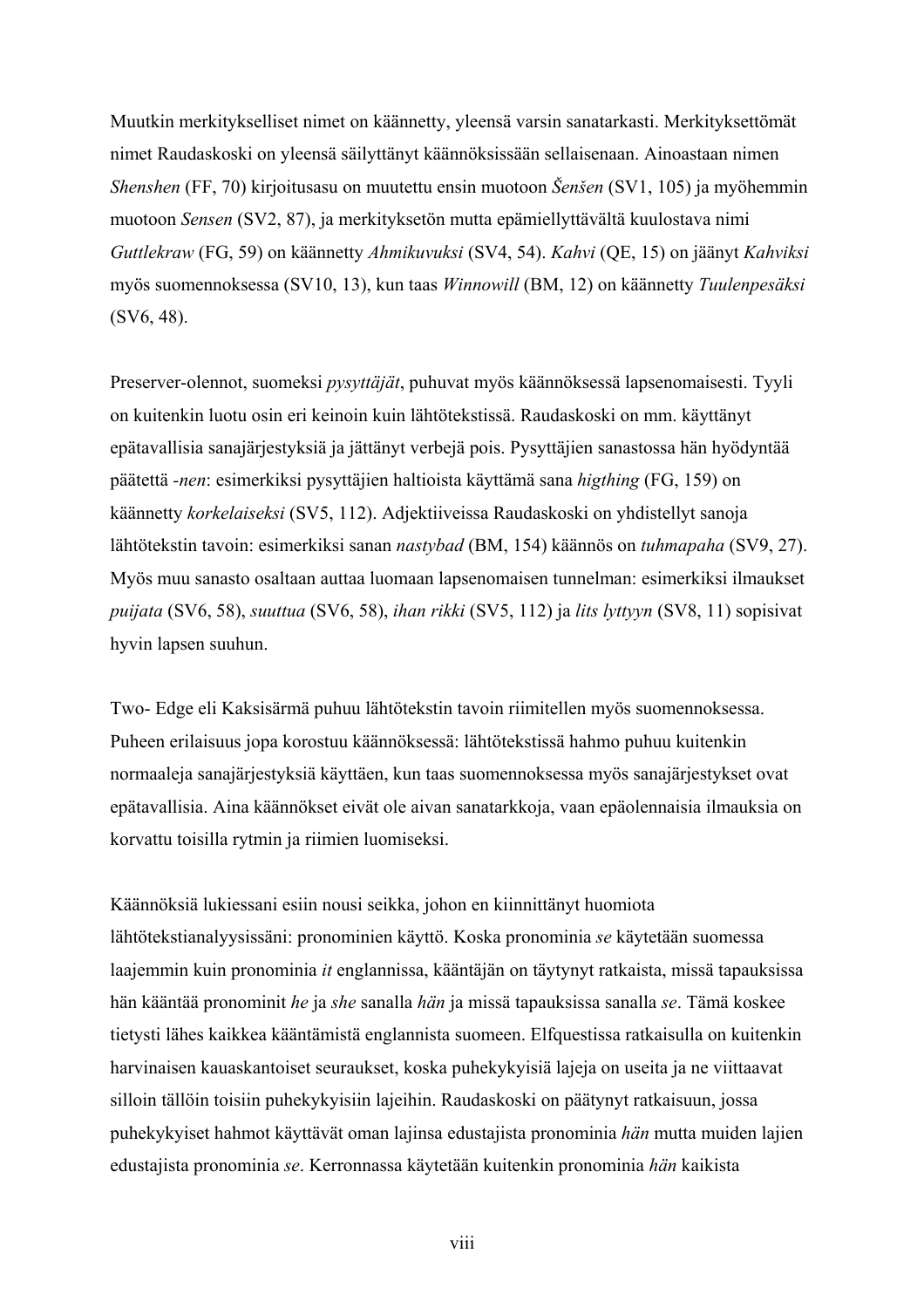puhekykyisistä lajeista. Näin Raudaskoski on samalla tehnyt näkymättömästä kertojasta ulkopuolisen.

#### *Sarjakuvaelementit käännöksessä*

Tilan tarve Elfquestin käännöksissä näyttää vaihdelleen. Paikoittain kuplat ovat täynnä, ja lauseista on jopa saatettu jättää jokin lauseenjäsen pois. Paikoittain taas kuplissa tuntuu olevan suorastaan liikaa tyhjää.

Kuten aiemmin todettiin, puheen illusion luominen ei tunnu olleen etusijalla Elfquestin lähtötekstissä, joten sen ei välttämättä tarvitse olla tärkeää käännöksessäkään. Raudaskosken suomennokset ovatkin varsin kaunokielisiä: puhekielisyyksiä on vähän ja dialogi muistuttaa kirjakieltä enemmän kuin puhekieltä.

Egmontin käännökset on painettu yhteispainatuksena Norjan kanssa (Suominen). Niinpä kuviin sijoitetut äänitehosteet on yleensä jätetty kääntämättä. Puhekuplissa olevat äänitehosteet on käännetty. Koska äänitehosteet ovat yleensä yksittäisiä, vakiintumattomia sanoja, käännösten toimivuutta on vaikea arvioida objektiivisesti.

Kuvan ja sanan suhde on pysynyt käännöksessä suurin piirtein samana kuin lähtötekstissä. Joitain poikkeuksia kuitenkin on. Kerran kääntäjä on esimerkiksi jättänyt kuvan varaan enemmän kuin lähtöteksti. Joissakin kohdissa taas vaikuttaa siltä, että kääntäjä ei ole kiinnittänyt laajempaan kuva- ja tekstikontekstiin tarpeeksi huomiota, mikä on johtanut lievästi virheelliseen käännökseen. Lähtötekstissä esimerkiksi asioiden painotukseen käytetyn lihavoinnin kääntäjä on usein korvannut muin keinoin hyödyntäen suomen vapaata sanajärjestystä.

# *Päätelmiä kohdetekstianalyysistä*

Kohdetekstianalyysin perusteella vaikuttaa siltä, että kaikki lähtötekstianalyysissä käsittelemäni asiat eivät ole osoittautuneet tavallista haasteellisemmiksi kääntää. Tähän viittaa esimerkiksi se, että mm. useat ilmaukset oli käännetty varsin sanatarkasti ja silti ne toimivat tarkoituksessaan hyvin. Toisaalta monet tutkimani piirteet ovat ilmeisesti vaatineet erityisharkintaa. Tällaisia ovat mm. kasvi- ja eläinlajien nimet, joiden kääntämisessä oli käytetty useita erilaisia ratkaisuja. Myös erikoiskäsitteet näyttävät olleen haasteellisia. Lisäksi esiin nousi yksi piirre, jota en huomioinut lähtötekstianalyysissäni lainkaan: vaikka